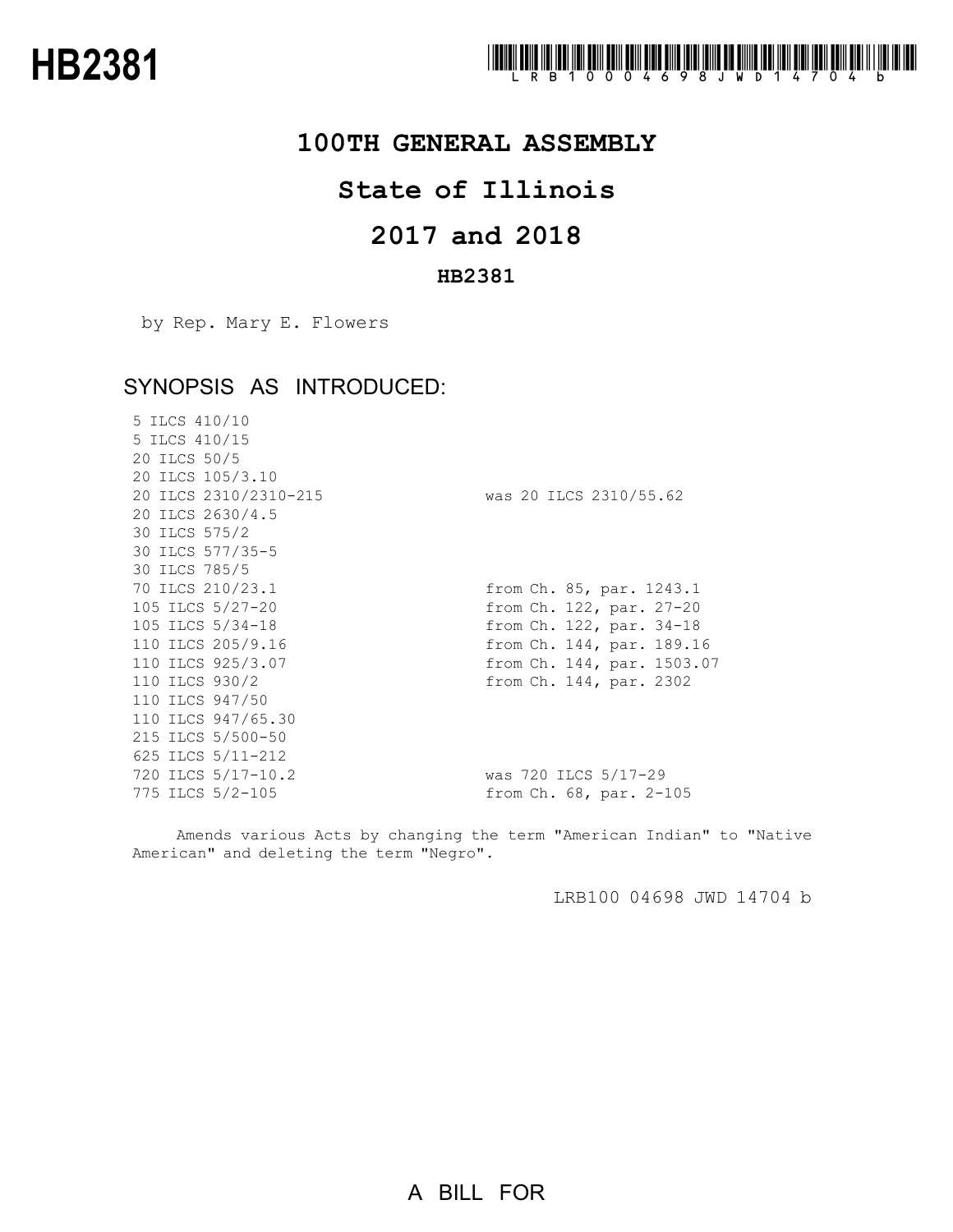AN ACT concerning certain racial terms.

#### **Be it enacted by the People of the State of Illinois, represented in the General Assembly:** 2 3

- Section 5. The State Employment Records Act is amended by changing Sections 10 and 15 as follows: 4 5
- (5 ILCS 410/10) 6

7

1

Sec. 10. Definitions. As used in this Act:

(a) "Agency work force" means those persons employed by a State agency who are part of the State work force. 8 9

(b) "Contractual services employee" means a person employed by the State, or a State supported institution of higher education, under a written contract and paid by a State system CO-2 voucher (or its administrative equivalent) whose daily duties and responsibilities are directly or indirectly supervised or managed by a person paid by a payroll warrant (or its administrative equivalent) funded by State funds or pass through funds. 10 11 12 13 14 15 16 17

(c) "Agency" or "State agency" means those entities included in the definition of "State agencies" in the Illinois State Auditing Act. 18 19 20

(d) "Minority" means a person who is any of the following: (1) Native American American Indian or Alaska Native (a person having origins in any of the original peoples of 21 22 23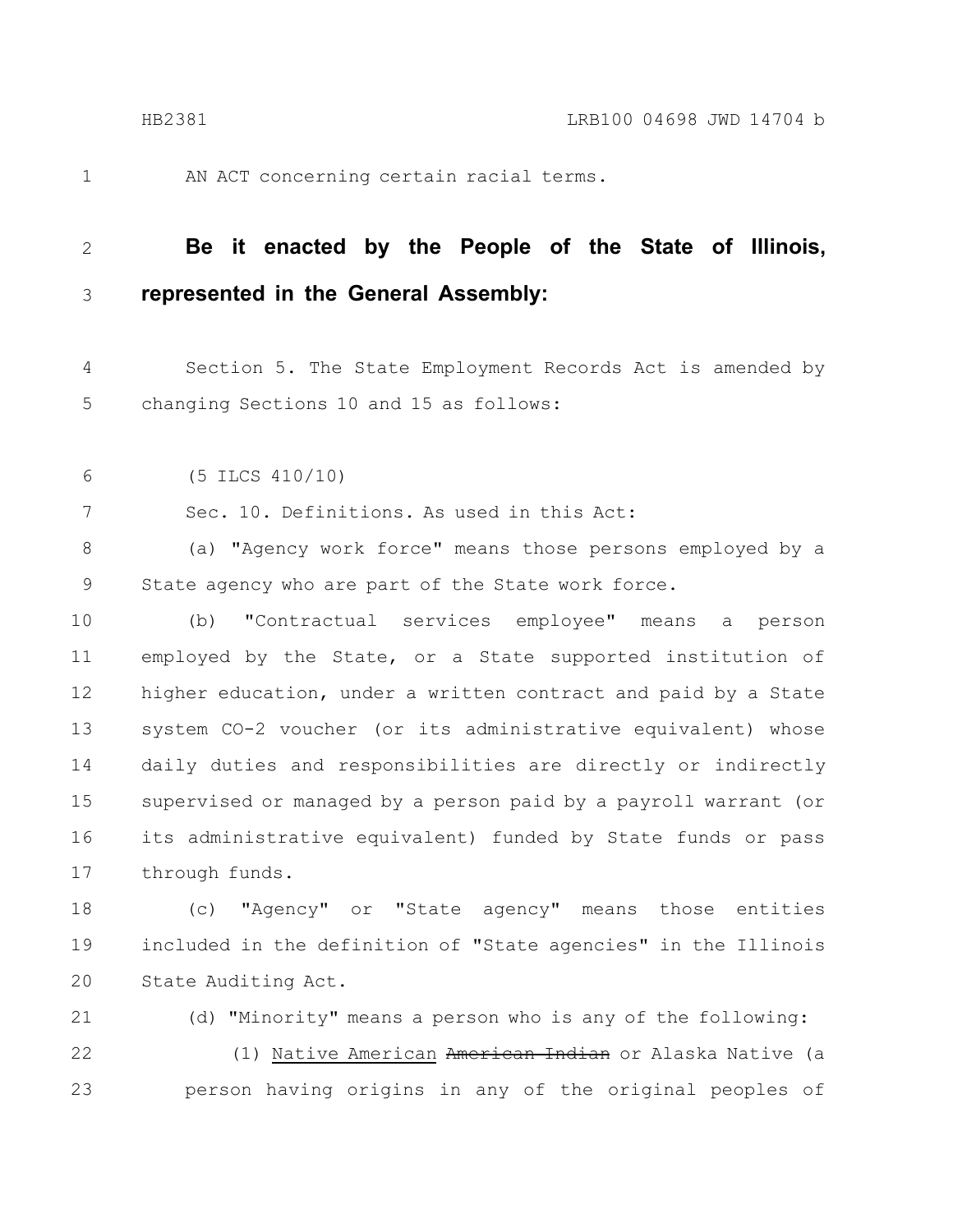1

2

North and South America, including Central America, and who maintains tribal affiliation or community attachment).

(2) Asian (a person having origins in any of the original peoples of the Far East, Southeast Asia, or the Indian subcontinent, including, but not limited to, Cambodia, China, India, Japan, Korea, Malaysia, Pakistan, the Philippine Islands, Thailand, and Vietnam). 3 4 5 6 7

(3) Black or African American (a person having origins in any of the black racial groups of Africa). Terms such as "Haitian" or "Negro" can be used in addition to "Black or African American". 8 9 10 11

(4) Hispanic or Latino (a person of Cuban, Mexican, Puerto Rican, South or Central American, or other Spanish culture or origin, regardless of race). 12 13 14

(5) Native Hawaiian or Other Pacific Islander (a person having origins in any of the original peoples of Hawaii, Guam, Samoa, or other Pacific Islands). 15 16 17

(e) "Professional employee" means a person employed to perform employment duties requiring academic training, evidenced by a graduate or advanced degree from an accredited institution of higher education, and who, in the performance of those employment duties, may only engage in active practice of the academic training received when licensed or certified by the State of Illinois. 18 19 20 21 22 23 24

(f) "State employee" means any person employed within the State work force. 25 26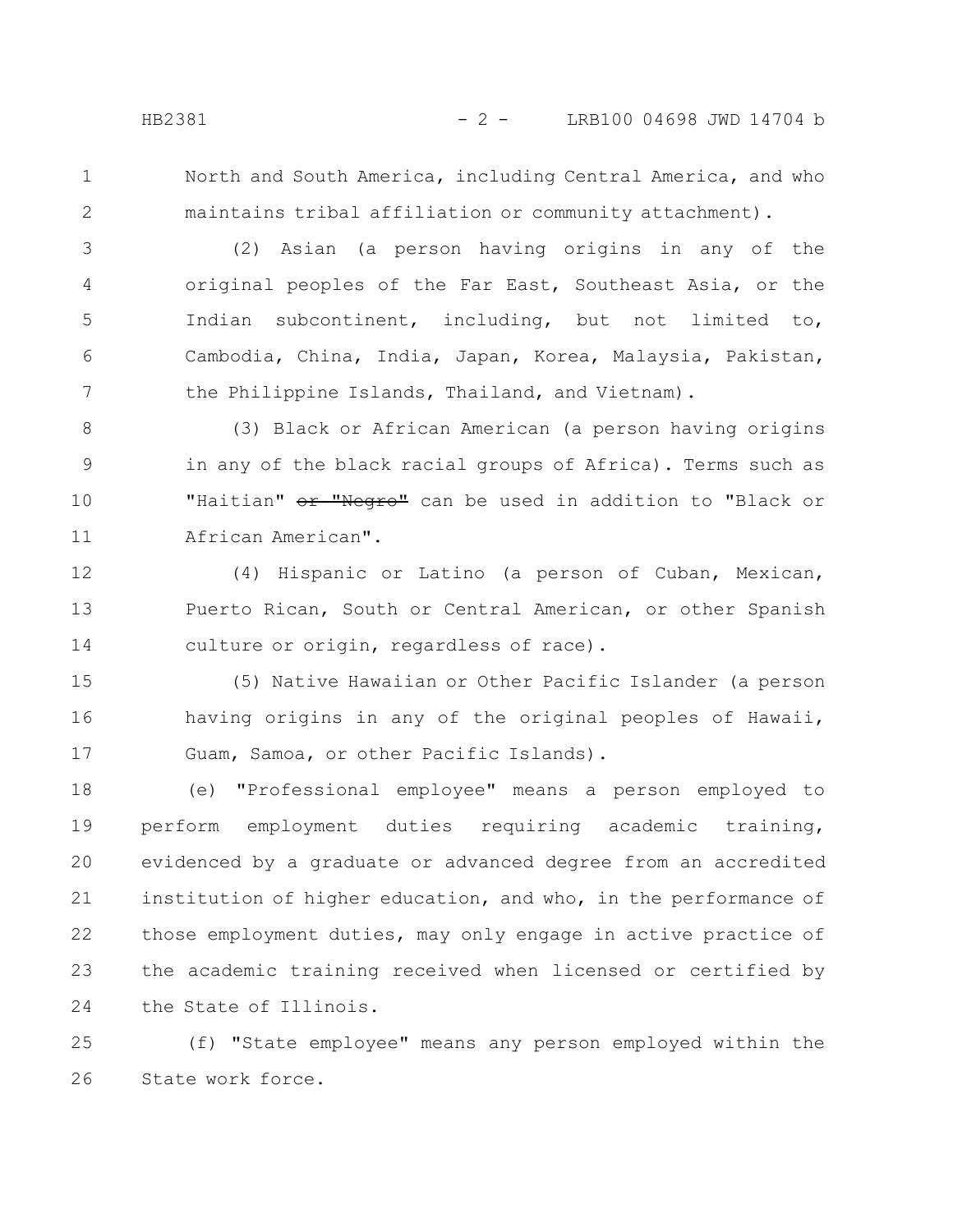(g) "State work force" means all persons employed by the HB2381 - 3 - LRB100 04698 JWD 14704 b

1 2

3

4

5

6

State of Illinois as evidenced by: (1) the total number of all payroll warrants (or their

administrative equivalent) issued by the Comptroller to pay:

(i) persons subject to the Personnel Code; and

(ii) for the sole purpose of providing accurate statistical information, all persons exempt from the Personnel Code; and 7 8 9

(2) the total number of payroll warrants (or their administrative equivalent) funded by State appropriation which are issued by educational institutions governed by the Board of Trustees of the University of Illinois, the Board of Trustees of Southern Illinois University, the Board of Governors of State Colleges and Universities, and the Board of Regents; and 10 11 12 13 14 15 16

(3) the total number of contractual payroll system CO-2 vouchers (or their administrative equivalent) funded by State revenues and issued by: 17 18 19

20

(i) the State Comptroller; and

(ii) the issuing agents of the educational institutions listed in subdivision (2) of this subsection (g). 21 22 23

"State work force" does not, however, include persons holding elective State office. 24 25

(Source: P.A. 97-396, eff. 1-1-12.) 26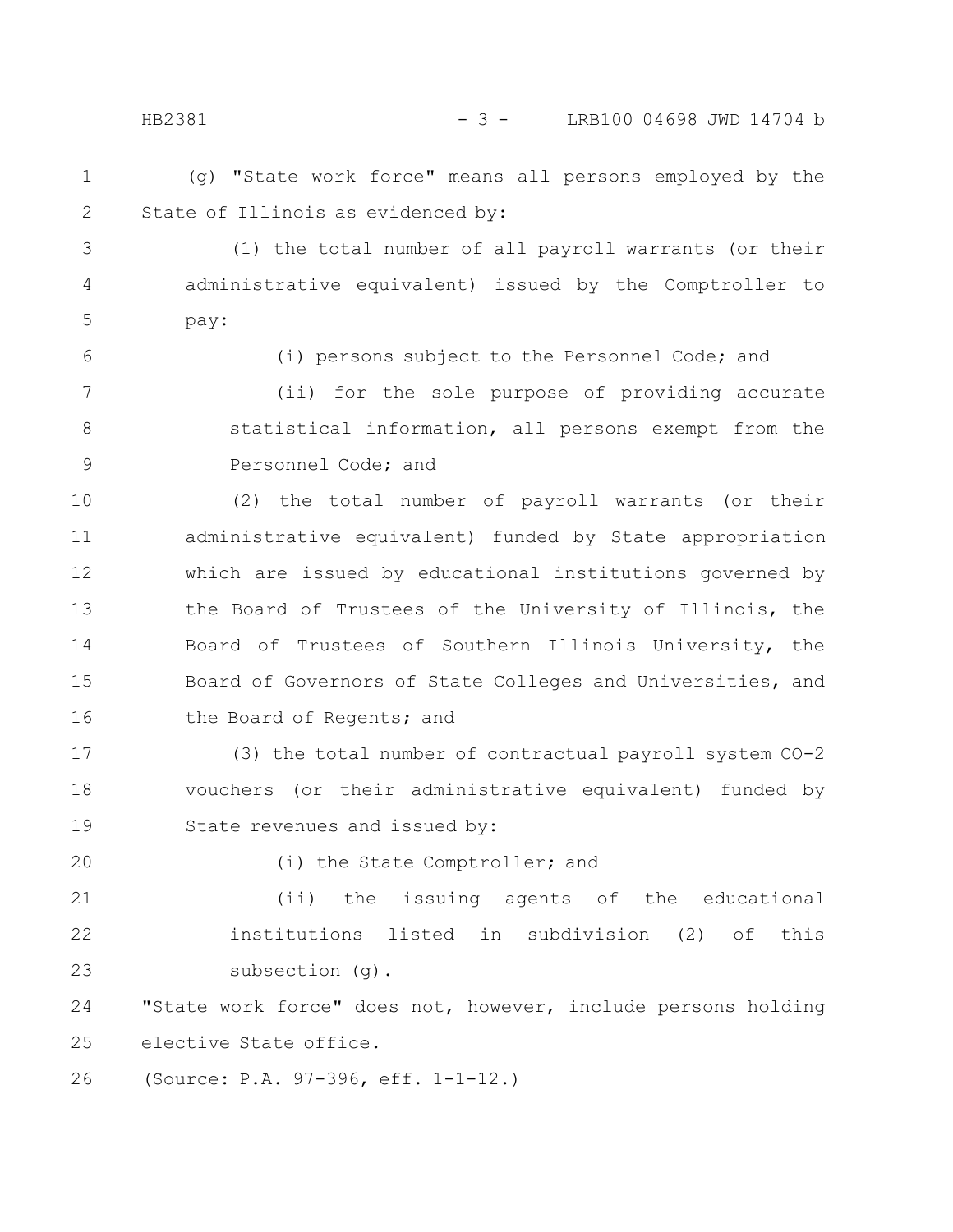2

```
(5 ILCS 410/15)
1
```
Sec. 15. Reported information.

(a) State agencies shall, if necessary, consult with the Office of the Comptroller and the Governor's Office of Management and Budget to confirm the accuracy of information required by this Act. State agencies shall collect and maintain information and publish reports including but not limited to the following information arranged in the indicated categories: 3 4 5 6 7 8 9

(i) the total number of persons employed by the agency who are part of the State work force, as defined by this Act, and the number and statistical percentage of women, minorities, and persons with physical disabilities employed within the agency work force; 10 11 12 13 14

(ii) the total number of persons employed within the agency work force receiving levels of State remuneration within incremental levels of \$10,000, and the number and statistical percentage of minorities, women, and persons with physical disabilities in the agency work force receiving levels of State remuneration within incremented levels of \$10,000; 15 16 17 18 19 20 21

(iii) the number of open positions of employment or advancement in the agency work force, reported on a fiscal year basis; 22 23 24

25

(iv) the number and percentage of open positions of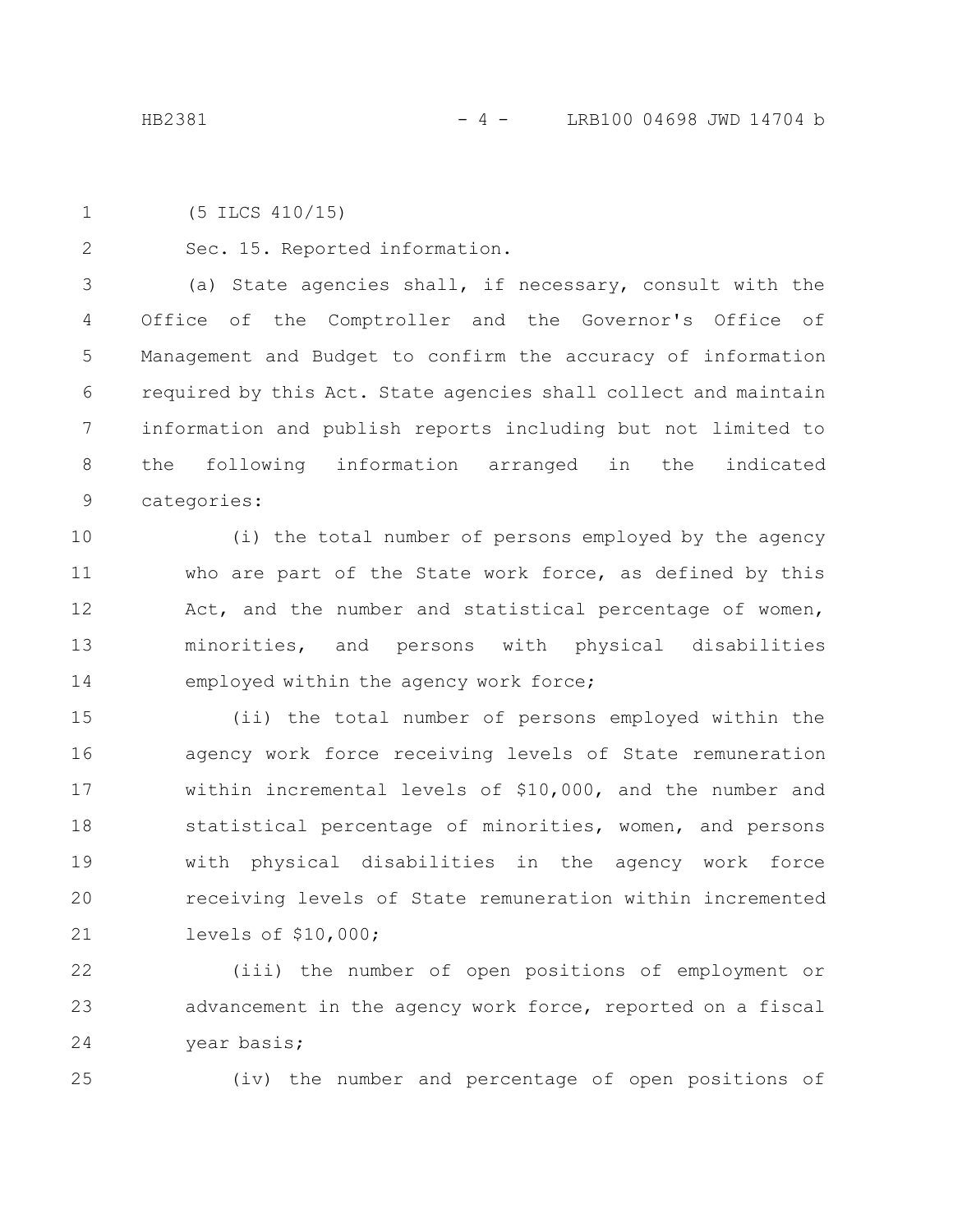1

2

3

26

employment or advancement in the agency work force filled by minorities, women, and persons with physical disabilities, reported on a fiscal year basis;

(v) the total number of persons employed within the agency work force as professionals, and the number and percentage of minorities, women, and persons with physical disabilities employed within the agency work force as professional employees; and 4 5 6 7 8

(vi) the total number of persons employed within the agency work force as contractual service employees, and the number and percentage of minorities, women, and persons with physical disabilities employed within the agency work force as contractual services employees. 9 10 11 12 13

(b) The numbers and percentages of minorities required to be reported by this Section shall be identified by the following categories: 14 15 16

(1) Native American American Indian or Alaska Native (a person having origins in any of the original peoples of North and South America, including Central America, and who maintains tribal affiliation or community attachment). 17 18 19 20

(2) Asian (a person having origins in any of the original peoples of the Far East, Southeast Asia, or the Indian subcontinent, including, but not limited to, Cambodia, China, India, Japan, Korea, Malaysia, Pakistan, the Philippine Islands, Thailand, and Vietnam). 21 22 23 24 25

(3) Black or African American (a person having origins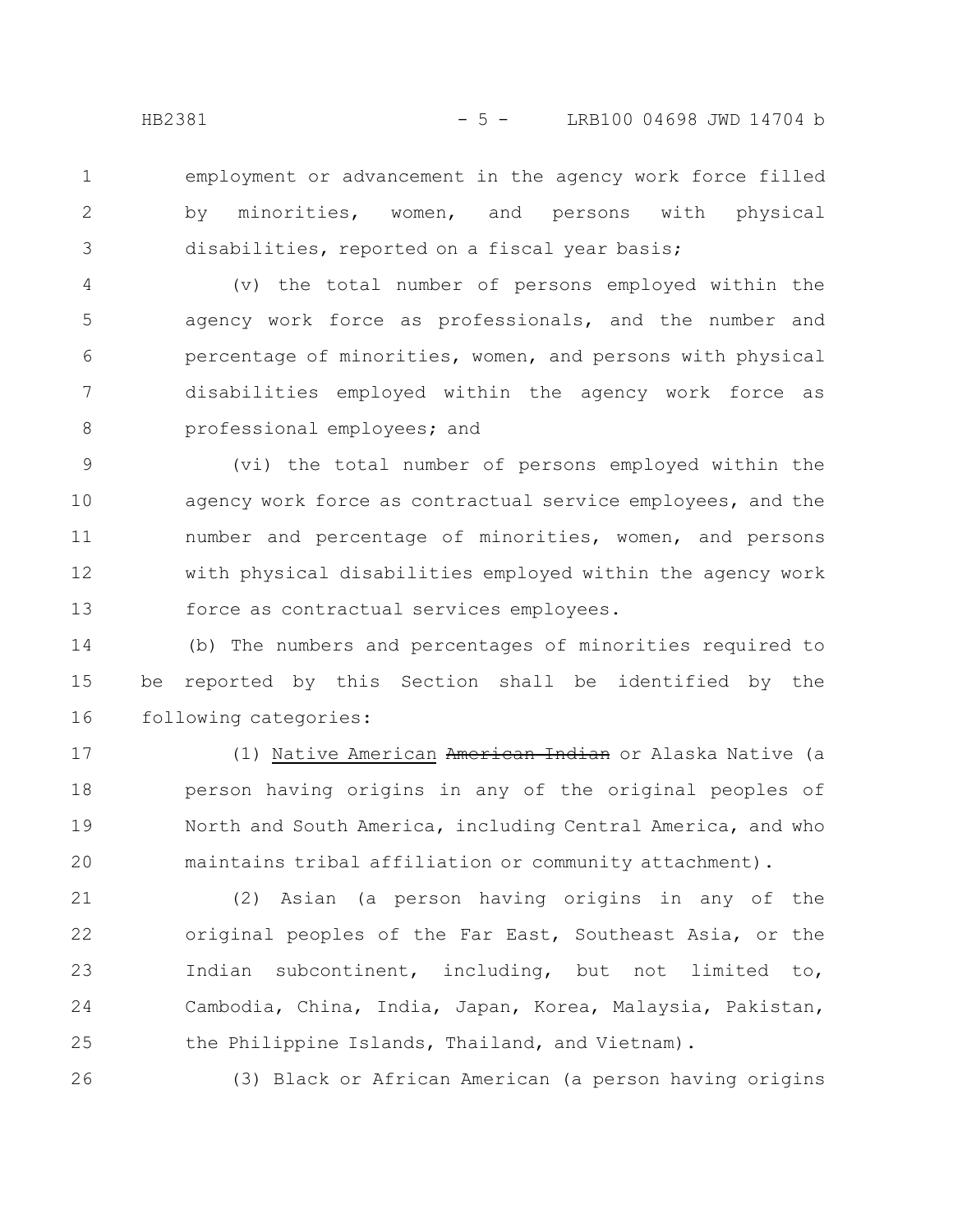in any of the black racial groups of Africa). Terms such as "Haitian" or "Negro" can be used in addition to "Black or African American". 1 2 3

(4) Hispanic or Latino (a person of Cuban, Mexican, Puerto Rican, South or Central American, or other Spanish culture or origin, regardless of race). 4 5 6

(5) Native Hawaiian or Other Pacific Islander (a person having origins in any of the original peoples of Hawaii, Guam, Samoa, or other Pacific Islands). 7 8 9

Data concerning women shall be reported on a minority and nonminority basis. The numbers and percentages of persons with physical disabilities required to be reported under this Section shall be identified by categories as male and female. 10 11 12 13

(c) To accomplish consistent and uniform classification and collection of information from each State agency, and to ensure full compliance and that all required information is provided, the Index Department of the Office of the Secretary of State, in consultation with the Department of Human Rights, the Department of Central Management Services, and the Office of the Comptroller, shall develop appropriate forms to be used by all State agencies subject to the reporting requirements of this Act. 14 15 16 17 18 19 20 21 22

All State agencies shall make the reports required by this Act using the forms developed under this subsection. The reports must be certified and signed by an official of the agency who is responsible for the information provided. 23 24 25 26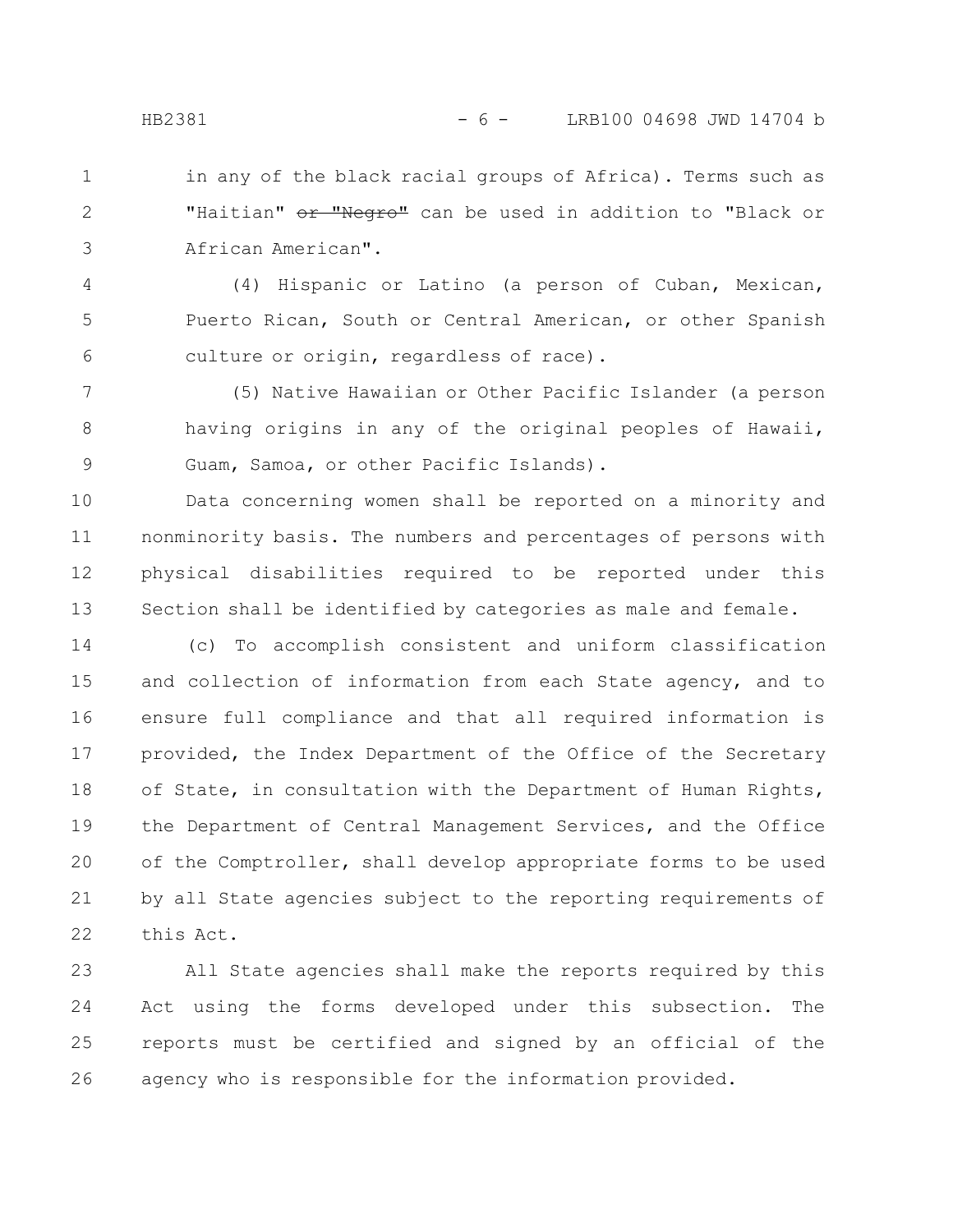HB2381 - 7 - LRB100 04698 JWD 14704 b

(Source: P.A. 99-143, eff. 7-27-15.) 1

Section 10. The Uniform Racial Classification Act is amended by changing Section 5 as follows: 2 3

(20 ILCS 50/5) 4

Sec. 5. Uniform racial classification. Notwithstanding any other provision of law, except as otherwise required by federal law or regulation, whenever a State agency is required by law to compile or report statistical data using racial or ethnic classifications, that State agency shall use the following classifications: (i) White; (ii) Black or African American; (iii) Native American American Indian or Alaska Native; (iv) Asian; (v) Native Hawaiian or Other Pacific Islander; or (vi) Hispanic or Latino. 5 6 7 8 9 10 11 12 13

For the purposes of this Act, "State agency" means the offices of the constitutional officers identified in Article V of the Illinois Constitution, executive agencies, and departments, boards, commissions, and authorities under the Governor. 14 15 16 17 18

(Source: P.A. 98-982, eff. 8-18-14.) 19

Section 15. The Illinois Act on the Aging is amended by changing Section 3.10 as follows: 20 21

(20 ILCS 105/3.10) 22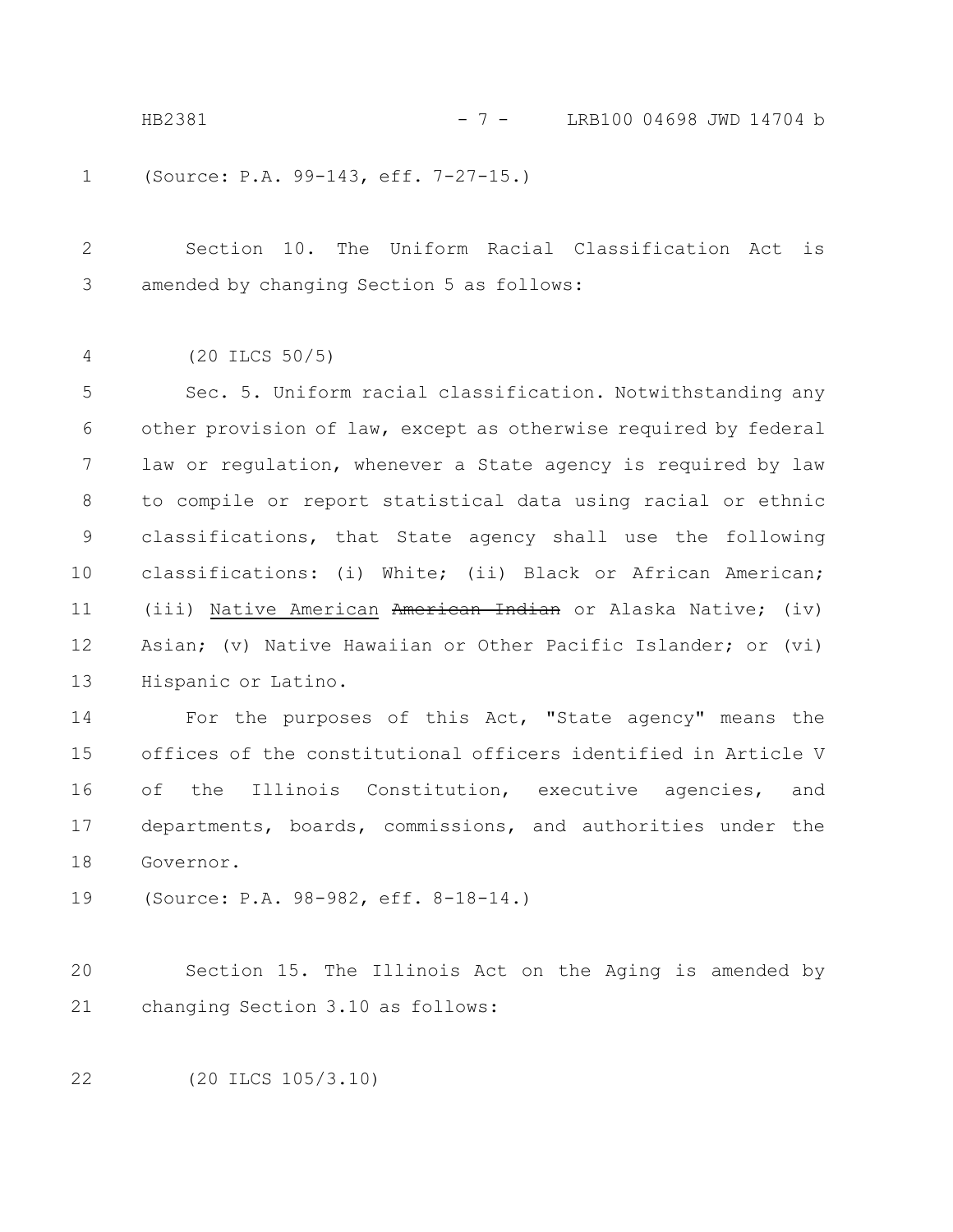HB2381 - 8 - LRB100 04698 JWD 14704 b

Sec. 3.10. "Minority senior citizen" means any person 55 years of age or older for whom opportunities for employment and participation in community life are unavailable or severely limited and who is any of the following: 1 2 3 4

5

6

7

8

(1) Native American American Indian or Alaska Native (a person having origins in any of the original peoples of North and South America, including Central America, and who maintains tribal affiliation or community attachment).

(2) Asian (a person having origins in any of the original peoples of the Far East, Southeast Asia, or the Indian subcontinent, including, but not limited to, Cambodia, China, India, Japan, Korea, Malaysia, Pakistan, the Philippine Islands, Thailand, and Vietnam). 9 10 11 12 13

(3) Black or African American (a person having origins in any of the black racial groups of Africa). Terms such as "Haitian" or "Negro" can be used in addition to "Black or African American". 14 15 16 17

(4) Hispanic or Latino (a person of Cuban, Mexican, Puerto Rican, South or Central American, or other Spanish culture or origin, regardless of race). 18 19 20

(5) Native Hawaiian or Other Pacific Islander (a person having origins in any of the original peoples of Hawaii, Guam, Samoa, or other Pacific Islands). 21 22 23

(Source: P.A. 97-396, eff. 1-1-12.) 24

Section 20. The Department of Public Health Powers and

25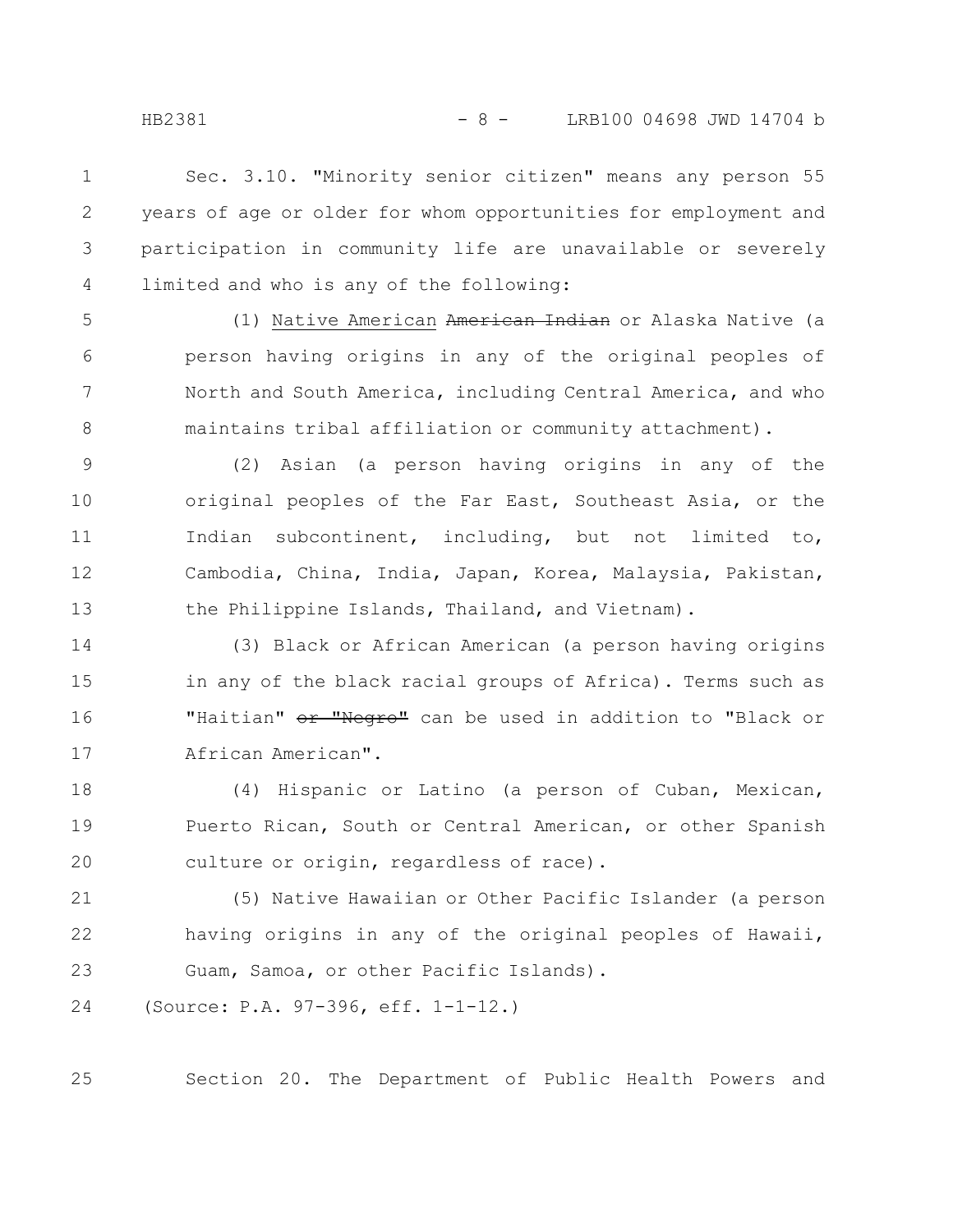Duties Law of the Civil Administrative Code of Illinois is amended by changing Section 2310-215 as follows: (20 ILCS 2310/2310-215) (was 20 ILCS 2310/55.62) Sec. 2310-215. Center for Minority Health Services. (a) The Department shall establish a Center for Minority Health Services to advise the Department on matters pertaining to the health needs of minority populations within the State. (b) The Center shall have the following duties: (1) To assist in the assessment of the health needs of minority populations in the State. (2) To recommend treatment methods and programs that are sensitive and relevant to the unique linguistic, cultural, and ethnic characteristics of minority populations. (3) To provide consultation, technical assistance, training programs, and reference materials to service providers, organizations, and other agencies. (4) To promote awareness of minority health concerns, and encourage, promote, and aid in the establishment of minority services. (5) To disseminate information on available minority services. (6) To provide adequate and effective opportunities for minority populations to express their views on Departmental policy development and program 1 2 3 4 5 6 7 8 9 10 11 12 13 14 15 16 17 18 19 20 21 22 23 24 25 HB2381 - 9 - LRB100 04698 JWD 14704 b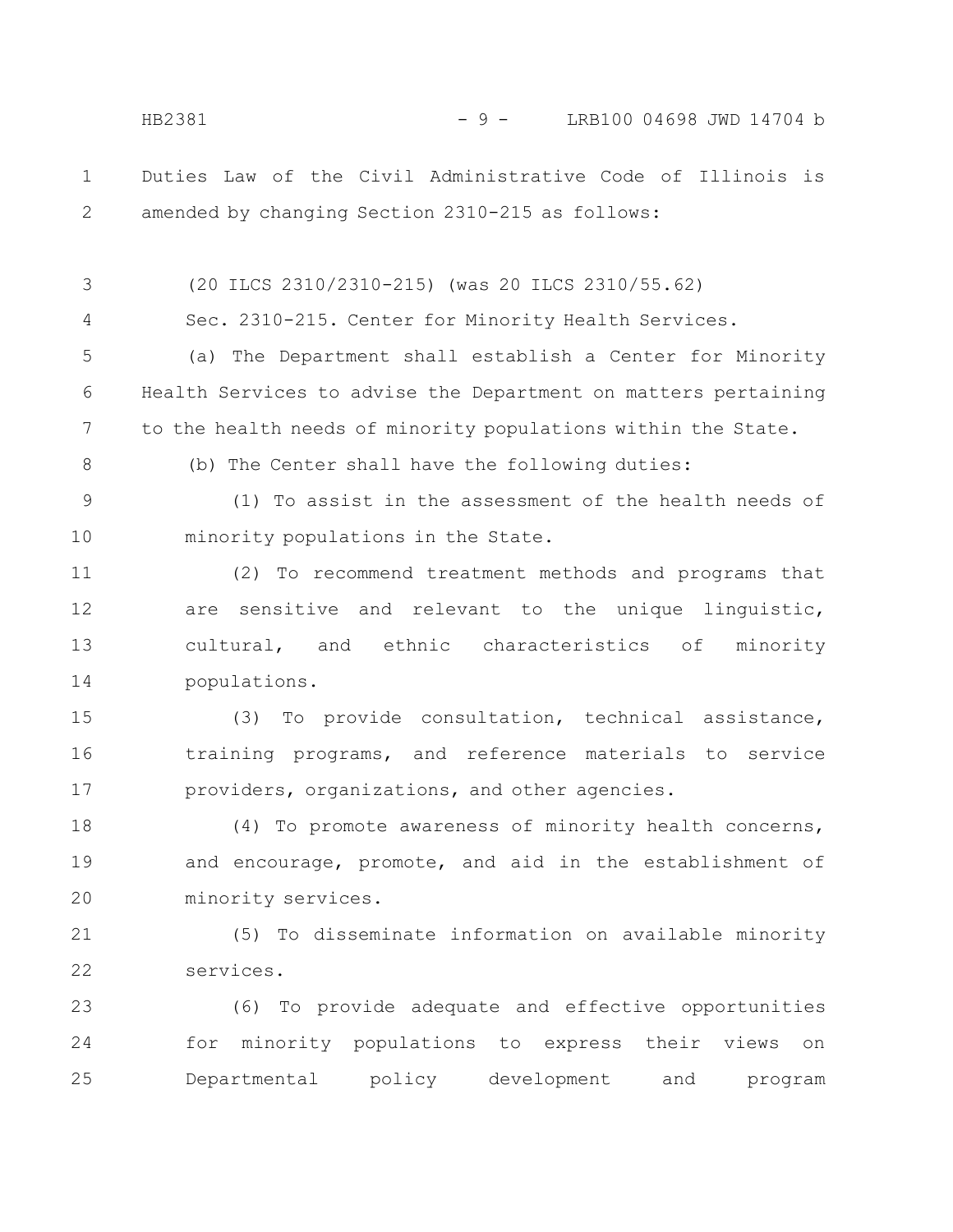implementation. 1

(7) To coordinate with the Department on Aging and the Department of Healthcare and Family Services to coordinate services designed to meet the needs of minority senior citizens. 2 3 4 5

(8) To promote awareness of the incidence of Alzheimer's disease and related dementias among minority populations and to encourage, promote, and aid in the establishment of prevention and treatment programs and services relating to this health problem. 6 7 8 9 10

(c) For the purpose of this Section, "minority" shall mean and include any person or group of persons who are any of the following: 11 12 13

(1) Native American American Indian or Alaska Native (a person having origins in any of the original peoples of North and South America, including Central America, and who maintains tribal affiliation or community attachment). 14 15 16 17

(2) Asian (a person having origins in any of the original peoples of the Far East, Southeast Asia, or the Indian subcontinent, including, but not limited to, Cambodia, China, India, Japan, Korea, Malaysia, Pakistan, the Philippine Islands, Thailand, and Vietnam). 18 19 20 21 22

(3) Black or African American (a person having origins in any of the black racial groups of Africa). Terms such as "Haitian" or "Negro" can be used in addition to "Black or African American". 23 24 25 26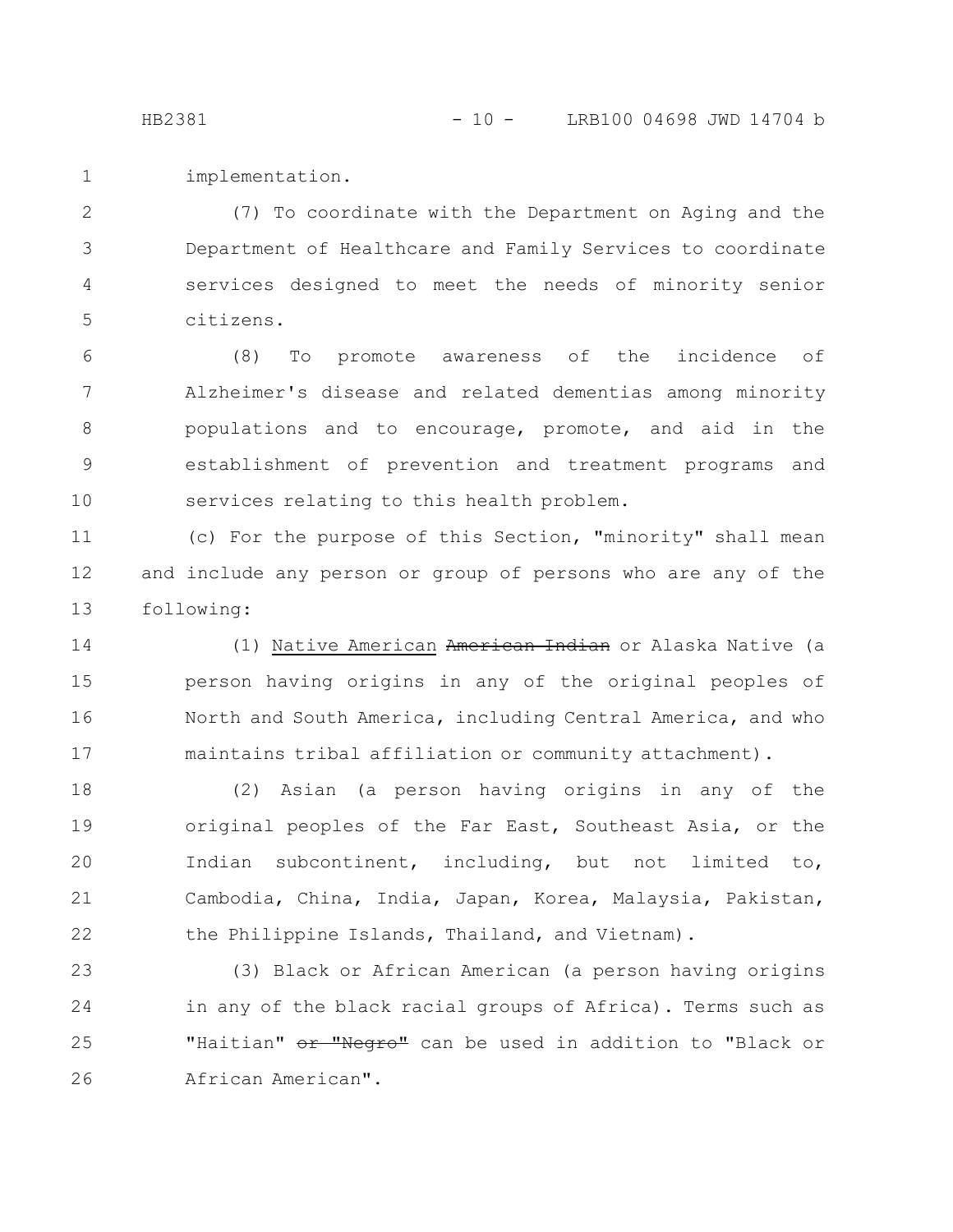HB2381 - 11 - LRB100 04698 JWD 14704 b

(4) Hispanic or Latino (a person of Cuban, Mexican, Puerto Rican, South or Central American, or other Spanish culture or origin, regardless of race). 1 2 3

(5) Native Hawaiian or Other Pacific Islander (a person having origins in any of the original peoples of Hawaii, Guam, Samoa, or other Pacific Islands). 4 5 6

(Source: P.A. 97-396, eff. 1-1-12.) 7

Section 25. The Criminal Identification Act is amended by changing Section 4.5 as follows: 8 9

(20 ILCS 2630/4.5) 10

Sec. 4.5. Ethnic and racial data collection. 11

(a) Ethnic and racial data for every adult or juvenile arrested shall be collected at the following points of contact by the entity identified in this subsection or another entity authorized and qualified to collect and report on this data: 12 13 14 15

(1) at arrest or booking, by the supervising law enforcement agency; 16 17

(2) upon admittance to the Department of Corrections, by the Department of Corrections; 18 19

(3) upon admittance to the Department of Juvenile Justice, by the Department of Juvenile Justice; and 20 21

(4) upon transfer from the Department of Juvenile Justice to the Department of Corrections, by the Department of Juvenile Justice. 22 23 24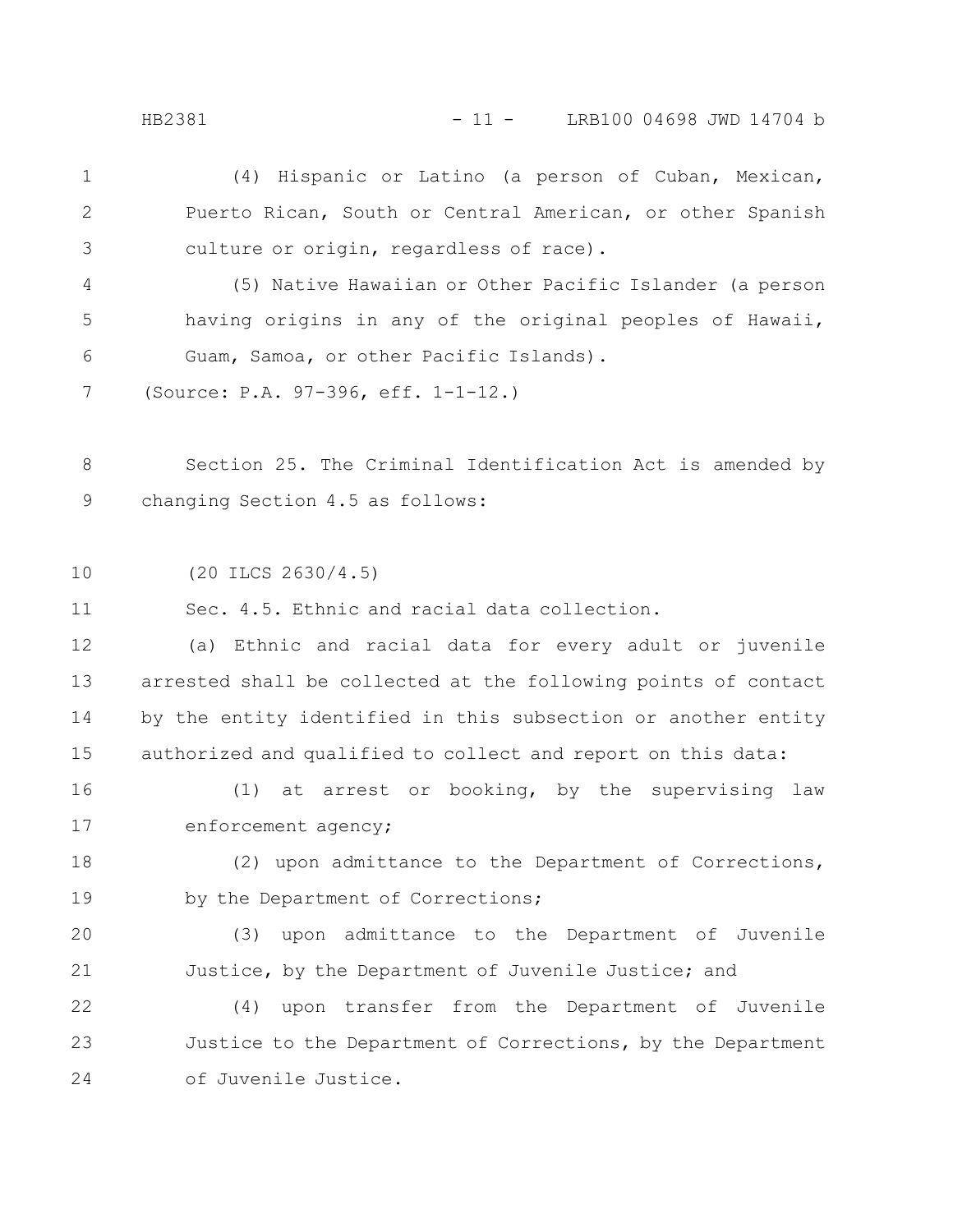HB2381 - 12 - LRB100 04698 JWD 14704 b

- (b) Ethnic and racial data shall be collected through selection of one of the following categories: 1 2
- (1) Native American American Indian or Alaskan Native; (2) Asian or Pacific Islander; (3) Black or African American; 3 4 5
- (4) White or Caucasian; 6
- (5) Hispanic or Latino; or 7
- (6) Unknown. 8

(c) The collecting entity shall make a good-faith effort to collect race and ethnicity information as self-reported by the adult or juvenile. If the adult or juvenile is unable or unwilling to provide race and ethnicity information, the collecting entity shall make a good-faith effort to deduce the race and ethnicity of the adult or juvenile. 9 10 11 12 13 14

(Source: P.A. 98-528, eff. 1-1-15; 99-78, eff. 7-20-15.) 15

Section 30. The Business Enterprise for Minorities, Females, and Persons with Disabilities Act is amended by changing Section 2 as follows: 16 17 18

(30 ILCS 575/2) 19

(Section scheduled to be repealed on June 30, 2020) 20

Sec. 2. Definitions. 21

(A) For the purpose of this Act, the following terms shall have the following definitions: 22 23

24

(1) "Minority person" shall mean a person who is a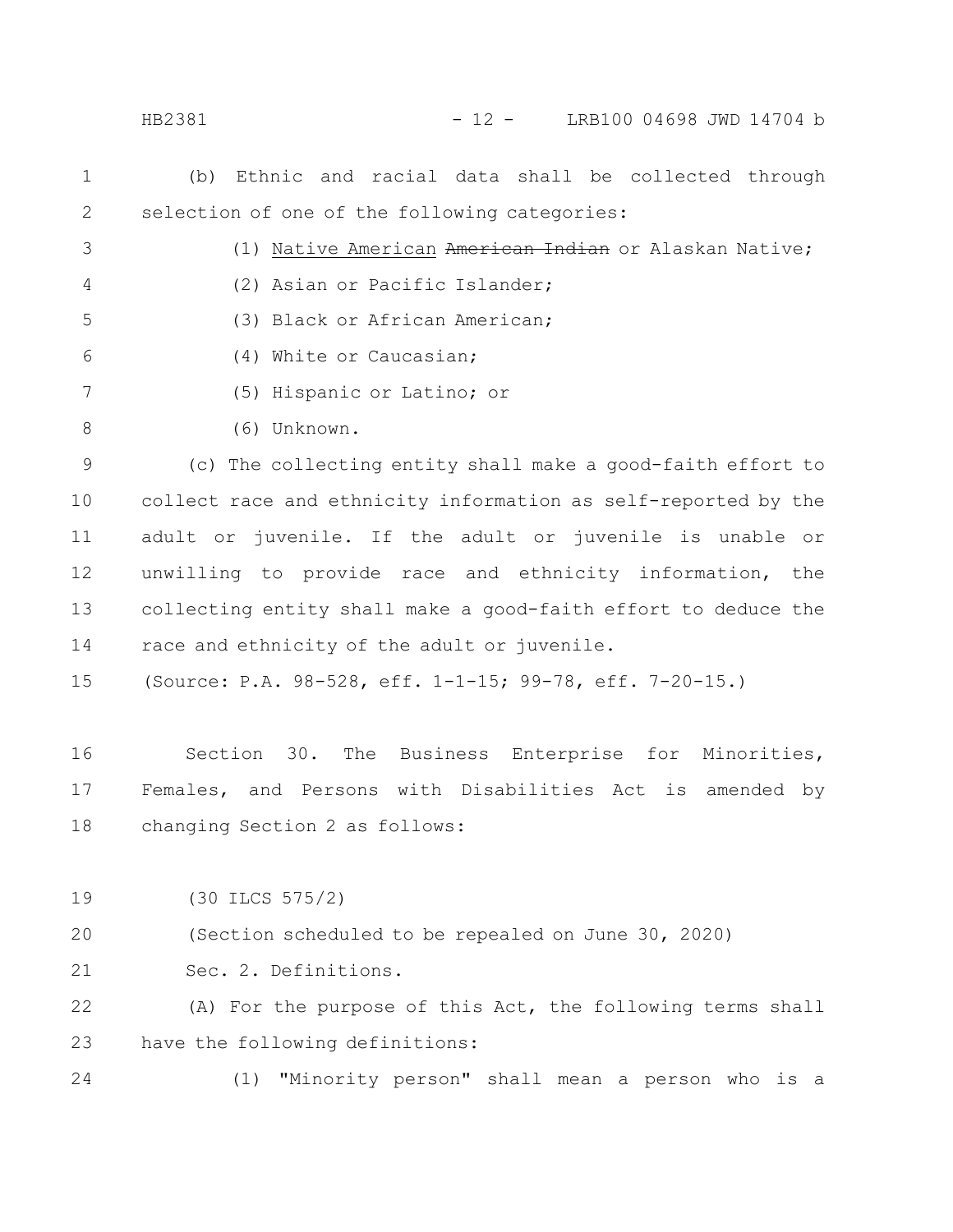HB2381 - 13 - LRB100 04698 JWD 14704 b

citizen or lawful permanent resident of the United States and who is any of the following:

(a) Native American American Indian or Alaska Native (a person having origins in any of the original peoples of North and South America, including Central America, and who maintains tribal affiliation or community attachment). 3 4 5 6 7

(b) Asian (a person having origins in any of the original peoples of the Far East, Southeast Asia, or the Indian subcontinent, including, but not limited to, Cambodia, China, India, Japan, Korea, Malaysia, Pakistan, the Philippine Islands, Thailand, and Vietnam). 8 9 10 11 12 13

(c) Black or African American (a person having origins in any of the black racial groups of Africa). Terms such as "Haitian" or "Negro" can be used in addition to "Black or African American". 14 15 16 17

(d) Hispanic or Latino (a person of Cuban, Mexican, Puerto Rican, South or Central American, or other Spanish culture or origin, regardless of race). 18 19 20

(e) Native Hawaiian or Other Pacific Islander (a person having origins in any of the original peoples of Hawaii, Guam, Samoa, or other Pacific Islands). 21 22 23

(2) "Female" shall mean a person who is a citizen or lawful permanent resident of the United States and who is of the female gender. 24 25 26

1

2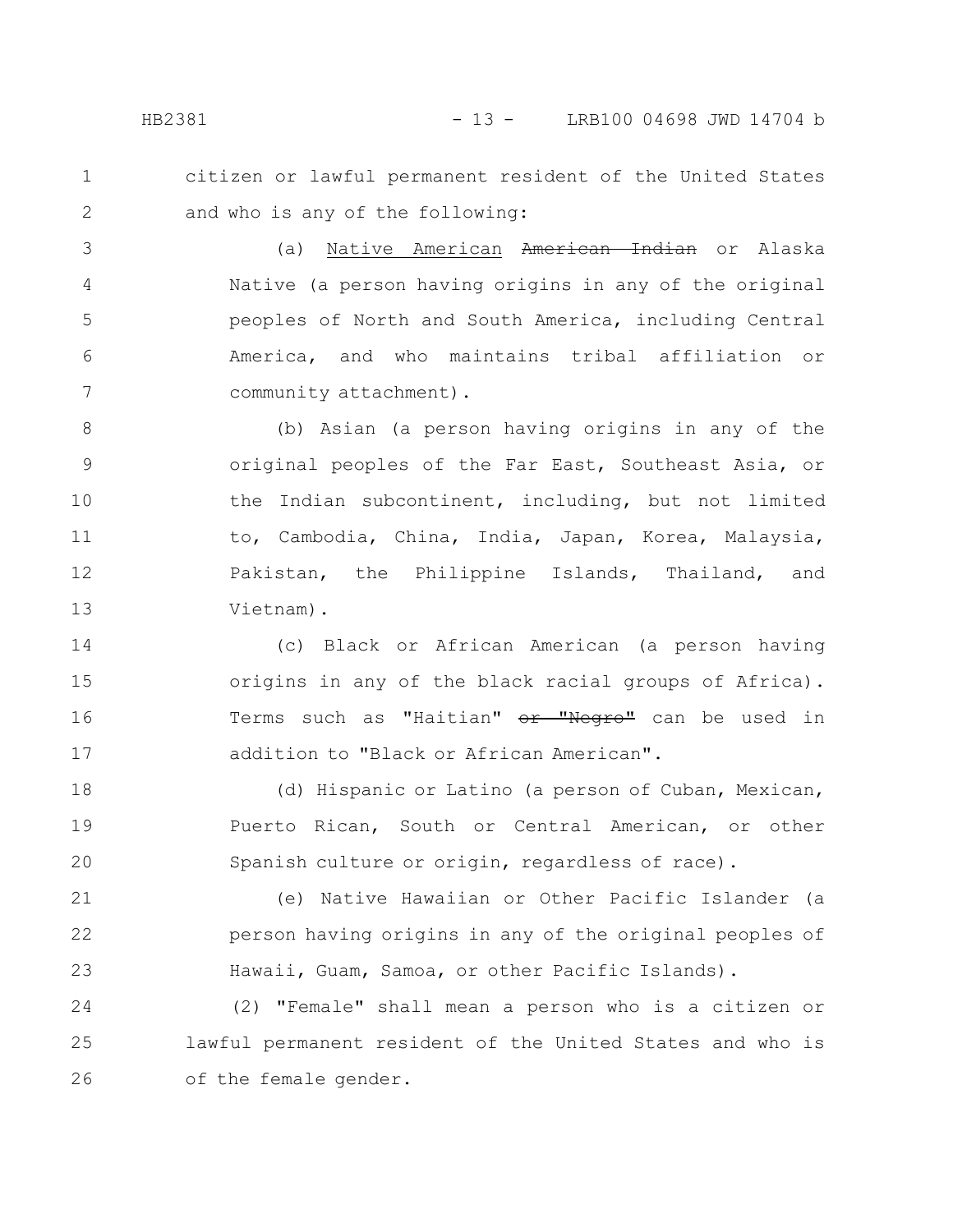### HB2381 - 14 - LRB100 04698 JWD 14704 b

| 1             | (2.05) "Person with a disability" means a person who is    |
|---------------|------------------------------------------------------------|
| $\mathbf{2}$  | a citizen or lawful resident of the United States and is a |
| $\mathcal{S}$ | person qualifying as a person with a disability under      |
| 4             | subdivision (2.1) of this subsection (A).                  |
| 5             | (2.1) "Person with a disability" means a person with a     |
| 6             | severe physical or mental disability that:                 |
| 7             | (a) results from:                                          |
| $8\,$         | amputation,                                                |
| $\mathsf 9$   | arthritis,                                                 |
| 10            | autism,                                                    |
| 11            | blindness,                                                 |
| 12            | burn injury,                                               |
| 13            | cancer,                                                    |
| 14            | cerebral palsy,                                            |
| 15            | Crohn's disease,                                           |
| 16            | cystic fibrosis,                                           |
| 17            | deafness,                                                  |
| 18            | head injury,                                               |
| 19            | heart disease,                                             |
| 20            | hemiplegia,                                                |
| 21            | hemophilia,                                                |
| 22            | respiratory or pulmonary dysfunction,                      |
| 23            | an intellectual disability,                                |
| 24            | mental illness,                                            |
| 25            | multiple sclerosis,                                        |
| 26            | muscular dystrophy,                                        |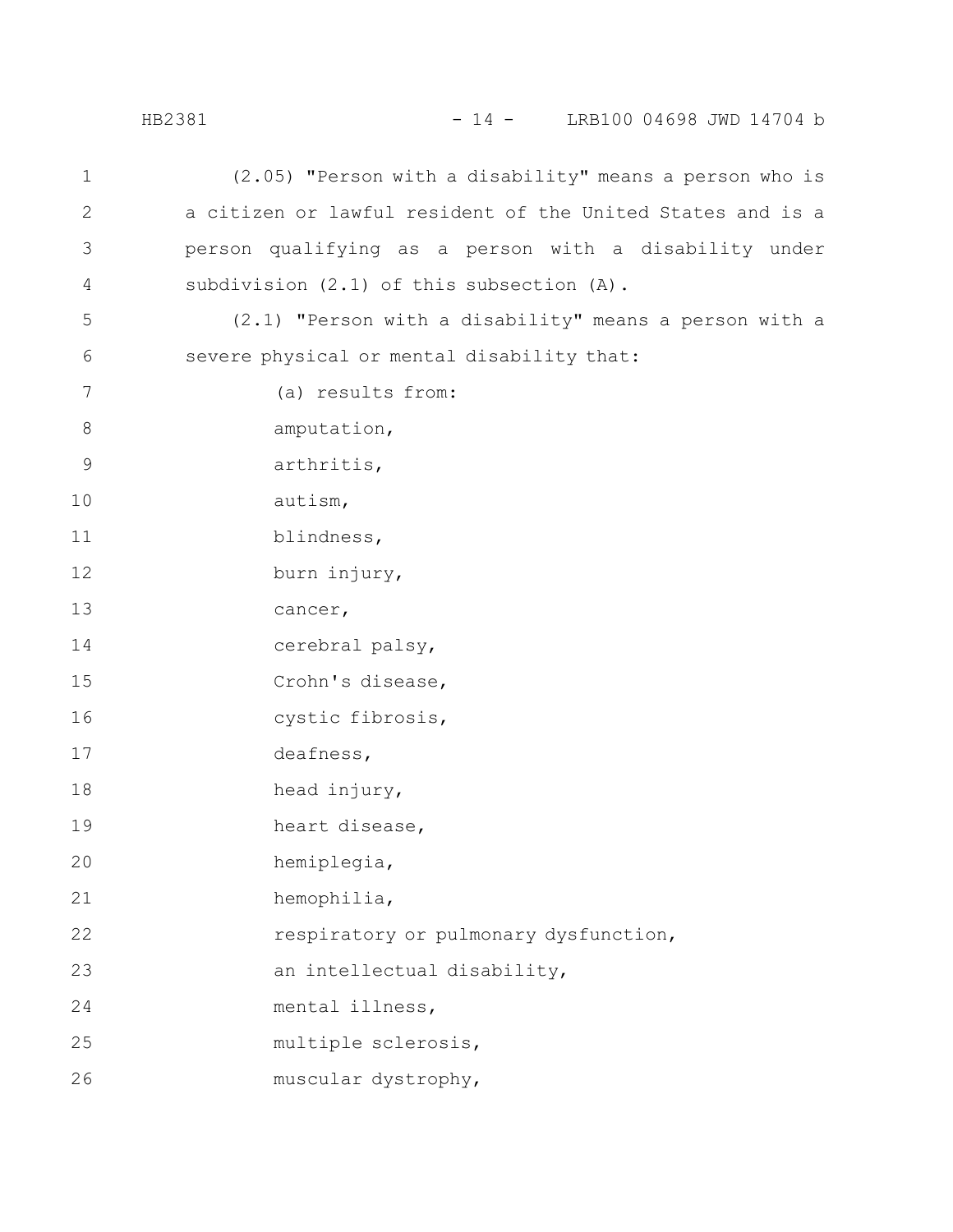| HB2381 | LRB100 04698 JWD 14704 b |
|--------|--------------------------|
|        |                          |

| $\mathbf 1$   | musculoskeletal disorders,                                  |
|---------------|-------------------------------------------------------------|
| $\mathbf{2}$  | neurological disorders, including stroke<br>and             |
| 3             | epilepsy,                                                   |
| 4             | paraplegia,                                                 |
| 5             | quadriplegia and other spinal cord conditions,              |
| 6             | sickle cell anemia,                                         |
| 7             | ulcerative colitis,                                         |
| $8\,$         | specific learning disabilities, or                          |
| $\mathcal{G}$ | end stage renal failure disease; and                        |
| 10            | substantially limits one<br>(b)<br>the<br>or<br>more<br>оf  |
| 11            | person's major life activities.                             |
| 12            | Another disability or combination of disabilities may       |
| 13            | also be considered as a severe disability for the purposes  |
| 14            | of item (a) of this subdivision $(2.1)$ if it is determined |
| 15            | by an evaluation of rehabilitation potential to cause a     |
| 16            | comparable degree of substantial functional limitation      |
| 17            | similar to the specific list of disabilities listed in item |
| 18            | (a) of this subdivision $(2.1)$ .                           |
| 19            | (3) "Minority owned business" means a business which is     |
| 20            | at least 51% owned by one or more minority persons, or in   |

the case of a corporation, at least 51% of the stock in which is owned by one or more minority persons; and the management and daily business operations of which are controlled by one or more of the minority individuals who own it. 21 22 23 24 25

26

(4) "Female owned business" means a business which is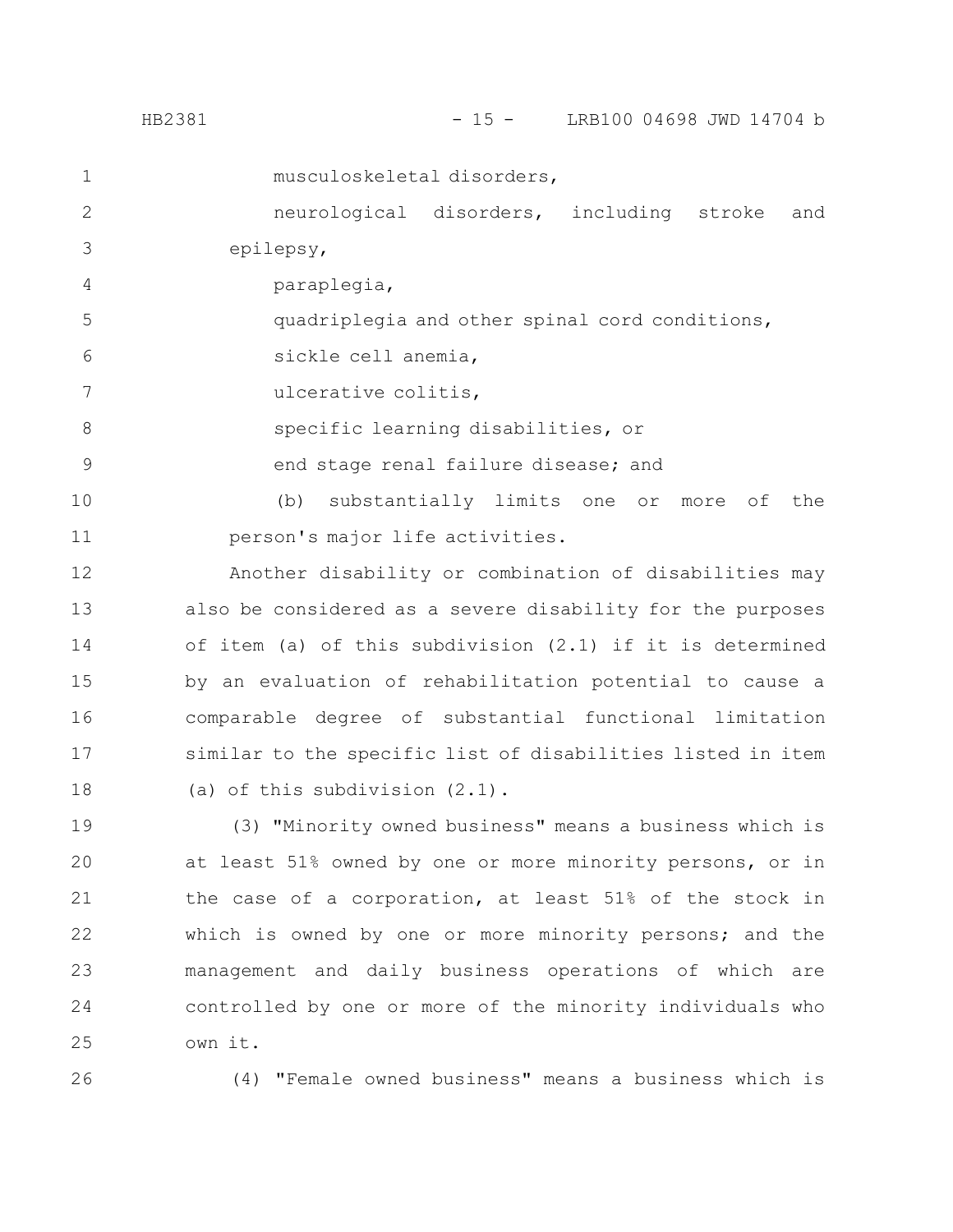at least 51% owned by one or more females, or, in the case of a corporation, at least 51% of the stock in which is owned by one or more females; and the management and daily business operations of which are controlled by one or more of the females who own it. 1 2 3 4 5

(4.1) "Business owned by a person with a disability" means a business that is at least 51% owned by one or more persons with a disability and the management and daily business operations of which are controlled by one or more of the persons with disabilities who own it. A not-for-profit agency for persons with disabilities that is exempt from taxation under Section 501 of the Internal Revenue Code of 1986 is also considered a "business owned by a person with a disability". 6 7 8 9 10 11 12 13 14

(4.2) "Council" means the Business Enterprise Council for Minorities, Females, and Persons with Disabilities created under Section 5 of this Act. 15 16 17

(5) "State contracts" means all contracts entered into by the State, any agency or department thereof, or any public institution of higher education, including community college districts, regardless of the source of the funds with which the contracts are paid, which are not subject to federal reimbursement. "State contracts" does not include contracts awarded by a retirement system, pension fund, or investment board subject to Section 1-109.1 of the Illinois Pension Code. This definition shall 18 19 20 21 22 23 24 25 26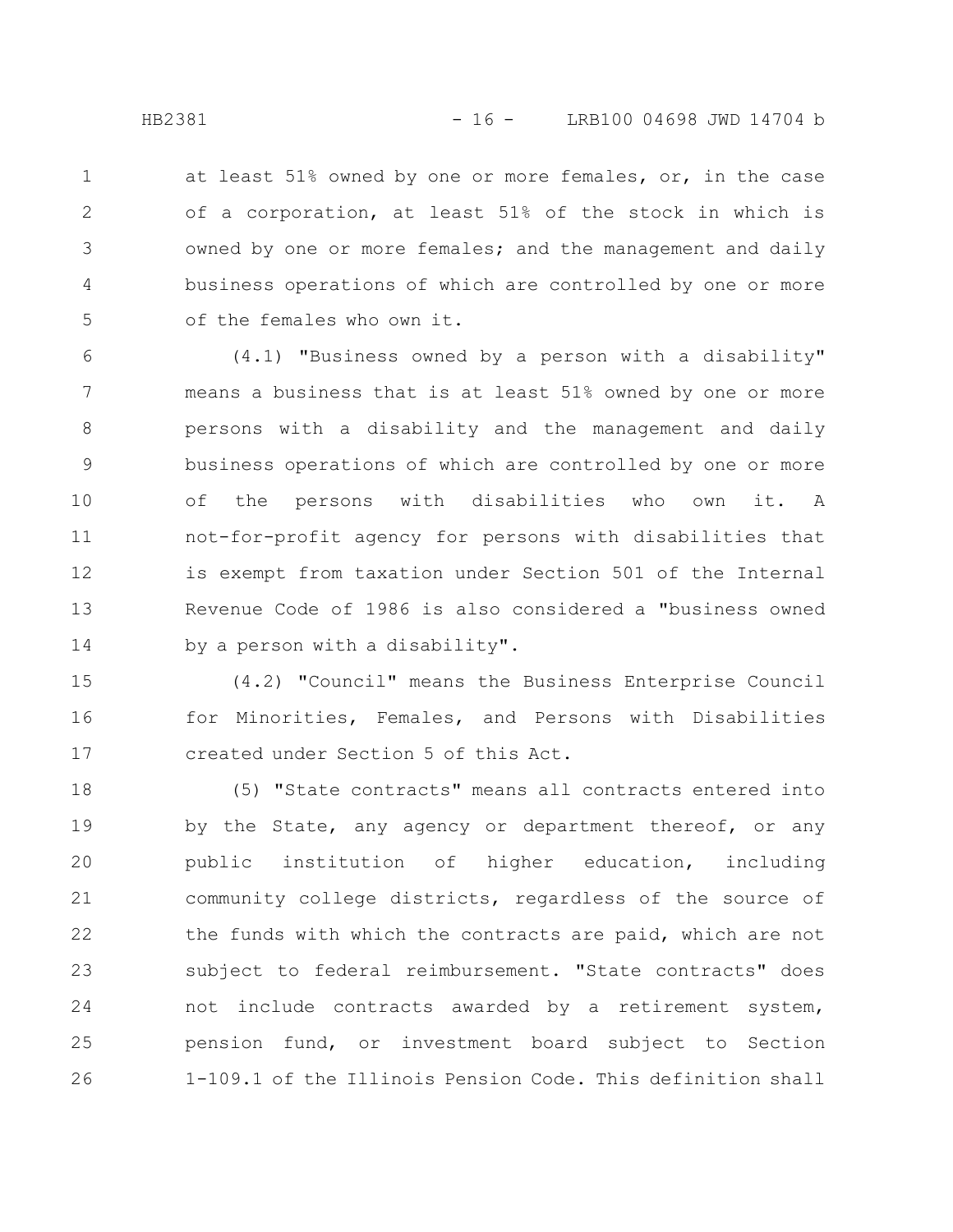control over any existing definition under this Act or applicable administrative rule. 1 2

"State construction contracts" means all State contracts entered into by a State agency or public institution of higher education for the repair, remodeling, renovation or construction of a building or structure, or for the construction or maintenance of a highway defined in Article 2 of the Illinois Highway Code. 3 4 5 6 7 8

(6) "State agencies" shall mean all departments, officers, boards, commissions, institutions and bodies politic and corporate of the State, but does not include the Board of Trustees of the University of Illinois, the Board of Trustees of Southern Illinois University, the Board of Trustees of Chicago State University, the Board of Trustees of Eastern Illinois University, the Board of Trustees of Governors State University, the Board of Trustees of Illinois State University, the Board of Trustees of Northeastern Illinois University, the Board of Trustees of Northern Illinois University, the Board of Trustees of Western Illinois University, municipalities or other local governmental units, or other State constitutional officers. 9 10 11 12 13 14 15 16 17 18 19 20 21 22

(7) "Public institutions of higher education" means the University of Illinois, Southern Illinois University, Chicago State University, Eastern Illinois University, Governors State University, Illinois State University, 23 24 25 26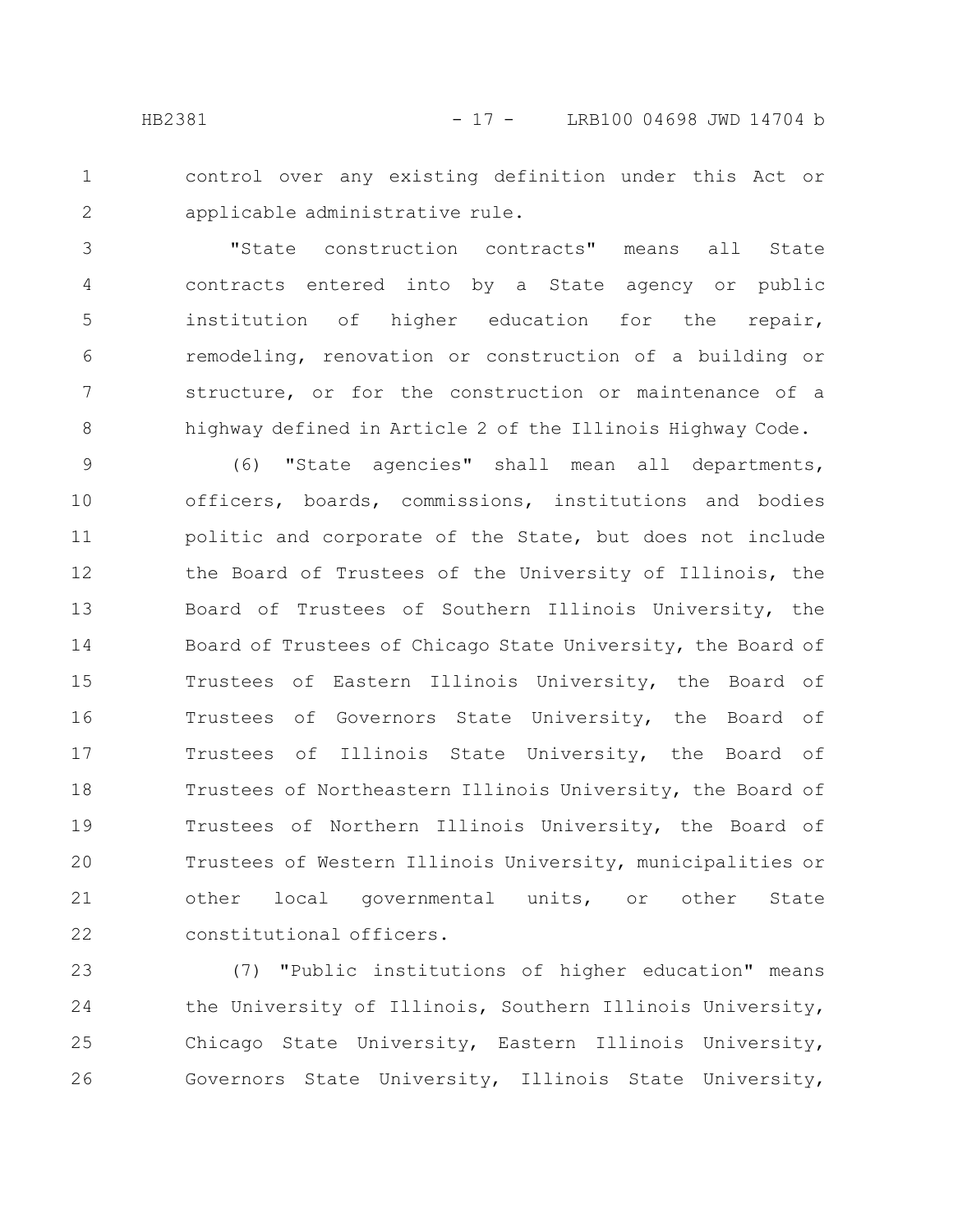1

2

3

4

5

6

Northeastern Illinois University, Northern Illinois University, Western Illinois University, the public community colleges of the State, and any other public universities, colleges, and community colleges now or hereafter established or authorized by the General Assembly.

(8) "Certification" means a determination made by the Council or by one delegated authority from the Council to make certifications, or by a State agency with statutory authority to make such a certification, that a business entity is a business owned by a minority, female, or person with a disability for whatever purpose. A business owned and controlled by females shall be certified as a "female owned business". A business owned and controlled by females who are also minorities shall be certified as both a "female owned business" and a "minority owned business". 7 8 9 10 11 12 13 14 15 16

(9) "Control" means the exclusive or ultimate and sole control of the business including, but not limited to, capital investment and all other financial matters, property, acquisitions, contract negotiations, legal matters, officer-director-employee selection and comprehensive hiring, operating responsibilities, cost-control matters, income and dividend matters, financial transactions and rights of other shareholders or joint partners. Control shall be real, substantial and continuing, not pro forma. Control shall include the power 17 18 19 20 21 22 23 24 25 26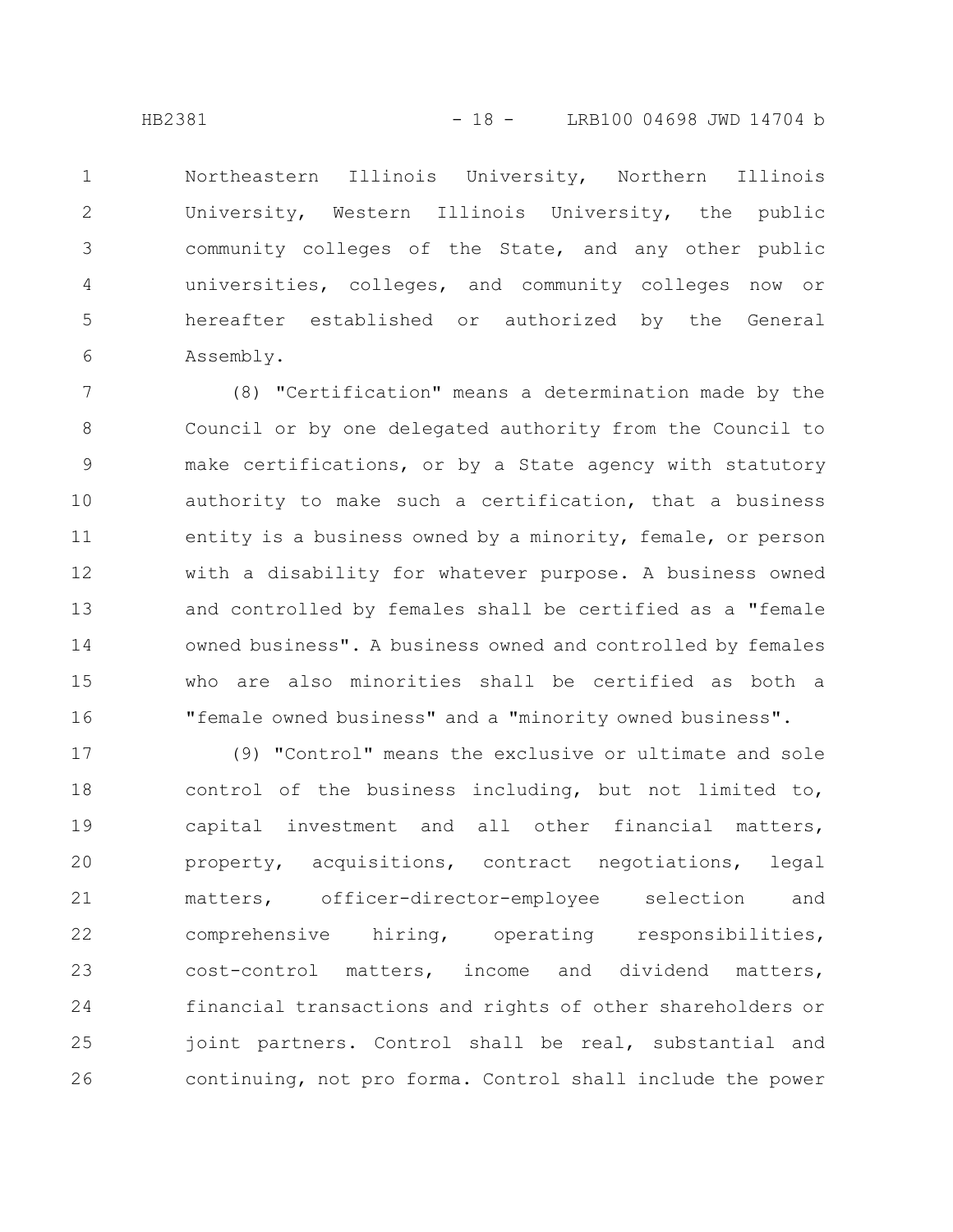to direct or cause the direction of the management and policies of the business and to make the day-to-day as well as major decisions in matters of policy, management and operations. Control shall be exemplified by possessing the requisite knowledge and expertise to run the particular business and control shall not include simple majority or absentee ownership. 1 2 3 4 5 6 7

(10) "Business" means a business that has annual gross sales of less than \$75,000,000 as evidenced by the federal income tax return of the business. A firm with gross sales in excess of this cap may apply to the Council for certification for a particular contract if the firm can demonstrate that the contract would have significant impact on businesses owned by minorities, females, or persons with disabilities as suppliers or subcontractors or in employment of minorities, females, or persons with disabilities. 8 9 10 11 12 13 14 15 16 17

(B) When a business is owned at least 51% by any combination of minority persons, females, or persons with disabilities, even though none of the 3 classes alone holds at least a 51% interest, the ownership requirement for purposes of this Act is considered to be met. The certification category for the business is that of the class holding the largest ownership interest in the business. If 2 or more classes have equal ownership interests, the certification category shall be determined by the business. 18 19 20 21 22 23 24 25 26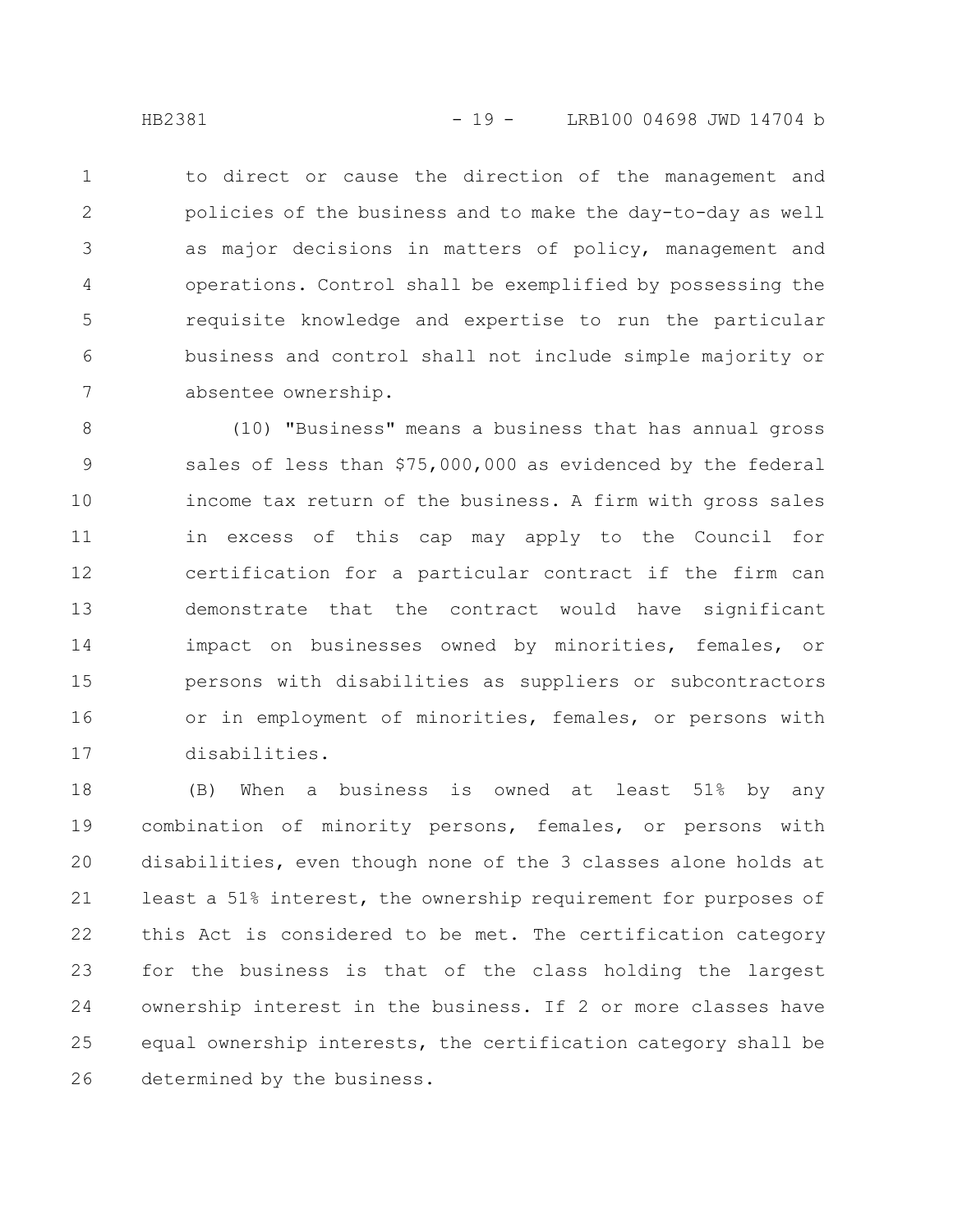(Source: P.A. 98-95, eff. 7-17-13; 99-143, eff. 7-27-15; 99-462, eff. 8-25-15; 99-642, eff. 7-28-16.) 1 2 HB2381 - 20 - LRB100 04698 JWD 14704 b

Section 35. The State Construction Minority and Female Building Trades Act is amended by changing Section 35-5 as follows: 3 4 5

(30 ILCS 577/35-5) 6

Sec. 35-5. Definitions. For the purposes of this Article: "Under-represented minority" means a person who is any of the following: 7 8 9

(1) Native American American Indian or Alaska Native (a person having origins in any of the original peoples of North and South America, including Central America, and who maintains tribal affiliation or community attachment). 10 11 12 13

(2) Asian (a person having origins in any of the original peoples of the Far East, Southeast Asia, or the Indian subcontinent, including, but not limited to, Cambodia, China, India, Japan, Korea, Malaysia, Pakistan, the Philippine Islands, Thailand, and Vietnam). 14 15 16 17 18

(3) Black or African American (a person having origins in any of the black racial groups of Africa). Terms such as "Haitian" or "Negro" can be used in addition to "Black or African American". 19 20 21 22

(4) Hispanic or Latino (a person of Cuban, Mexican, Puerto Rican, South or Central American, or other Spanish 23 24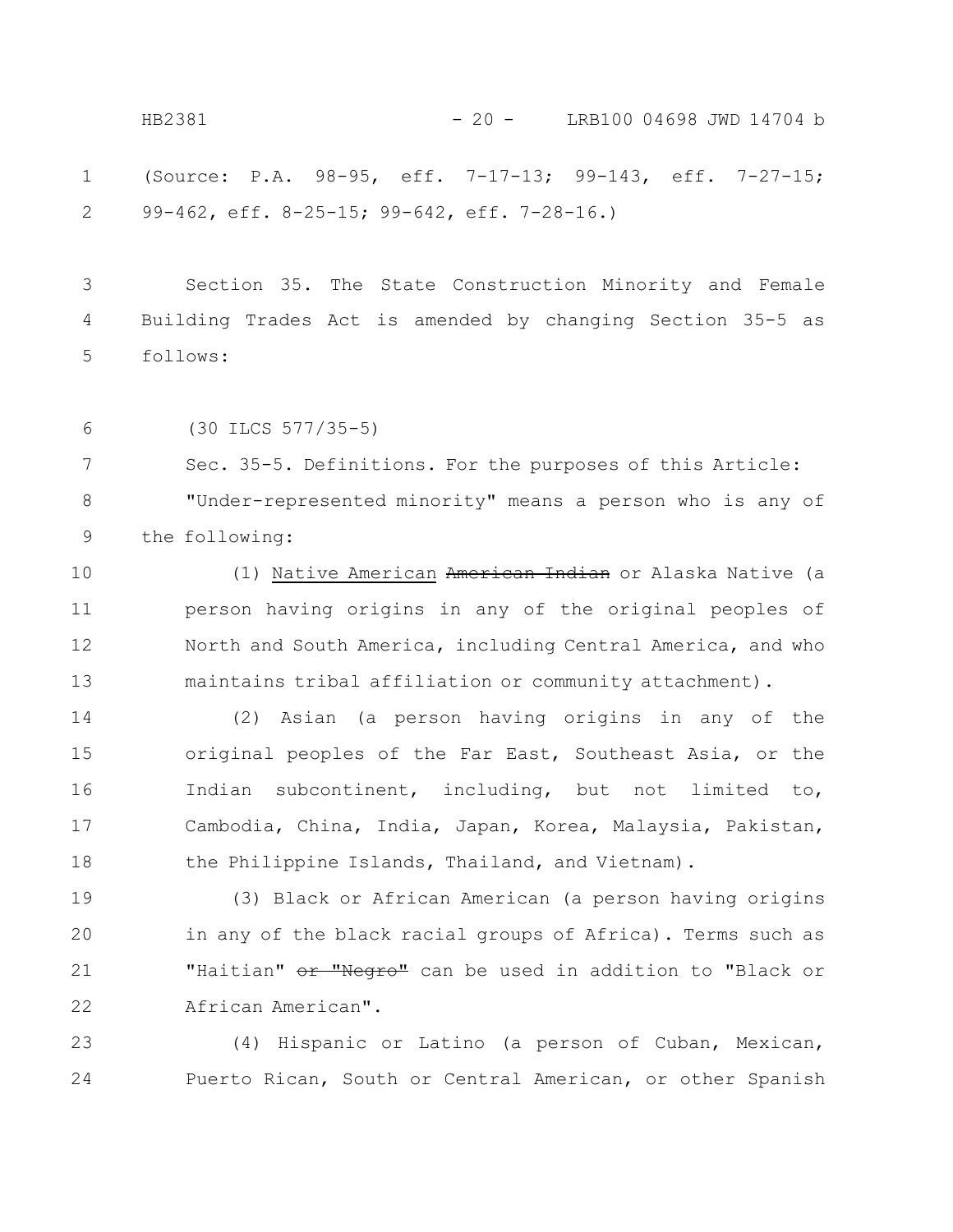HB2381 - 21 - LRB100 04698 JWD 14704 b

1

culture or origin, regardless of race).

(5) Native Hawaiian or Other Pacific Islander (a person having origins in any of the original peoples of Hawaii, Guam, Samoa, or other Pacific Islands). 2 3 4

"Construction" means any constructing, altering, reconstructing, repairing, rehabilitating, refinishing, refurbishing, remodeling, remediating, renovating, custom fabricating, maintenance, landscaping, improving, wrecking, painting, decorating, demolishing, and adding to or subtracting from any building, structure, highway, roadway, street, bridge, alley, sewer, ditch, sewage disposal plant, water works, parking facility, railroad, excavation or other structure, project, development, real property or improvement, or to do any part thereof, whether or not the performance of the work herein described involves the addition to, or fabrication into, any structure, project, development, real property or improvement herein described of any material or article of merchandise. Construction shall also include moving construction related materials on the job site to or from the job site. 5 6 7 8 9 10 11 12 13 14 15 16 17 18 19 20

(Source: P.A. 96-37, eff. 7-13-09; 97-396, eff. 1-1-12.) 21

Section 40. The Inclusion of Women and Minorities in Clinical Research Act is amended by changing Section 5 as follows: 22 23 24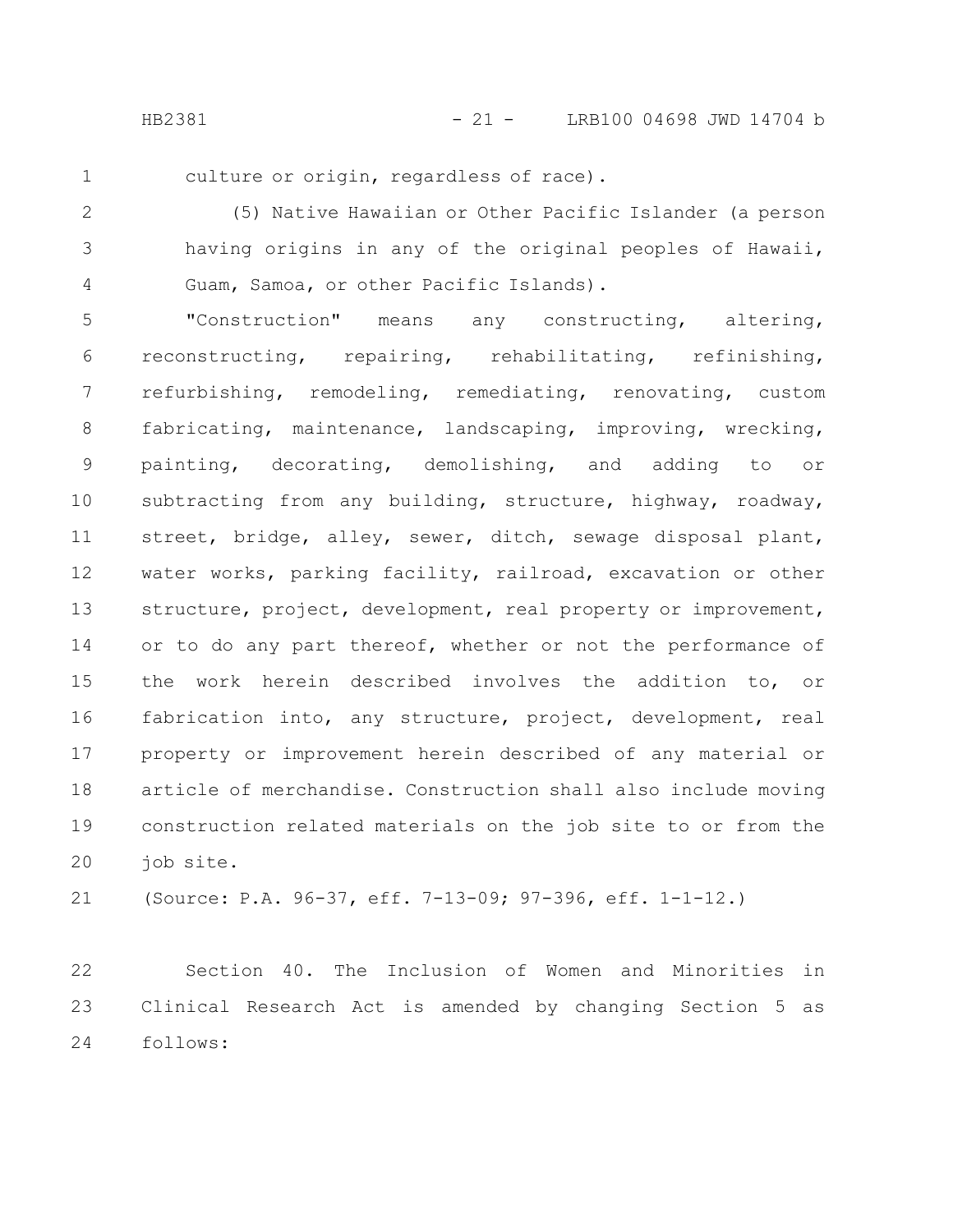(30 ILCS 785/5) 1

Sec. 5. Definitions. In this Act: 2

"Grantee" means any qualified public, private, or not-for-profit agency or individual, including, but not limited to, a college, university, hospital, laboratory, research institution, local health department, voluntary health agency, health maintenance organization, corporation, student, fellow, or entrepreneur, conducting clinical research using State funds. A grantee may also be a corporation that is headquartered in Illinois and that conducts research using State funds. 3 4 5 6 7 8 9 10 11

"Minority group" means a group that is a readily identifiable subset of the U.S. population that is distinguished by racial, ethnic, or cultural heritage and that is made up of persons who are any of the following: 12 13 14 15

(1) Native American American Indian or Alaska Native (a person having origins in any of the original peoples of North and South America, including Central America, and who maintains tribal affiliation or community attachment). 16 17 18 19

(2) Asian (a person having origins in any of the original peoples of the Far East, Southeast Asia, or the Indian subcontinent, including, but not limited to, Cambodia, China, India, Japan, Korea, Malaysia, Pakistan, the Philippine Islands, Thailand, and Vietnam). 20 21 22 23 24

(3) Black or African American (a person having origins in any of the black racial groups of Africa). Terms such as 25 26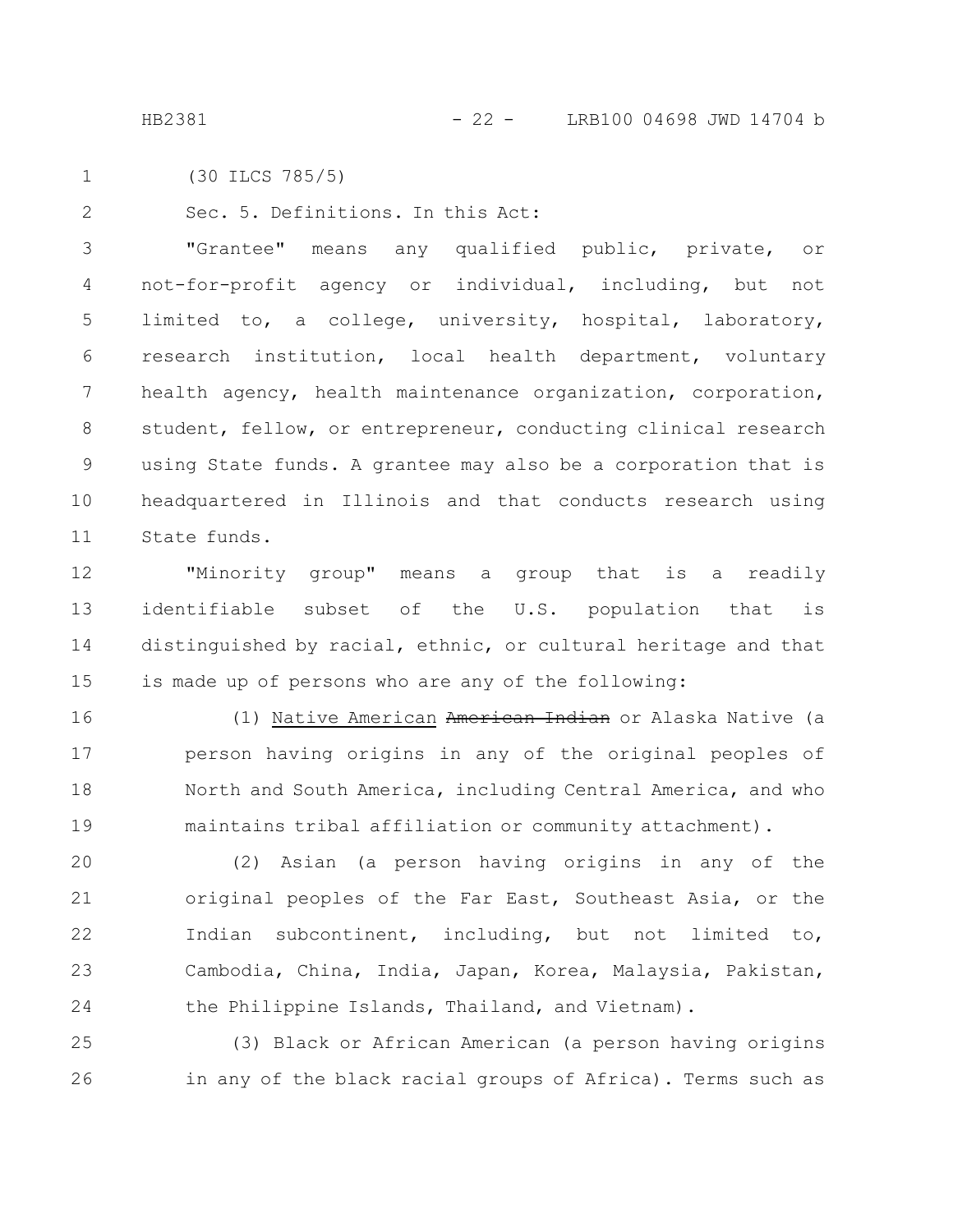"Haitian" or "Negro" can be used in addition to "Black or African American". 1 2

(4) Hispanic or Latino (a person of Cuban, Mexican, Puerto Rican, South or Central American, or other Spanish culture or origin, regardless of race). 3 4 5

(5) Native Hawaiian or Other Pacific Islander (a person having origins in any of the original peoples of Hawaii, Guam, Samoa, or other Pacific Islands). 6 7 8

"Project of clinical research" includes a clinical trial. (Source: P.A. 97-396, eff. 1-1-12.) 9 10

Section 45. The Metropolitan Pier and Exposition Authority Act is amended by changing Section 23.1 as follows: 11 12

(70 ILCS 210/23.1) (from Ch. 85, par. 1243.1) 13

Sec. 23.1. Affirmative action. 14

(a) The Authority shall, within 90 days after the effective date of this amendatory Act of 1984, establish and maintain an affirmative action program designed to promote equal employment opportunity and eliminate the effects of past discrimination. Such program shall include a plan, including timetables where appropriate, which shall specify goals and methods for increasing participation by women and minorities in employment, including employment related to the planning, organization, and staging of the games, by the Authority and by parties which contract with the Authority. The Authority shall 15 16 17 18 19 20 21 22 23 24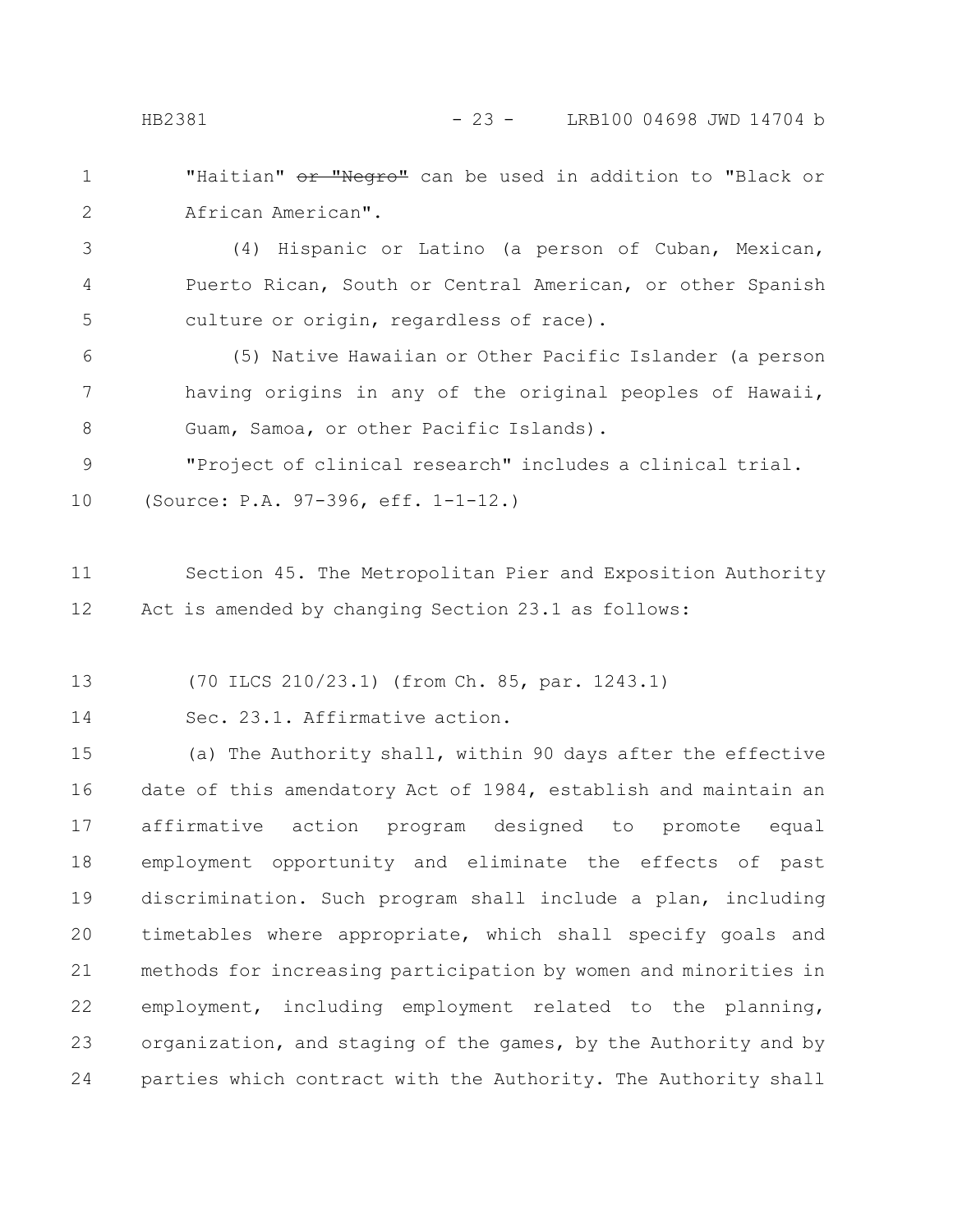submit a detailed plan with the General Assembly prior to September 1 of each year. Such program shall also establish procedures and sanctions (including debarment), which the Authority shall enforce to ensure compliance with the plan established pursuant to this Section and with State and federal laws and regulations relating to the employment of women and minorities. A determination by the Authority as to whether a party to a contract with the Authority has achieved the goals or employed the methods for increasing participation by women and minorities shall be determined in accordance with the terms of such contracts or the applicable provisions of rules and regulations of the Authority existing at the time such contract was executed, including any provisions for consideration of good faith efforts at compliance which the Authority may reasonably adopt. 1 2 3 4 5 6 7 8 9 10 11 12 13 14 15

(b) The Authority shall adopt and maintain minority and female owned business enterprise procurement programs under the affirmative action program described in subsection (a) for any and all work, including all contracting related to the planning, organization, and staging of the games, undertaken by the Authority. That work shall include, but is not limited to, the purchase of professional services, construction services, supplies, materials, and equipment. The programs shall establish goals of awarding not less than 25% of the annual dollar value of all contracts, purchase orders, or other agreements (collectively referred to as "contracts") to 16 17 18 19 20 21 22 23 24 25 26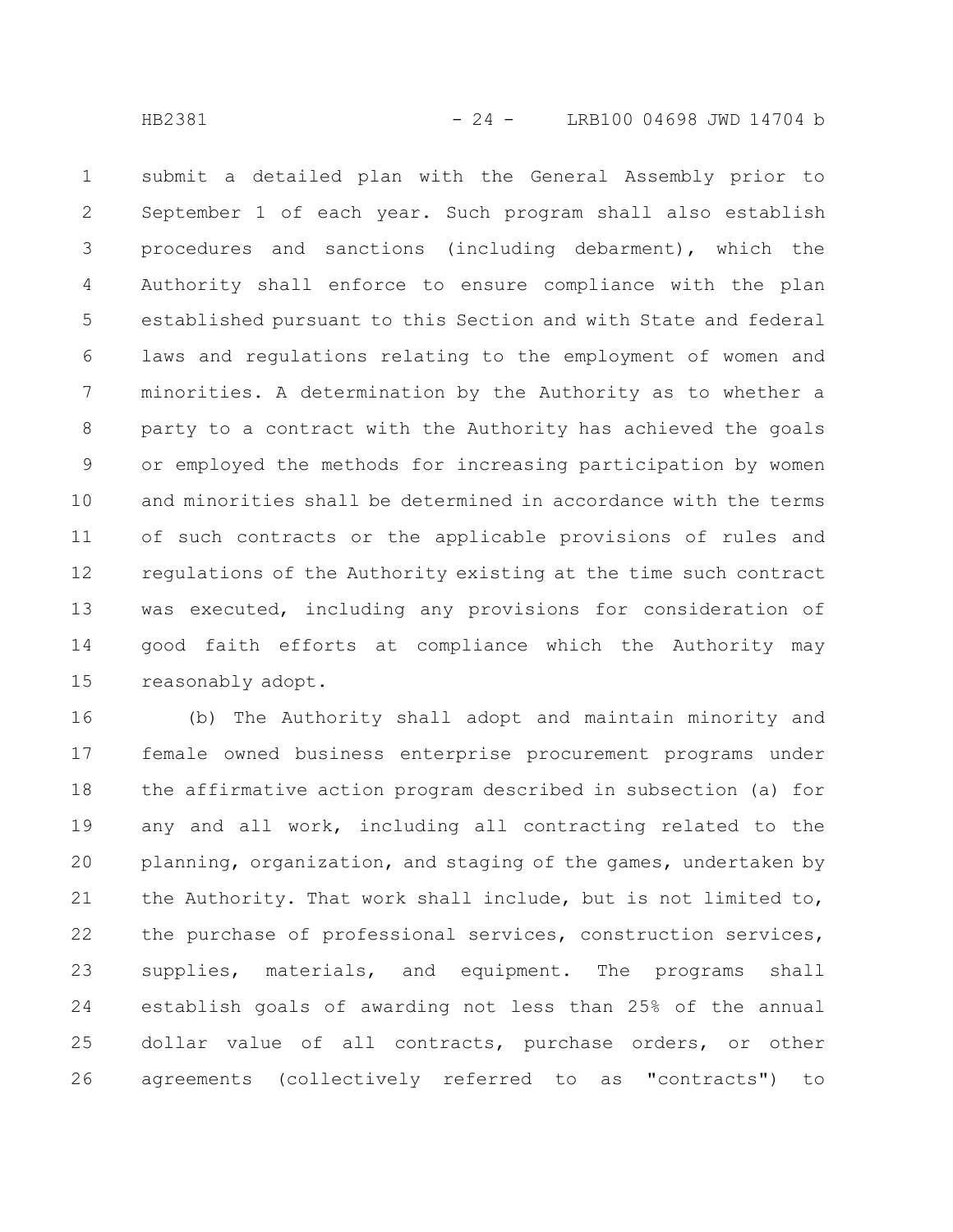minority owned businesses and 5% of the annual dollar value of all contracts to female owned businesses. Without limiting the generality of the foregoing, the programs shall require in connection with the prequalification or consideration of vendors for professional service contracts, construction contracts, and contracts for supplies, materials, equipment, and services that each proposer or bidder submit as part of his or her proposal or bid a commitment detailing how he or she will expend 25% or more of the dollar value of his or her contracts with one or more minority owned businesses and 5% or more of the dollar value with one or more female owned businesses. Bids or proposals that do not include such detailed commitments are not responsive and shall be rejected unless the Authority deems it appropriate to grant a waiver of these requirements. In addition the Authority may, in connection with the selection of providers of professional services, reserve the right to select a minority or female owned business or businesses to fulfill the commitment to minority and female business participation. The commitment to minority and female business participation may be met by the contractor or professional service provider's status as a minority or female owned business, by joint venture or by subcontracting a portion of the work with or purchasing materials for the work from one or more such businesses, or by any combination thereof. Each contract shall require the contractor or provider to submit a 1 2 3 4 5 6 7 8 9 10 11 12 13 14 15 16 17 18 19 20 21 22 23 24 25

certified monthly report detailing the status of that

26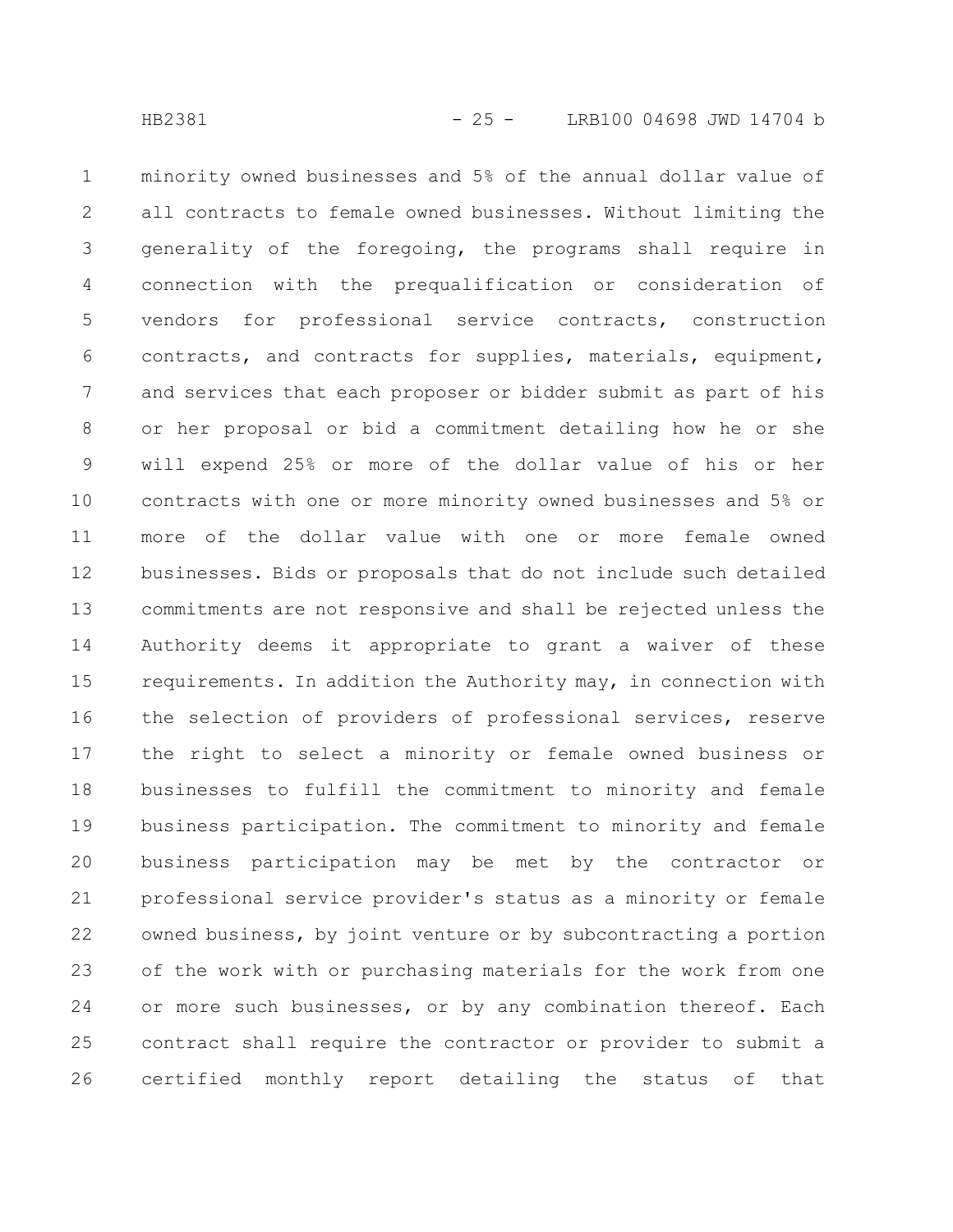contractor or provider's compliance with the Authority's minority and female owned business enterprise procurement program. The Authority, after reviewing the monthly reports of the contractors and providers, shall compile a comprehensive report regarding compliance with this procurement program and file it quarterly with the General Assembly. If, in connection with a particular contract, the Authority determines that it is impracticable or excessively costly to obtain minority or female owned businesses to perform sufficient work to fulfill the commitment required by this subsection, the Authority shall reduce or waive the commitment in the contract, as may be appropriate. The Authority shall establish rules and regulations setting forth the standards to be used in determining whether or not a reduction or waiver is appropriate. The terms "minority owned business" and "female owned business" have the meanings given to those terms in the Business Enterprise for Minorities, Females, and Persons with Disabilities Act. 1 2 3 4 5 6 7 8 9 10 11 12 13 14 15 16 17 18

(c) The Authority shall adopt and maintain an affirmative action program in connection with the hiring of minorities and women on the Expansion Project and on any and all construction projects, including all contracting related to the planning, organization, and staging of the games, undertaken by the Authority. The program shall be designed to promote equal employment opportunity and shall specify the goals and methods for increasing the participation of minorities and women in a 19 20 21 22 23 24 25 26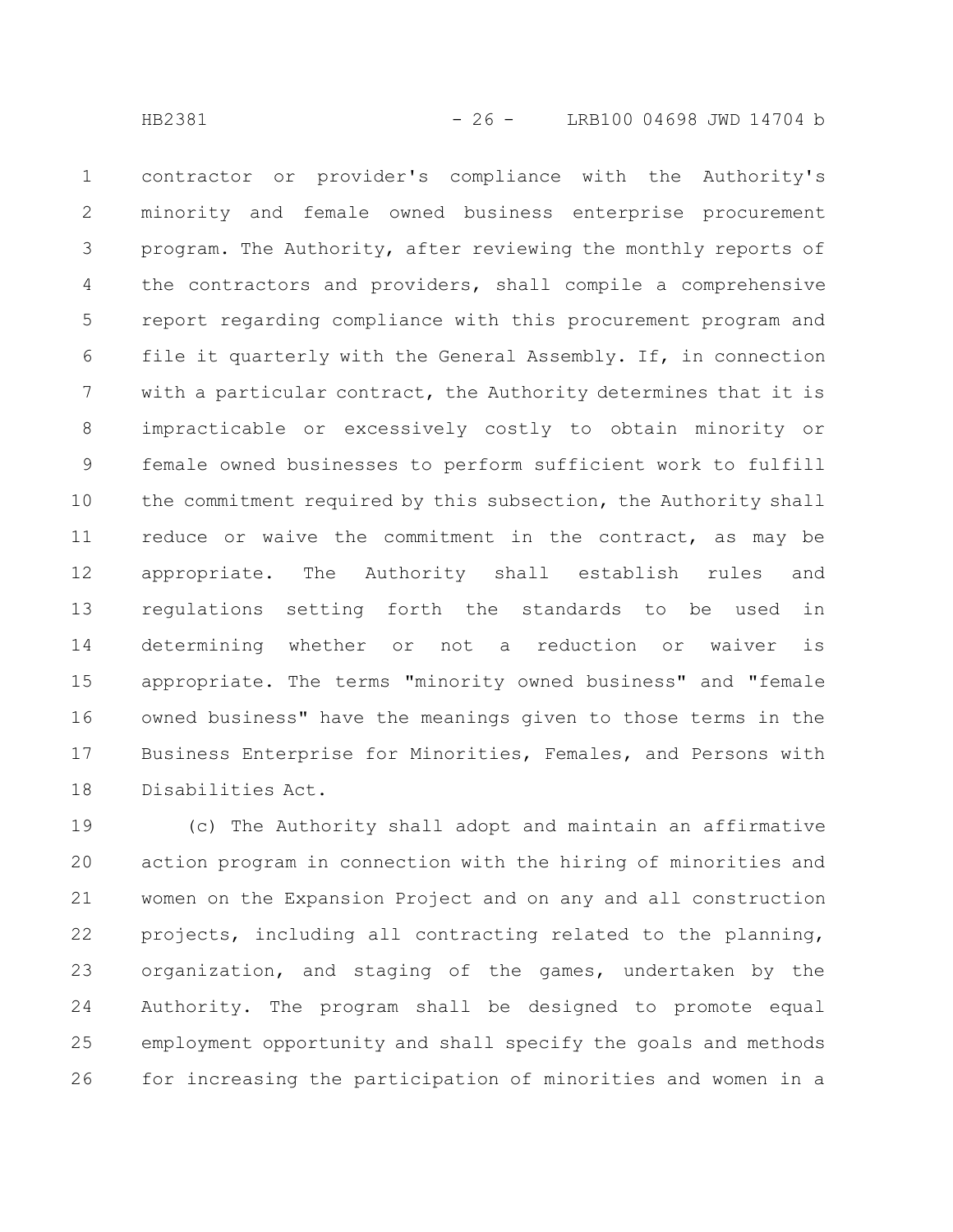representative mix of job classifications required to perform the respective contracts awarded by the Authority. 1 2

(d) In connection with the Expansion Project, the Authority shall incorporate the following elements into its minority and female owned business procurement programs to the extent feasible: (1) a major contractors program that permits minority owned businesses and female owned businesses to bear significant responsibility and risk for a portion of the project; (2) a mentor/protege program that provides financial, technical, managerial, equipment, and personnel support to minority owned businesses and female owned businesses; (3) an emerging firms program that includes minority owned businesses and female owned businesses that would not otherwise qualify for the project due to inexperience or limited resources; (4) a small projects program that includes participation by smaller minority owned businesses and female owned businesses on jobs where the total dollar value is \$5,000,000 or less; and (5) a set-aside program that will identify contracts requiring the expenditure of funds less than \$50,000 for bids to be submitted solely by minority owned businesses and female owned businesses. 3 4 5 6 7 8 9 10 11 12 13 14 15 16 17 18 19 20 21

(e) The Authority is authorized to enter into agreements with contractors' associations, labor unions, and the contractors working on the Expansion Project to establish an Apprenticeship Preparedness Training Program to provide for an increase in the number of minority and female journeymen and 22 23 24 25 26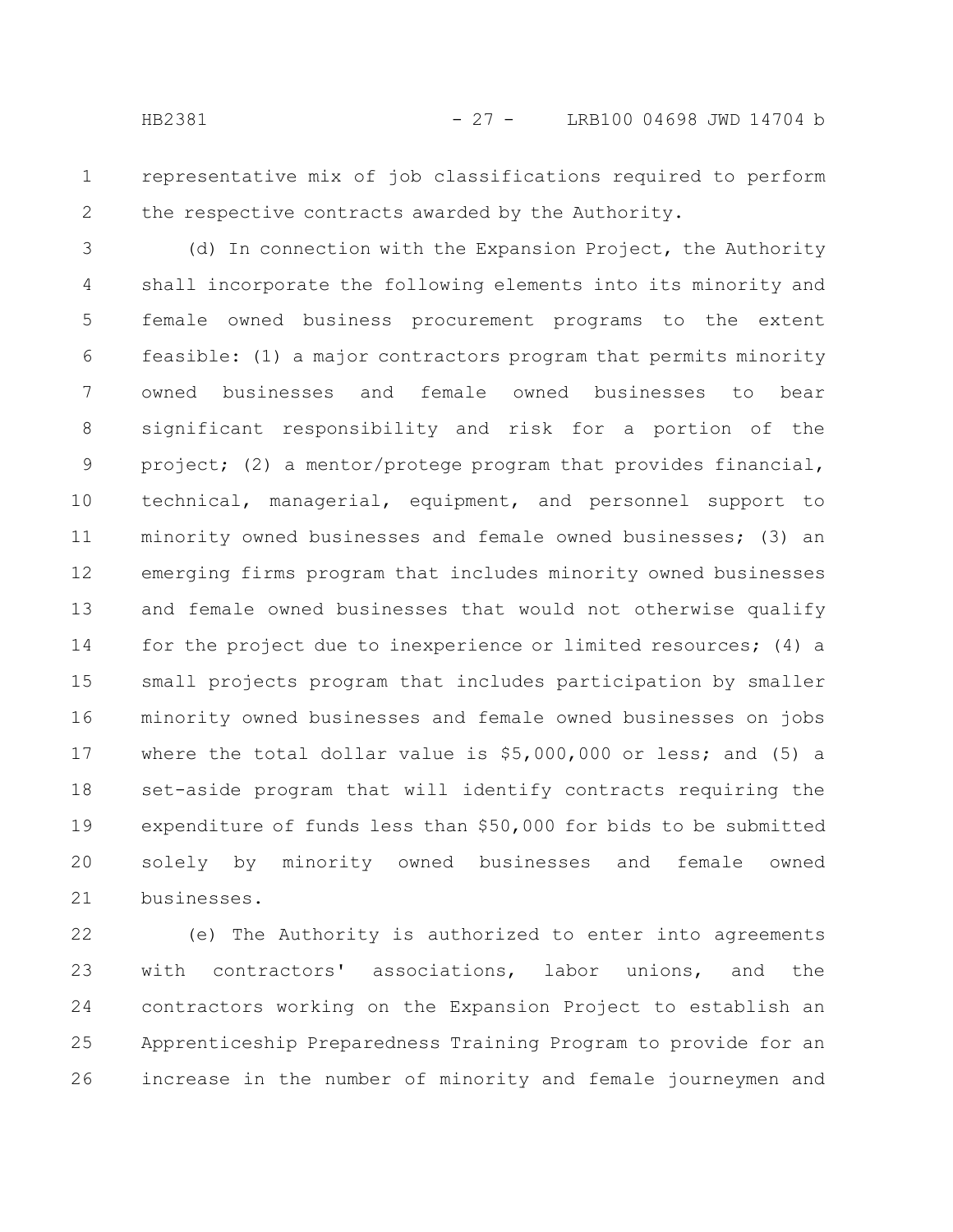apprentices in the building trades and to enter into agreements with Community College District 508 to provide readiness training. The Authority is further authorized to enter into contracts with public and private educational institutions and persons in the hospitality industry to provide training for employment in the hospitality industry. 1 2 3 4 5 6

(f) McCormick Place Advisory Board. There is created a McCormick Place Advisory Board composed as follows: 2 members shall be appointed by the Mayor of Chicago; 2 members shall be appointed by the Governor; 2 members shall be State Senators appointed by the President of the Senate; 2 members shall be State Senators appointed by the Minority Leader of the Senate; 2 members shall be State Representatives appointed by the Speaker of the House of Representatives; and 2 members shall be State Representatives appointed by the Minority Leader of the House of Representatives. The terms of all previously appointed members of the Advisory Board expire on the effective date of this amendatory Act of the 92nd General Assembly. A State Senator or State Representative member may appoint a designee to serve on the McCormick Place Advisory Board in his or her absence. 7 8 9 10 11 12 13 14 15 16 17 18 19 20 21

A "member of a minority group" shall mean a person who is a citizen or lawful permanent resident of the United States and who is any of the following: 22 23 24

(1) Native American American Indian or Alaska Native (a person having origins in any of the original peoples of 25 26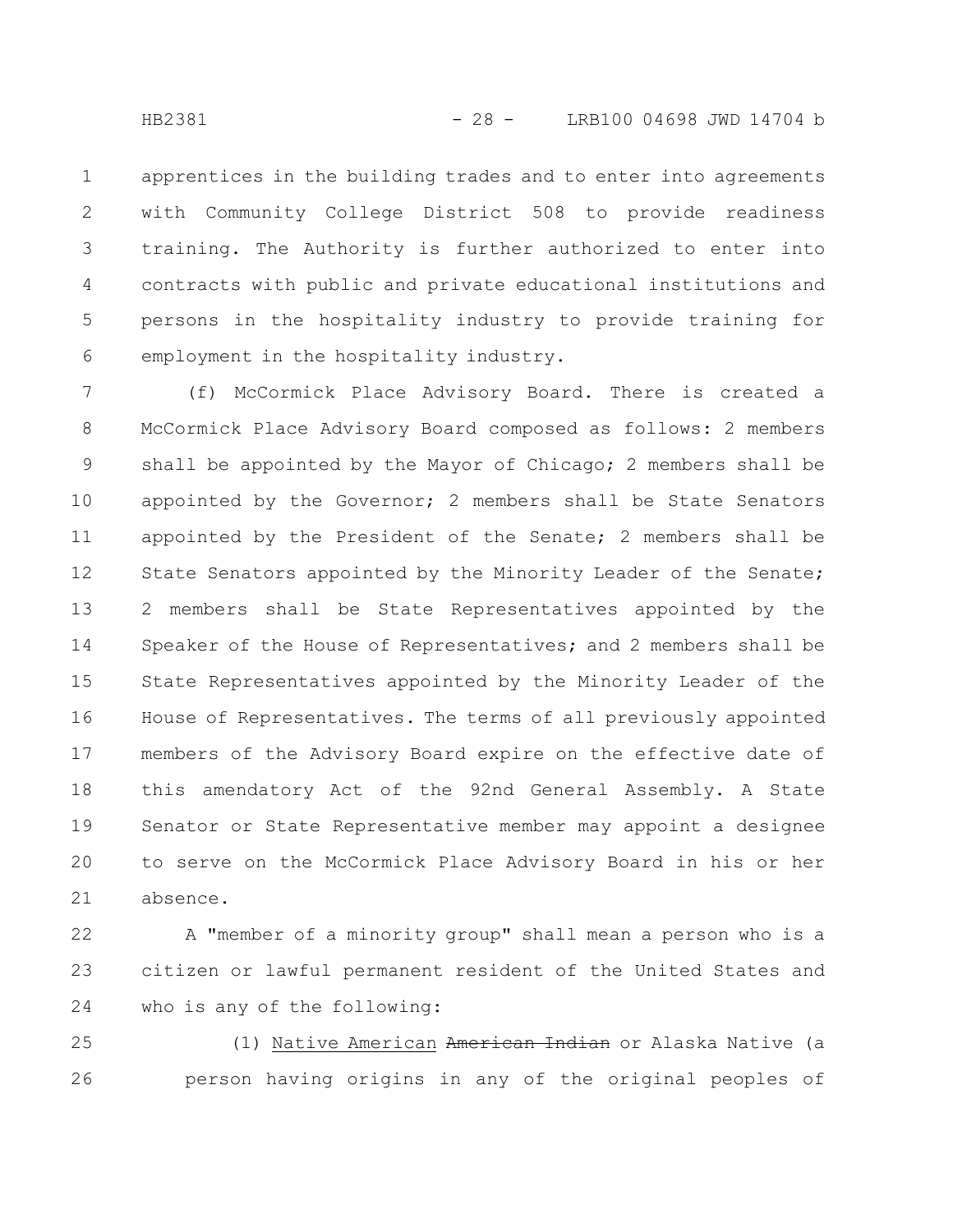1

2

26

North and South America, including Central America, and who maintains tribal affiliation or community attachment).

(2) Asian (a person having origins in any of the original peoples of the Far East, Southeast Asia, or the Indian subcontinent, including, but not limited to, Cambodia, China, India, Japan, Korea, Malaysia, Pakistan, the Philippine Islands, Thailand, and Vietnam). 3 4 5 6 7

(3) Black or African American (a person having origins in any of the black racial groups of Africa). Terms such as "Haitian" or "Negro" can be used in addition to "Black or African American". 8 9 10 11

(4) Hispanic or Latino (a person of Cuban, Mexican, Puerto Rican, South or Central American, or other Spanish culture or origin, regardless of race). 12 13 14

(5) Native Hawaiian or Other Pacific Islander (a person having origins in any of the original peoples of Hawaii, Guam, Samoa, or other Pacific Islands). 15 16 17

Members of the McCormick Place Advisory Board shall serve 2-year terms and until their successors are appointed, except members who serve as a result of their elected position whose terms shall continue as long as they hold their designated elected positions. Vacancies shall be filled by appointment for the unexpired term in the same manner as original appointments are made. The McCormick Place Advisory Board shall elect its own chairperson. 18 19 20 21 22 23 24 25

Members of the McCormick Place Advisory Board shall serve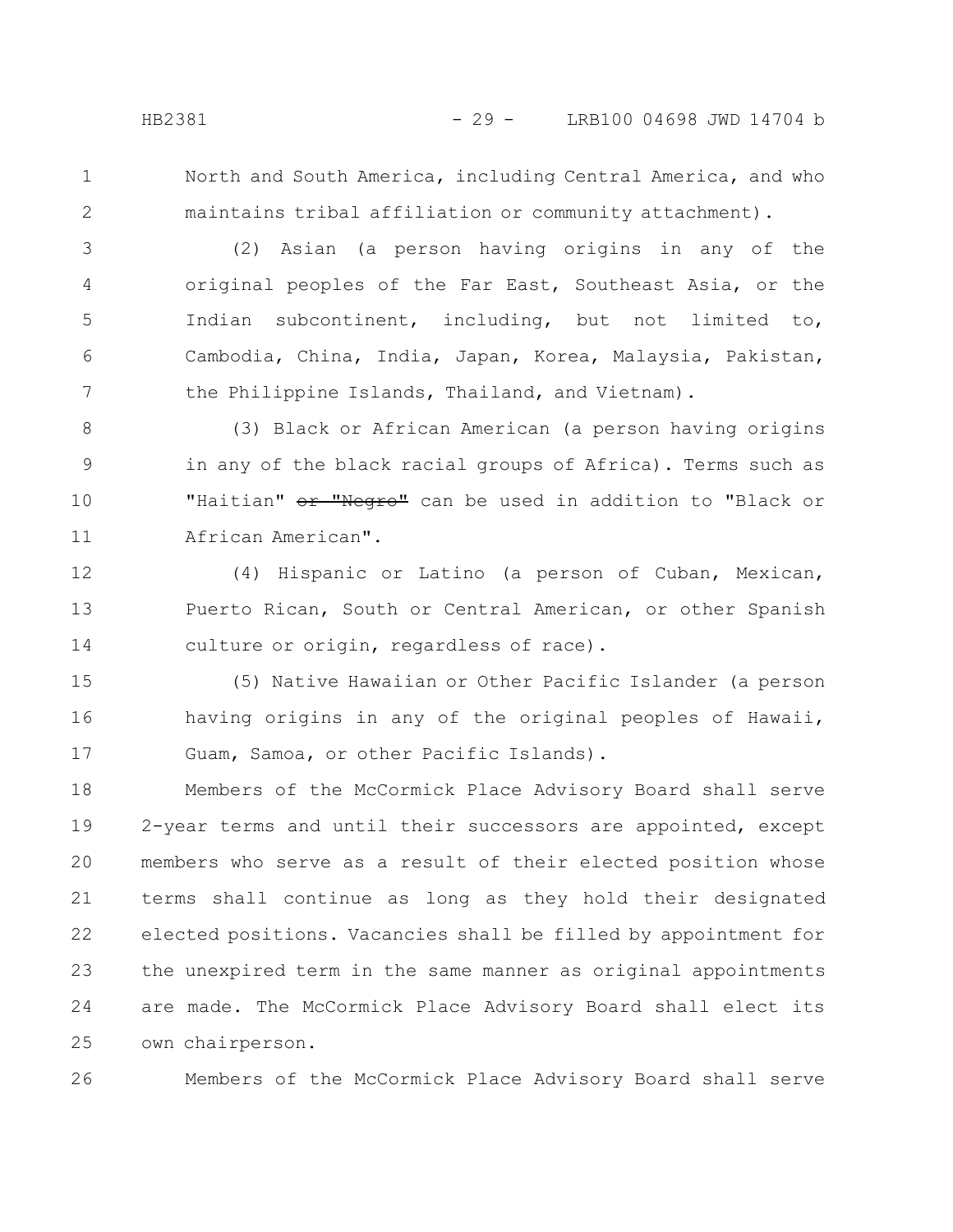without compensation but, at the Authority's discretion, shall be reimbursed for necessary expenses in connection with the performance of their duties. 1 2 3

The McCormick Place Advisory Board shall meet quarterly, or as needed, shall produce any reports it deems necessary, and shall: 4 5 6

(1) Work with the Authority on ways to improve the area physically and economically; 7 8

(2) Work with the Authority regarding potential means for providing increased economic opportunities to minorities and women produced indirectly or directly from the construction and operation of the Expansion Project; 9 10 11 12

(3) Work with the Authority to minimize any potential impact on the area surrounding the McCormick Place Expansion Project, including any impact on minority or female owned businesses, resulting from the construction and operation of the Expansion Project; 13 14 15 16 17

(4) Work with the Authority to find candidates for building trades apprenticeships, for employment in the hospitality industry, and to identify job training programs; 18 19 20 21

(5) Work with the Authority to implement the provisions of subsections (a) through (e) of this Section in the construction of the Expansion Project, including the Authority's goal of awarding not less than 25% and 5% of the annual dollar value of contracts to minority and female 22 23 24 25 26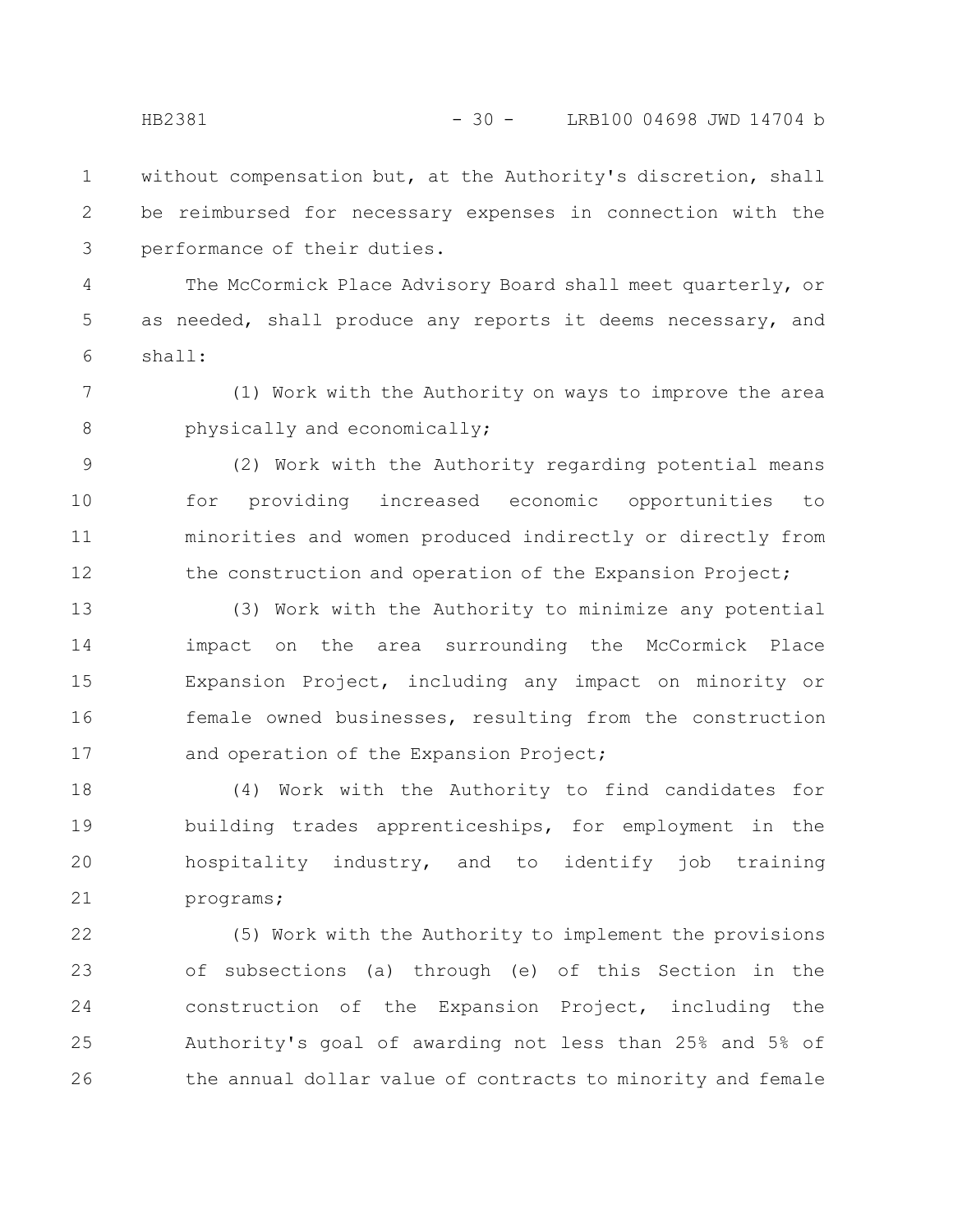owned businesses, the outreach program for minorities and women, and the mentor/protege program for providing assistance to minority and female owned businesses. 1 2 3

(g) The Authority shall comply with subsection (e) of Section 5-42 of the Olympic Games and Paralympic Games (2016) Law. For purposes of this Section, the term "games" has the meaning set forth in the Olympic Games and Paralympic Games (2016) Law. 4 5 6 7 8

(Source: P.A. 96-7, eff. 4-3-09; 97-396, eff. 1-1-12.) 9

Section 50. The School Code is amended by changing Sections 27-20 and 34-18 as follows: 10 11

(105 ILCS 5/27-20) (from Ch. 122, par. 27-20) 12

Sec. 27-20. Native American American Indian day. 13

The fourth Friday of September is designated "Native American American Indian Day," to be observed throughout the State as a day on which to hold appropriate exercises in commemoration of the Native Americans American Indians. 14 15 16 17

(Source: Laws 1961, p. 31.) 18

(105 ILCS 5/34-18) (from Ch. 122, par. 34-18) 19

Sec. 34-18. Powers of the board. The board shall exercise general supervision and jurisdiction over the public education and the public school system of the city, and, except as otherwise provided by this Article, shall have power: 20 21 22 23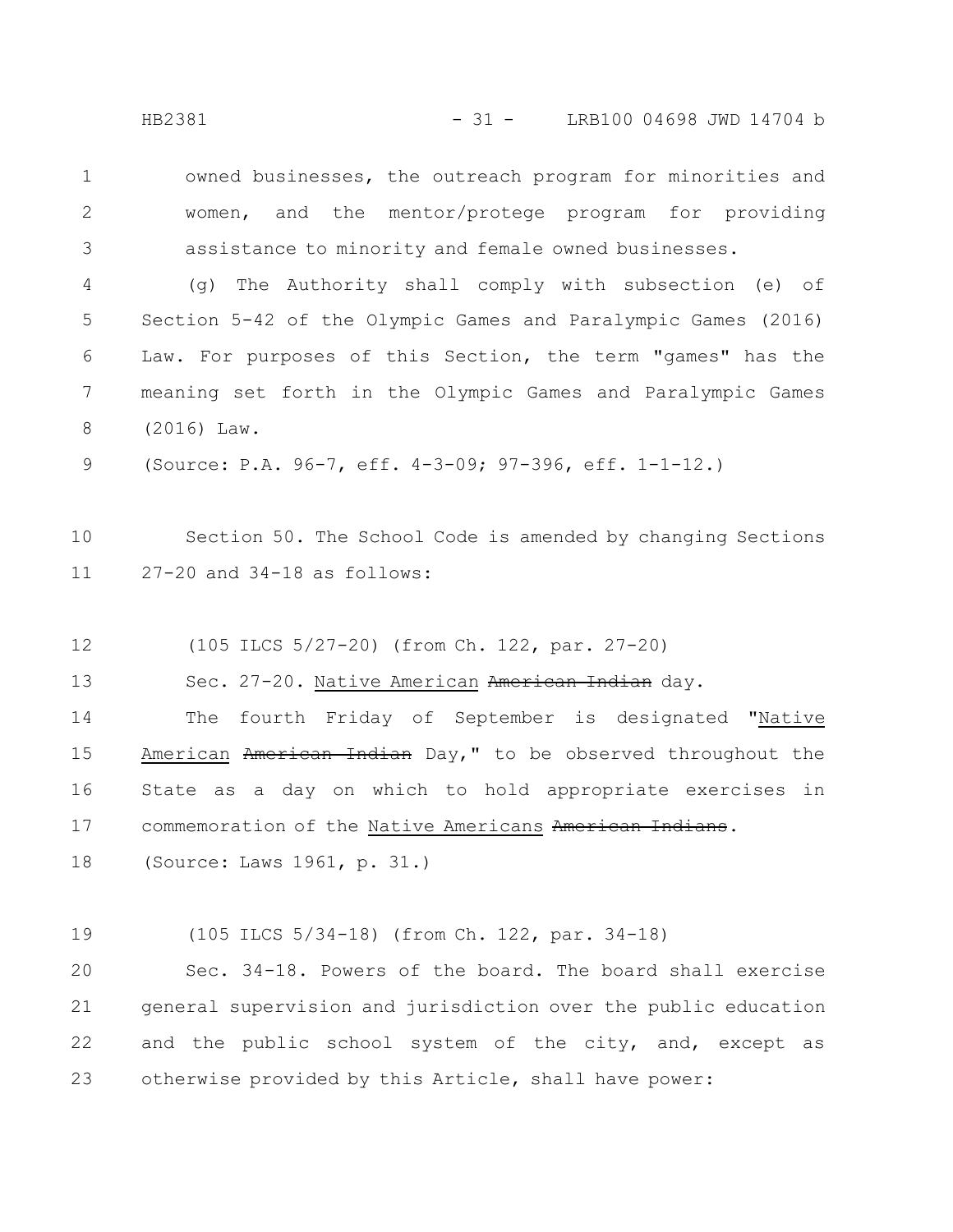1. To make suitable provision for the establishment and maintenance throughout the year or for such portion thereof as it may direct, not less than 9 months, of schools of all grades and kinds, including normal schools, high schools, night schools, schools for defectives and delinquents, parental and truant schools, schools for the blind, the deaf and persons with physical disabilities, schools or classes in manual training, constructural and vocational teaching, domestic arts and physical culture, vocation and extension schools and lecture courses, and all other educational courses and facilities, including establishing, equipping, maintaining and operating playgrounds and recreational programs, when such programs are conducted in, adjacent to, or connected with any public school under the general supervision and jurisdiction of the board; provided that the calendar for the school term and any changes must be submitted to and approved by the State Board of Education before the calendar or changes may take effect, and provided that in allocating funds from year to year for the operation of all attendance centers within the district, the board shall ensure that supplemental general State aid funds are allocated and applied in accordance with Section 18-8 or 18-8.05. To admit to such schools without charge foreign exchange students who are participants in an organized exchange student program which is authorized by the board. The board 1 2 3 4 5 6 7 8 9 10 11 12 13 14 15 16 17 18 19 20 21 22 23 24 25 26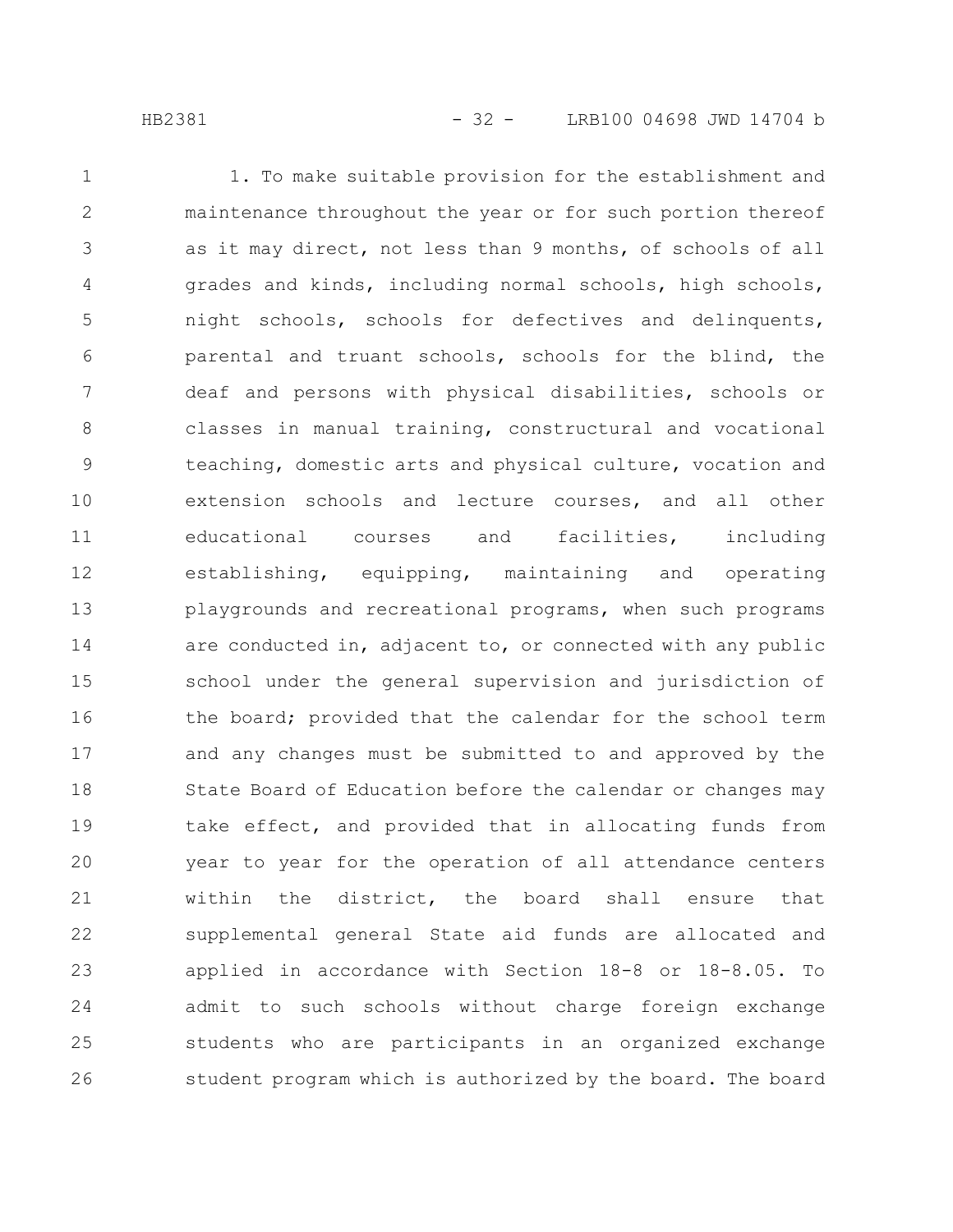shall permit all students to enroll in apprenticeship programs in trade schools operated by the board, whether those programs are union-sponsored or not. No student shall be refused admission into or be excluded from any course of instruction offered in the common schools by reason of that student's sex. No student shall be denied equal access to physical education and interscholastic athletic programs supported from school district funds or denied participation in comparable physical education and athletic programs solely by reason of the student's sex. Equal access to programs supported from school district funds and comparable programs will be defined in rules promulgated by the State Board of Education in consultation with the Illinois High School Association. Notwithstanding any other provision of this Article, neither the board of education nor any local school council or other school official shall recommend that children with disabilities be placed into regular education classrooms unless those children with disabilities are provided with supplementary services to assist them so that they benefit from the regular classroom instruction and are included on the teacher's regular education class register; 1 2 3 4 5 6 7 8 9 10 11 12 13 14 15 16 17 18 19 20 21 22

2. To furnish lunches to pupils, to make a reasonable charge therefor, and to use school funds for the payment of such expenses as the board may determine are necessary in conducting the school lunch program; 23 24 25 26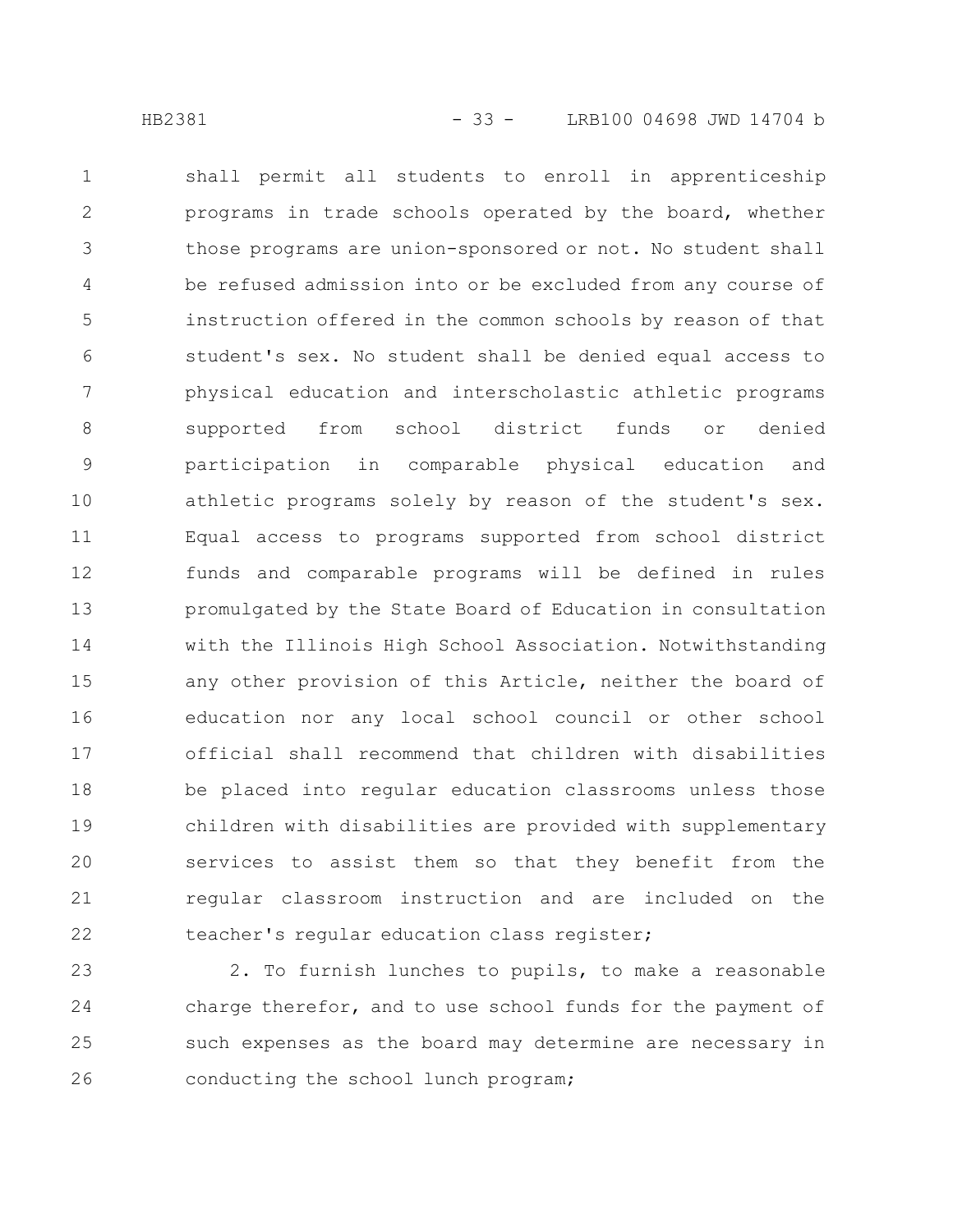1

#### 3. To co-operate with the circuit court;

4. To make arrangements with the public or quasi-public libraries and museums for the use of their facilities by teachers and pupils of the public schools; 2 3 4

5. To employ dentists and prescribe their duties for the purpose of treating the pupils in the schools, but accepting such treatment shall be optional with parents or guardians; 5 6 7 8

6. To grant the use of assembly halls and classrooms when not otherwise needed, including light, heat, and attendants, for free public lectures, concerts, and other educational and social interests, free of charge, under such provisions and control as the principal of the affected attendance center may prescribe; 9 10 11 12 13 14

7. To apportion the pupils to the several schools; provided that no pupil shall be excluded from or segregated in any such school on account of his color, race, sex, or nationality. The board shall take into consideration the prevention of segregation and the elimination of separation of children in public schools because of color, race, sex, or nationality. Except that children may be committed to or attend parental and social adjustment schools established and maintained either for boys or girls only. All records pertaining to the creation, alteration or revision of attendance areas shall be open to the public. Nothing herein shall limit the board's authority to 15 16 17 18 19 20 21 22 23 24 25 26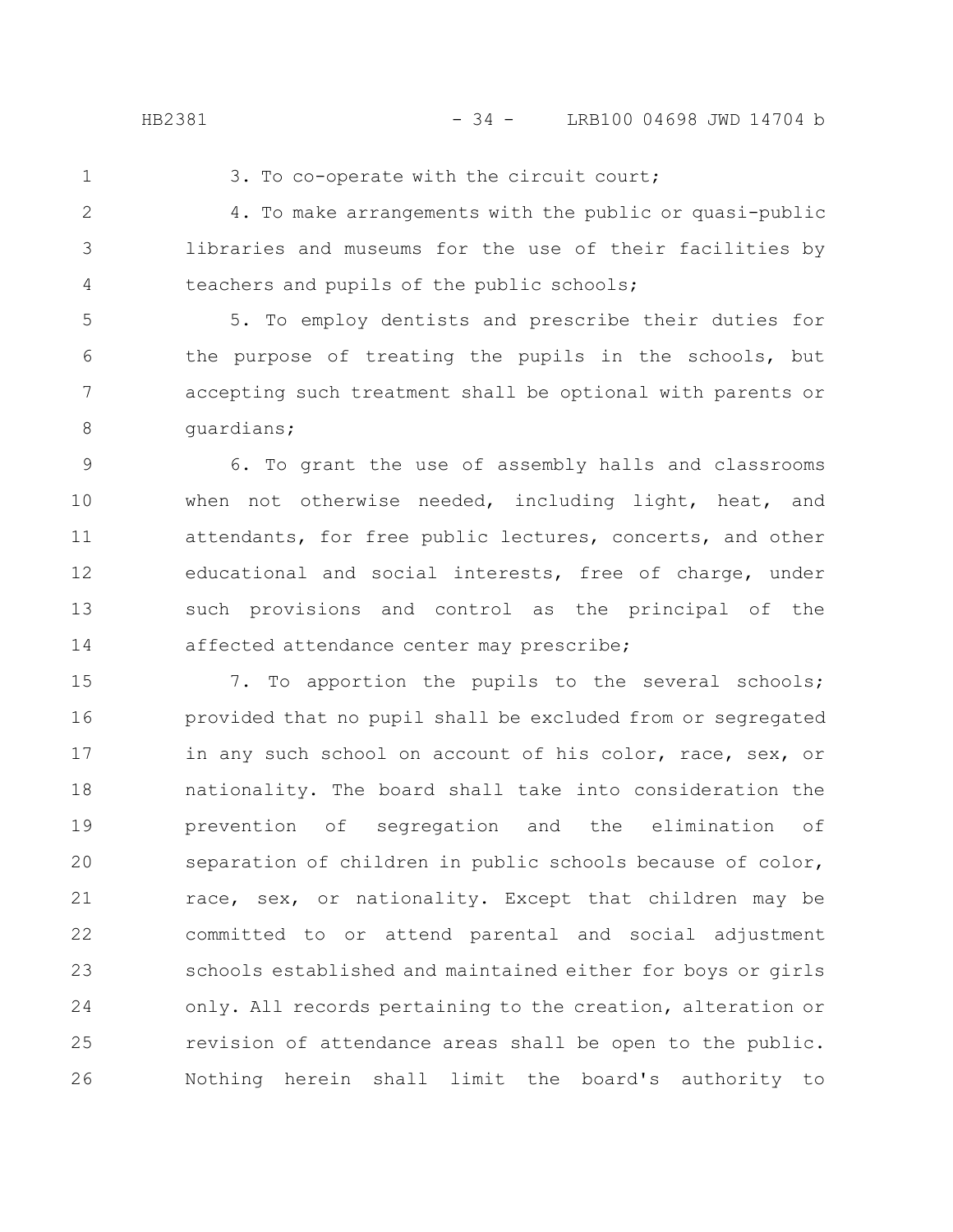establish multi-area attendance centers or other student assignment systems for desegregation purposes or otherwise, and to apportion the pupils to the several schools. Furthermore, beginning in school year 1994-95, pursuant to a board plan adopted by October 1, 1993, the board shall offer, commencing on a phased-in basis, the opportunity for families within the school district to apply for enrollment of their children in any attendance center within the school district which does not have selective admission requirements approved by the board. The appropriate geographical area in which such open enrollment may be exercised shall be determined by the board of education. Such children may be admitted to any such attendance center on a space available basis after all children residing within such attendance center's area have been accommodated. If the number of applicants from outside the attendance area exceed the space available, then successful applicants shall be selected by lottery. The board of education's open enrollment plan must include provisions that allow low income students to have access to transportation needed to exercise school choice. Open enrollment shall be in compliance with the provisions of the Consent Decree and Desegregation Plan cited in Section 34-1.01; 1 2 3 4 5 6 7 8 9 10 11 12 13 14 15 16 17 18 19 20 21 22 23 24

8. To approve programs and policies for providing transportation services to students. Nothing herein shall 25 26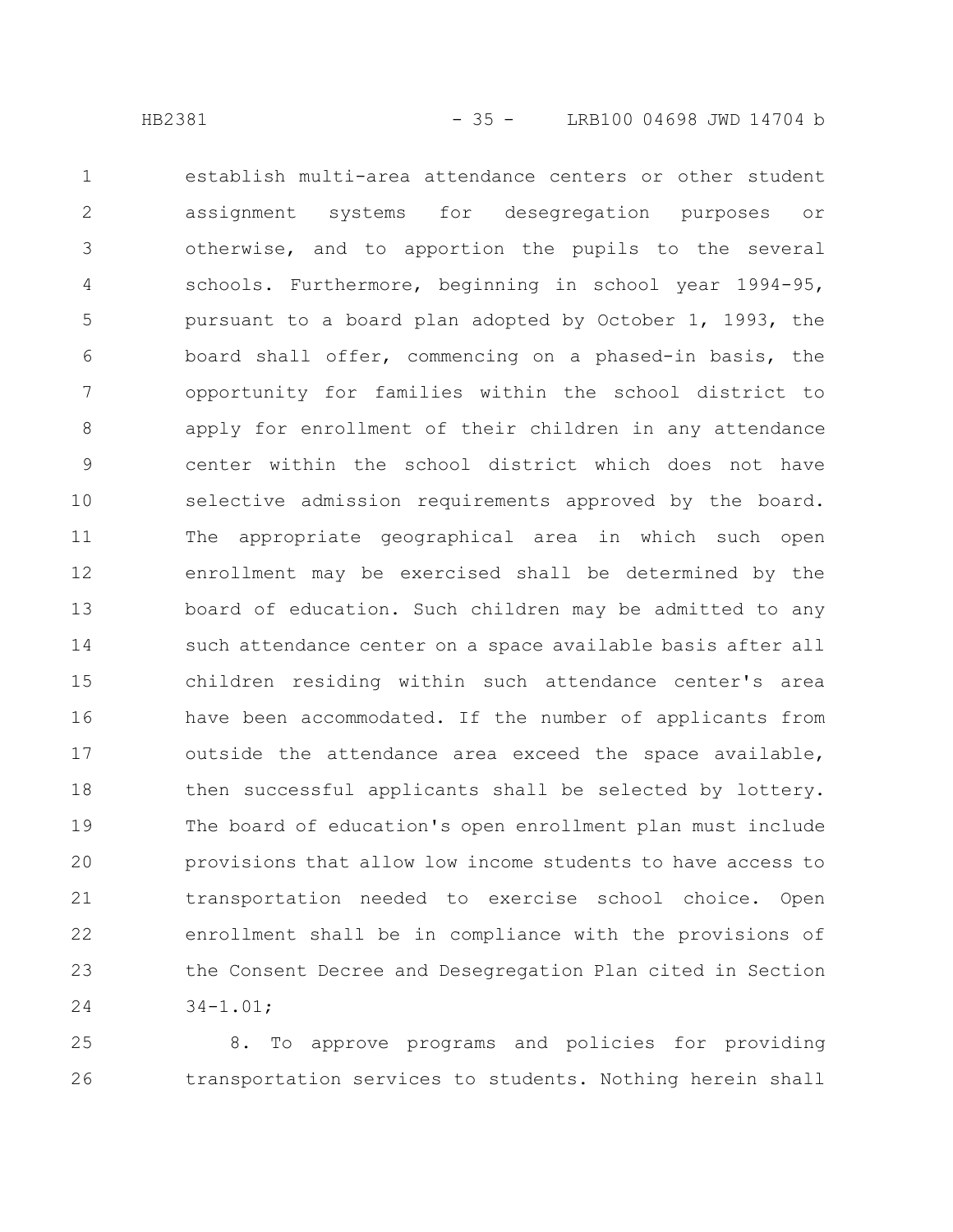be construed to permit or empower the State Board of Education to order, mandate, or require busing or other transportation of pupils for the purpose of achieving racial balance in any school; 1 2 3 4

9. Subject to the limitations in this Article, to establish and approve system-wide curriculum objectives and standards, including graduation standards, which reflect the multi-cultural diversity in the city and are consistent with State law, provided that for all purposes of this Article courses or proficiency in American Sign Language shall be deemed to constitute courses or proficiency in a foreign language; and to employ principals and teachers, appointed as provided in this Article, and fix their compensation. The board shall prepare such reports related to minimal competency testing as may be requested by the State Board of Education, and in addition shall monitor and approve special education and bilingual education programs and policies within the district to assure that appropriate services are provided in accordance with applicable State and federal laws to children requiring services and education in those areas; 5 6 7 8 9 10 11 12 13 14 15 16 17 18 19 20 21

10. To employ non-teaching personnel or utilize volunteer personnel for: (i) non-teaching duties not requiring instructional judgment or evaluation of pupils, including library duties; and (ii) supervising study halls, long distance teaching reception areas used 22 23 24 25 26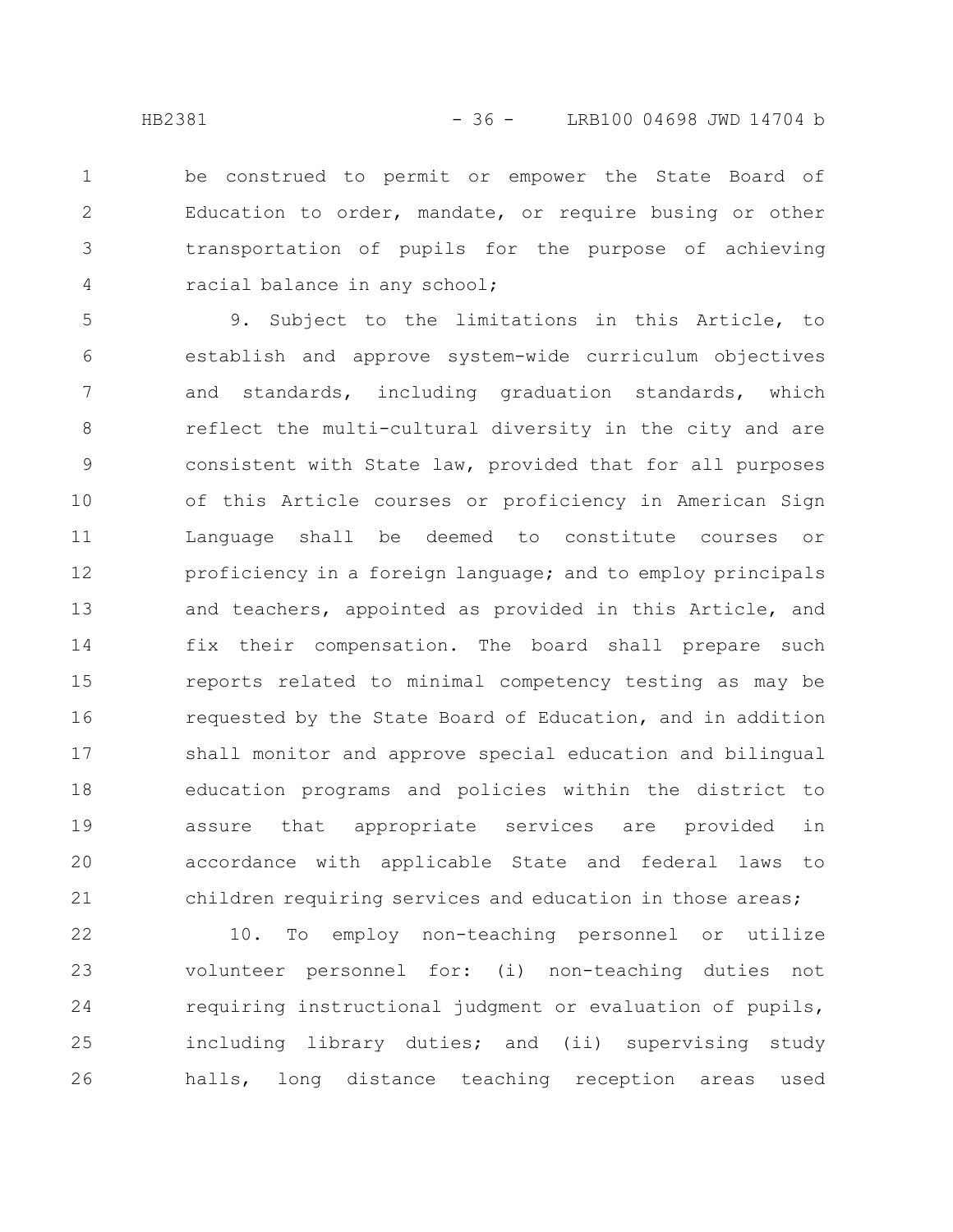incident to instructional programs transmitted by electronic media such as computers, video, and audio, detention and discipline areas, and school-sponsored extracurricular activities. The board may further utilize volunteer non-certificated personnel or employ non-certificated personnel to assist in the instruction of pupils under the immediate supervision of a teacher holding a valid certificate, directly engaged in teaching subject matter or conducting activities; provided that the teacher shall be continuously aware of the non-certificated persons' activities and shall be able to control or modify them. The general superintendent shall determine qualifications of such personnel and shall prescribe rules for determining the duties and activities to be assigned to such personnel; 1 2 3 4 5 6 7 8 9 10 11 12 13 14 15

10.5. To utilize volunteer personnel from a regional School Crisis Assistance Team (S.C.A.T.), created as part of the Safe to Learn Program established pursuant to Section 25 of the Illinois Violence Prevention Act of 1995, to provide assistance to schools in times of violence or other traumatic incidents within a school community by providing crisis intervention services to lessen the effects of emotional trauma on individuals and the community; the School Crisis Assistance Team Steering Committee shall determine the qualifications for volunteers; 16 17 18 19 20 21 22 23 24 25 26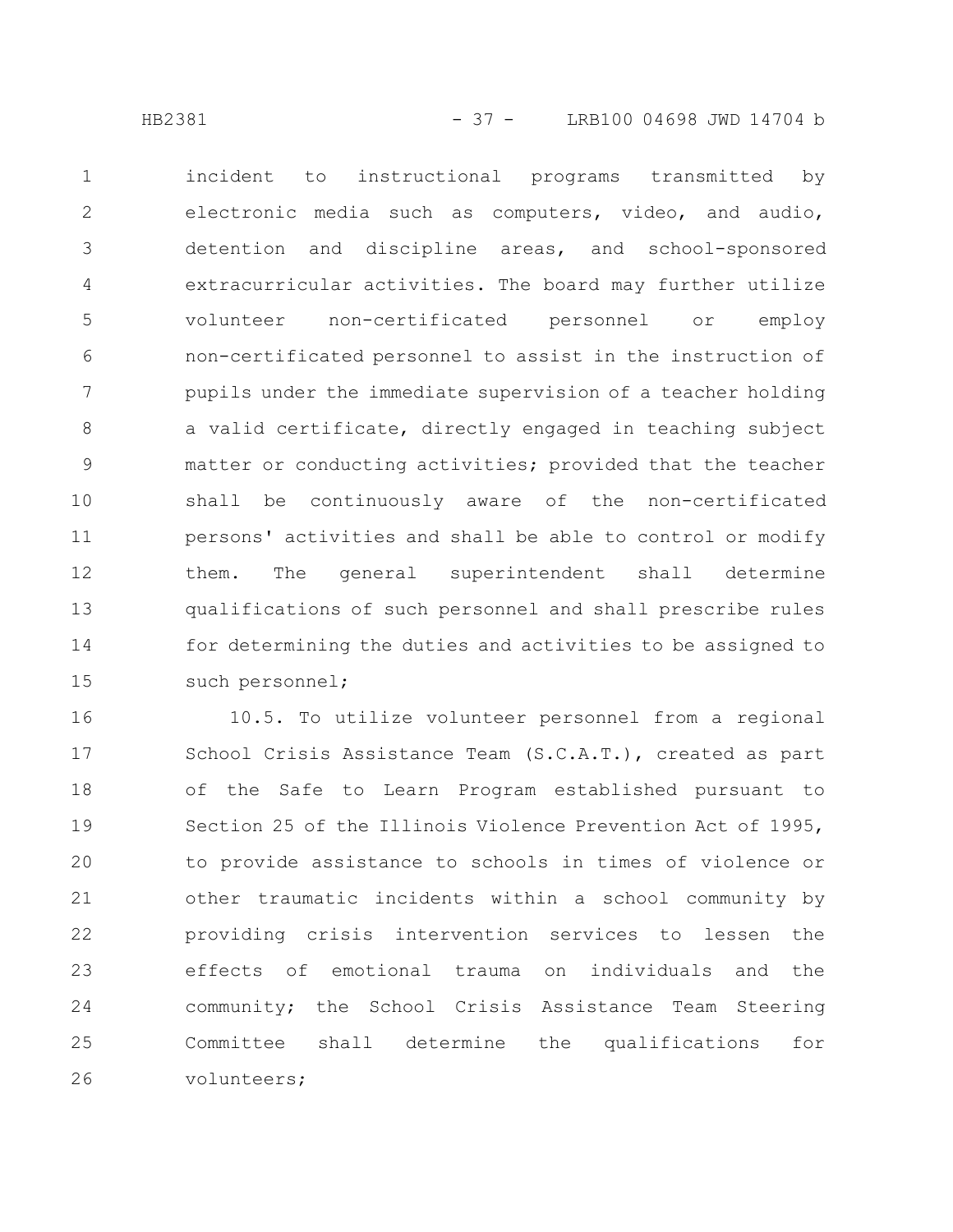11. To provide television studio facilities in not to exceed one school building and to provide programs for educational purposes, provided, however, that the board shall not construct, acquire, operate, or maintain a television transmitter; to grant the use of its studio facilities to a licensed television station located in the school district; and to maintain and operate not to exceed one school radio transmitting station and provide programs for educational purposes; 1 2 3 4 5 6 7 8 9

12. To offer, if deemed appropriate, outdoor education courses, including field trips within the State of Illinois, or adjacent states, and to use school educational funds for the expense of the said outdoor educational programs, whether within the school district or not; 10 11 12 13 14

13. During that period of the calendar year not embraced within the regular school term, to provide and conduct courses in subject matters normally embraced in the program of the schools during the regular school term and to give regular school credit for satisfactory completion by the student of such courses as may be approved for credit by the State Board of Education; 15 16 17 18 19 20 21

14. To insure against any loss or liability of the board, the former School Board Nominating Commission, Local School Councils, the Chicago Schools Academic Accountability Council, or the former Subdistrict Councils or of any member, officer, agent or employee thereof, 22 23 24 25 26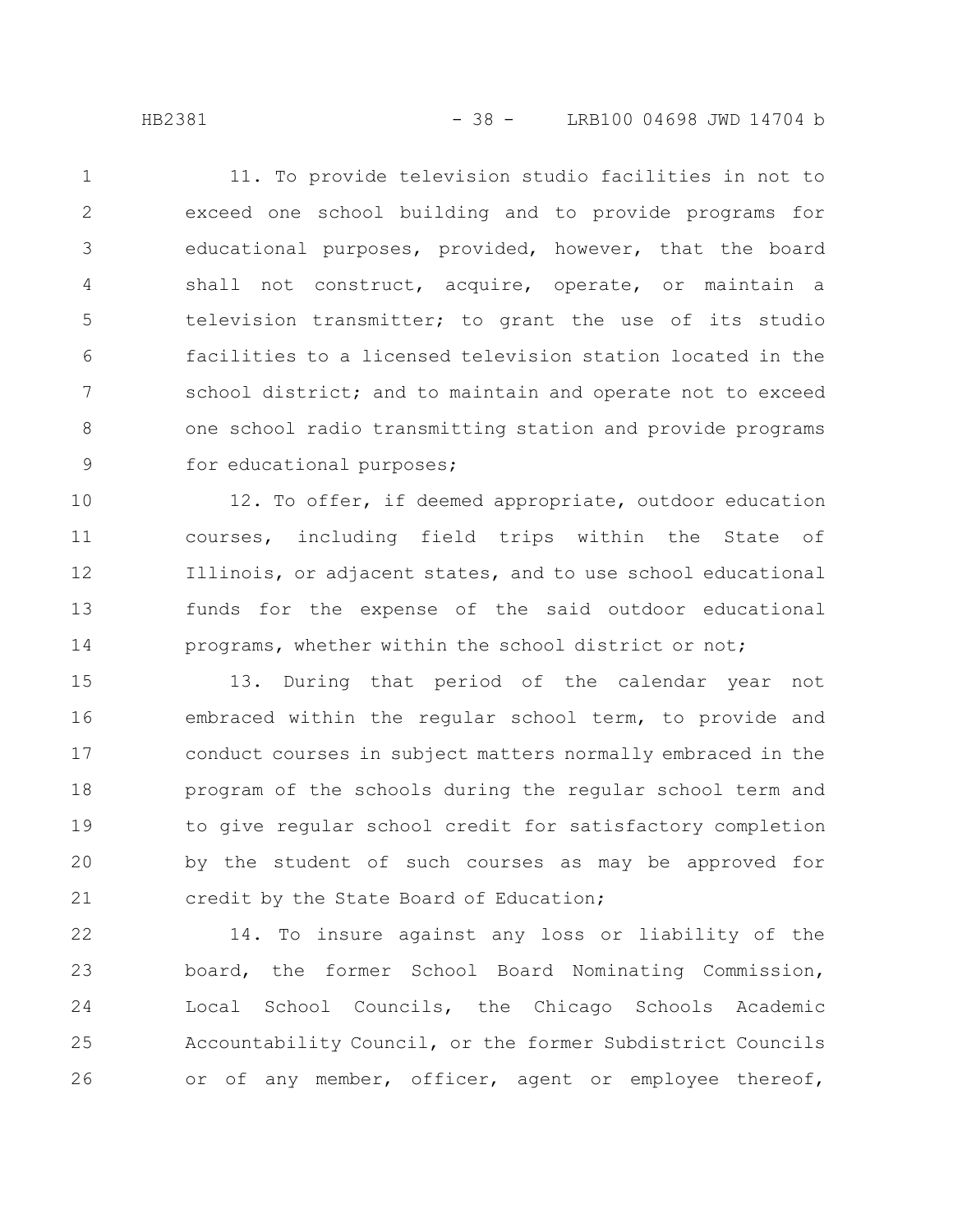resulting from alleged violations of civil rights arising from incidents occurring on or after September 5, 1967 or from the wrongful or negligent act or omission of any such person whether occurring within or without the school premises, provided the officer, agent or employee was, at the time of the alleged violation of civil rights or wrongful act or omission, acting within the scope of his employment or under direction of the board, the former School Board Nominating Commission, the Chicago Schools Academic Accountability Council, Local School Councils, or the former Subdistrict Councils; and to provide for or participate in insurance plans for its officers and employees, including but not limited to retirement annuities, medical, surgical and hospitalization benefits in such types and amounts as may be determined by the board; provided, however, that the board shall contract for such insurance only with an insurance company authorized to do business in this State. Such insurance may include provision for employees who rely on treatment by prayer or spiritual means alone for healing, in accordance with the tenets and practice of a recognized religious denomination; 1 2 3 4 5 6 7 8 9 10 11 12 13 14 15 16 17 18 19 20 21 22

15. To contract with the corporate authorities of any municipality or the county board of any county, as the case may be, to provide for the regulation of traffic in parking areas of property used for school purposes, in such manner 23 24 25 26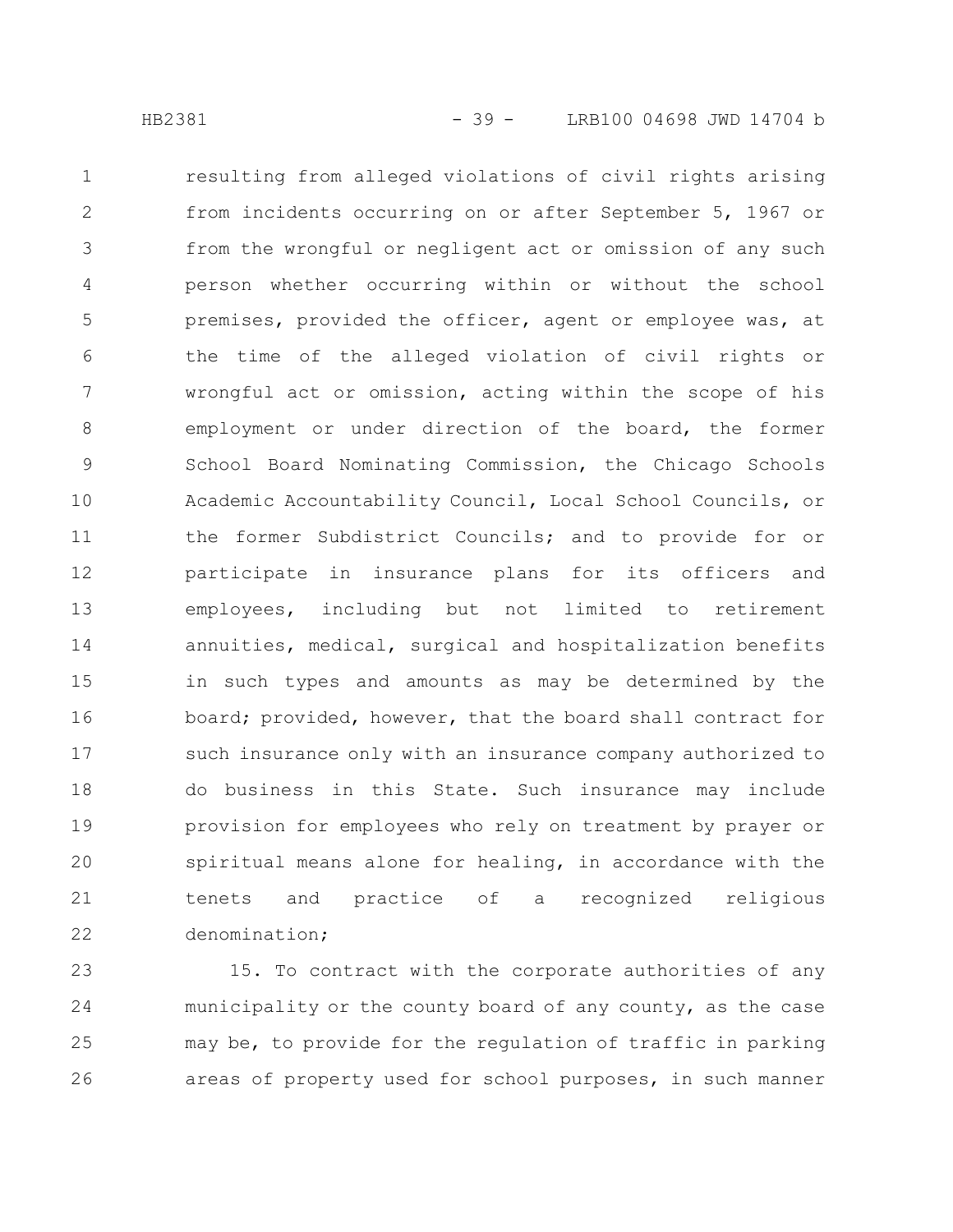- 
- 1 2

as is provided by Section 11-209 of The Illinois Vehicle Code, approved September 29, 1969, as amended;

16. (a) To provide, on an equal basis, access to a high school campus and student directory information to the official recruiting representatives of the armed forces of Illinois and the United States for the purposes of informing students of the educational and career opportunities available in the military if the board has provided such access to persons or groups whose purpose is to acquaint students with educational or occupational opportunities available to them. The board is not required to give greater notice regarding the right of access to recruiting representatives than is given to other persons and groups. In this paragraph 16, "directory information" means a high school student's name, address, and telephone number. 3 4 5 6 7 8 9 10 11 12 13 14 15 16

(b) If a student or his or her parent or guardian submits a signed, written request to the high school before the end of the student's sophomore year (or if the student is a transfer student, by another time set by the high school) that indicates that the student or his or her parent or guardian does not want the student's directory information to be provided to official recruiting representatives under subsection (a) of this Section, the high school may not provide access to the student's directory information to these recruiting representatives. 17 18 19 20 21 22 23 24 25 26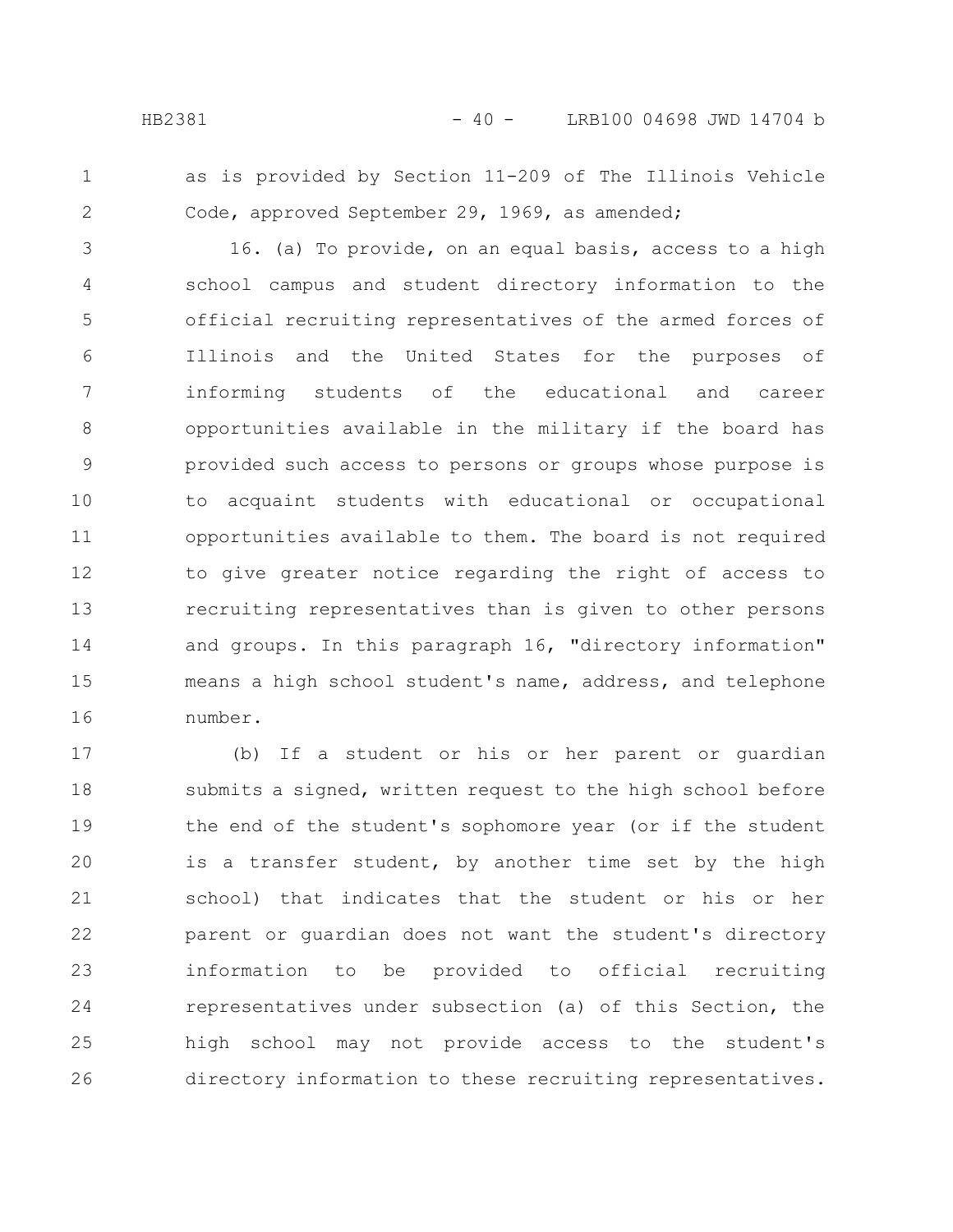1 2 The high school shall notify its students and their parents or guardians of the provisions of this subsection (b).

(c) A high school may require official recruiting representatives of the armed forces of Illinois and the United States to pay a fee for copying and mailing a student's directory information in an amount that is not more than the actual costs incurred by the high school. 3 4 5 6 7

(d) Information received by an official recruiting representative under this Section may be used only to provide information to students concerning educational and career opportunities available in the military and may not be released to a person who is not involved in recruiting students for the armed forces of Illinois or the United States; 8 9 10 11 12 13 14

17. (a) To sell or market any computer program developed by an employee of the school district, provided that such employee developed the computer program as a direct result of his or her duties with the school district or through the utilization of the school district resources or facilities. The employee who developed the computer program shall be entitled to share in the proceeds of such sale or marketing of the computer program. The distribution of such proceeds between the employee and the school district shall be as agreed upon by the employee and the school district, except that neither the employee nor the school district may receive more than 90% of such proceeds. 15 16 17 18 19 20 21 22 23 24 25 26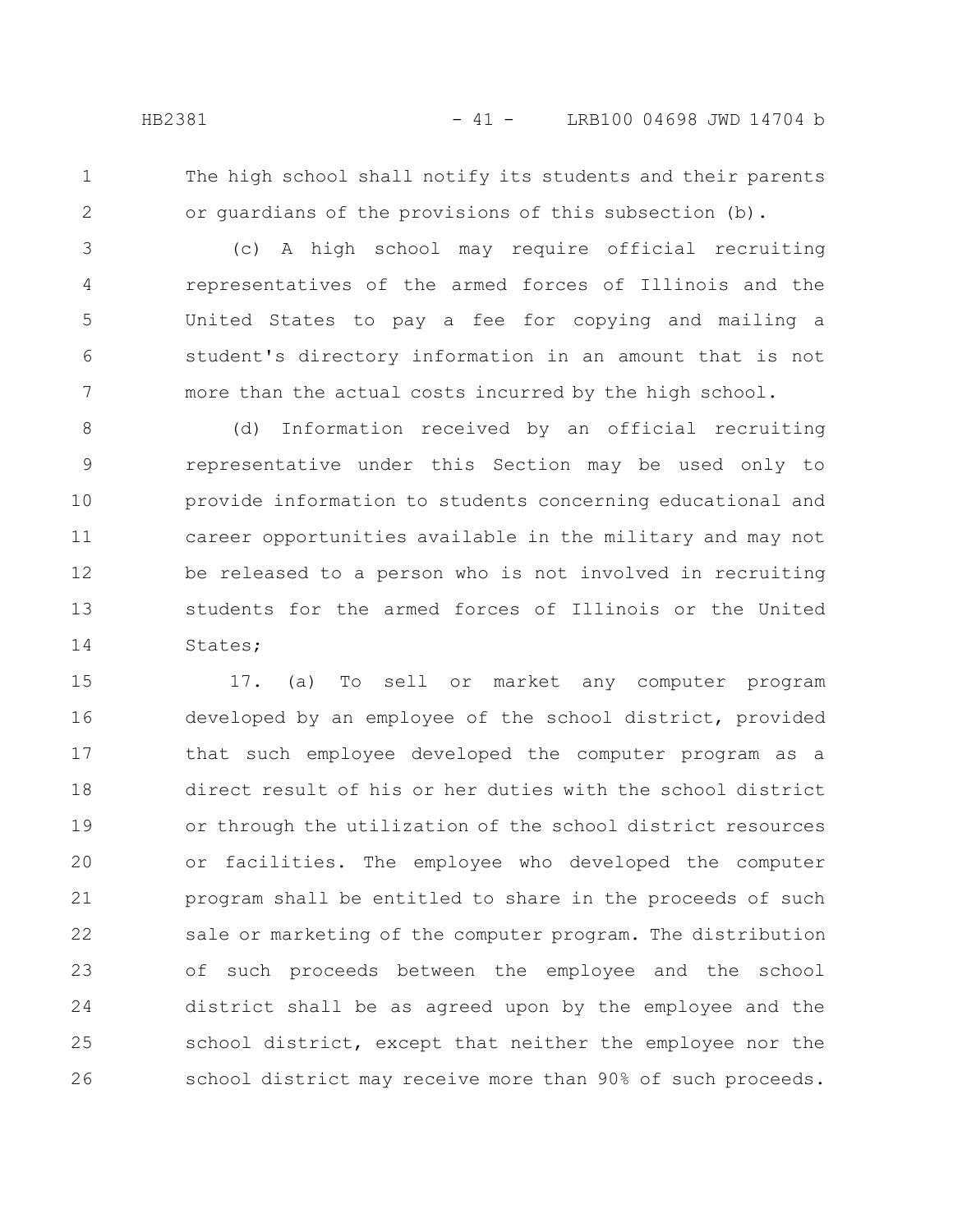The negotiation for an employee who is represented by an exclusive bargaining representative may be conducted by such bargaining representative at the employee's request.

4

1

2

3

(b) For the purpose of this paragraph 17:

(1) "Computer" means an internally programmed, general purpose digital device capable of automatically accepting data, processing data and supplying the results of the operation. 5 6 7 8

(2) "Computer program" means a series of coded instructions or statements in a form acceptable to a computer, which causes the computer to process data in order to achieve a certain result. 9 10 11 12

(3) "Proceeds" means profits derived from marketing or sale of a product after deducting the expenses of developing and marketing such product; 13 14 15

18. To delegate to the general superintendent of schools, by resolution, the authority to approve contracts and expenditures in amounts of \$10,000 or less; 16 17 18

19. Upon the written request of an employee, to withhold from the compensation of that employee any dues, payments or contributions payable by such employee to any labor organization as defined in the Illinois Educational Labor Relations Act. Under such arrangement, an amount shall be withheld from each regular payroll period which is equal to the pro rata share of the annual dues plus any payments or contributions, and the board shall transmit 19 20 21 22 23 24 25 26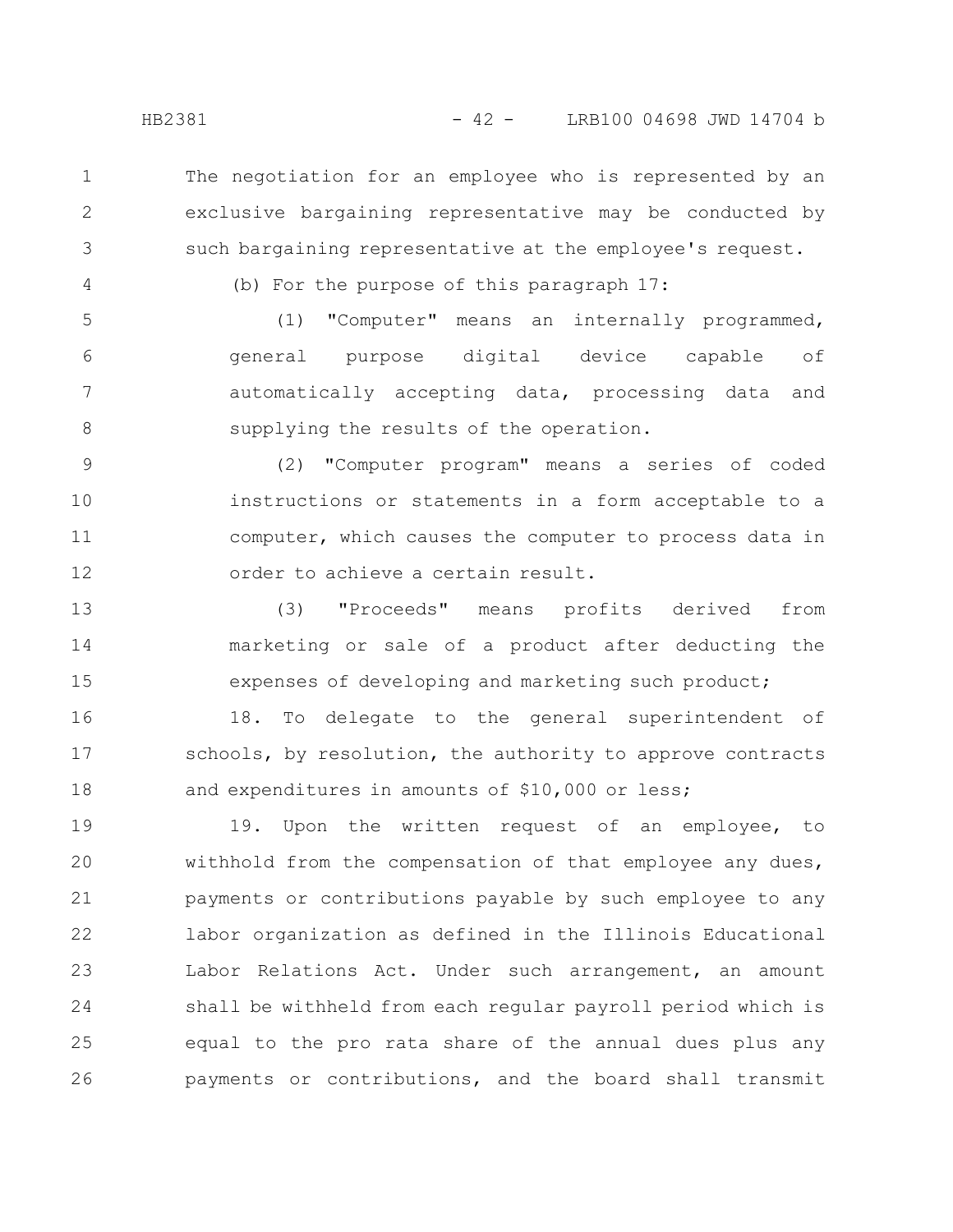- 
- 1 2

such withholdings to the specified labor organization within 10 working days from the time of the withholding;

19a. Upon receipt of notice from the comptroller of a municipality with a population of 500,000 or more, a county with a population of 3,000,000 or more, the Cook County Forest Preserve District, the Chicago Park District, the Metropolitan Water Reclamation District, the Chicago Transit Authority, or a housing authority of a municipality with a population of 500,000 or more that a debt is due and owing the municipality, the county, the Cook County Forest Preserve District, the Chicago Park District, the Metropolitan Water Reclamation District, the Chicago Transit Authority, or the housing authority by an employee of the Chicago Board of Education, to withhold, from the compensation of that employee, the amount of the debt that is due and owing and pay the amount withheld to the municipality, the county, the Cook County Forest Preserve District, the Chicago Park District, the Metropolitan Water Reclamation District, the Chicago Transit Authority, or the housing authority; provided, however, that the amount deducted from any one salary or wage payment shall not exceed 25% of the net amount of the payment. Before the Board deducts any amount from any salary or wage of an employee under this paragraph, the municipality, the county, the Cook County Forest Preserve District, the Chicago Park District, the Metropolitan Water Reclamation 3 4 5 6 7 8 9 10 11 12 13 14 15 16 17 18 19 20 21 22 23 24 25 26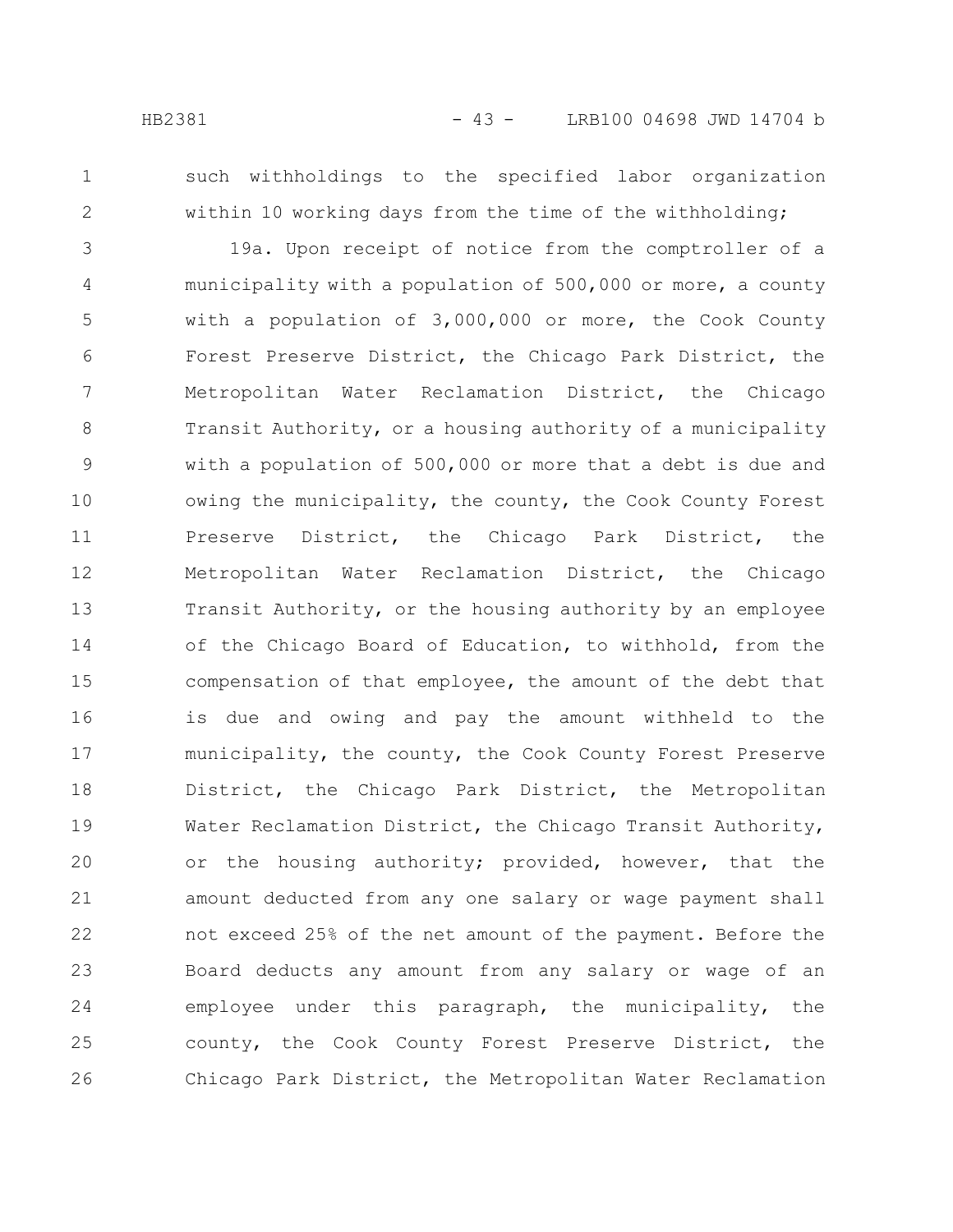District, the Chicago Transit Authority, or the housing authority shall certify that (i) the employee has been afforded an opportunity for a hearing to dispute the debt that is due and owing the municipality, the county, the Cook County Forest Preserve District, the Chicago Park District, the Metropolitan Water Reclamation District, the Chicago Transit Authority, or the housing authority and (ii) the employee has received notice of a wage deduction order and has been afforded an opportunity for a hearing to object to the order. For purposes of this paragraph, "net amount" means that part of the salary or wage payment remaining after the deduction of any amounts required by law to be deducted and "debt due and owing" means (i) a specified sum of money owed to the municipality, the county, the Cook County Forest Preserve District, the Chicago Park District, the Metropolitan Water Reclamation District, the Chicago Transit Authority, or the housing authority for services, work, or goods, after the period granted for payment has expired, or (ii) a specified sum of money owed to the municipality, the county, the Cook County Forest Preserve District, the Chicago Park District, the Metropolitan Water Reclamation District, the Chicago Transit Authority, or the housing authority pursuant to a court order or order of an administrative hearing officer after the exhaustion of, or the failure to exhaust, judicial review; 1 2 3 4 5 6 7 8 9 10 11 12 13 14 15 16 17 18 19 20 21 22 23 24 25 26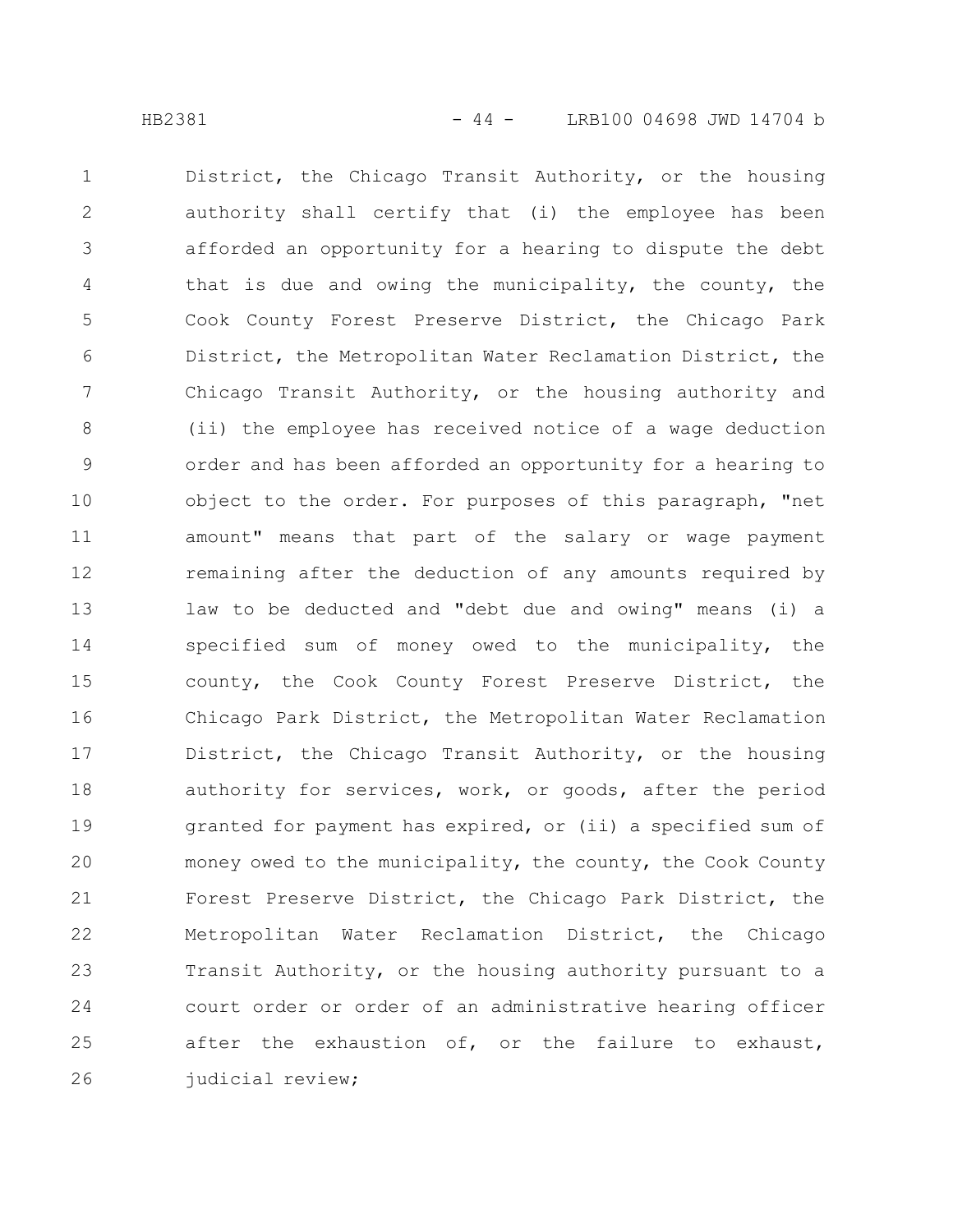20. The board is encouraged to employ a sufficient number of certified school counselors to maintain a student/counselor ratio of 250 to 1 by July 1, 1990. Each counselor shall spend at least 75% of his work time in direct contact with students and shall maintain a record of such time; 1 2 3 4 5 6

21. To make available to students vocational and career counseling and to establish 5 special career counseling days for students and parents. On these days representatives of local businesses and industries shall be invited to the school campus and shall inform students of career opportunities available to them in the various businesses and industries. Special consideration shall be given to counseling minority students as to career opportunities available to them in various fields. For the purposes of this paragraph, minority student means a person who is any of the following: 7 8 9 10 11 12 13 14 15 16 17

(a) Native American American Indian or Alaska Native (a person having origins in any of the original peoples of North and South America, including Central America, and who maintains tribal affiliation or community attachment). 18 19 20 21

(b) Asian (a person having origins in any of the original peoples of the Far East, Southeast Asia, or the Indian subcontinent, including, but not limited to, Cambodia, China, India, Japan, Korea, Malaysia, Pakistan, the Philippine Islands, Thailand, and Vietnam). 22 23 24 25 26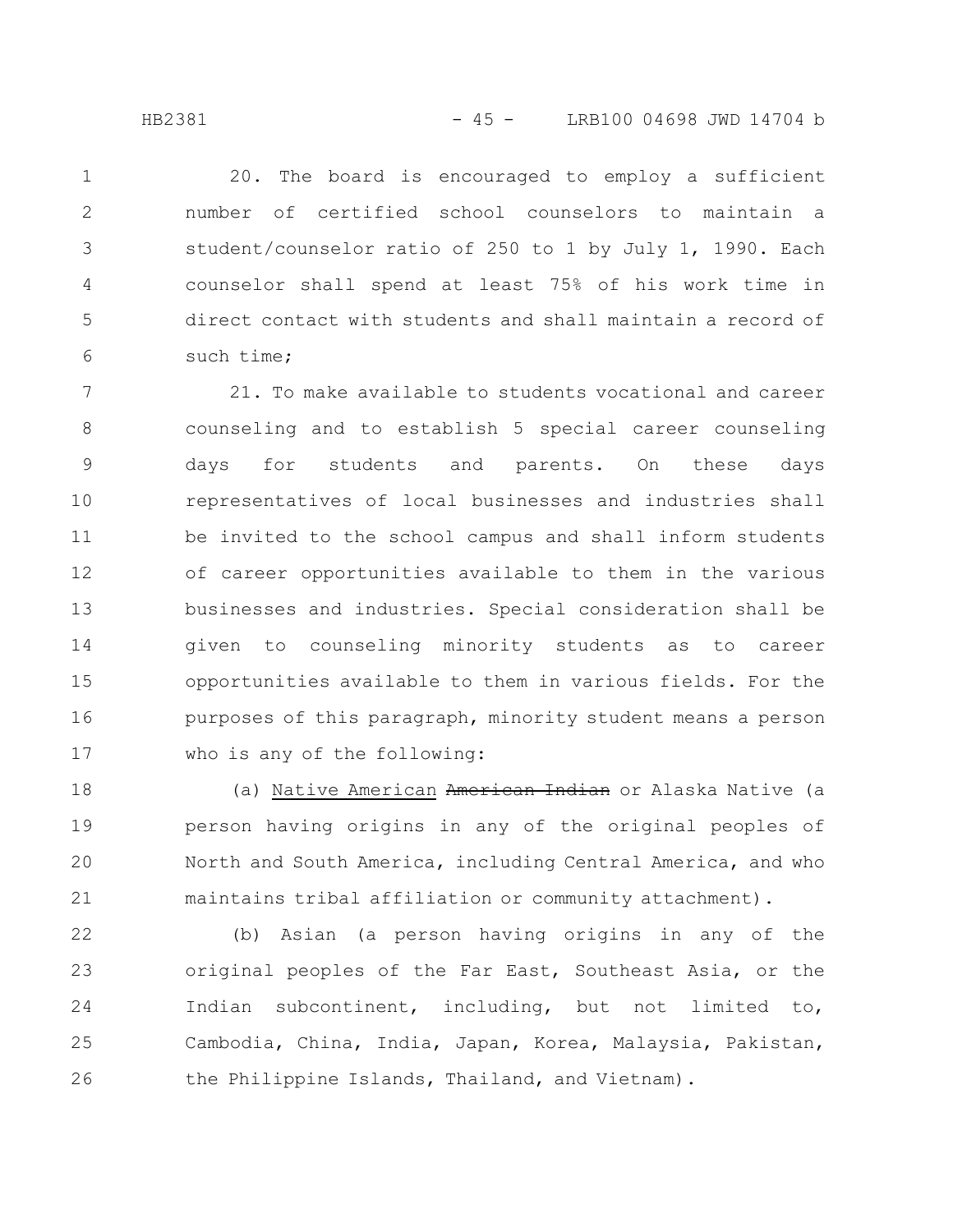(c) Black or African American (a person having origins in any of the black racial groups of Africa). Terms such as "Haitian" or "Negro" can be used in addition to "Black or African American". 1 2 3 4

(d) Hispanic or Latino (a person of Cuban, Mexican, Puerto Rican, South or Central American, or other Spanish culture or origin, regardless of race). 5 6 7

(e) Native Hawaiian or Other Pacific Islander (a person having origins in any of the original peoples of Hawaii, Guam, Samoa, or other Pacific Islands). 8 9 10

Counseling days shall not be in lieu of regular school days; 11 12

22. To report to the State Board of Education the annual student dropout rate and number of students who graduate from, transfer from or otherwise leave bilingual programs; 13 14 15 16

23. Except as otherwise provided in the Abused and Neglected Child Reporting Act or other applicable State or federal law, to permit school officials to withhold, from any person, information on the whereabouts of any child removed from school premises when the child has been taken into protective custody as a victim of suspected child abuse. School officials shall direct such person to the Department of Children and Family Services, or to the local law enforcement agency if appropriate; 17 18 19 20 21 22 23 24 25

26

24. To develop a policy, based on the current state of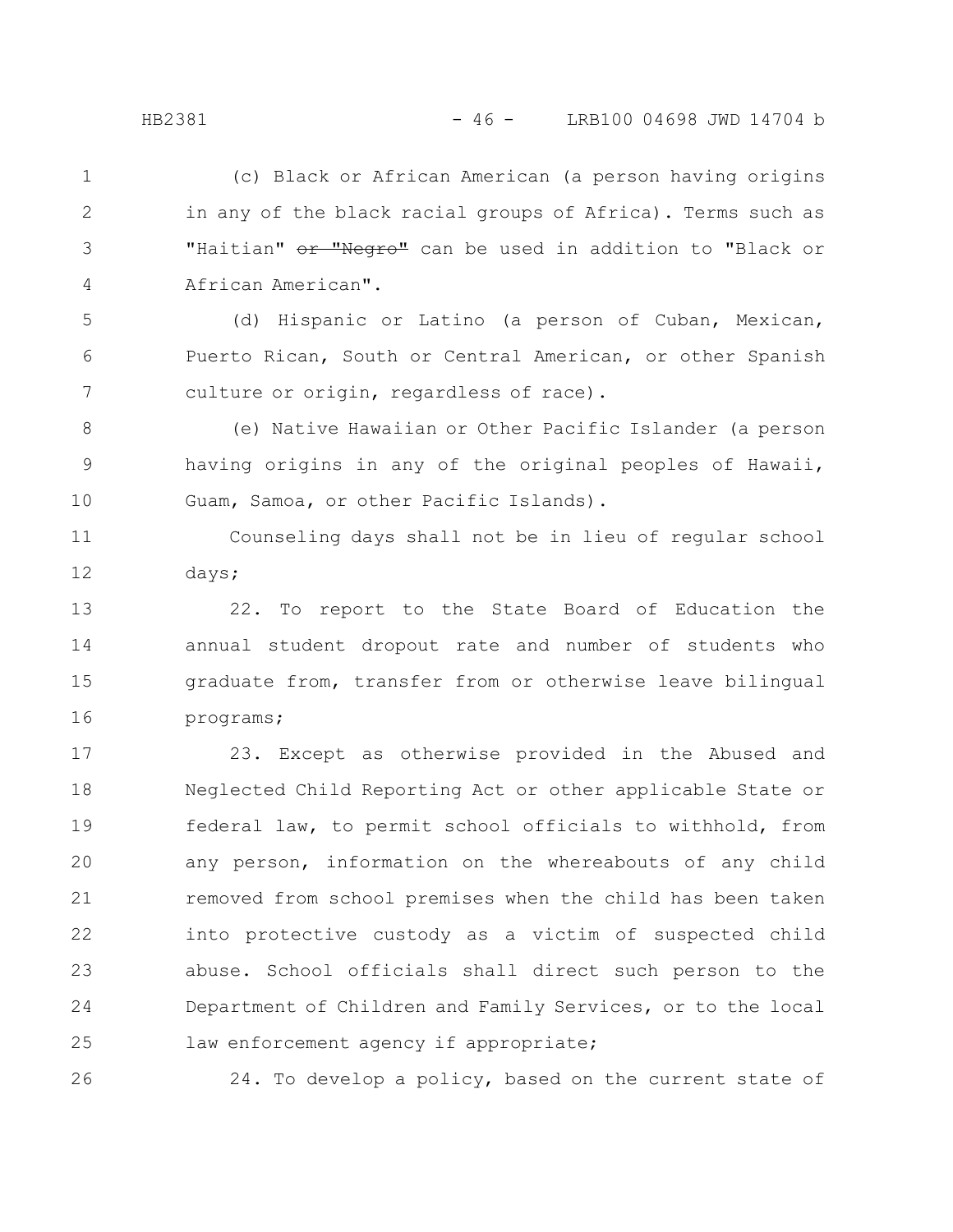existing school facilities, projected enrollment and efficient utilization of available resources, for capital improvement of schools and school buildings within the district, addressing in that policy both the relative priority for major repairs, renovations and additions to school facilities, and the advisability or necessity of building new school facilities or closing existing schools to meet current or projected demographic patterns within the district; 1 2 3 4 5 6 7 8 9

25. To make available to the students in every high school attendance center the ability to take all courses necessary to comply with the Board of Higher Education's college entrance criteria effective in 1993; 10 11 12 13

26. To encourage mid-career changes into the teaching profession, whereby qualified professionals become certified teachers, by allowing credit for professional employment in related fields when determining point of entry on teacher pay scale; 14 15 16 17 18

27. To provide or contract out training programs for administrative personnel and principals with revised or expanded duties pursuant to this Act in order to assure they have the knowledge and skills to perform their duties; 19 20 21 22

28. To establish a fund for the prioritized special needs programs, and to allocate such funds and other lump sum amounts to each attendance center in a manner consistent with the provisions of part 4 of Section 34-2.3. 23 24 25 26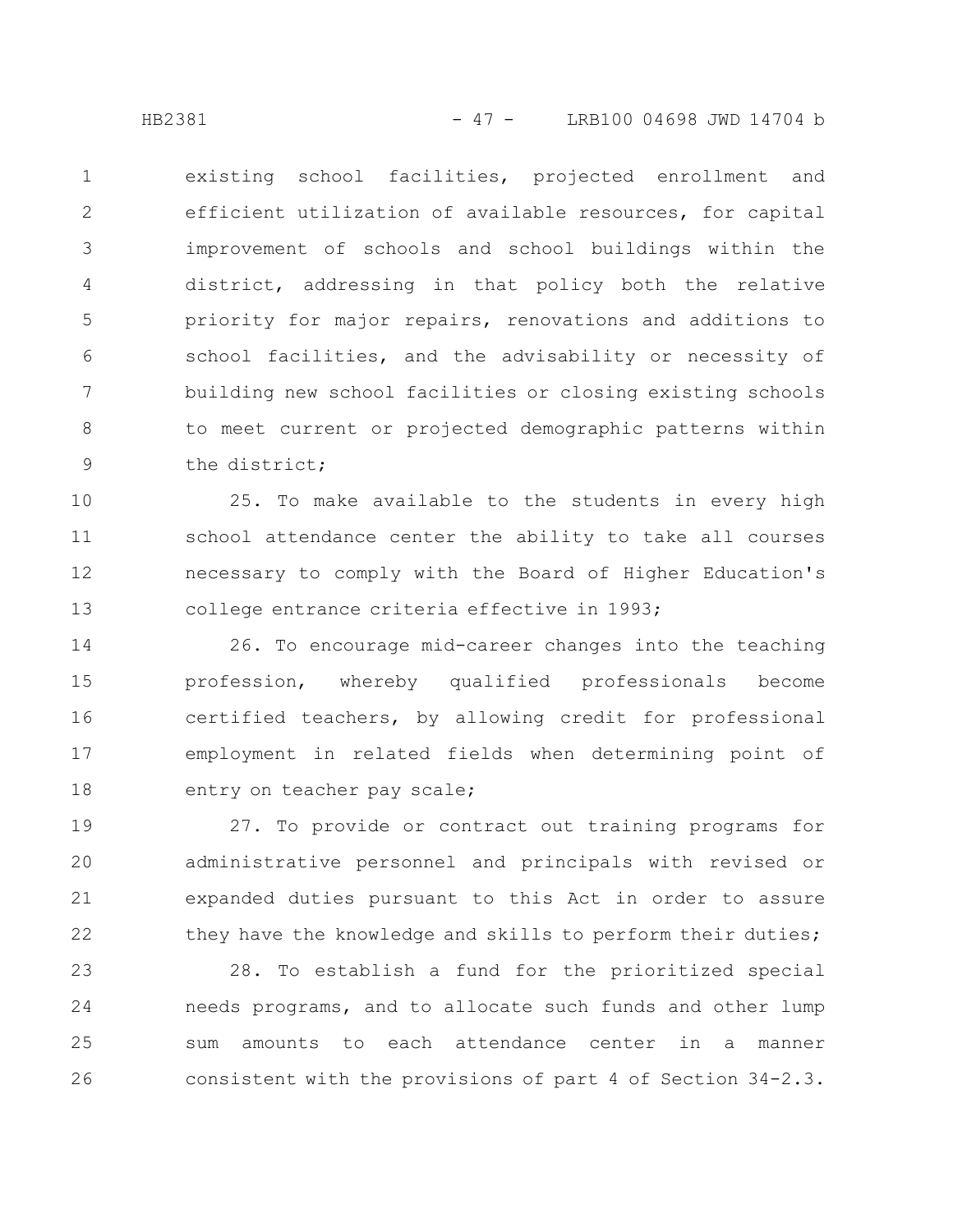- 
- 1 2

3

Nothing in this paragraph shall be construed to require any additional appropriations of State funds for this purpose;

29. (Blank);

30. Notwithstanding any other provision of this Act or any other law to the contrary, to contract with third parties for services otherwise performed by employees, including those in a bargaining unit, and to layoff those employees upon 14 days written notice to the affected employees. Those contracts may be for a period not to exceed 5 years and may be awarded on a system-wide basis. The board may not operate more than 30 contract schools, provided that the board may operate an additional 5 contract turnaround schools pursuant to item (5.5) of subsection (d) of Section 34-8.3 of this Code; 4 5 6 7 8 9 10 11 12 13 14

31. To promulgate rules establishing procedures governing the layoff or reduction in force of employees and the recall of such employees, including, but not limited to, criteria for such layoffs, reductions in force or recall rights of such employees and the weight to be given to any particular criterion. Such criteria shall take into account factors including, but not be limited to, qualifications, certifications, experience, performance ratings or evaluations, and any other factors relating to an employee's job performance; 15 16 17 18 19 20 21 22 23 24

32. To develop a policy to prevent nepotism in the hiring of personnel or the selection of contractors; 25 26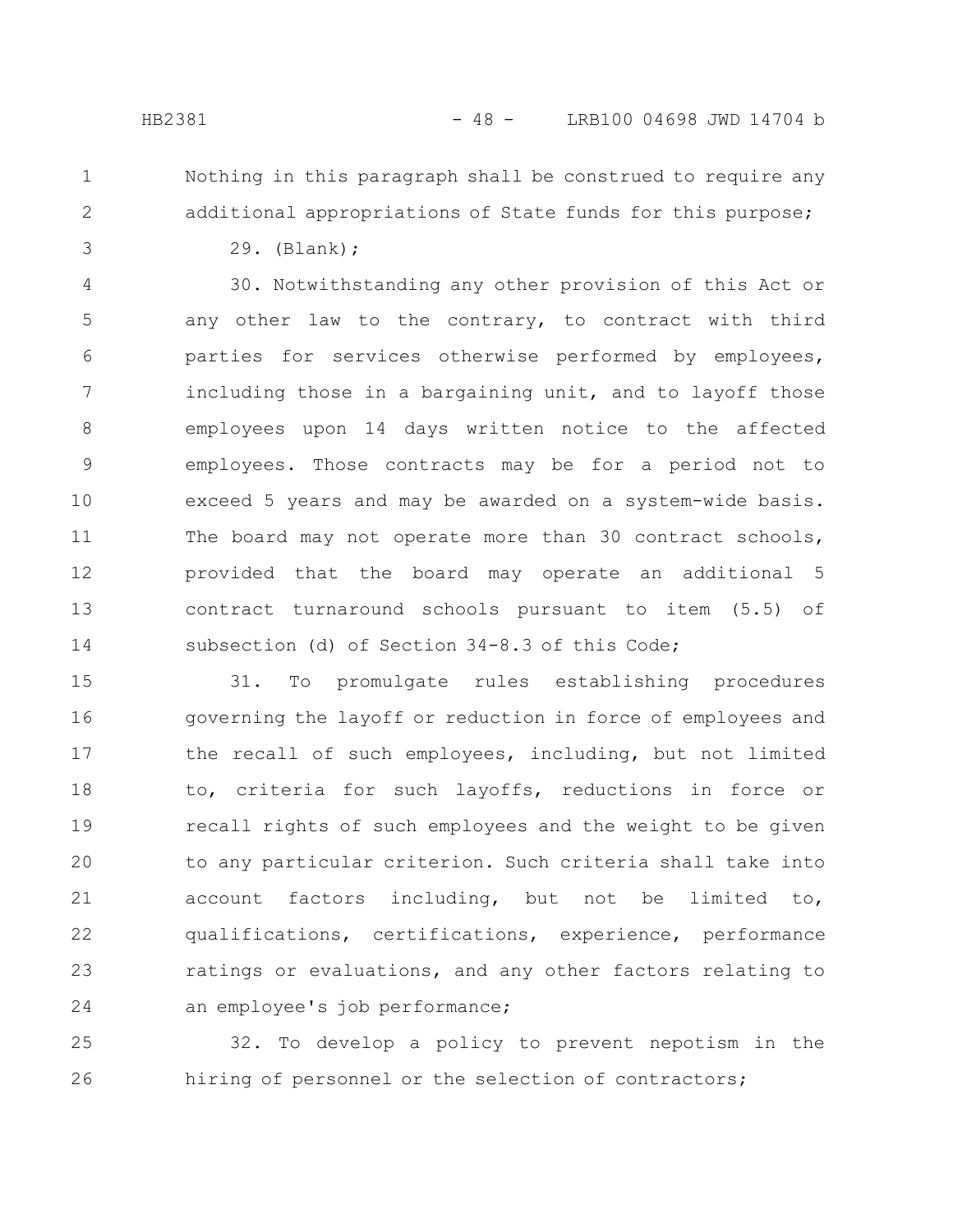HB2381 - 49 - LRB100 04698 JWD 14704 b

33. To enter into a partnership agreement, as required by Section 34-3.5 of this Code, and, notwithstanding any other provision of law to the contrary, to promulgate policies, enter into contracts, and take any other action necessary to accomplish the objectives and implement the requirements of that agreement; and 1 2 3 4 5 6

34. To establish a Labor Management Council to the board comprised of representatives of the board, the chief executive officer, and those labor organizations that are the exclusive representatives of employees of the board and to promulgate policies and procedures for the operation of the Council. 7 8 9 10 11 12

The specifications of the powers herein granted are not to be construed as exclusive but the board shall also exercise all other powers that they may be requisite or proper for the maintenance and the development of a public school system, not inconsistent with the other provisions of this Article or provisions of this Code which apply to all school districts. 13 14 15 16 17 18

In addition to the powers herein granted and authorized to be exercised by the board, it shall be the duty of the board to review or to direct independent reviews of special education expenditures and services. The board shall file a report of such review with the General Assembly on or before May 1, 1990. (Source: P.A. 99-143, eff. 7-27-15.) 19 20 21 22 23 24

Section 55. The Board of Higher Education Act is amended by

25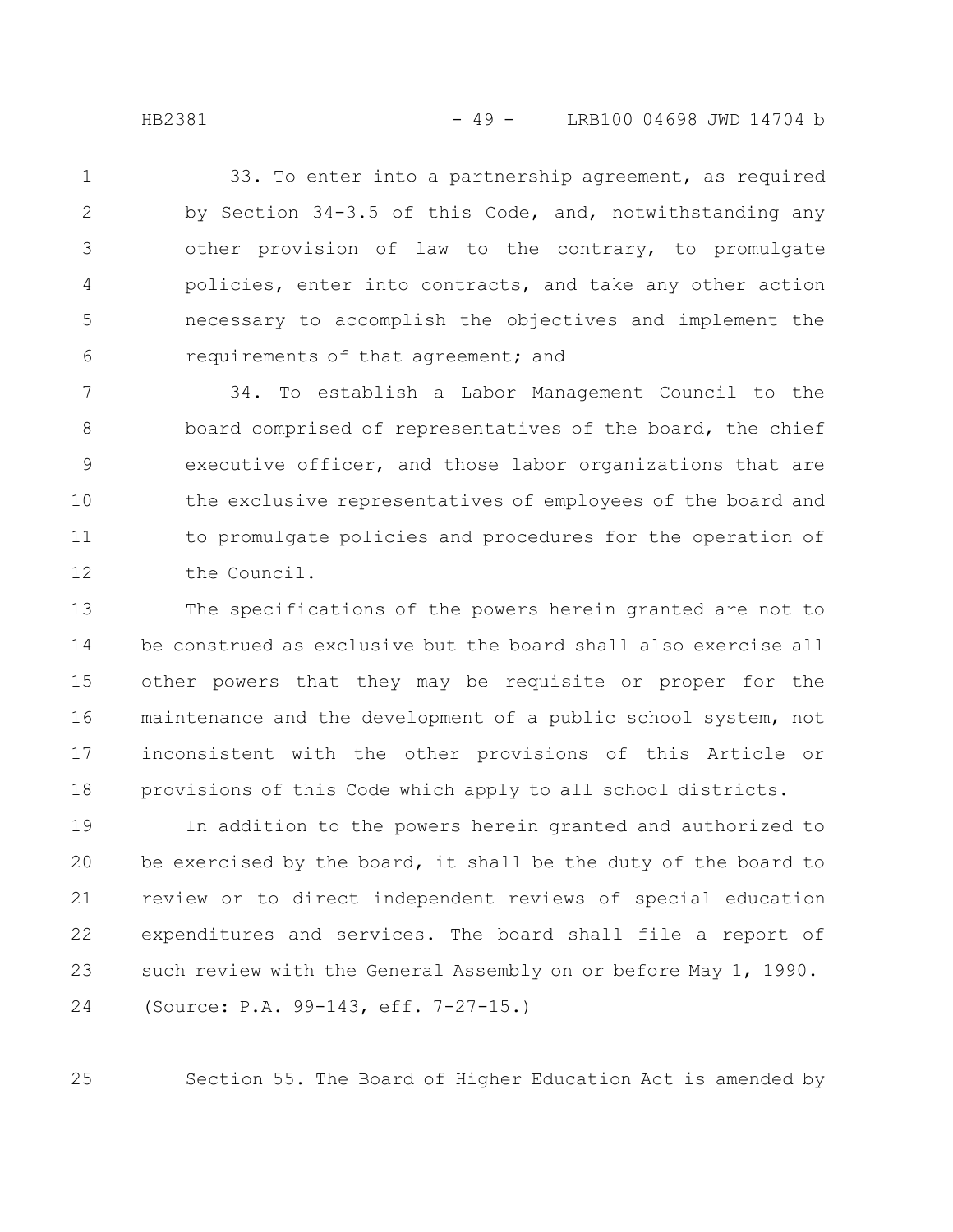changing Section 9.16 as follows: 1

(110 ILCS 205/9.16) (from Ch. 144, par. 189.16) Sec. 9.16. Underrepresentation of certain groups in higher education. To require public institutions of higher education to develop and implement methods and strategies to increase the participation of minorities, women and individuals with disabilities who are traditionally underrepresented in education programs and activities. For the purpose of this Section, minorities shall mean persons who are citizens of the United States or lawful permanent resident aliens of the United States and who are any of the following: 2 3 4 5 6 7 8 9 10 11

(1) Native American American Indian or Alaska Native (a person having origins in any of the original peoples of North and South America, including Central America, and who maintains tribal affiliation or community attachment). 12 13 14 15

(2) Asian (a person having origins in any of the original peoples of the Far East, Southeast Asia, or the Indian subcontinent, including, but not limited to, Cambodia, China, India, Japan, Korea, Malaysia, Pakistan, the Philippine Islands, Thailand, and Vietnam). 16 17 18 19 20

(3) Black or African American (a person having origins in any of the black racial groups of Africa). Terms such as "Haitian" or "Negro" can be used in addition to "Black or African American". 21 22 23 24

25

(4) Hispanic or Latino (a person of Cuban, Mexican,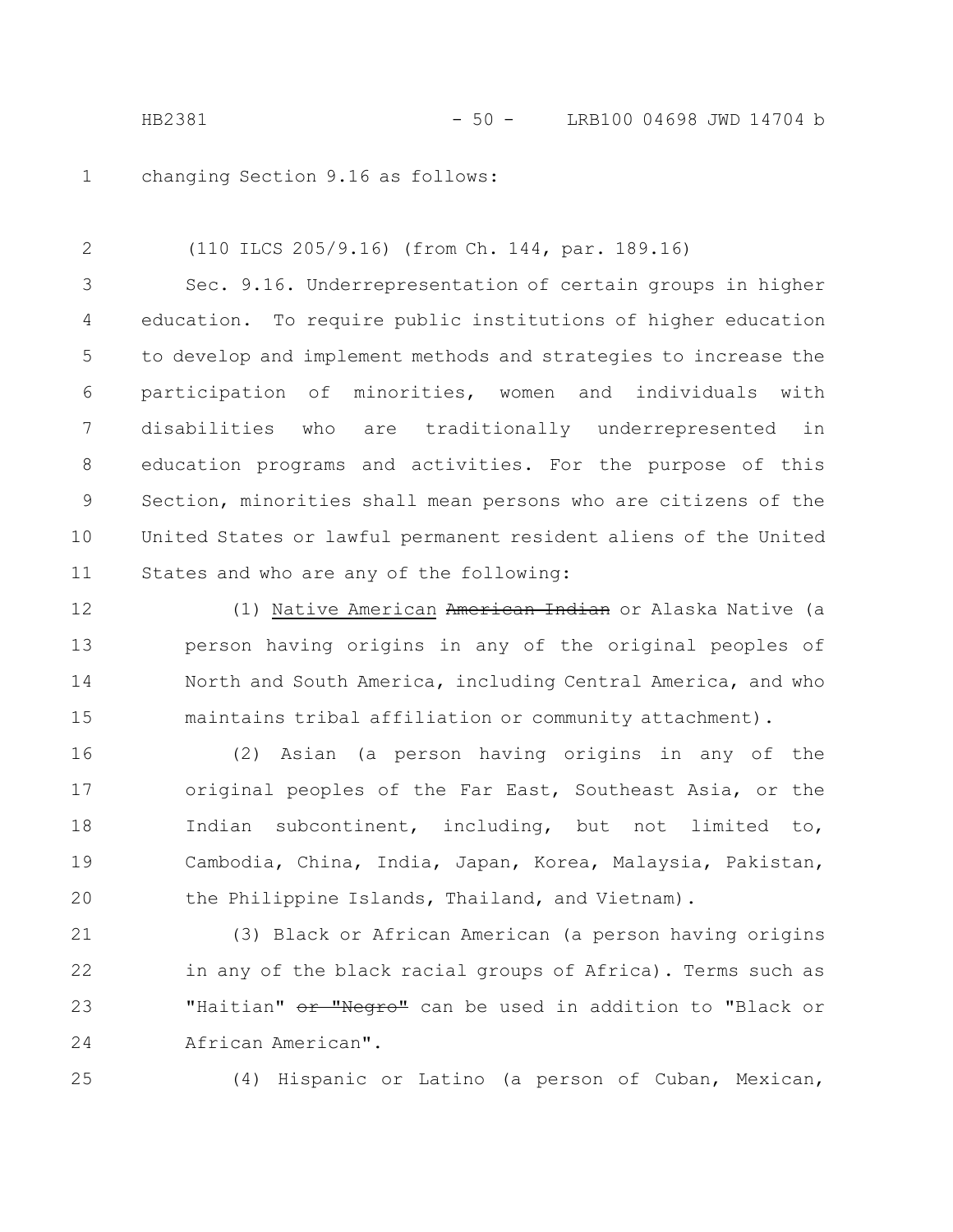Puerto Rican, South or Central American, or other Spanish culture or origin, regardless of race). 1 2

(5) Native Hawaiian or Other Pacific Islander (a person having origins in any of the original peoples of Hawaii, Guam, Samoa, or other Pacific Islands). 3 4 5

The Board shall adopt any rules necessary to administer this Section. The Board shall also do the following: 6 7

(a) require all public institutions of higher education to develop and submit plans for the implementation of this Section; 8 9 10

(b) conduct periodic review of public institutions of higher education to determine compliance with this Section; and if the Board finds that a public institution of higher education is not in compliance with this Section, it shall notify the institution of steps to take to attain compliance; 11 12 13 14 15

16

(c) provide advice and counsel pursuant to this Section;

(d) conduct studies of the effectiveness of methods and strategies designed to increase participation of students in education programs and activities in which minorities, women and individuals with disabilities are traditionally underrepresented, and monitor the success of students in such education programs and activities; 17 18 19 20 21 22

(e) encourage minority student recruitment and retention in colleges and universities. In implementing this paragraph, the Board shall undertake but need not be limited to the following: the establishment of guidelines and plans for public 23 24 25 26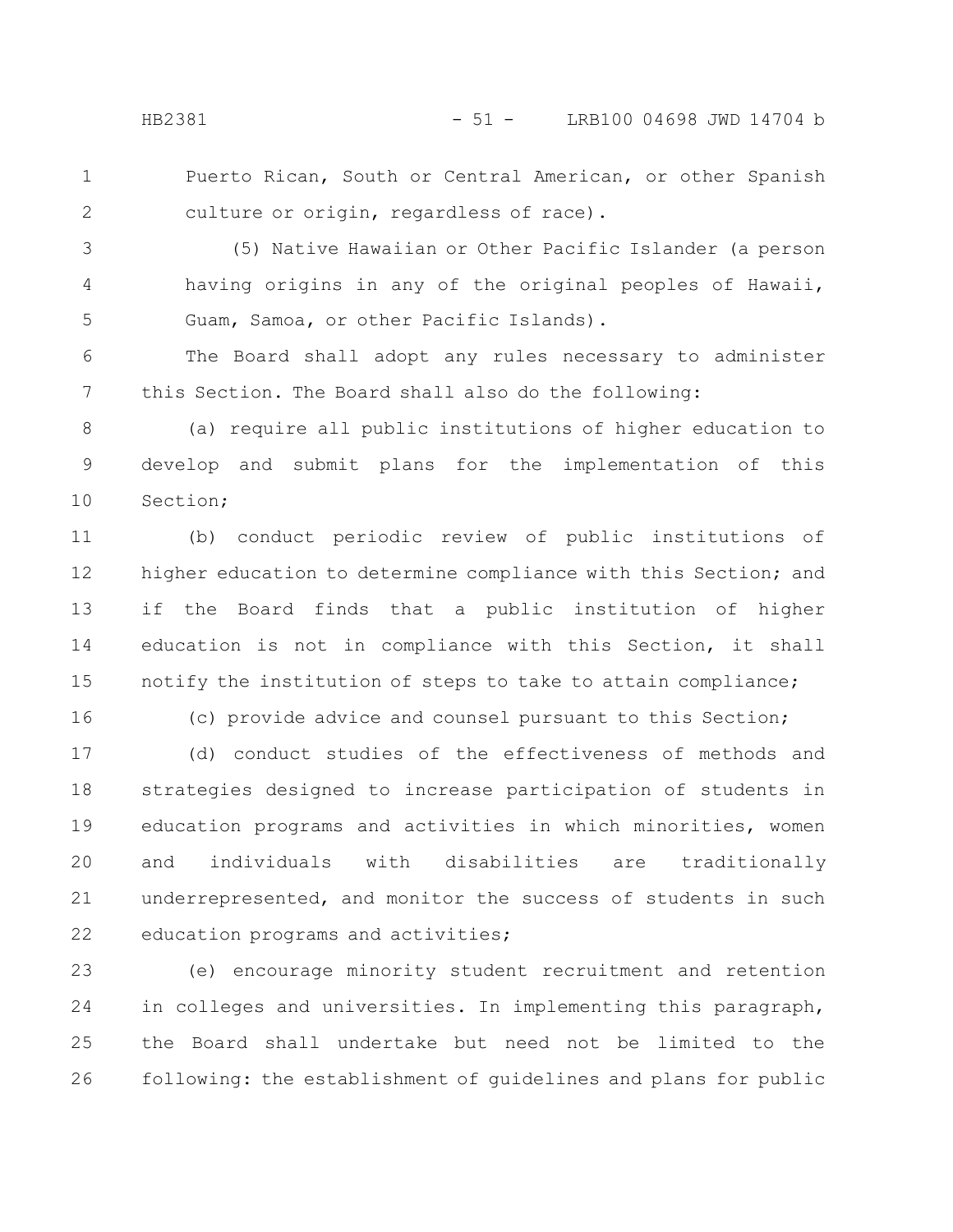HB2381 - 52 - LRB100 04698 JWD 14704 b

institutions of higher education for minority student recruitment and retention, the review and monitoring of minority student programs implemented at public institutions of higher education to determine their compliance with any guidelines and plans so established, the determination of the effectiveness and funding requirements of minority student programs at public institutions of higher education, the dissemination of successful programs as models, and the encouragement of cooperative partnerships between community colleges and local school attendance centers which are experiencing difficulties in enrolling minority students in four-year colleges and universities; 1 2 3 4 5 6 7 8 9 10 11 12

(f) mandate all public institutions of higher education to submit data and information essential to determine compliance with this Section. The Board shall prescribe the format and the date for submission of this data and any other education equity data; and 13 14 15 16 17

(g) report to the General Assembly and the Governor annually with a description of the plans submitted by each public institution of higher education for implementation of this Section, including financial data relating to the most recent fiscal year expenditures for specific minority programs, the effectiveness of such plans and programs and the effectiveness of the methods and strategies developed by the Board in meeting the purposes of this Section, the degree of compliance with this Section by each public institution of 18 19 20 21 22 23 24 25 26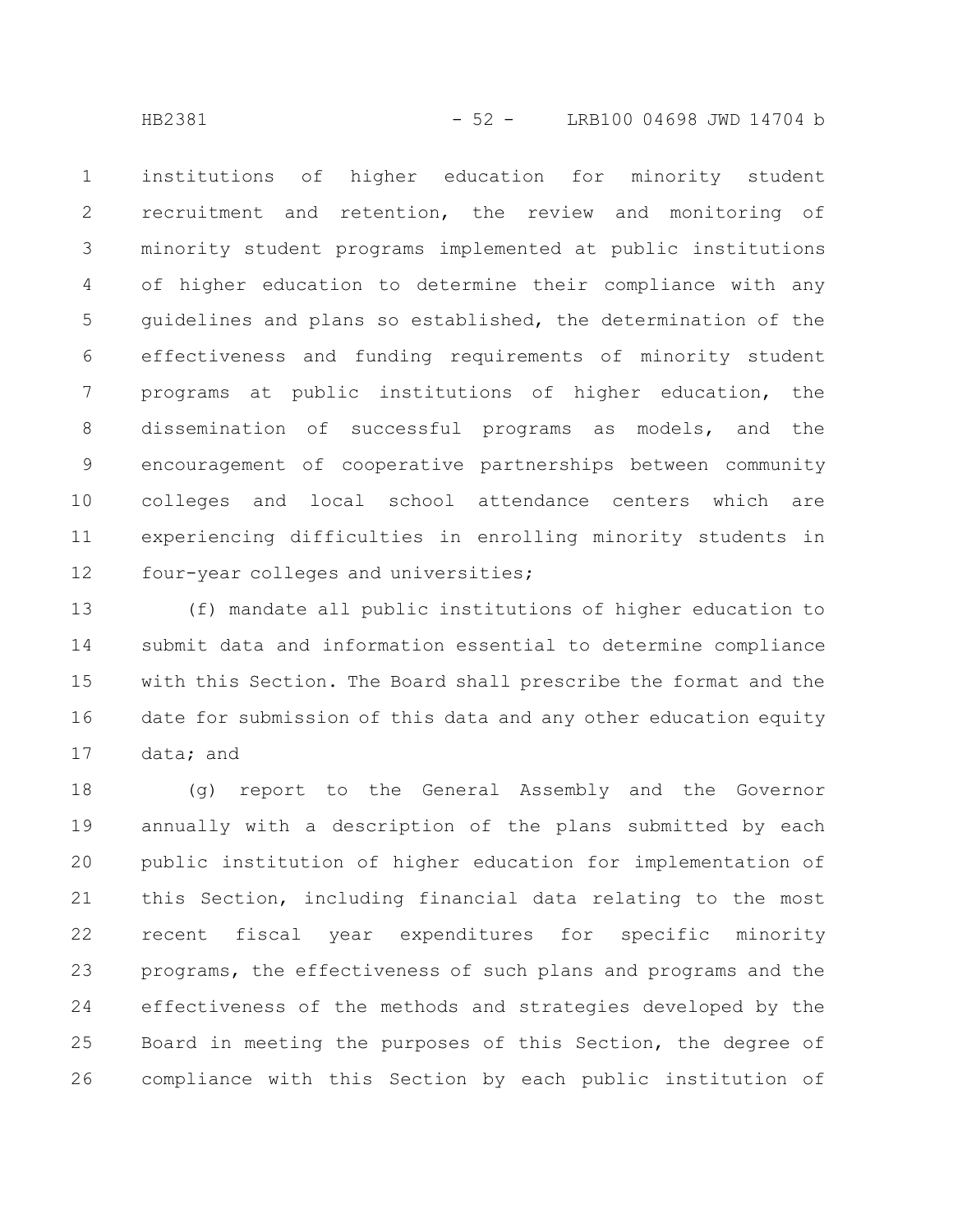higher education as determined by the Board pursuant to its periodic review responsibilities, and the findings made by the Board in conducting its studies and monitoring student success as required by paragraph d) of this Section. With respect to each public institution of higher education such report also shall include, but need not be limited to, information with respect to each institution's minority program budget allocations; minority student admission, retention and graduation statistics; admission, retention, and graduation statistics of all students who are the first in their immediate family to attend an institution of higher education; number of financial assistance awards to undergraduate and graduate minority students; and minority faculty representation. This paragraph shall not be construed to prohibit the Board from making, preparing or issuing additional surveys or studies with respect to minority education in Illinois. 1 2 3 4 5 6 7 8 9 10 11 12 13 14 15 16

(Source: P.A. 99-143, eff. 7-27-15.) 17

Section 60. The Dental Student Grant Act is amended by changing Section 3.07 as follows: 18 19

(110 ILCS 925/3.07) (from Ch. 144, par. 1503.07) 20

Sec. 3.07. "Racial minority" means a person who is any of the following: 21 22

(1) Native American American Indian or Alaska Native (a person having origins in any of the original peoples of 23 24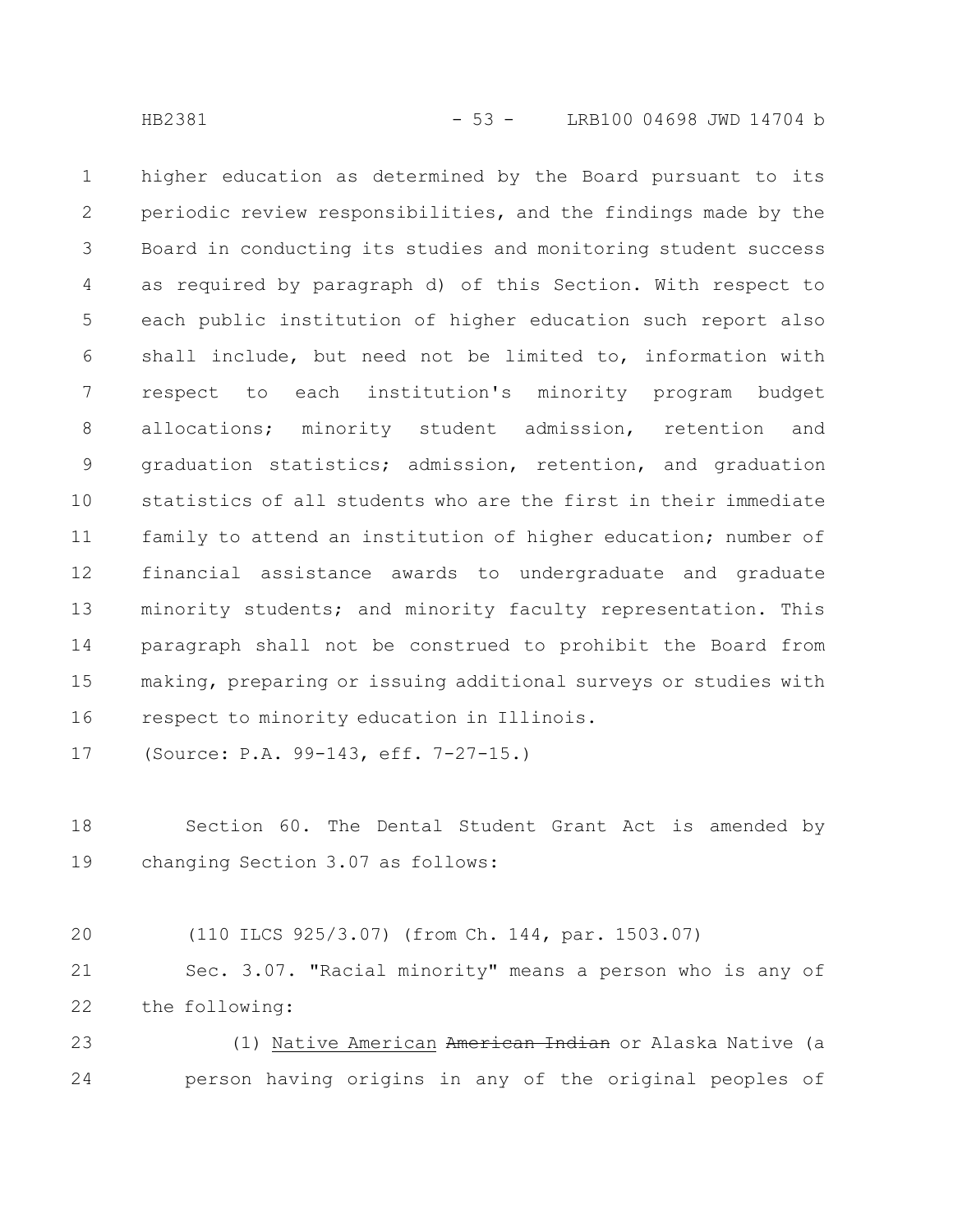1

2

North and South America, including Central America, and who maintains tribal affiliation or community attachment).

(2) Asian (a person having origins in any of the original peoples of the Far East, Southeast Asia, or the Indian subcontinent, including, but not limited to, Cambodia, China, India, Japan, Korea, Malaysia, Pakistan, the Philippine Islands, Thailand, and Vietnam). 3 4 5 6 7

(3) Black or African American (a person having origins in any of the black racial groups of Africa). Terms such as "Haitian" or "Negro" can be used in addition to "Black or African American". 8 9 10 11

(4) Hispanic or Latino (a person of Cuban, Mexican, Puerto Rican, South or Central American, or other Spanish culture or origin, regardless of race). 12 13 14

(5) Native Hawaiian or Other Pacific Islander (a person having origins in any of the original peoples of Hawaii, Guam, Samoa, or other Pacific Islands). 15 16 17

(Source: P.A. 97-396, eff. 1-1-12.) 18

Section 65. The Diversifying Higher Education Faculty in Illinois Act is amended by changing Section 2 as follows: 19 20

(110 ILCS 930/2) (from Ch. 144, par. 2302) 21

Sec. 2. Definitions. As used in this Act, unless the context otherwise requires: 22 23

"Board" means the Board of Higher Education. 24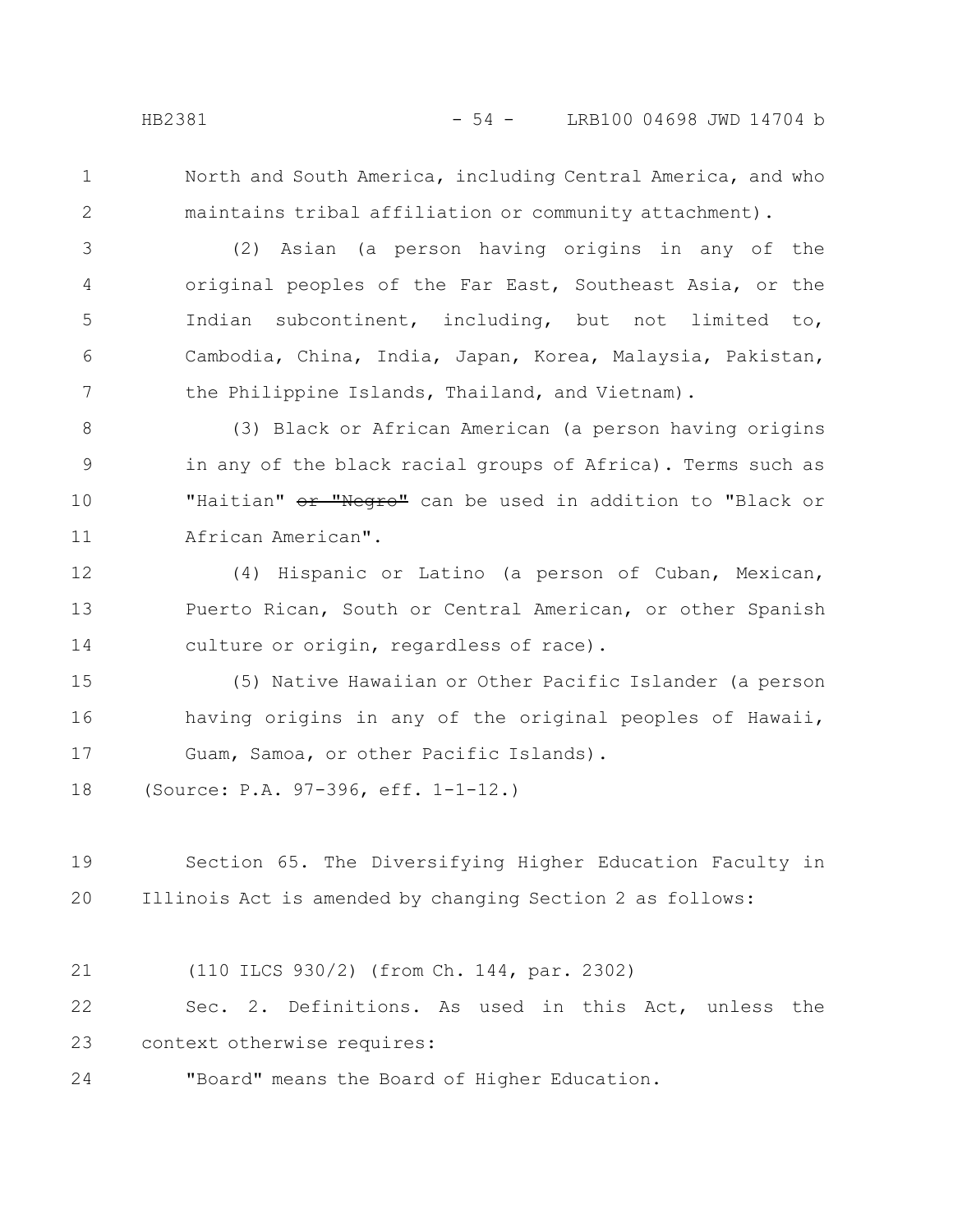"DFI" means the Diversifying Higher Education Faculty in Illinois Program of financial assistance to minorities who are traditionally underrepresented as participants in postsecondary education. The program shall assist them in pursuing a graduate or professional degree and shall also assist program graduates to find employment at an Illinois institution of higher education, including a community college, in a faculty or staff position. 1 2 3 4 5 6 7 8

"Program Board" means the entity created to administer the grant program authorized by this Act. 9 10

"Qualified institution of higher education" means a qualifying publicly or privately operated educational institution located within Illinois (i) that offers instruction leading toward or prerequisite to an academic or professional degree beyond the baccalaureate degree, excluding theological schools, and (ii) that is authorized to operate in the State of Illinois. 11 12 13 14 15 16 17

"Racial minority" means a person who is a citizen of the United States or a lawful permanent resident alien of the United States and who is any of the following: 18 19 20

(1) Native American American Indian or Alaska Native (a person having origins in any of the original peoples of North and South America, including Central America, and who maintains tribal affiliation or community attachment). 21 22 23 24

(2) Asian (a person having origins in any of the original peoples of the Far East, Southeast Asia, or the 25 26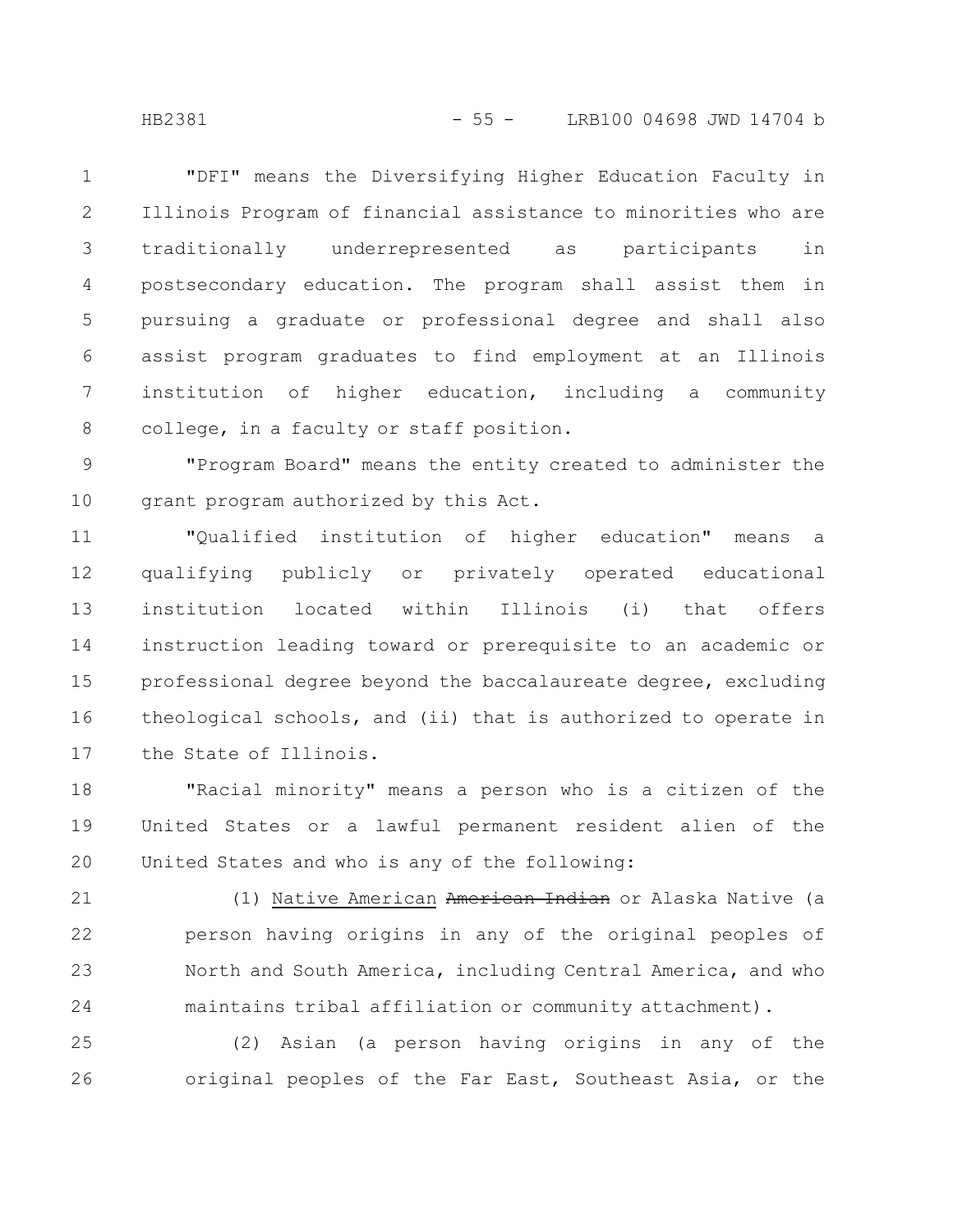1

2

3

Indian subcontinent, including, but not limited to, Cambodia, China, India, Japan, Korea, Malaysia, Pakistan, the Philippine Islands, Thailand, and Vietnam).

(3) Black or African American (a person having origins in any of the black racial groups of Africa). Terms such as "Haitian" or "Negro" can be used in addition to "Black or African American". 4 5 6 7

(4) Hispanic or Latino (a person of Cuban, Mexican, Puerto Rican, South or Central American, or other Spanish culture or origin, regardless of race). 8 9 10

(5) Native Hawaiian or Other Pacific Islander (a person having origins in any of the original peoples of Hawaii, Guam, Samoa, or other Pacific Islands). 11 12 13

(Source: P.A. 97-396, eff. 1-1-12.) 14

Section 70. The Higher Education Student Assistance Act is amended by changing Sections 50 and 65.30 as follows: 15 16

(110 ILCS 947/50) 17

Sec. 50. Minority Teachers of Illinois scholarship program. 18 19

20

(a) As used in this Section:

"Eligible applicant" means a minority student who has graduated from high school or has received a high school equivalency certificate and has maintained a cumulative grade point average of no less than 2.5 on a 4.0 scale, and 21 22 23 24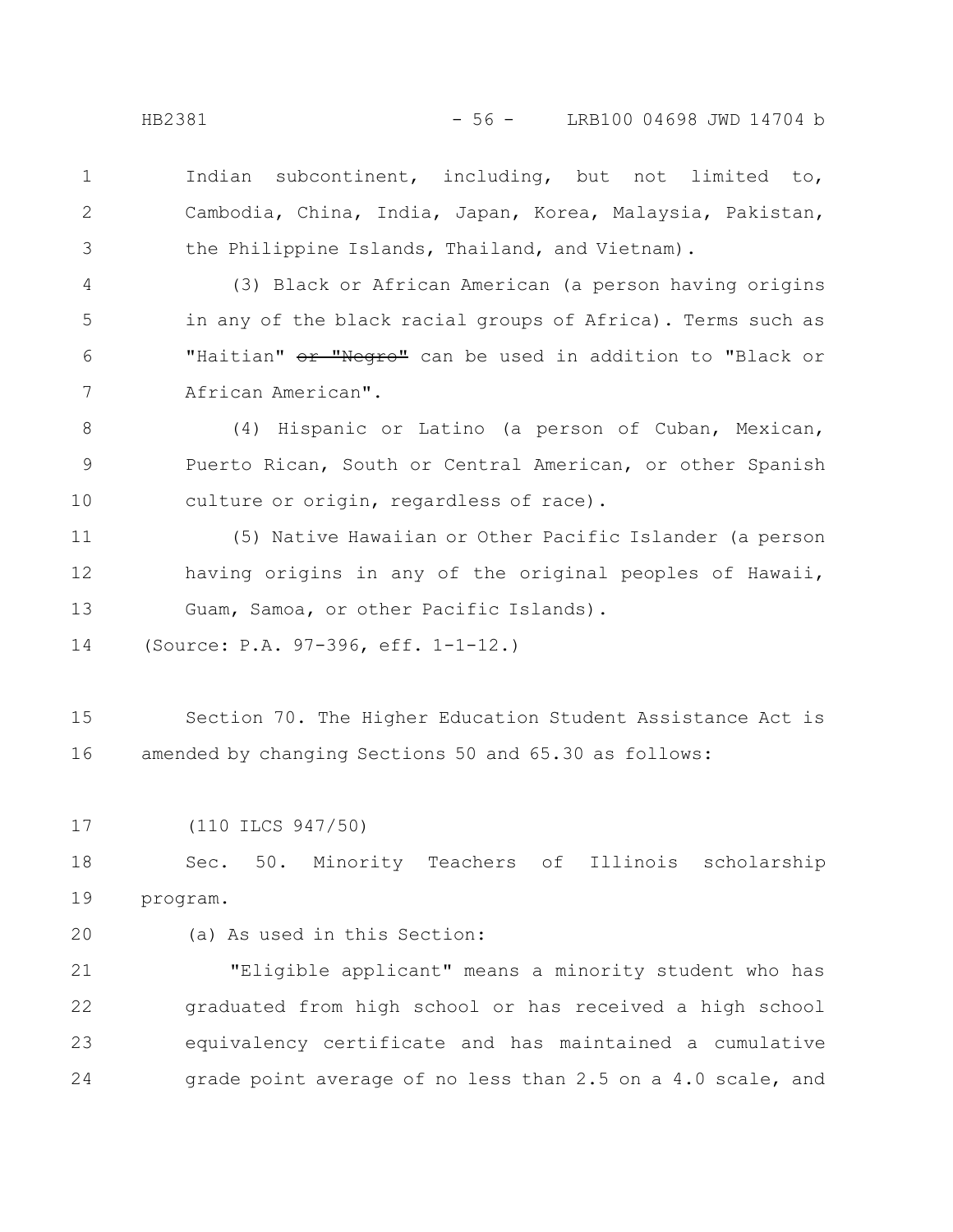who by reason thereof is entitled to apply for scholarships to be awarded under this Section. 1 2

"Minority student" means a student who is any of the following: 3 4

(1) Native American American Indian or Alaska Native (a person having origins in any of the original peoples of North and South America, including Central America, and who maintains tribal affiliation or community attachment). 5 6 7 8 9

(2) Asian (a person having origins in any of the original peoples of the Far East, Southeast Asia, or the Indian subcontinent, including, but not limited to, Cambodia, China, India, Japan, Korea, Malaysia, Pakistan, the Philippine Islands, Thailand, and Vietnam). 10 11 12 13 14 15

(3) Black or African American (a person having origins in any of the black racial groups of Africa). Terms such as "Haitian" or "Negro" can be used in addition to "Black or African American". 16 17 18 19

(4) Hispanic or Latino (a person of Cuban, Mexican, Puerto Rican, South or Central American, or other Spanish culture or origin, regardless of race). 20 21 22

(5) Native Hawaiian or Other Pacific Islander (a person having origins in any of the original peoples of Hawaii, Guam, Samoa, or other Pacific Islands). 23 24 25

"Qualified student" means a person (i) who is a 26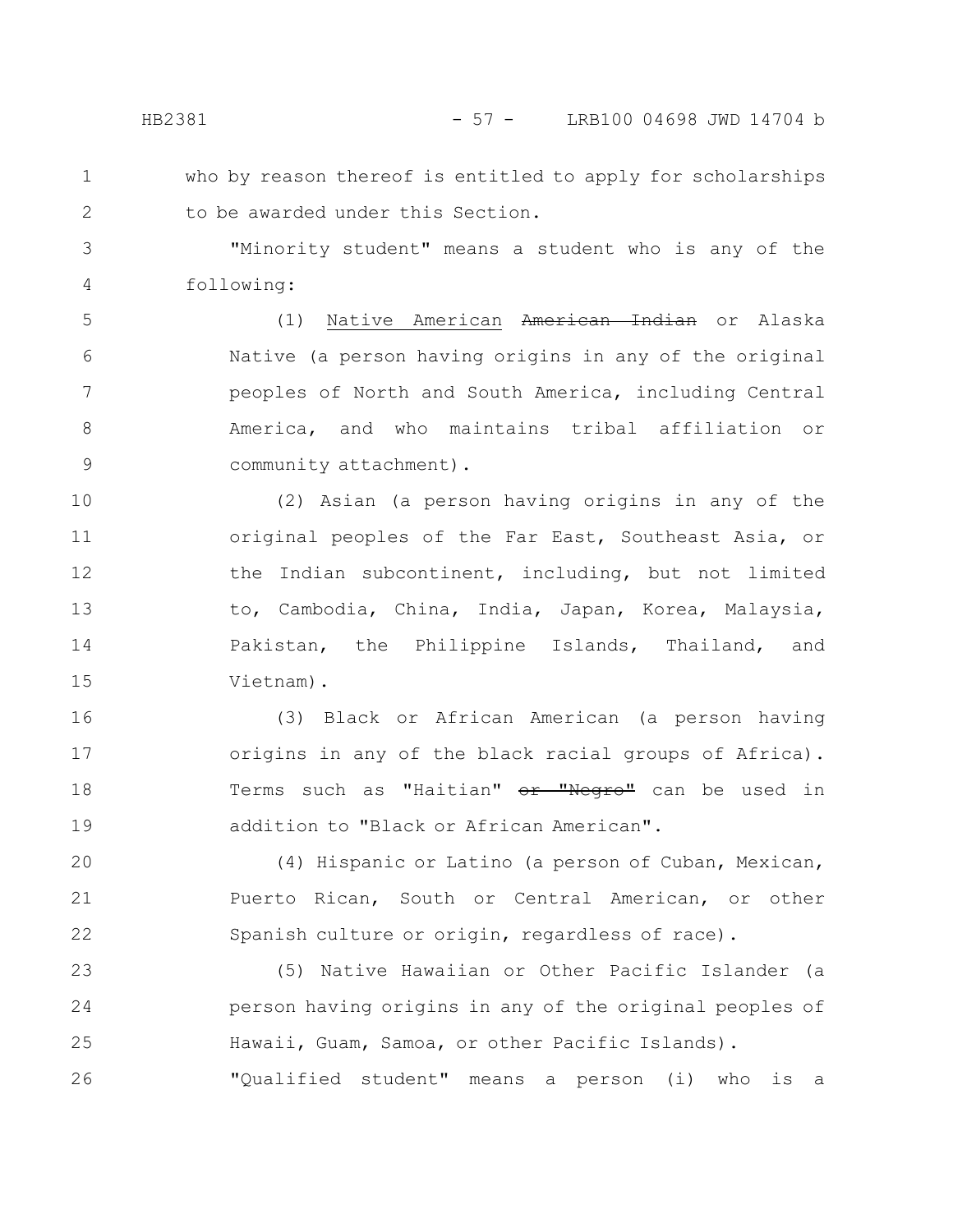resident of this State and a citizen or permanent resident of the United States; (ii) who is a minority student, as defined in this Section; (iii) who, as an eligible applicant, has made a timely application for a minority teaching scholarship under this Section; (iv) who is enrolled on at least a half-time basis at a qualified Illinois institution of higher learning; (v) who is enrolled in a course of study leading to teacher certification, including alternative teacher certification; (vi) who maintains a grade point average of no less than 2.5 on a 4.0 scale; and (vii) who continues to advance satisfactorily toward the attainment of a degree. 1 2 3 4 5 6 7 8 9 10 11 12

(b) In order to encourage academically talented Illinois minority students to pursue teaching careers at the preschool or elementary or secondary school level, each qualified student shall be awarded a minority teacher scholarship to any qualified Illinois institution of higher learning. However, preference may be given to qualified applicants enrolled at or above the junior level. 13 14 15 16 17 18 19

(c) Each minority teacher scholarship awarded under this Section shall be in an amount sufficient to pay the tuition and fees and room and board costs of the qualified Illinois institution of higher learning at which the recipient is enrolled, up to an annual maximum of \$5,000; except that in the case of a recipient who does not reside on-campus at the institution at which he or she is enrolled, the amount of the 20 21 22 23 24 25 26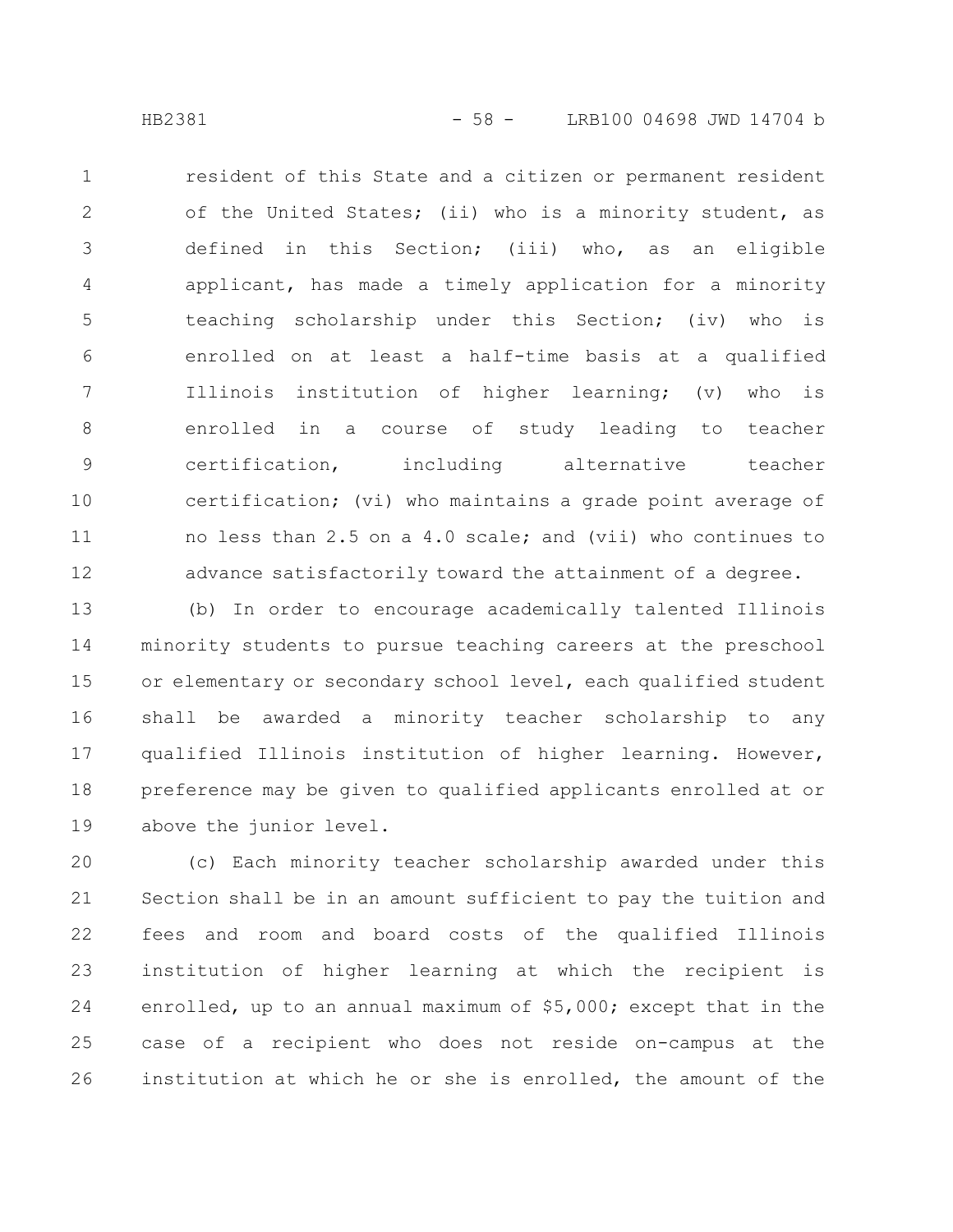1

2

scholarship shall be sufficient to pay tuition and fee expenses and a commuter allowance, up to an annual maximum of \$5,000.

(d) The total amount of minority teacher scholarship assistance awarded by the Commission under this Section to an individual in any given fiscal year, when added to other financial assistance awarded to that individual for that year, shall not exceed the cost of attendance at the institution at which the student is enrolled. If the amount of minority teacher scholarship to be awarded to a qualified student as provided in subsection (c) of this Section exceeds the cost of attendance at the institution at which the student is enrolled, the minority teacher scholarship shall be reduced by an amount equal to the amount by which the combined financial assistance available to the student exceeds the cost of attendance. 3 4 5 6 7 8 9 10 11 12 13 14

(e) The maximum number of academic terms for which a qualified student can receive minority teacher scholarship assistance shall be 8 semesters or 12 quarters. 15 16 17

(f) In any academic year for which an eligible applicant under this Section accepts financial assistance through the Paul Douglas Teacher Scholarship Program, as authorized by Section 551 et seq. of the Higher Education Act of 1965, the applicant shall not be eligible for scholarship assistance awarded under this Section. 18 19 20 21 22 23

(g) All applications for minority teacher scholarships to be awarded under this Section shall be made to the Commission on forms which the Commission shall provide for eligible 24 25 26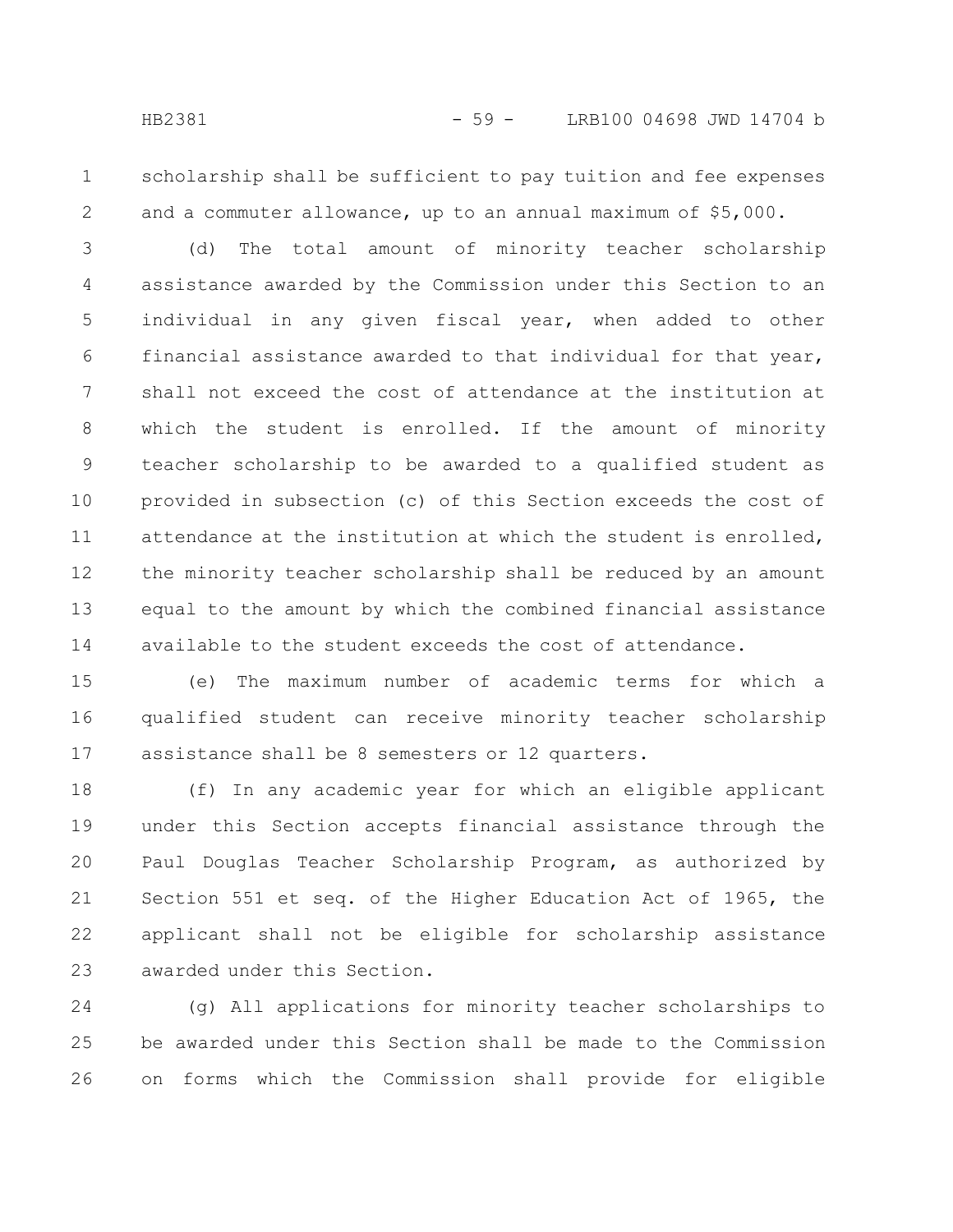applicants. The form of applications and the information required to be set forth therein shall be determined by the Commission, and the Commission shall require eligible applicants to submit with their applications such supporting documents or recommendations as the Commission deems necessary. 1 2 3 4 5 6

(h) Subject to a separate appropriation for such purposes, payment of any minority teacher scholarship awarded under this Section shall be determined by the Commission. All scholarship funds distributed in accordance with this subsection shall be paid to the institution and used only for payment of the tuition and fee and room and board expenses incurred by the student in connection with his or her attendance as an undergraduate student at a qualified Illinois institution of higher learning. Any minority teacher scholarship awarded under this Section shall be applicable to 2 semesters or 3 quarters of enrollment. If a qualified student withdraws from enrollment prior to completion of the first semester or quarter for which the minority teacher scholarship is applicable, the school shall refund to the Commission the full amount of the minority teacher scholarship. 7 8 9 10 11 12 13 14 15 16 17 18 19 20 21

(i) The Commission shall administer the minority teacher scholarship aid program established by this Section and shall make all necessary and proper rules not inconsistent with this Section for its effective implementation. 22 23 24 25

26

(j) When an appropriation to the Commission for a given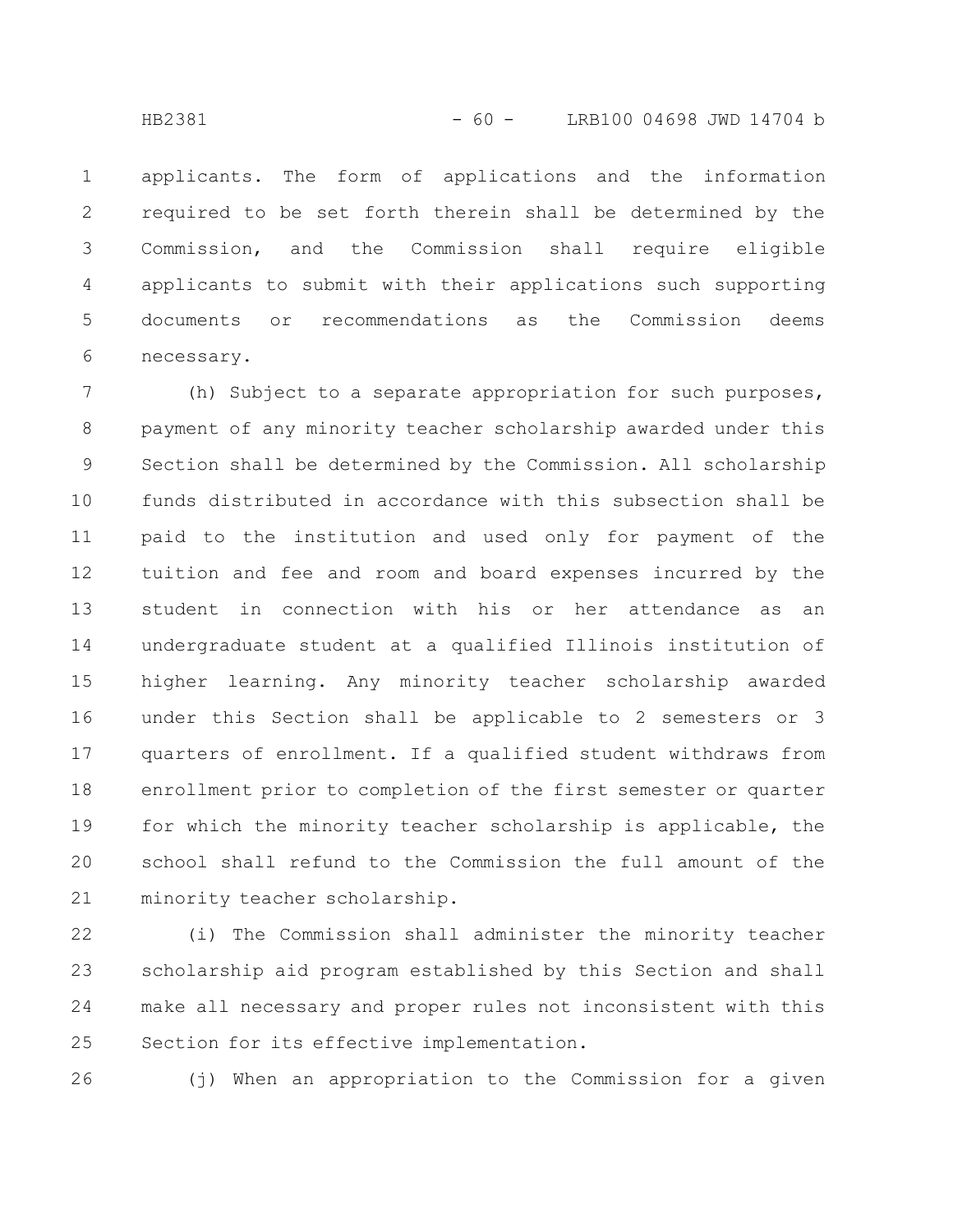fiscal year is insufficient to provide scholarships to all qualified students, the Commission shall allocate the appropriation in accordance with this subsection. If funds are insufficient to provide all qualified students with a scholarship as authorized by this Section, the Commission shall allocate the available scholarship funds for that fiscal year on the basis of the date the Commission receives a complete application form. 1 2 3 4 5 6 7 8

(k) Notwithstanding the provisions of subsection (j) or any other provision of this Section, at least 30% of the funds appropriated for scholarships awarded under this Section in each fiscal year shall be reserved for qualified male minority applicants. If the Commission does not receive enough applications from qualified male minorities on or before January 1 of each fiscal year to award 30% of the funds appropriated for these scholarships to qualified male minority applicants, then the Commission may award a portion of the reserved funds to qualified female minority applicants. 9 10 11 12 13 14 15 16 17 18

(l) Prior to receiving scholarship assistance for any academic year, each recipient of a minority teacher scholarship awarded under this Section shall be required by the Commission to sign an agreement under which the recipient pledges that, within the one-year period following the termination of the program for which the recipient was awarded a minority teacher scholarship, the recipient (i) shall begin teaching for a period of not less than one year for each year of scholarship 19 20 21 22 23 24 25 26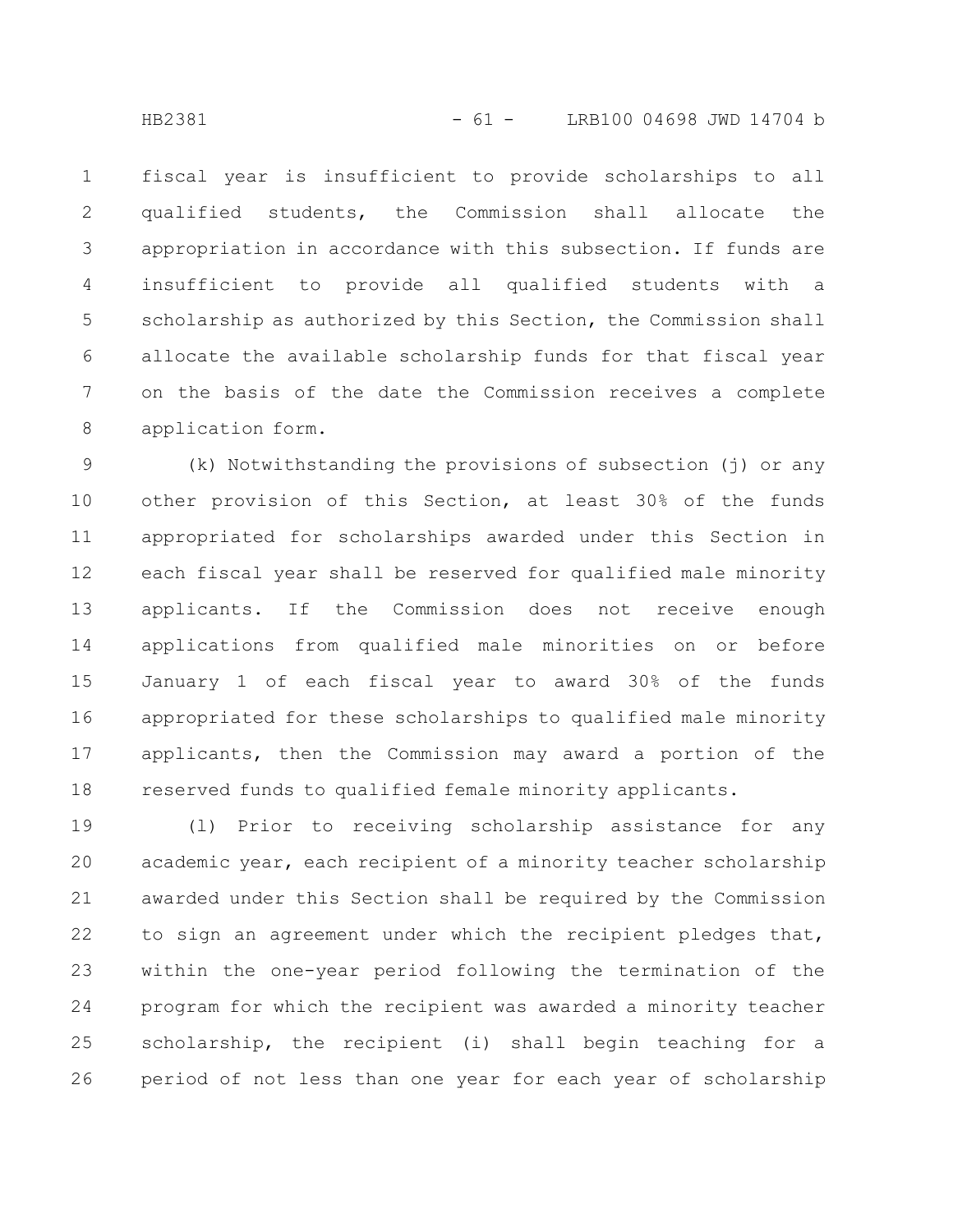assistance he or she was awarded under this Section; and (ii) shall fulfill this teaching obligation at a nonprofit Illinois public, private, or parochial preschool, elementary school, or secondary school at which no less than 30% of the enrolled students are minority students in the year during which the recipient begins teaching at the school; and (iii) shall, upon request by the Commission, provide the Commission with evidence that he or she is fulfilling or has fulfilled the terms of the teaching agreement provided for in this subsection. 1 2 3 4 5 6 7 8 9

(m) If a recipient of a minority teacher scholarship awarded under this Section fails to fulfill the teaching obligation set forth in subsection (l) of this Section, the Commission shall require the recipient to repay the amount of the scholarships received, prorated according to the fraction of the teaching obligation not completed, at a rate of interest equal to 5%, and, if applicable, reasonable collection fees. The Commission is authorized to establish rules relating to its collection activities for repayment of scholarships under this Section. All repayments collected under this Section shall be forwarded to the State Comptroller for deposit into the State's General Revenue Fund. 10 11 12 13 14 15 16 17 18 19 20 21

(n) A recipient of minority teacher scholarship shall not be considered in violation of the agreement entered into pursuant to subsection (l) if the recipient (i) enrolls on a full time basis as a graduate student in a course of study related to the field of teaching at a qualified Illinois 22 23 24 25 26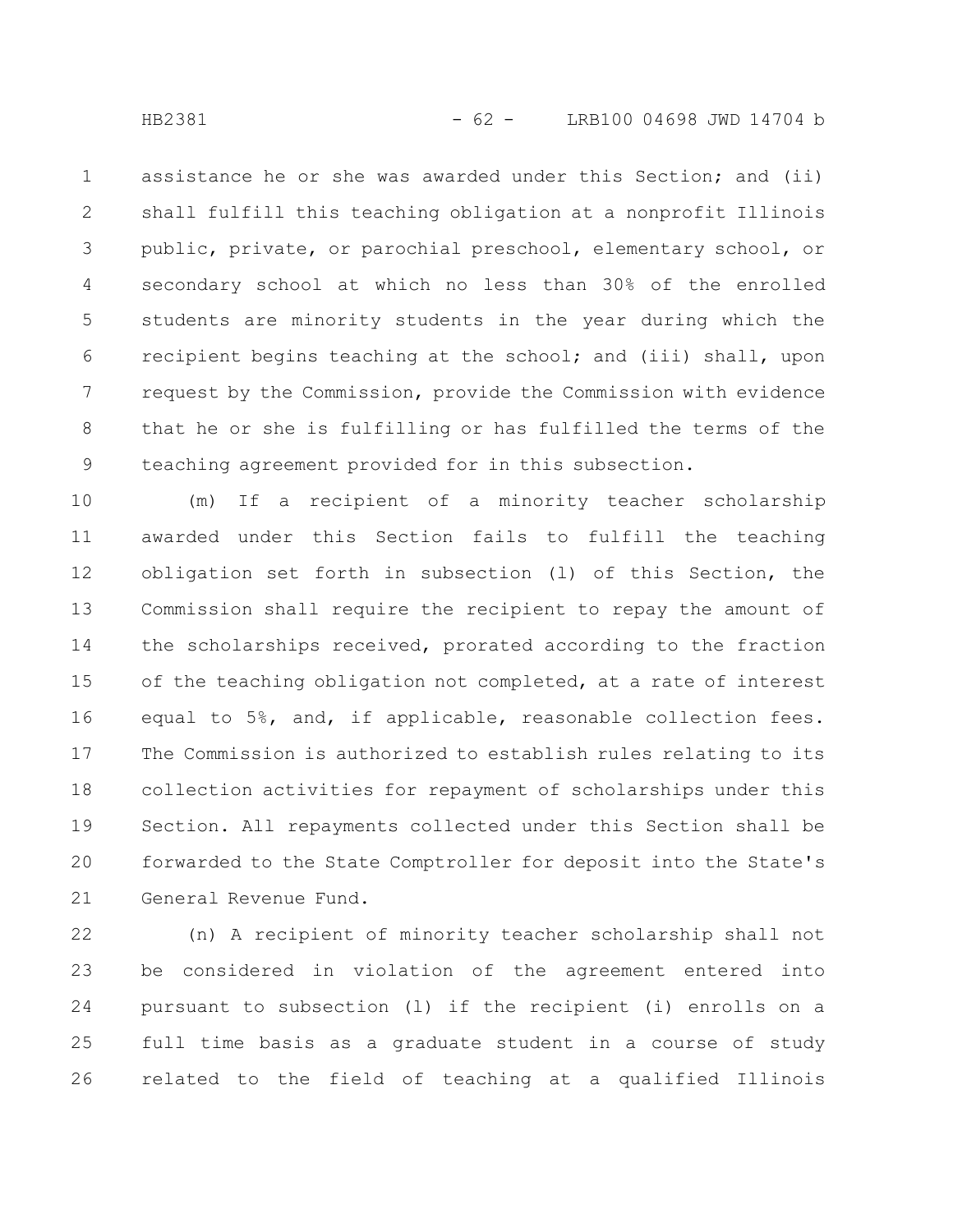institution of higher learning; (ii) is serving, not in excess of 3 years, as a member of the armed services of the United States; (iii) is a person with a temporary total disability for a period of time not to exceed 3 years as established by sworn affidavit of a qualified physician; (iv) is seeking and unable to find full time employment as a teacher at an Illinois public, private, or parochial preschool or elementary or secondary school that satisfies the criteria set forth in subsection (l) of this Section and is able to provide evidence of that fact; (v) becomes a person with a permanent total disability as established by sworn affidavit of a qualified physician; (vi) is taking additional courses, on at least a half-time basis, needed to obtain certification as a teacher in Illinois; or (vii) is fulfilling teaching requirements associated with other programs administered by the Commission and cannot concurrently fulfill them under this Section in a period of time equal to the length of the teaching obligation. 1 2 3 4 5 6 7 8 9 10 11 12 13 14 15 16 17

(o) Scholarship recipients under this Section who withdraw from a program of teacher education but remain enrolled in school to continue their postsecondary studies in another academic discipline shall not be required to commence repayment of their Minority Teachers of Illinois scholarship so long as they remain enrolled in school on a full-time basis or if they can document for the Commission special circumstances that warrant extension of repayment. 18 19 20 21 22 23 24 25

(Source: P.A. 98-718, eff. 1-1-15; 99-143, eff. 7-27-15.) 26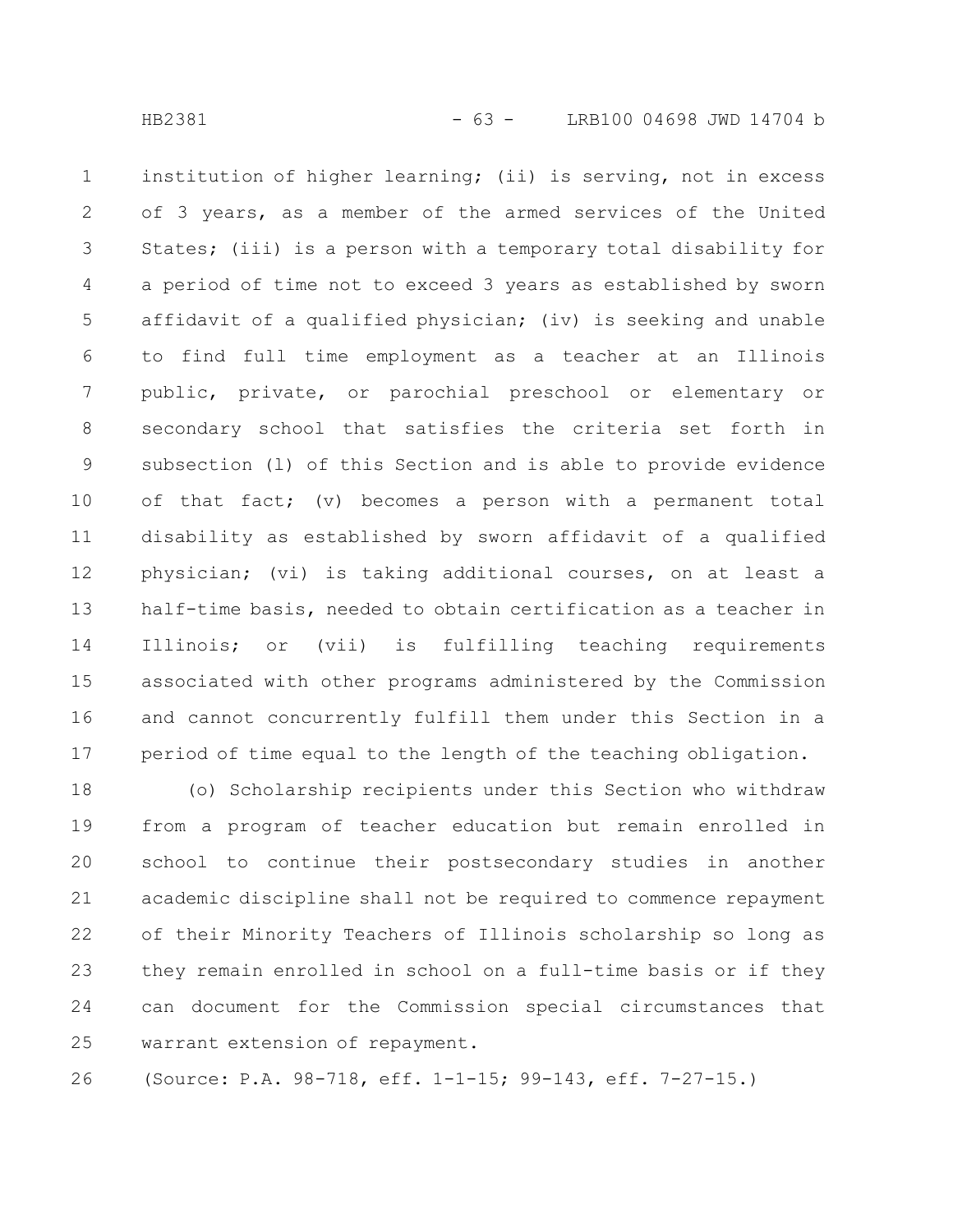1

2

(110 ILCS 947/65.30)

Sec. 65.30. Equal opportunity scholarships.

(a) The Commission may annually award a number of scholarships to students who are interested in pursuing studies in educational administration. Such scholarships shall be issued to students who make application to the Commission and who agree to take courses at qualified institutions of higher learning that will allow them to complete a degree in educational administration. 3 4 5 6 7 8 9

(b) Scholarships awarded under this Section shall be issued pursuant to regulations promulgated by the Commission; provided that no rule or regulation promulgated by the State Board of Education prior to the effective date of this amendatory Act of 1993 pursuant to the exercise of any right, power, duty, responsibility or matter of pending business transferred from the State Board of Education to the Commission under this Section shall be affected thereby, and all such rules and regulations shall become the rules and regulations of the Commission until modified or changed by the Commission in accordance with law. 10 11 12 13 14 15 16 17 18 19 20

(c) Such scholarships shall be utilized for the payment of tuition and non-revenue bond fees at any qualified institution of higher learning. Such tuition and fees shall only be available for courses that will enable the student to complete training in educational administration. The Commission shall 21 22 23 24 25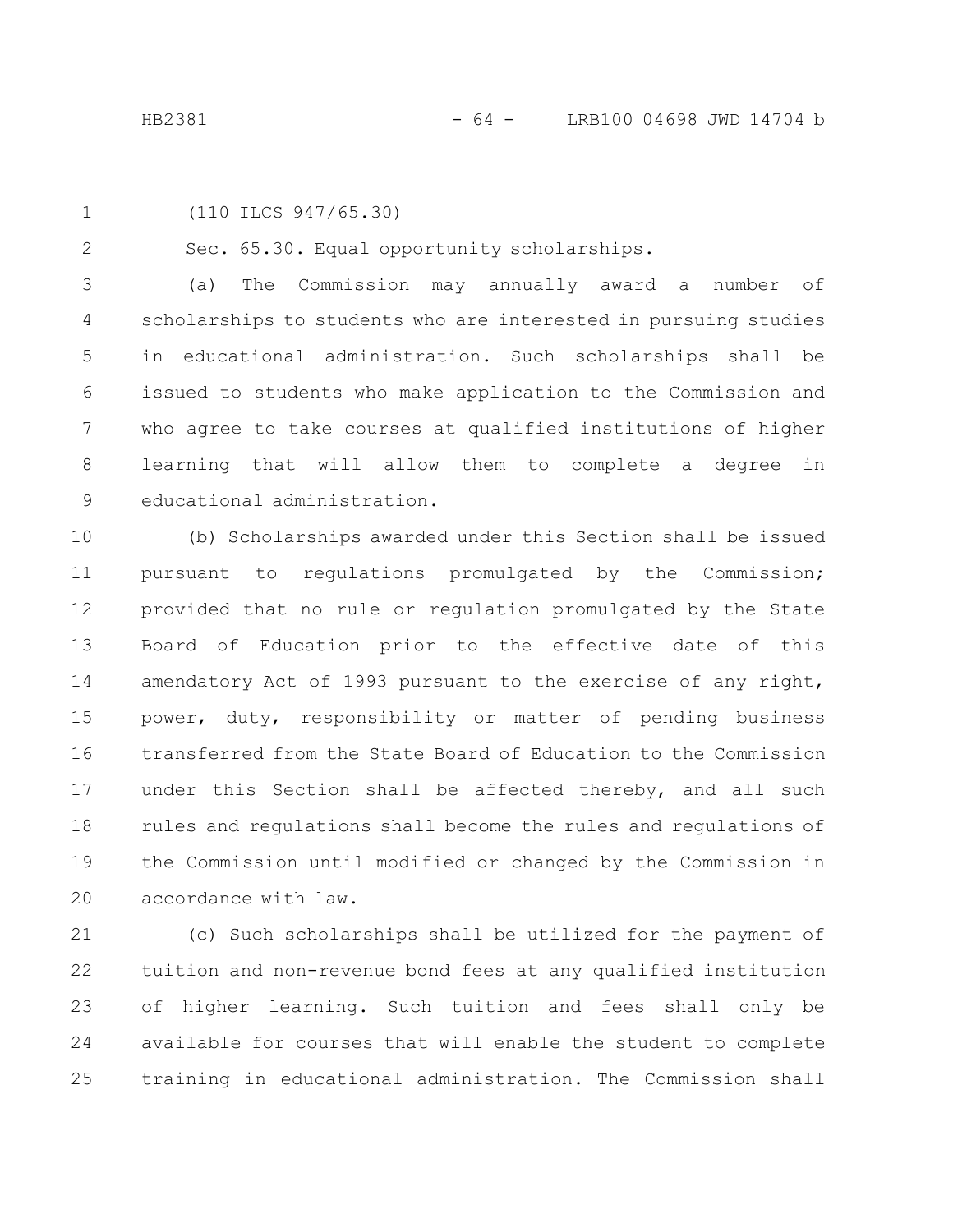determine which courses are eligible for tuition payments under this Section. 1 2

(d) The Commission may make tuition payments directly to the qualified institution of higher learning which the student attends for the courses prescribed or may make payments to the student. Any student who receives payments and who fails to enroll in the courses prescribed shall refund the payments to the Commission. 3 4 5 6 7 8

(e) The Commission, with the cooperation of the State Board of Education, shall assist students who have participated in the scholarship program established by this Section in finding employment in positions relating to educational administration. 9 10 11 12 13

(f) Appropriations for the scholarships outlined in this Section shall be made to the Commission from funds appropriated by the General Assembly. 14 15 16

(g) This Section is substantially the same as Section 30-4d of the School Code, which Section is repealed by this amendatory Act of 1993, and shall be construed as a continuation of the equal opportunity scholarship program established under that prior law, and not as a new or different equal opportunity scholarship program. The State Board of Education shall transfer to the Commission, as the successor to the State Board of Education for all purposes of administering and implementing the provisions of this Section, all books, accounts, records, papers, documents, contracts, agreements, 17 18 19 20 21 22 23 24 25 26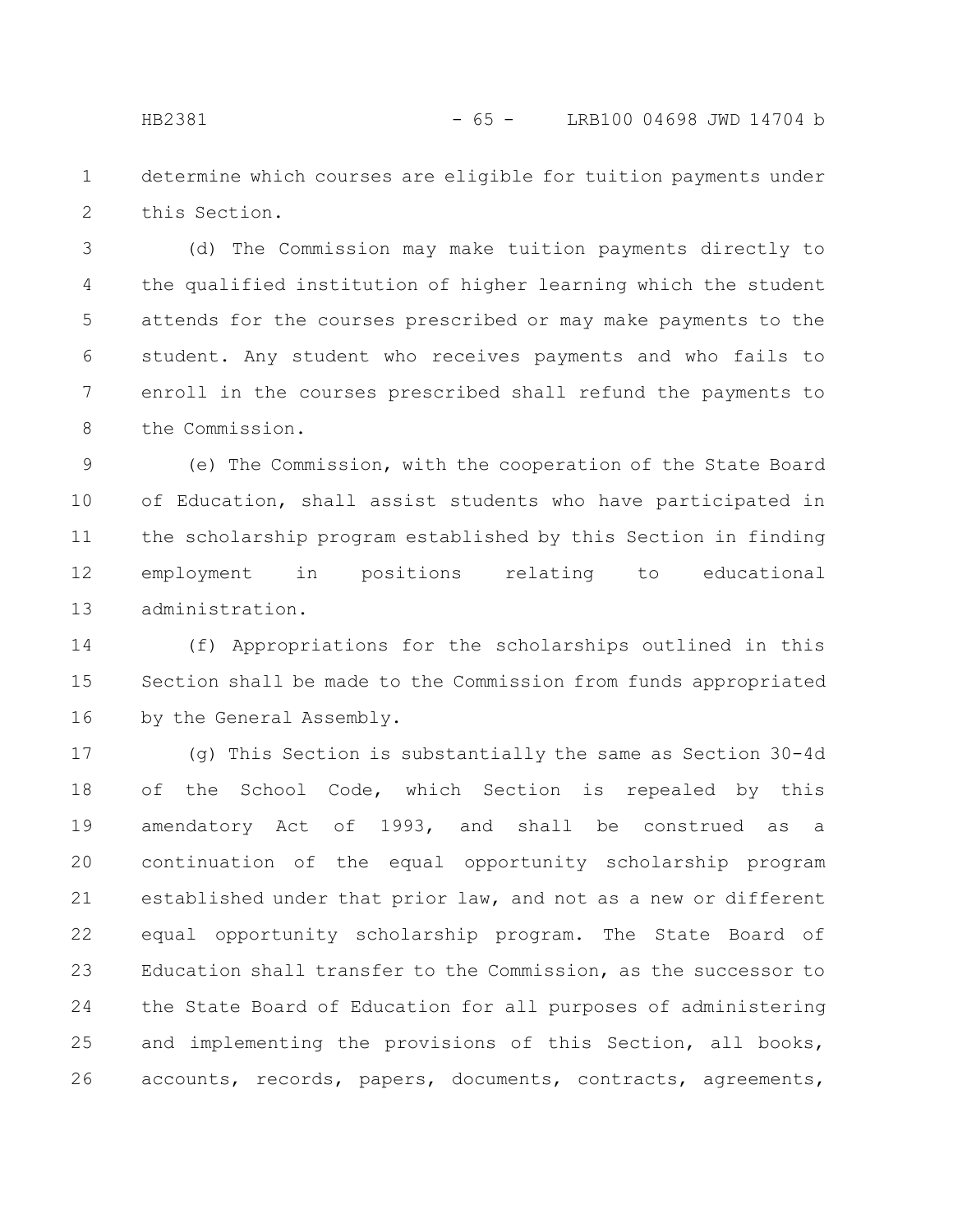and pending business in any way relating to the equal opportunity scholarship program continued under this Section; and all scholarships at any time awarded under that program by, and all applications for any such scholarship at any time made to, the State Board of Education shall be unaffected by the transfer to the Commission of all responsibility for the administration and implementation of the equal opportunity scholarship program continued under this Section. The State Board of Education shall furnish to the Commission such other information as the Commission may request to assist it in administering this Section. 1 2 3 4 5 6 7 8 9 10 11

12

(h) For purposes of this Section:

(1) "Qualified institution of higher learning" means the University of Illinois; Southern Illinois University; Chicago State University; Eastern Illinois University; Governors State University; Illinois State University; Northeastern Illinois University; Northern Illinois University; Western Illinois University; the public community colleges of the State; any other public universities, colleges and community colleges now or hereafter established or authorized by the General Assembly; and any Illinois privately operated, not for profit institution located in this State which provides at least an organized 2-year program of collegiate grade in liberal arts or sciences, or both, directly applicable toward the attainment of a baccalaureate or graduate 13 14 15 16 17 18 19 20 21 22 23 24 25 26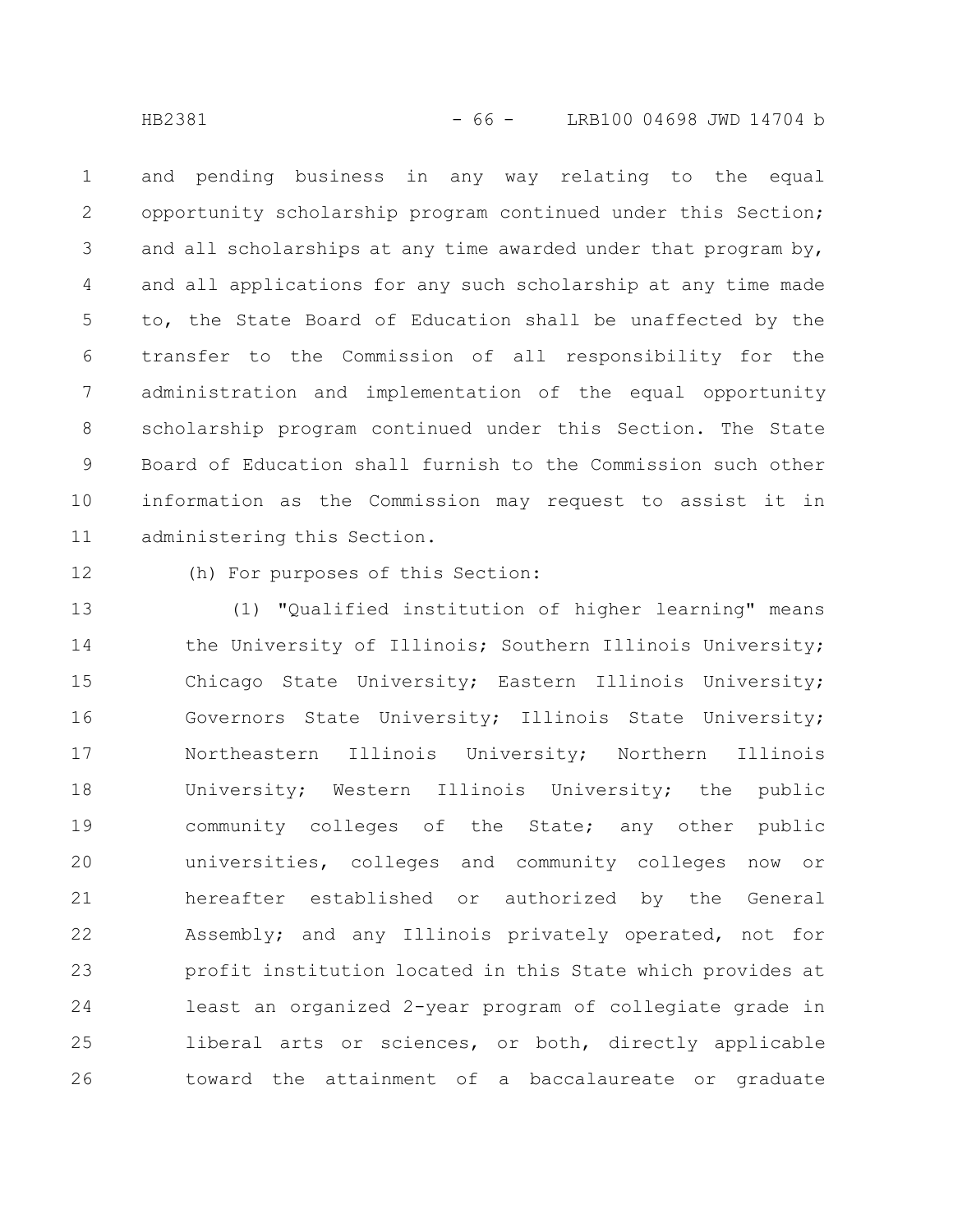HB2381 - 67 - LRB100 04698 JWD 14704 b

degree. 1

(2) "Racial minority" means a person who is any of the following: 2 3

(1) Native American American Indian or Alaska Native (a person having origins in any of the original peoples of North and South America, including Central America, and who maintains tribal affiliation or community attachment). 4 5 6 7 8

(2) Asian (a person having origins in any of the original peoples of the Far East, Southeast Asia, or the Indian subcontinent, including, but not limited to, Cambodia, China, India, Japan, Korea, Malaysia, Pakistan, the Philippine Islands, Thailand, and Vietnam). 9 10 11 12 13 14

(3) Black or African American (a person having origins in any of the black racial groups of Africa). Terms such as "Haitian" or "Negro" can be used in addition to "Black or African American". 15 16 17 18

(4) Hispanic or Latino (a person of Cuban, Mexican, Puerto Rican, South or Central American, or other Spanish culture or origin, regardless of race). 19 20 21

(5) Native Hawaiian or Other Pacific Islander (a person having origins in any of the original peoples of Hawaii, Guam, Samoa, or other Pacific Islands). 22 23 24

(3) "Student" means a woman or racial minority. (Source: P.A. 97-396, eff. 1-1-12.) 25 26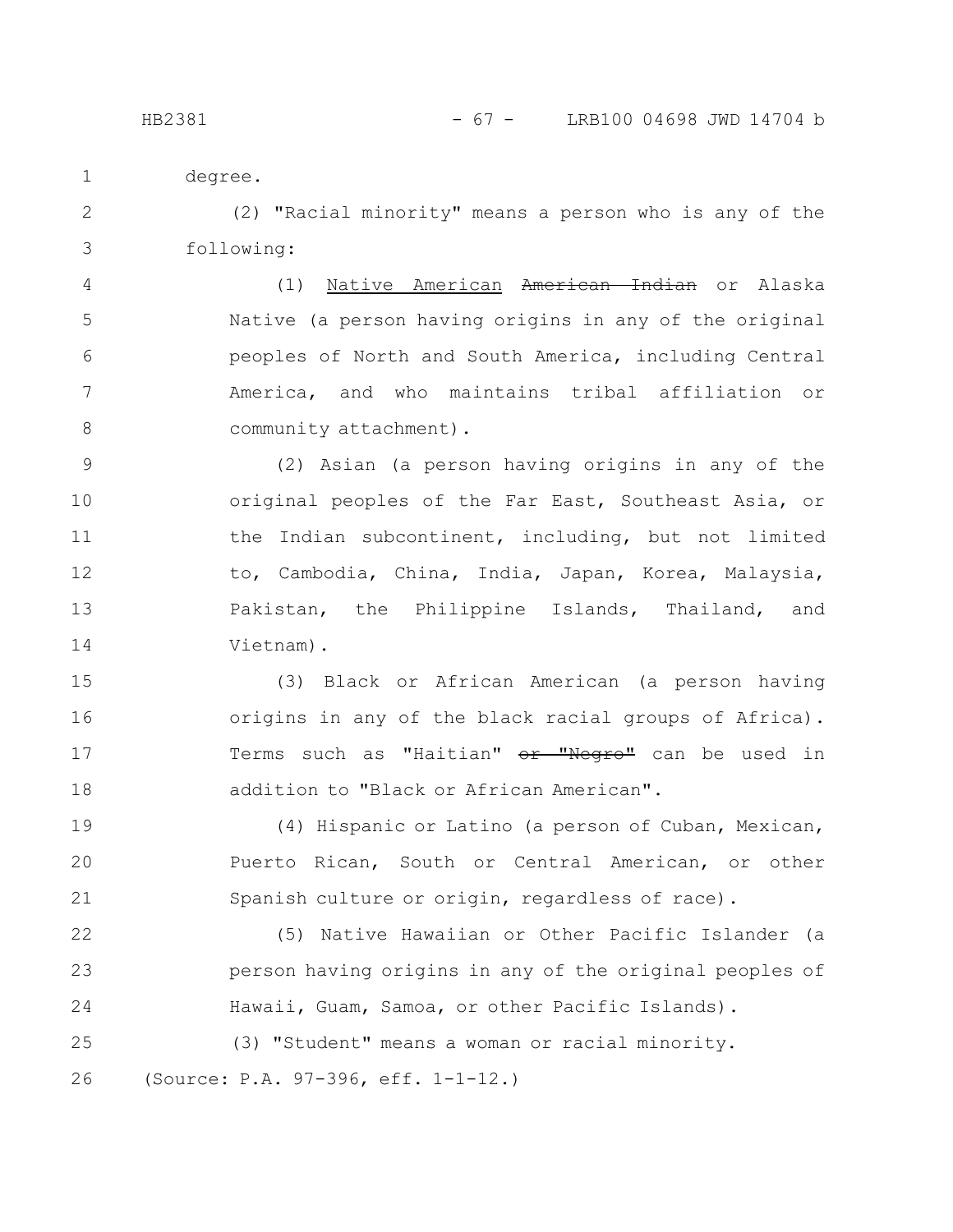Section 75. The Illinois Insurance Code is amended by changing Section 500-50 as follows: 1 2

(215 ILCS 5/500-50) 3

(Section scheduled to be repealed on January 1, 2017) 4

Sec. 500-50. Insurance producers; examination statistics. 5

(a) The use of examinations for the purpose of determining qualifications of persons to be licensed as insurance producers has a direct and far-reaching effect on persons seeking those licenses, on insurance companies, and on the public. It is in the public interest and it will further the public welfare to insure that examinations for licensing do not have the effect of unlawfully discriminating against applicants for licensing as insurance producers on the basis of race, color, national origin, or sex. 6 7 8 9 10 11 12 13 14

(b) As used in this Section, the following words have the meanings given in this subsection. 15 16

Examination. "Examination" means the examination in each line of insurance administered pursuant to Section 500-30. 17 18

Examinee. "Examinee" means a person who takes an examination. 19 20

Part. "Part" means a portion of an examination for which a score is calculated. 21 22

Operational item. "Operational item" means a test question considered in determining an examinee's score. 23 24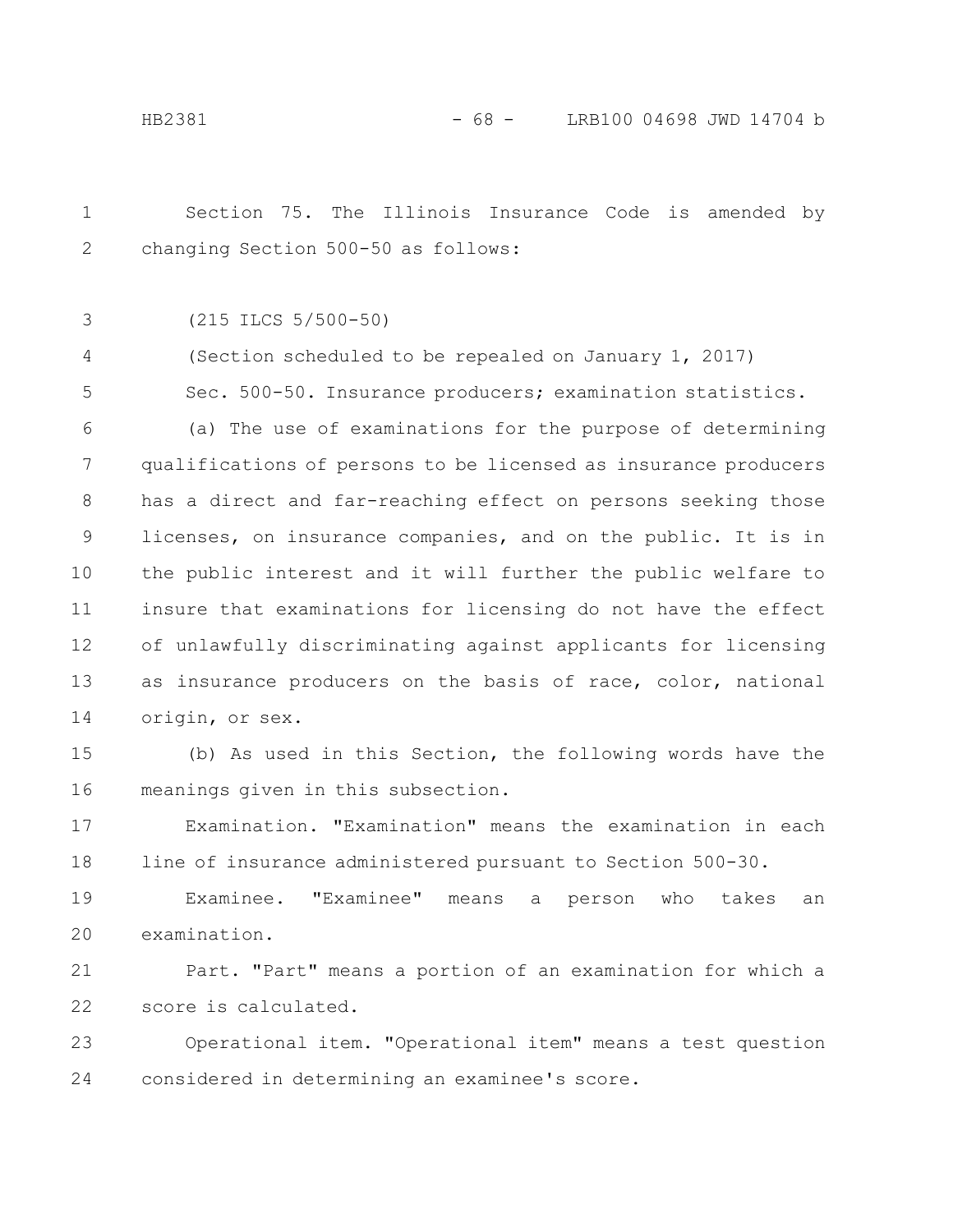HB2381 - 69 - LRB100 04698 JWD 14704 b

Test form. "Test form" means the test booklet or instrument used for a part of an examination. 1 2

Pretest item. "Pretest item" means a prospective test question that is included in a test form in order to assess its performance, but is not considered in determining an examinee's score. 3 4 5 6

Minority group or examinees. "Minority group" or "minority examinees" means examinees who are Native American American Indian or Alaska Native, Asian, Black or African American, Hispanic or Latino, or Native Hawaiian or Other Pacific Islander. 7 8 9 10 11

Correct-answer rate. "Correct-answer rate" for an item means the number of examinees who provided the correct answer on an item divided by the number of examinees who answered the item. 12 13 14 15

Correlation. "Correlation" means a statistical measure of the relationship between performance on an item and performance on a part of the examination. 16 17 18

(c) The Director shall ask each examinee to self-report on a voluntary basis on the answer sheet, application form, or by other appropriate means, the following information: 19 20 21

(1) race or ethnicity (Native American American Indian or Alaska Native, Asian, Black or African American, Hispanic or Latino, Native Hawaiian or Other Pacific Islander, or White); 22 23 24 25

26

(2) education (8th grade or less; less than 12th grade;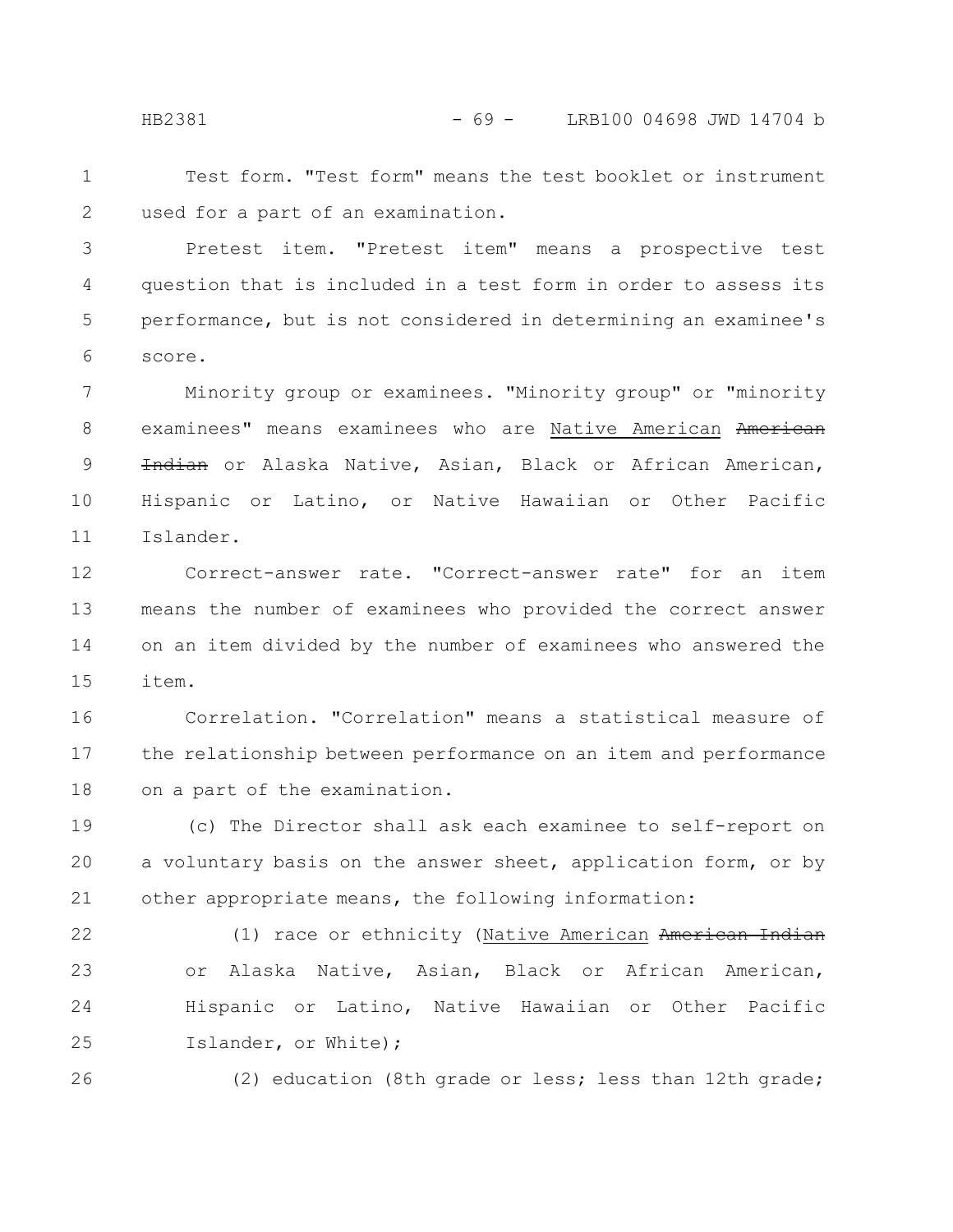high school diploma or high school equivalency certificate; some college, but no 4-year degree; or 4-year degree or more); and 1 2 3

4

(3) gender (male or female).

The Director must advise all examinees that they are not required to provide this information, that they will not be penalized for not doing so, and that the Director will use the information provided exclusively for research and statistical purposes and to improve the quality and fairness of the examinations. 5 6 7 8 9 10

(d) No later than May 1 of each year, the Director must prepare, publicly announce, and publish an Examination Report of summary statistical information relating to each examination administered during the preceding calendar year. Each Examination Report shall show with respect to each examination: 11 12 13 14 15 16

(1) For all examinees combined and separately by race or ethnicity, by educational level, by gender, by educational level within race or ethnicity, by education level within gender, and by race or ethnicity within gender: 17 18 19 20 21

22

(A) number of examinees;

(B) percentage and number of examinees who passed each part; 23 24

(C) percentage and number of examinees who passed all parts; 25 26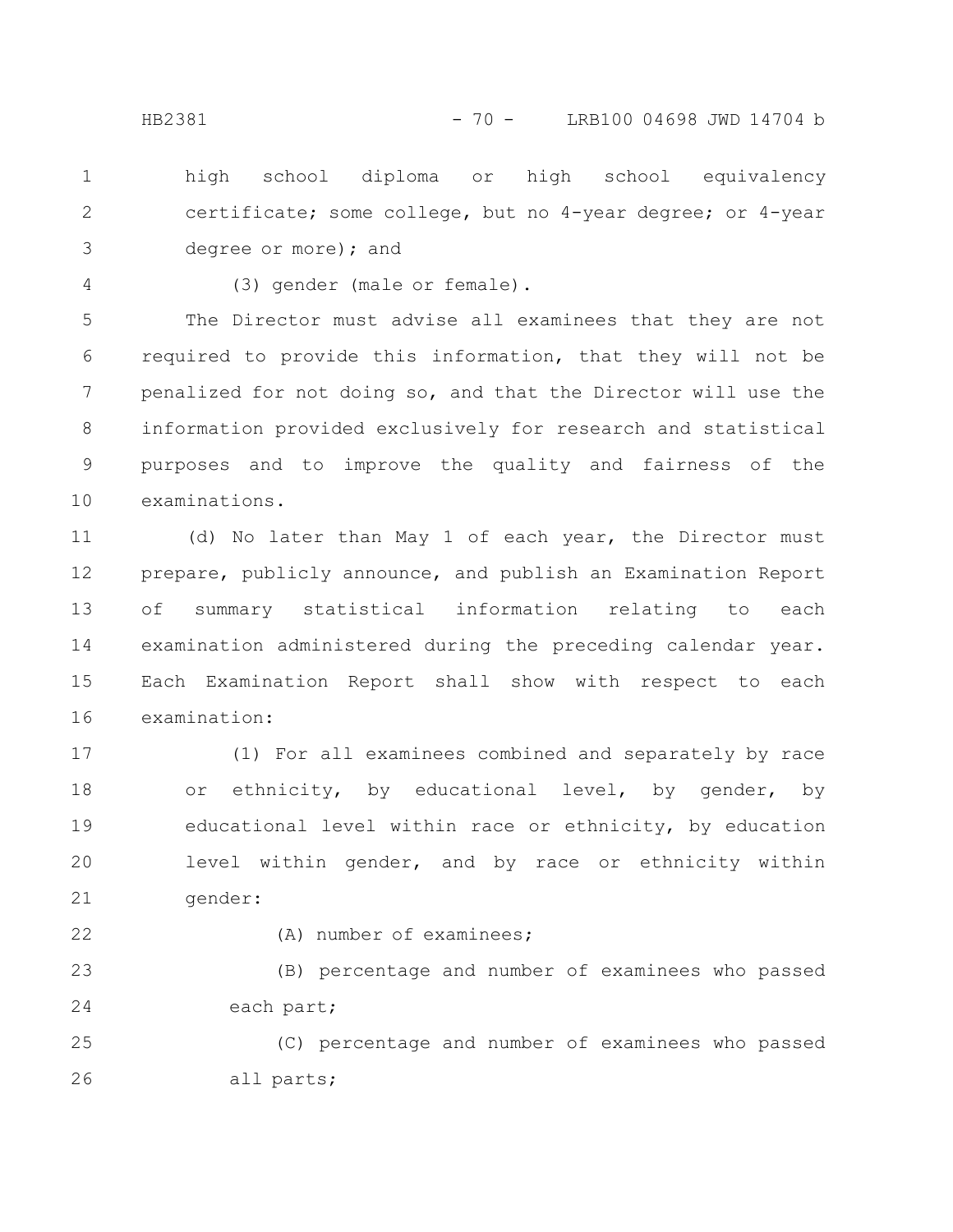## HB2381 - 71 - LRB100 04698 JWD 14704 b

1

(D) mean scaled scores on each part; and

(E) standard deviation of scaled scores on each part. 2 3

(2) For male examinees, female examinees, Black or African American examinees, white examinees, Native American American Indian or Alaska Native examinees, Asian examinees, Hispanic or Latino examinees, and Native Hawaiian or Other Pacific Islander, respectively, with a high school diploma or high school equivalency certificate, the distribution of scaled scores on each part. 4 5 6 7 8 9 10 11

No later than May 1 of each year, the Director must prepare and make available on request an Item Report of summary statistical information relating to each operational item on each test form administered during the preceding calendar year. The Item Report shall show, for each operational item, for all examinees combined and separately for Black or African American examinees, white examinees, Native American American Indian or Alaska Native examinees, Asian examinees, Hispanic or Latino examinees, and Native Hawaiian or Other Pacific Islander, the correct-answer rates and correlations. 12 13 14 15 16 17 18 19 20 21

The Director is not required to report separate statistical information for any group or subgroup comprising fewer than 50 examinees. 22 23 24

(e) The Director must obtain a regular analysis of the data collected under this Section, and any other relevant 25 26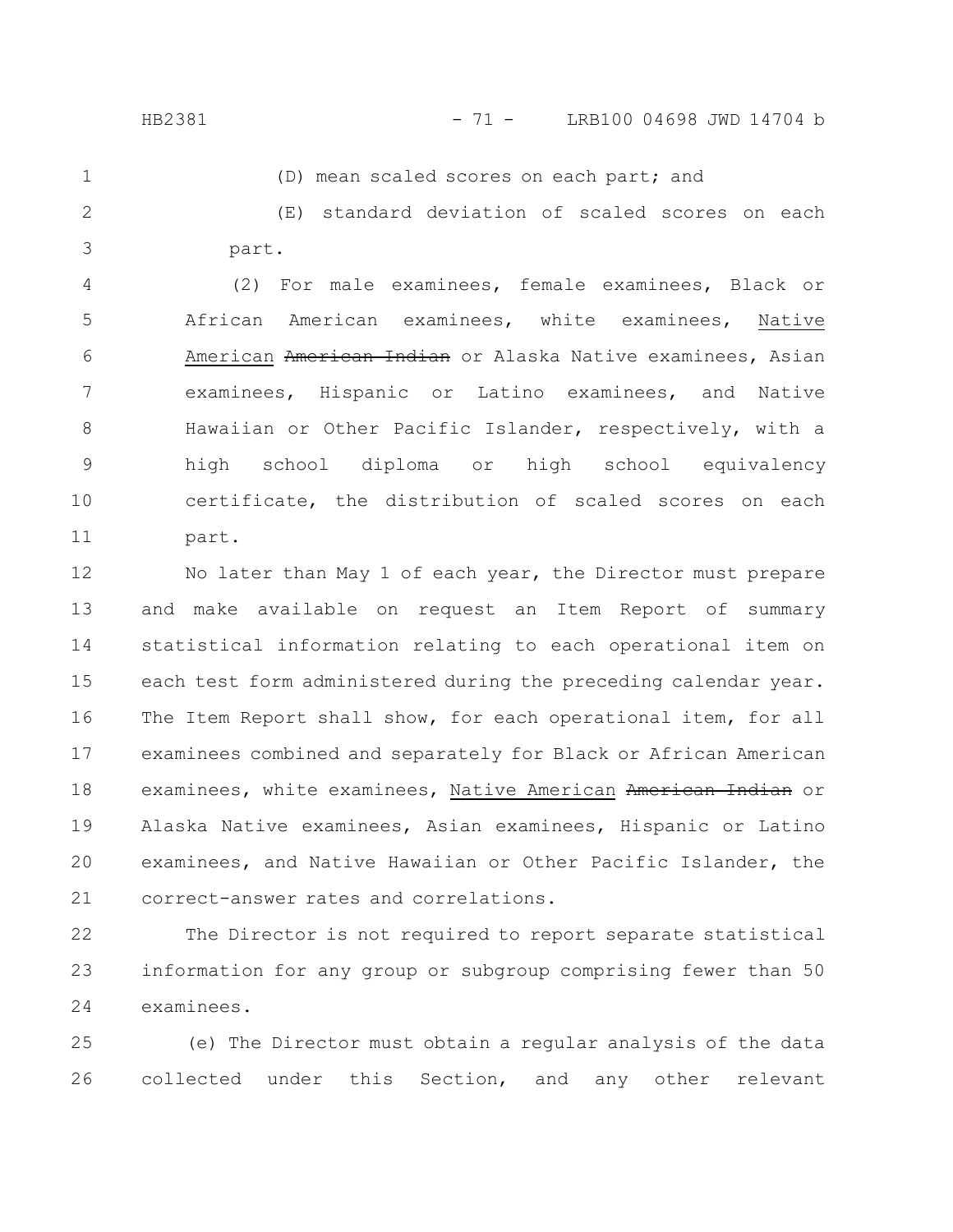information, for purposes of the development of new test forms. The analysis shall continue the implementation of the item selection methodology as recommended in the Final Report of the Illinois Insurance Producer's Licensing Examination Advisory Committee dated November 19, 1991, and filed with the Department unless some other methodology is determined by the Director to be as effective in minimizing differences between white and minority examinee pass-fail rates. 1 2 3 4 5 6 7 8

(f) The Director has the discretion to set cutoff scores for the examinations, provided that scaled scores on test forms administered after July 1, 1993, shall be made comparable to scaled scores on test forms administered in 1991 by use of professionally acceptable methods so as to minimize changes in passing rates related to the presence or absence of or changes in equating or scaling equations or methods or content outlines. Each calendar year, the scaled cutoff score for each part of each examination shall fluctuate by no more than the standard error of measurement from the scaled cutoff score employed during the preceding year. 9 10 11 12 13 14 15 16 17 18 19

(g) No later than May 1, 2003 and no later than May 1 of every fourth year thereafter, the Director must release to the public and make generally available one representative test form and set of answer keys for each part of each examination. 20 21 22 23

(h) The Director must maintain, for a period of 3 years after they are prepared or used, all registration forms, test forms, answer sheets, operational items and pretest items, item 24 25 26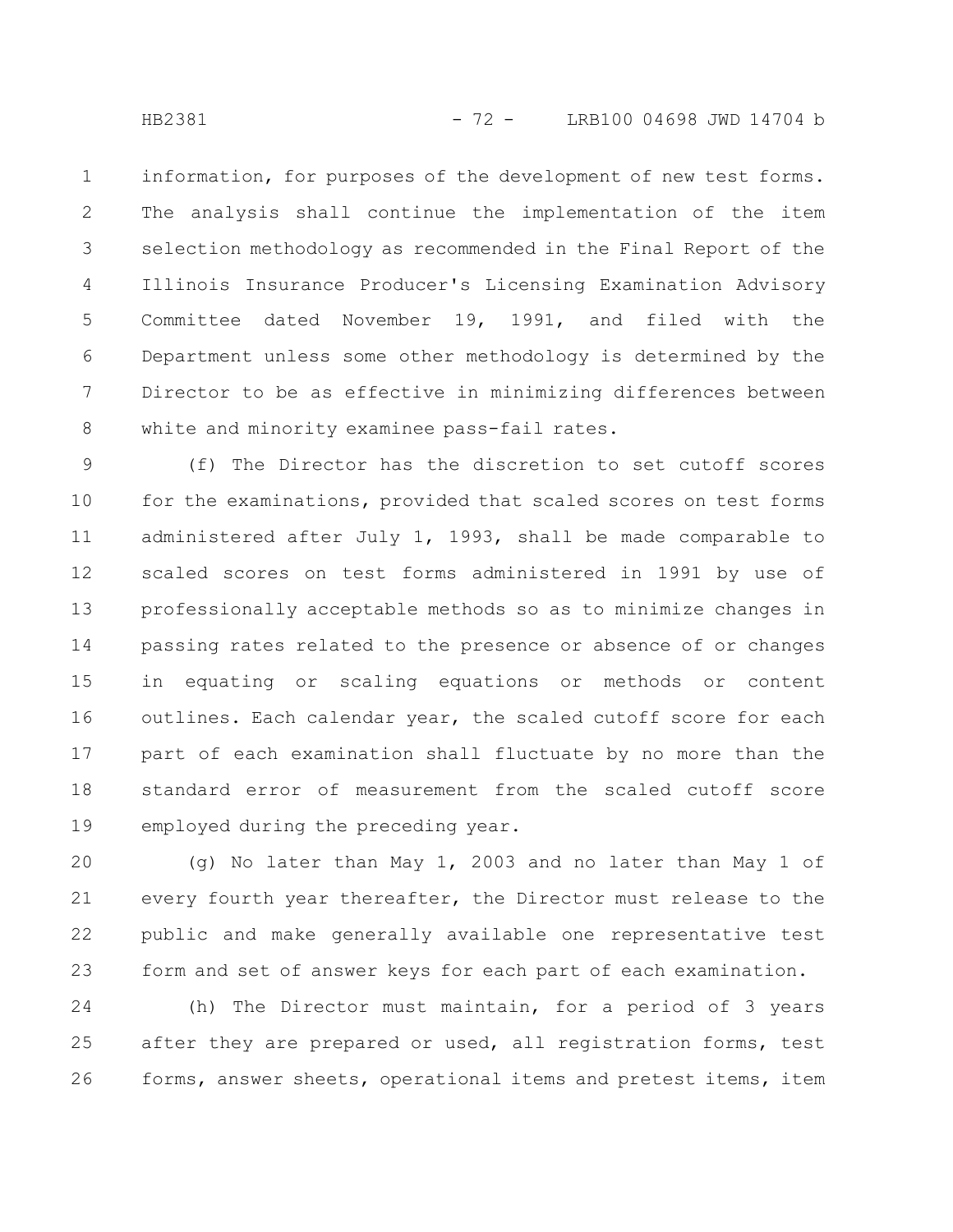analyses, and other statistical analyses relating to the examinations. All personal identifying information regarding examinees and the content of test items must be maintained confidentially as necessary for purposes of protecting the personal privacy of examinees and the maintenance of test security. 1 2 3 4 5 6

(i) In administering the examinations, the Director must make such accommodations for examinees with disabilities as are reasonably warranted by the particular disability involved, including the provision of additional time if necessary to complete an examination or special assistance in taking an examination. 7 8 9 10 11 12

(j) For the purposes of this Section: 13

(1) "Native American American Indian or Alaska Native" means a person having origins in any of the original peoples of North and South America, including Central America, and who maintains tribal affiliation or community attachment. 14 15 16 17 18

(2) "Asian" means a person having origins in any of the original peoples of the Far East, Southeast Asia, or the Indian subcontinent, including, but not limited to, Cambodia, China, India, Japan, Korea, Malaysia, Pakistan, the Philippine Islands, Thailand, and Vietnam. 19 20 21 22 23

(3) "Black or African American" means a person having origins in any of the black racial groups of Africa. Terms such as "Haitian" or "Negro" can be used in addition to 24 25 26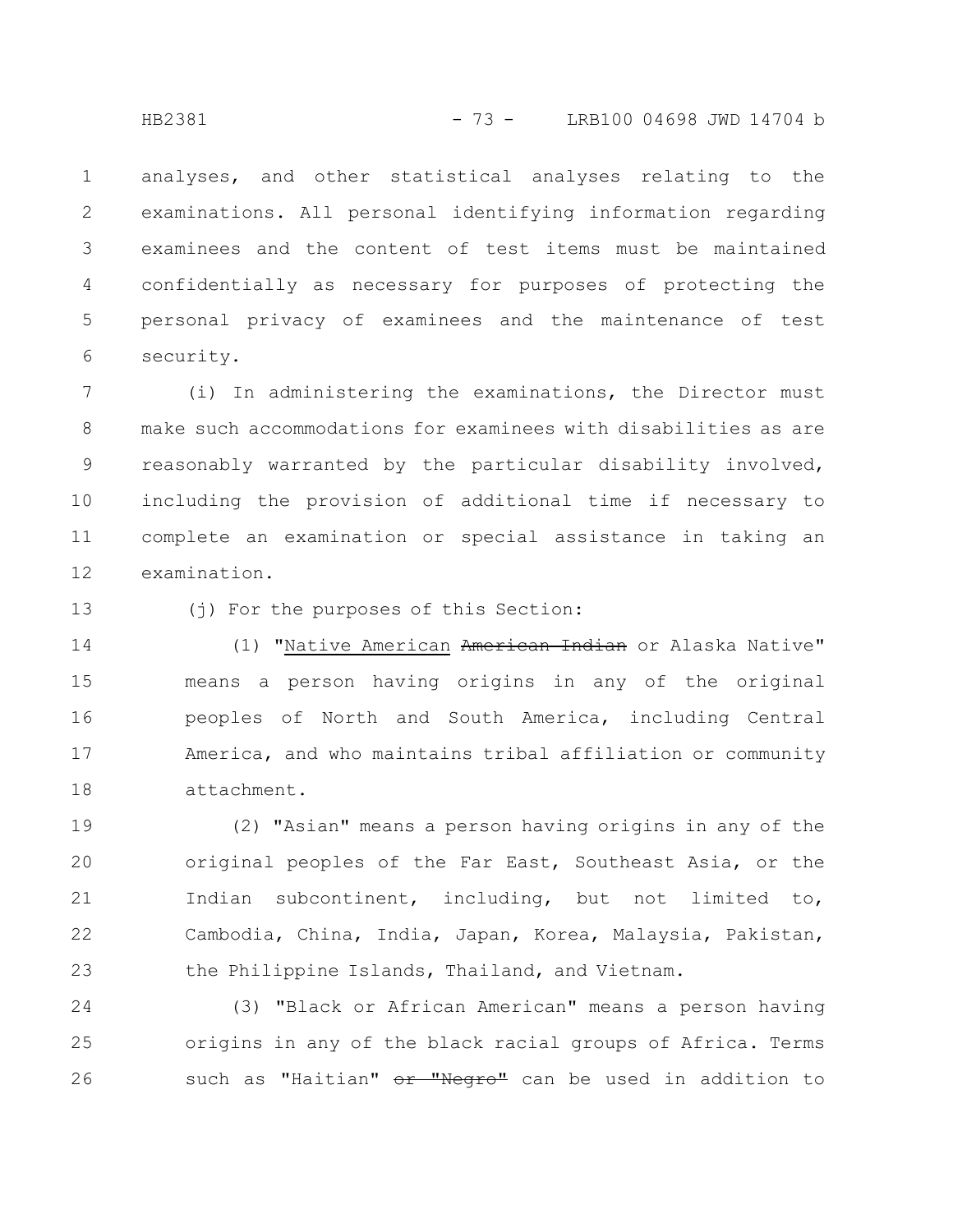"Black or African American". 1

(4) "Hispanic or Latino" means a person of Cuban, Mexican, Puerto Rican, South or Central American, or other Spanish culture or origin, regardless of race. 2 3 4

(5) "Native Hawaiian or Other Pacific Islander" means a person having origins in any of the original peoples of Hawaii, Guam, Samoa, or other Pacific Islands. 5 6 7

(6) "White" means a person having origins in any of the original peoples of Europe, the Middle East, or North Africa. 8 9 10

(Source: P.A. 98-718, eff. 1-1-15; 99-143, eff. 7-27-15.) 11

Section 80. The Illinois Vehicle Code is amended by changing Section 11-212 as follows: 12 13

(625 ILCS 5/11-212) 14

(Section scheduled to be repealed on July 1, 2019) 15

Sec. 11-212. Traffic and pedestrian stop statistical study. 16 17

(a) Whenever a State or local law enforcement officer issues a uniform traffic citation or warning citation for an alleged violation of the Illinois Vehicle Code, he or she shall record at least the following: 18 19 20 21

(1) the name, address, gender, and the officer's subjective determination of the race of the person stopped; the person's race shall be selected from the following 22 23 24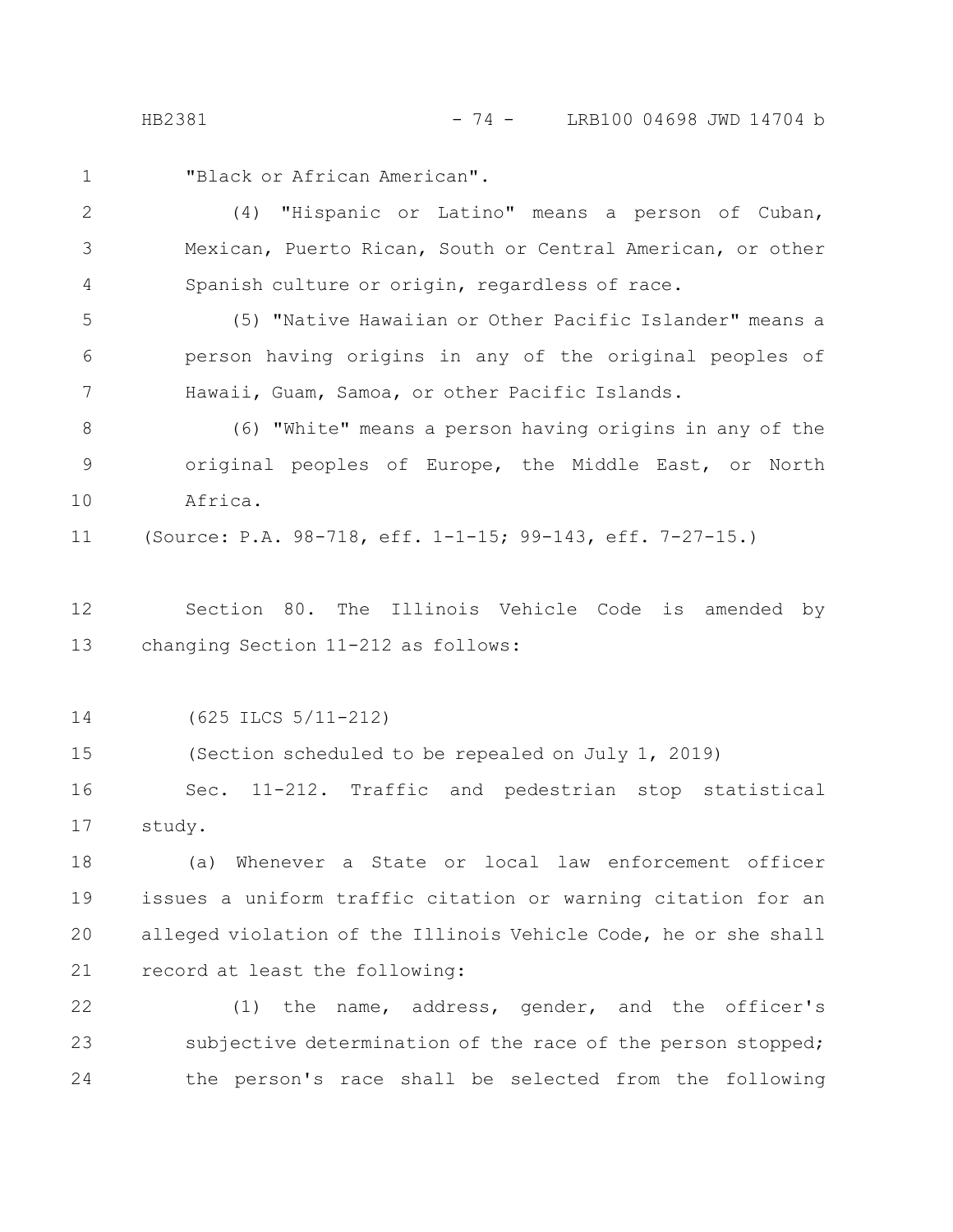- list: Native American American Indian or Alaska Native, Asian, Black or African American, Hispanic or Latino, Native Hawaiian or Other Pacific Islander, or White; 1 2 3
- (2) the alleged traffic violation that led to the stop of the motorist; 4 5
- 6

(3) the make and year of the vehicle stopped;

(4) the date and time of the stop, beginning when the vehicle was stopped and ending when the driver is free to leave or taken into physical custody; 7 8 9

10

(5) the location of the traffic stop;

(5.5) whether or not a consent search contemporaneous to the stop was requested of the vehicle, driver, passenger, or passengers; and, if so, whether consent was given or denied; 11 12 13 14

(6) whether or not a search contemporaneous to the stop was conducted of the vehicle, driver, passenger, or passengers; and, if so, whether it was with consent or by other means; 15 16 17 18

(6.2) whether or not a police dog performed a sniff of the vehicle; and, if so, whether or not the dog alerted to the presence of contraband; and, if so, whether or not an officer searched the vehicle; and, if so, whether or not contraband was discovered; and, if so, the type and amount of contraband; 19 20 21 22 23 24

(6.5) whether or not contraband was found during a search; and, if so, the type and amount of contraband 25 26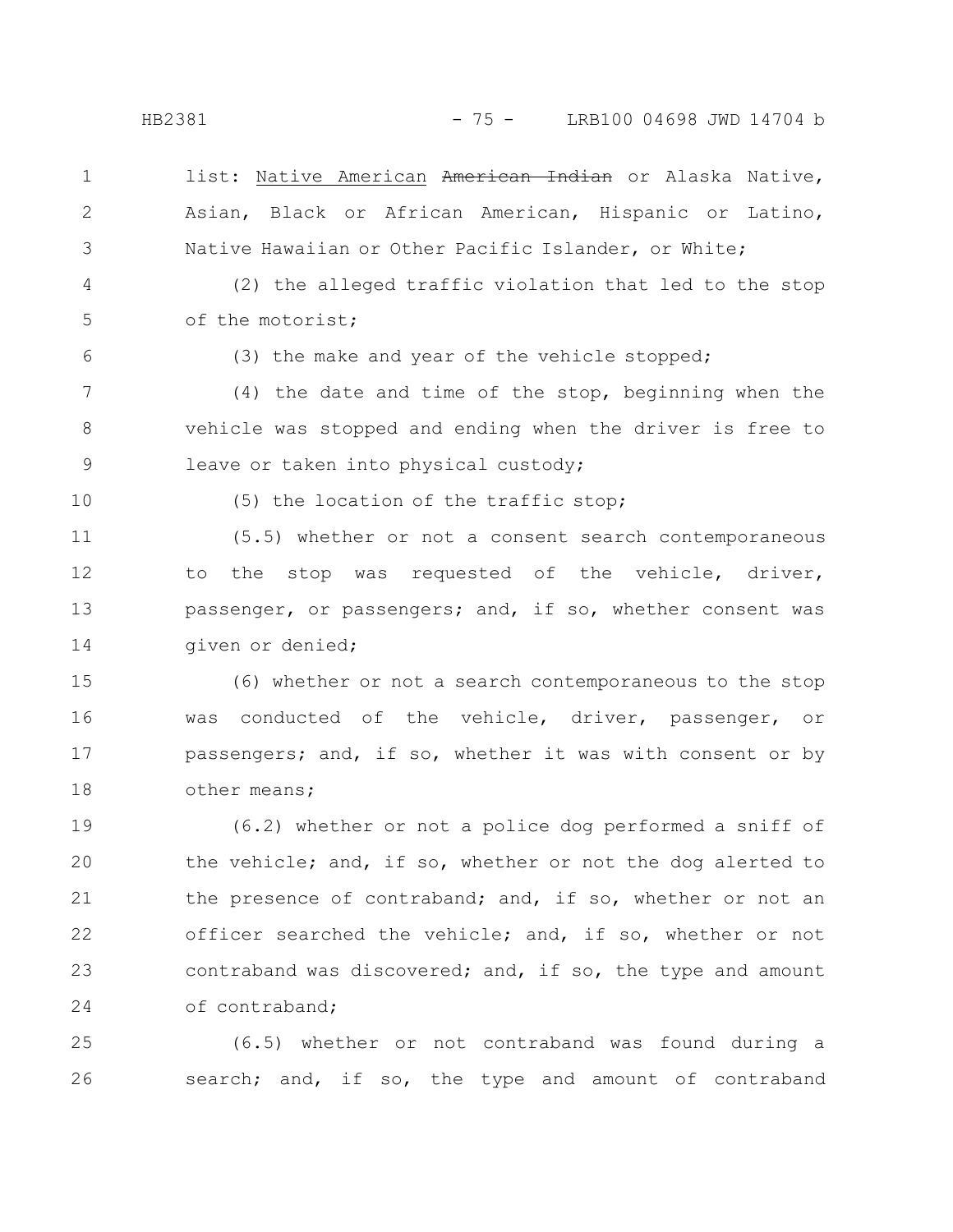- seized; and 1
- 2

(7) the name and badge number of the issuing officer.

(b) Whenever a State or local law enforcement officer stops a motorist for an alleged violation of the Illinois Vehicle Code and does not issue a uniform traffic citation or warning citation for an alleged violation of the Illinois Vehicle Code, he or she shall complete a uniform stop card, which includes field contact cards, or any other existing form currently used by law enforcement containing information required pursuant to this Act, that records at least the following: 3 4 5 6 7 8 9 10

(1) the name, address, gender, and the officer's subjective determination of the race of the person stopped; the person's race shall be selected from the following list: Native American American Indian or Alaska Native, Asian, Black or African American, Hispanic or Latino, Native Hawaiian or Other Pacific Islander, or White; 11 12 13 14 15 16

17

18

(2) the reason that led to the stop of the motorist; (3) the make and year of the vehicle stopped;

(4) the date and time of the stop, beginning when the vehicle was stopped and ending when the driver is free to leave or taken into physical custody; 19 20 21

22

(5) the location of the traffic stop;

(5.5) whether or not a consent search contemporaneous to the stop was requested of the vehicle, driver, passenger, or passengers; and, if so, whether consent was given or denied; 23 24 25 26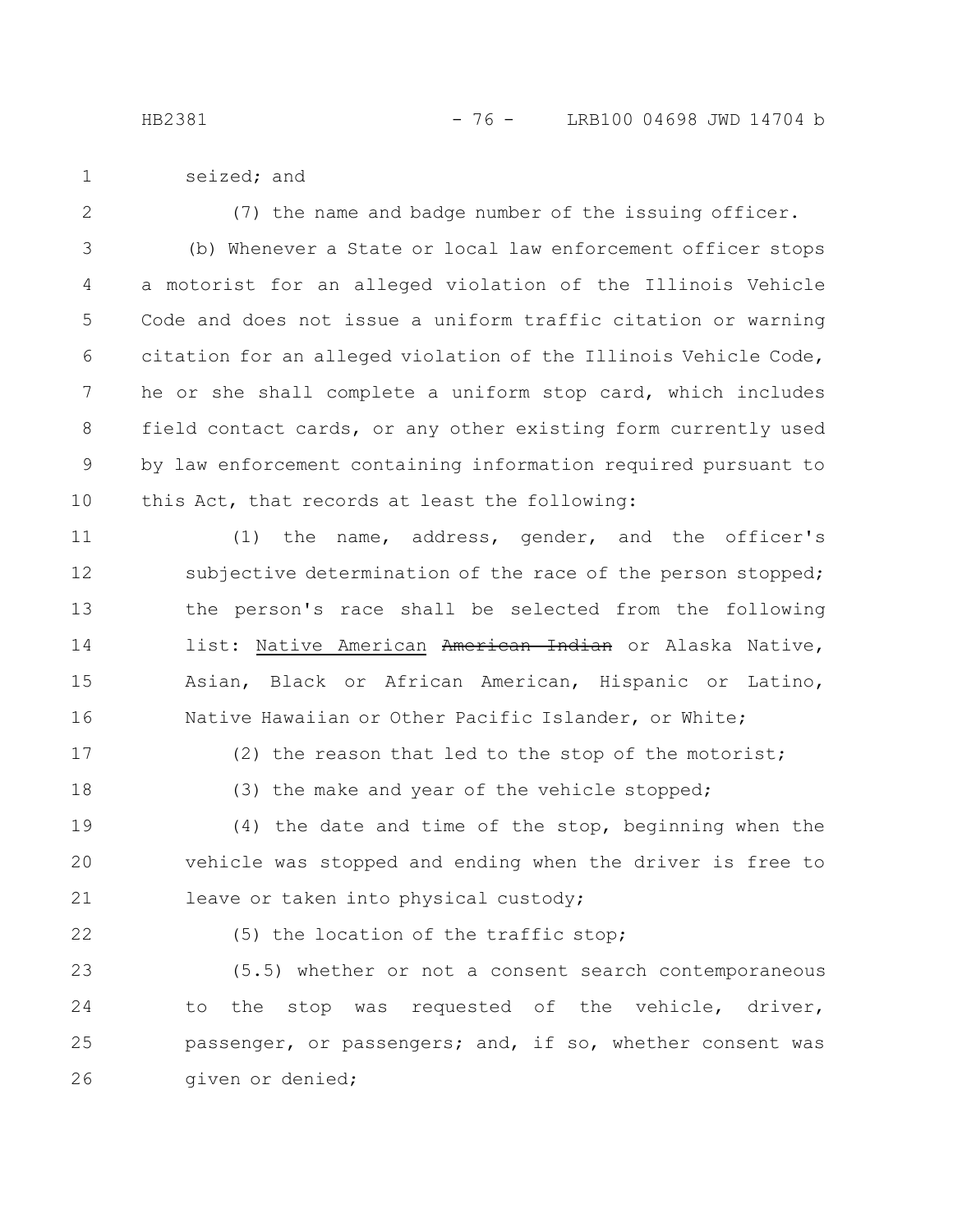(6) whether or not a search contemporaneous to the stop was conducted of the vehicle, driver, passenger, or passengers; and, if so, whether it was with consent or by other means; 1 2 3 4

(6.2) whether or not a police dog performed a sniff of the vehicle; and, if so, whether or not the dog alerted to the presence of contraband; and, if so, whether or not an officer searched the vehicle; and, if so, whether or not contraband was discovered; and, if so, the type and amount of contraband; 5 6 7 8 9 10

(6.5) whether or not contraband was found during a search; and, if so, the type and amount of contraband seized; and 11 12 13

14

(7) the name and badge number of the issuing officer.

(b-5) For purposes of this subsection (b-5), "detention" means all frisks, searches, summons, and arrests. Whenever a law enforcement officer subjects a pedestrian to detention in a public place, he or she shall complete a uniform pedestrian stop card, which includes any existing form currently used by law enforcement containing all the information required under this Section, that records at least the following: 15 16 17 18 19 20 21

(1) the gender, and the officer's subjective determination of the race of the person stopped; the person's race shall be selected from the following list: Native American American Indian or Alaska Native, Asian, Black or African American, Hispanic or Latino, Native 22 23 24 25 26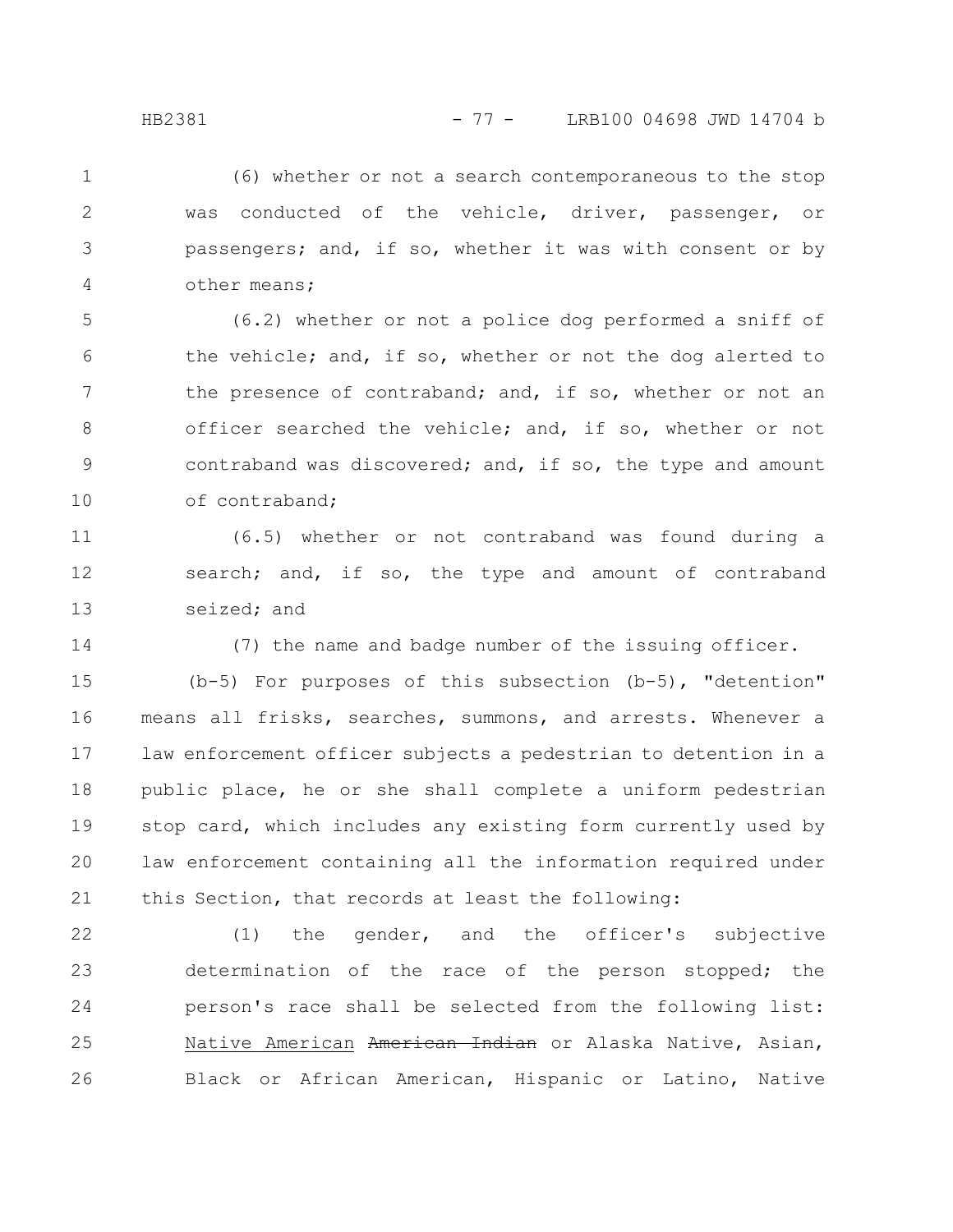HB2381 - 78 - LRB100 04698 JWD 14704 b

1

Hawaiian or Other Pacific Islander, or White;

(2) all the alleged reasons that led to the stop of the person; 2 3

4

(3) the date and time of the stop;

5

(4) the location of the stop;

(5) whether or not a protective pat down or frisk was conducted of the person; and, if so, all the alleged reasons that led to the protective pat down or frisk, and whether it was with consent or by other means; 6 7 8 9

(6) whether or not contraband was found during the protective pat down or frisk; and, if so, the type and amount of contraband seized; 10 11 12

(7) whether or not a search beyond a protective pat down or frisk was conducted of the person or his or her effects; and, if so, all the alleged reasons that led to the search, and whether it was with consent or by other means; 13 14 15 16 17

(8) whether or not contraband was found during the search beyond a protective pat down or frisk; and, if so, the type and amount of contraband seized; 18 19 20

(9) the disposition of the stop, such as a warning, a ticket, a summons, or an arrest; 21 22

(10) if a summons or ticket was issued, or an arrest made, a record of the violations, offenses, or crimes alleged or charged; and 23 24 25

26

(11) the name and badge number of the officer who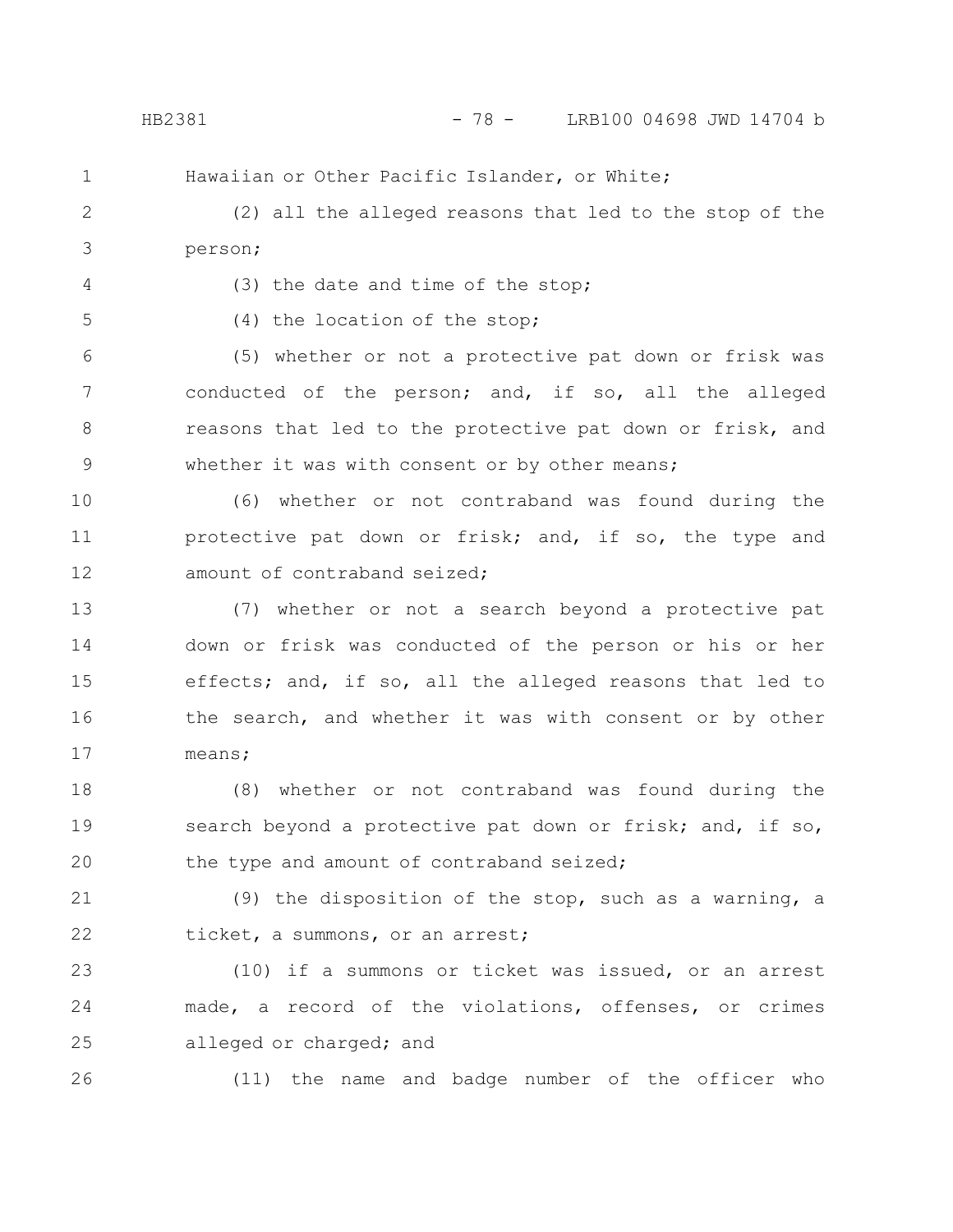HB2381 - 79 - LRB100 04698 JWD 14704 b

conducted the detention. 1

This subsection (b-5) does not apply to searches or inspections for compliance authorized under the Fish and Aquatic Life Code, the Wildlife Code, the Herptiles-Herps Act, or searches or inspections during routine security screenings at facilities or events. 2 3 4 5 6

(c) The Illinois Department of Transportation shall provide a standardized law enforcement data compilation form on its website. 7 8 9

(d) Every law enforcement agency shall, by March 1 with regard to data collected during July through December of the previous calendar year and by August 1 with regard to data collected during January through June of the current calendar year, compile the data described in subsections (a), (b), and (b-5) on the standardized law enforcement data compilation form provided by the Illinois Department of Transportation and transmit the data to the Department. 10 11 12 13 14 15 16 17

(e) The Illinois Department of Transportation shall analyze the data provided by law enforcement agencies required by this Section and submit a report of the previous year's findings to the Governor, the General Assembly, the Racial Profiling Prevention and Data Oversight Board, and each law enforcement agency no later than July 1 of each year. The Illinois Department of Transportation may contract with an outside entity for the analysis of the data provided. In analyzing the data collected under this Section, the analyzing 18 19 20 21 22 23 24 25 26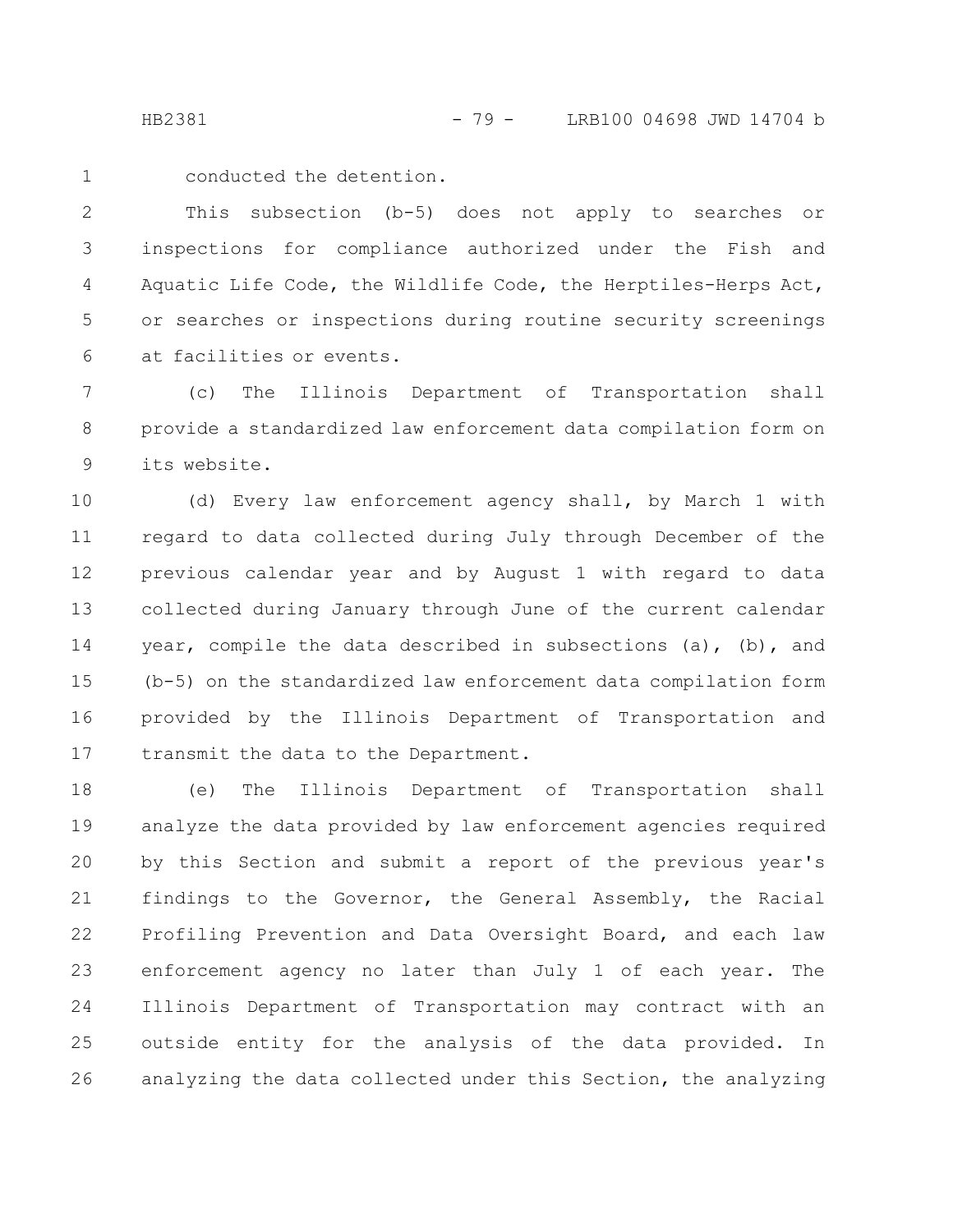entity shall scrutinize the data for evidence of statistically significant aberrations. The following list, which is illustrative, and not exclusive, contains examples of areas in which statistically significant aberrations may be found: 1 2 3 4

(1) The percentage of minority drivers, passengers, or pedestrians being stopped in a given area is substantially higher than the proportion of the overall population in or traveling through the area that the minority constitutes. 5 6 7 8

(2) A substantial number of false stops including stops not resulting in the issuance of a traffic ticket or the making of an arrest. 9 10 11

(3) A disparity between the proportion of citations issued to minorities and proportion of minorities in the population. 12 13 14

(4) A disparity among the officers of the same law enforcement agency with regard to the number of minority drivers, passengers, or pedestrians being stopped in a given area. 15 16 17 18

(5) A disparity between the frequency of searches performed on minority drivers or pedestrians and the frequency of searches performed on non-minority drivers or pedestrians. 19 20 21 22

(f) Any law enforcement officer identification information and driver or pedestrian identification information that is compiled by any law enforcement agency or the Illinois Department of Transportation pursuant to this Act for the 23 24 25 26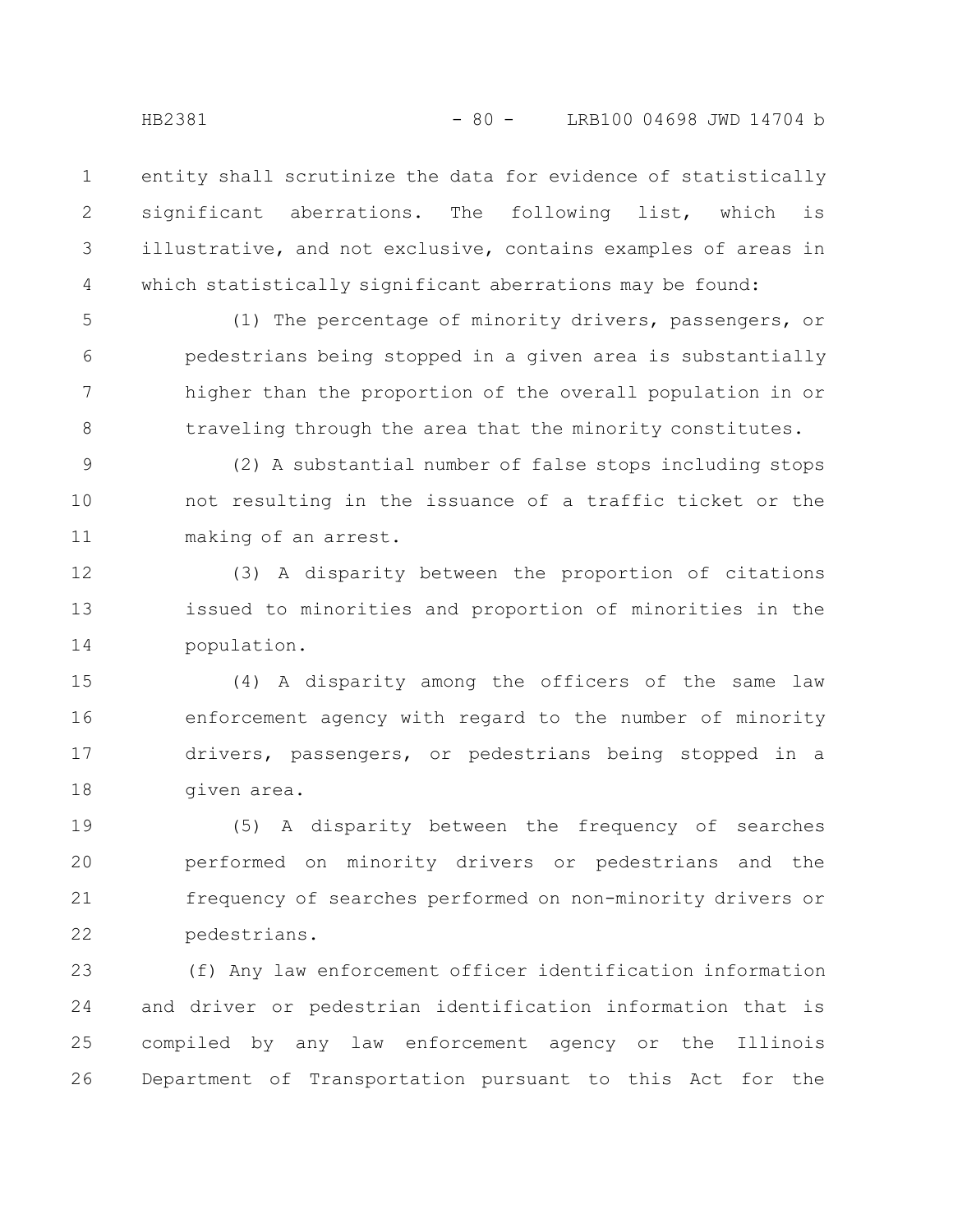purposes of fulfilling the requirements of this Section shall be confidential and exempt from public inspection and copying, as provided under Section 7 of the Freedom of Information Act, and the information shall not be transmitted to anyone except as needed to comply with this Section. This Section shall not exempt those materials that, prior to the effective date of this amendatory Act of the 93rd General Assembly, were available under the Freedom of Information Act. This subsection (f) shall not preclude law enforcement agencies from reviewing data to perform internal reviews. 1 2 3 4 5 6 7 8 9 10

(g) Funding to implement this Section shall come from federal highway safety funds available to Illinois, as directed by the Governor. 11 12 13

(h) The Illinois Department of Transportation, in consultation with law enforcement agencies, officials, and organizations, including Illinois chiefs of police, the Department of State Police, the Illinois Sheriffs Association, and the Chicago Police Department, and community groups and other experts, shall undertake a study to determine the best use of technology to collect, compile, and analyze the traffic stop statistical study data required by this Section. The Department shall report its findings and recommendations to the Governor and the General Assembly by March 1, 2004. 14 15 16 17 18 19 20 21 22 23

24

(h-5) For purposes of this Section:

(1) "Native American American Indian or Alaska Native" means a person having origins in any of the original 25 26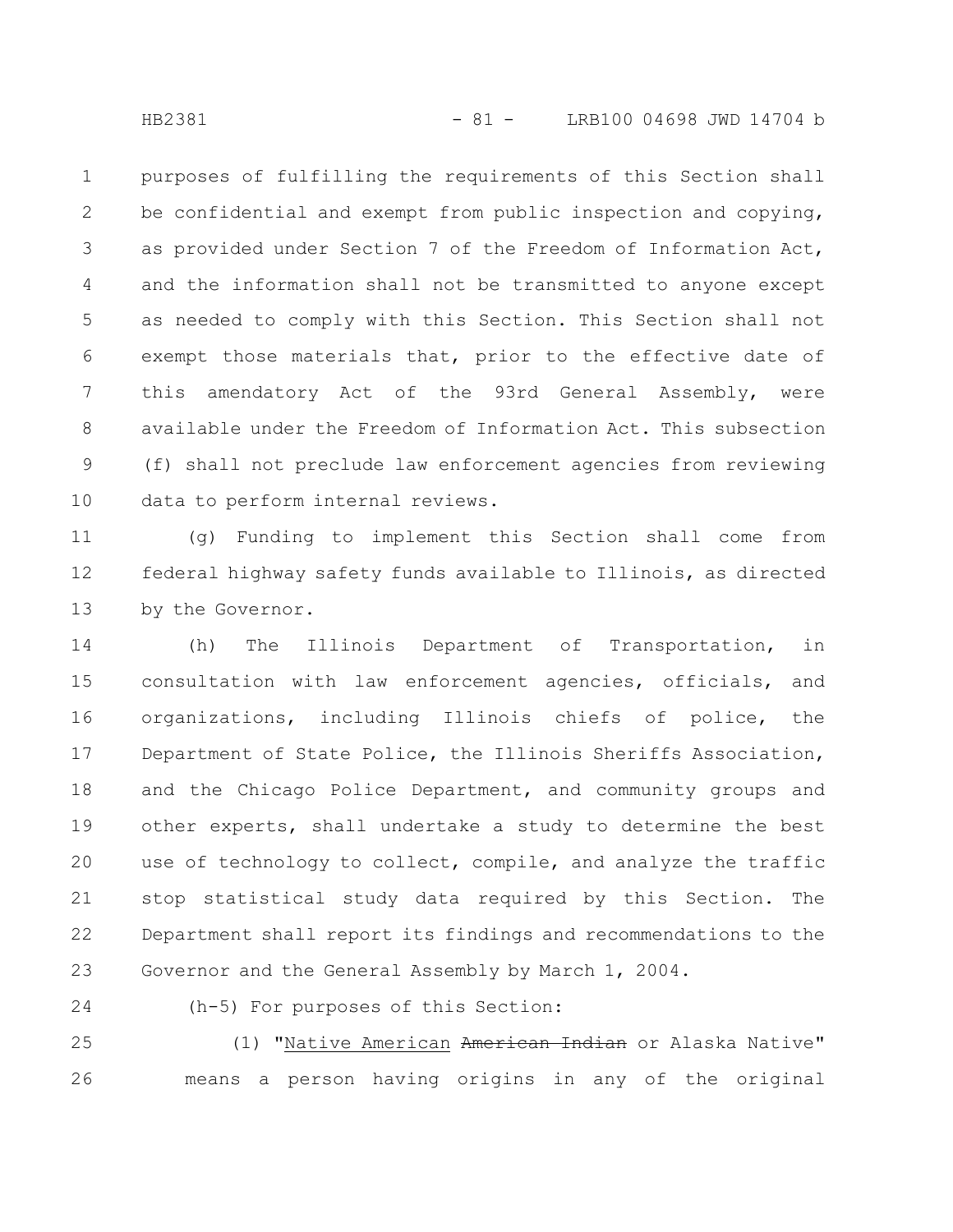peoples of North and South America, including Central America, and who maintains tribal affiliation or community attachment. 1 2 3

(2) "Asian" means a person having origins in any of the original peoples of the Far East, Southeast Asia, or the Indian subcontinent, including, but not limited to, Cambodia, China, India, Japan, Korea, Malaysia, Pakistan, the Philippine Islands, Thailand, and Vietnam. 4 5 6 7 8

(2.5) "Badge" means an officer's department issued identification number associated with his or her position as a police officer with that department. 9 10 11

(3) "Black or African American" means a person having origins in any of the black racial groups of Africa. Terms such as "Haitian" or "Negro" can be used in addition to "Black or African American". 12 13 14 15

(4) "Hispanic or Latino" means a person of Cuban, Mexican, Puerto Rican, South or Central American, or other Spanish culture or origin, regardless of race. 16 17 18

(5) "Native Hawaiian or Other Pacific Islander" means a person having origins in any of the original peoples of Hawaii, Guam, Samoa, or other Pacific Islands. 19 20 21

(6) "White" means a person having origins in any of the original peoples of Europe, the Middle East, or North Africa. 22 23 24

(i) This Section is repealed on July 1, 2019. (Source: P.A. 98-686, eff. 6-30-14; 99-352, eff. 1-1-16.) 25 26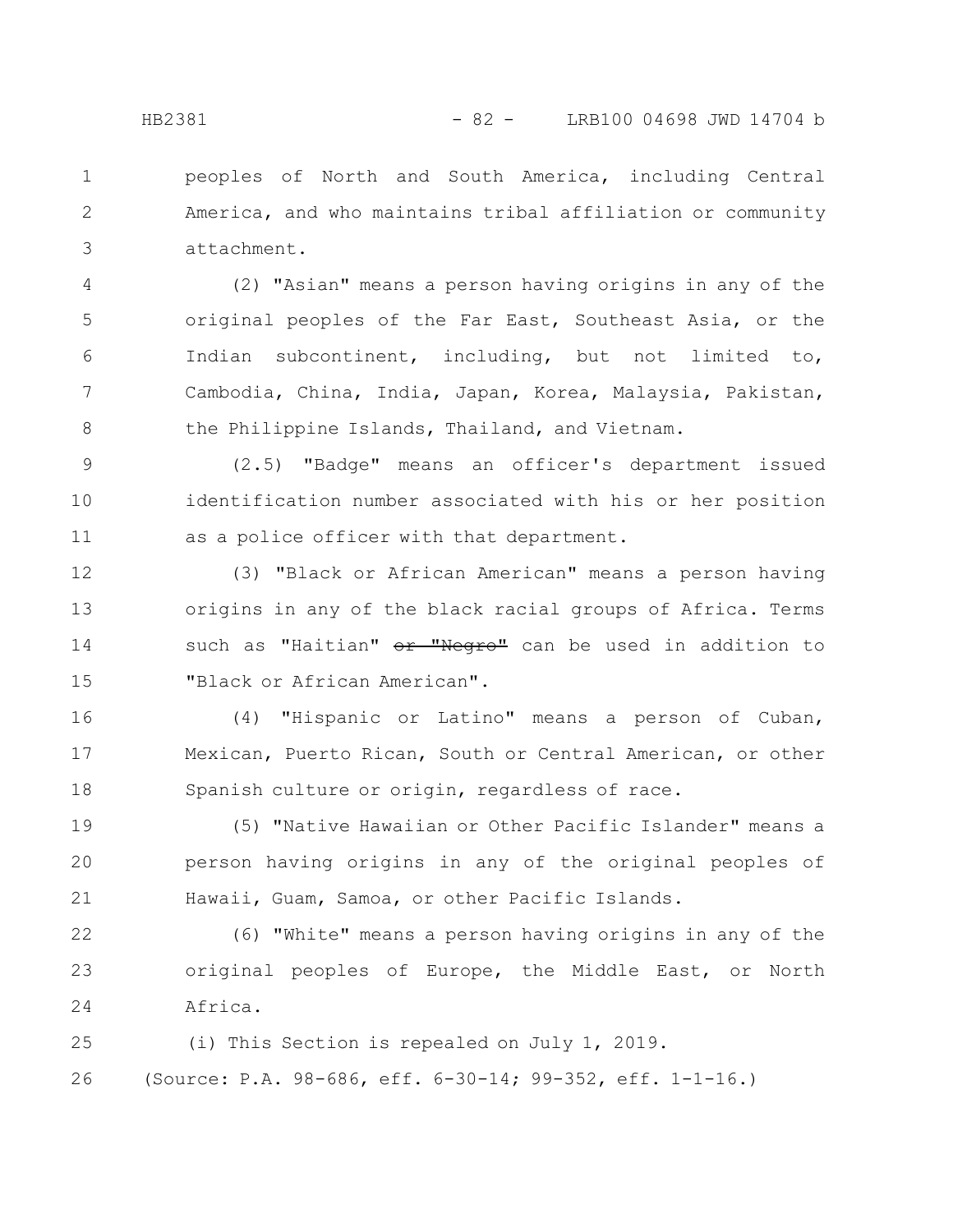| $\mathbf 1$  | Section 85. The Criminal Code of 2012 is amended by                  |
|--------------|----------------------------------------------------------------------|
| $\mathbf{2}$ | changing Section 17-10.2 as follows:                                 |
|              |                                                                      |
| 3            | (720 ILCS 5/17-10.2) (was 720 ILCS 5/17-29)                          |
| 4            | Sec. 17-10.2. Businesses owned by minorities, females, and           |
| 5            | persons with disabilities; fraudulent contracts<br>with              |
| 6            | governmental units.                                                  |
| 7            | (a) In this Section:                                                 |
| $8\,$        | "Minority person" means a person who is any of the                   |
| $\mathsf 9$  | following:                                                           |
| 10           | (1) Native American American Indian or Alaska Native (a              |
| 11           | person having origins in any of the original peoples of              |
| 12           | North and South America, including Central America, and who          |
| 13           | maintains tribal affiliation or community attachment).               |
| 14           | Asian (a person having origins in any of the<br>(2)                  |
| 15           | original peoples of the Far East, Southeast Asia, or the             |
| 16           | Indian subcontinent, including, but not limited to,                  |
| 17           | Cambodia, China, India, Japan, Korea, Malaysia, Pakistan,            |
| 18           | the Philippine Islands, Thailand, and Vietnam).                      |
| 19           | (3) Black or African American (a person having origins               |
| 20           | in any of the black racial groups of Africa). Terms such as          |
| 21           | "Haitian" <del>or "Negro"</del> can be used in addition to "Black or |
| 22           | African American".                                                   |
| 23           | (4) Hispanic or Latino (a person of Cuban, Mexican,                  |
| 24           | Puerto Rican, South or Central American, or other Spanish            |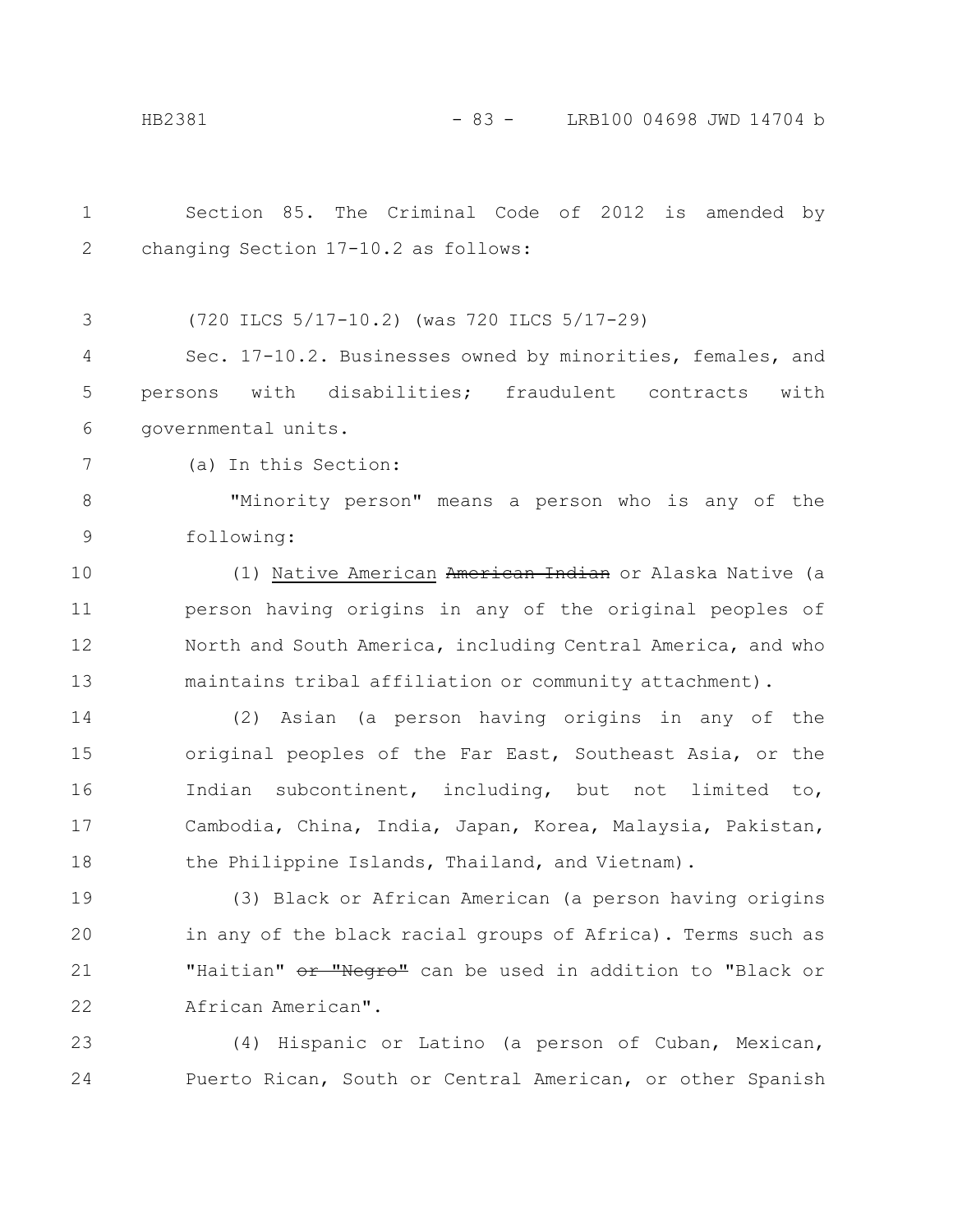1

culture or origin, regardless of race).

(5) Native Hawaiian or Other Pacific Islander (a person having origins in any of the original peoples of Hawaii, Guam, Samoa, or other Pacific Islands). 2 3 4

5 6

7

"Female" means a person who is of the female gender.

"Person with a disability" means a person who is a person qualifying as having a disability.

"Disability" means a severe physical or mental disability that: (1) results from: amputation, arthritis, autism, blindness, burn injury, cancer, cerebral palsy, cystic fibrosis, deafness, head injury, heart disease, hemiplegia, hemophilia, respiratory or pulmonary dysfunction, an intellectual disability, mental illness, multiple sclerosis, muscular dystrophy, musculoskeletal disorders, neurological disorders, including stroke and epilepsy, paraplegia, quadriplegia and other spinal cord conditions, sickle cell anemia, specific learning disabilities, or end stage renal failure disease; and (2) substantially limits one or more of the person's major life activities. 8 9 10 11 12 13 14 15 16 17 18 19 20

"Minority owned business" means a business concern that is at least 51% owned by one or more minority persons, or in the case of a corporation, at least 51% of the stock in which is owned by one or more minority persons; and the management and daily business operations of which are controlled by one or more of the minority individuals who 21 22 23 24 25 26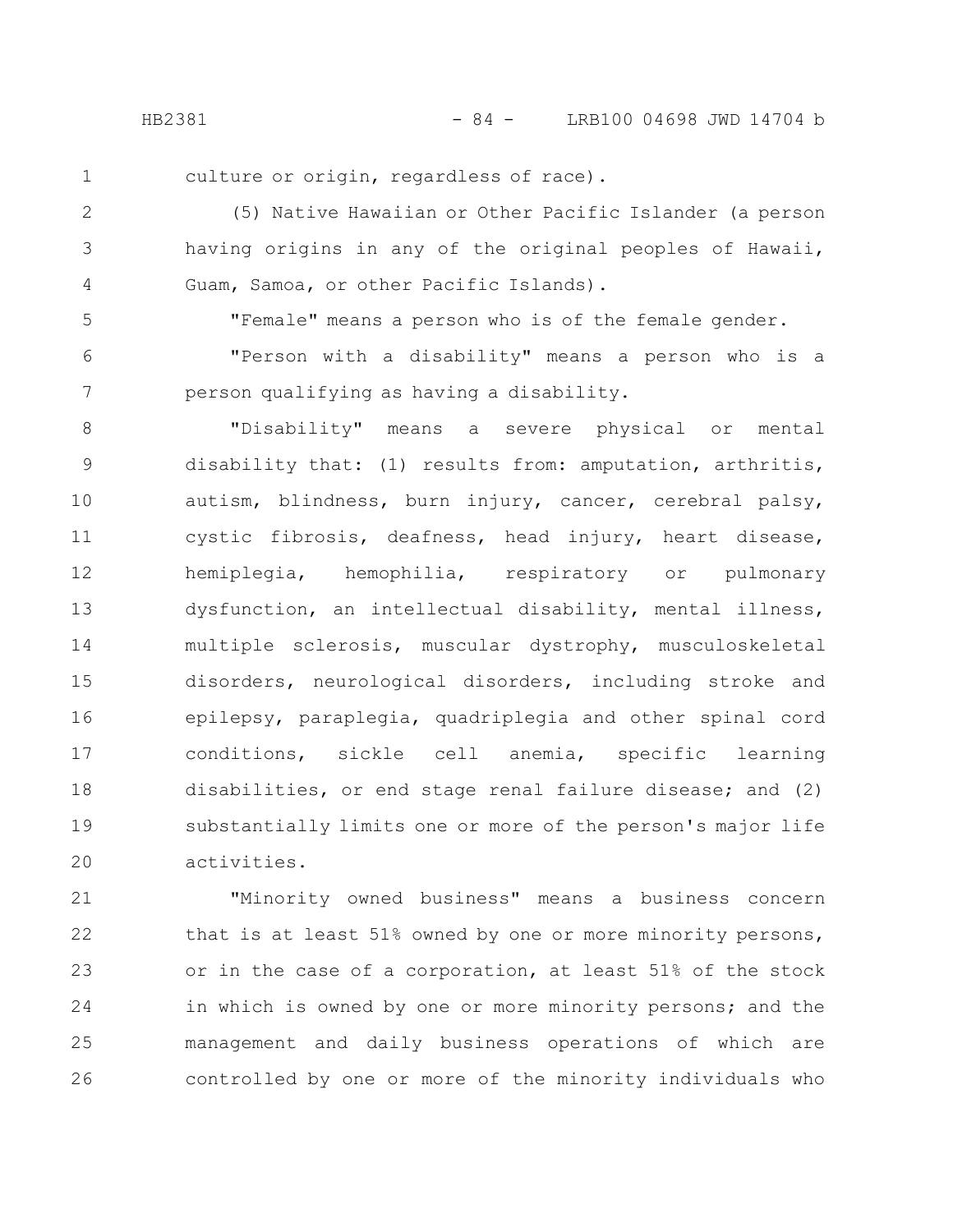- 
- own it.

1

"Female owned business" means a business concern that is at least 51% owned by one or more females, or, in the case of a corporation, at least 51% of the stock in which is owned by one or more females; and the management and daily business operations of which are controlled by one or more of the females who own it. 2 3 4 5 6 7

"Business owned by a person with a disability" means a business concern that is at least 51% owned by one or more persons with a disability and the management and daily business operations of which are controlled by one or more of the persons with disabilities who own it. A not-for-profit agency for persons with disabilities that is exempt from taxation under Section 501 of the Internal Revenue Code of 1986 is also considered a "business owned by a person with a disability". 8 9 10 11 12 13 14 15 16

"Governmental unit" means the State, a unit of local government, or school district. 17 18

(b) In addition to any other penalties imposed by law or by an ordinance or resolution of a unit of local government or school district, any individual or entity that knowingly obtains, or knowingly assists another to obtain, a contract with a governmental unit, or a subcontract or written commitment for a subcontract under a contract with a governmental unit, by falsely representing that the individual or entity, or the individual or entity assisted, is a minority 19 20 21 22 23 24 25 26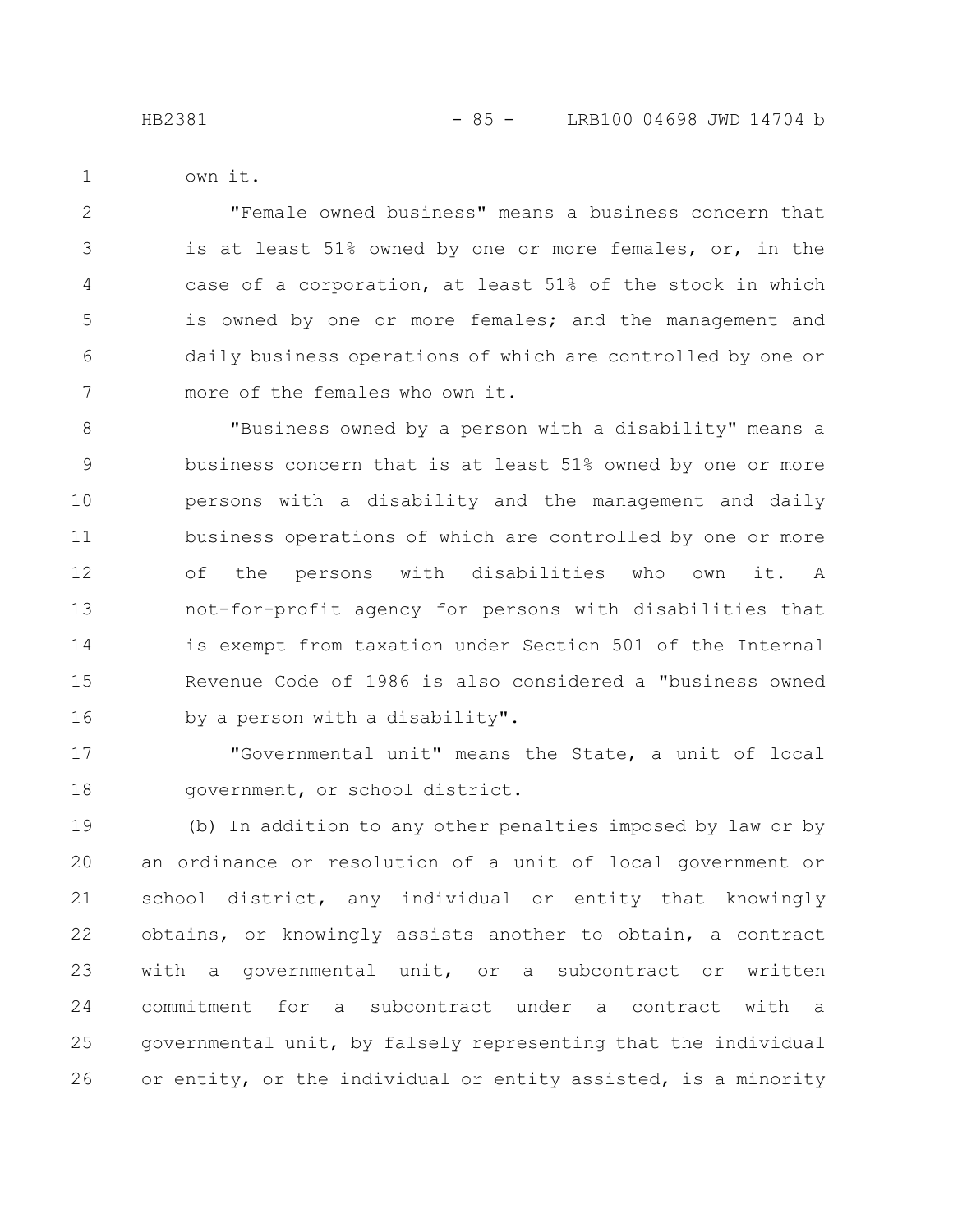owned business, female owned business, or business owned by a person with a disability is guilty of a Class 2 felony, regardless of whether the preference for awarding the contract to a minority owned business, female owned business, or business owned by a person with a disability was established by statute or by local ordinance or resolution. 1 2 3 4 5 6

(c) In addition to any other penalties authorized by law, the court shall order that an individual or entity convicted of a violation of this Section must pay to the governmental unit that awarded the contract a penalty equal to one and one-half times the amount of the contract obtained because of the false representation. 7 8 9 10 11 12

(Source: P.A. 99-143, eff. 7-27-15.) 13

Section 90. The Illinois Human Rights Act is amended by changing Section 2-105 as follows: 14 15

(775 ILCS 5/2-105) (from Ch. 68, par. 2-105) 16

Sec. 2-105. Equal Employment Opportunities; Affirmative Action. 17 18

(A) Public Contracts. Every party to a public contract and every eligible bidder shall: 19 20

(1) Refrain from unlawful discrimination and discrimination based on citizenship status in employment and undertake affirmative action to assure equality of employment opportunity and eliminate the effects of past 21 22 23 24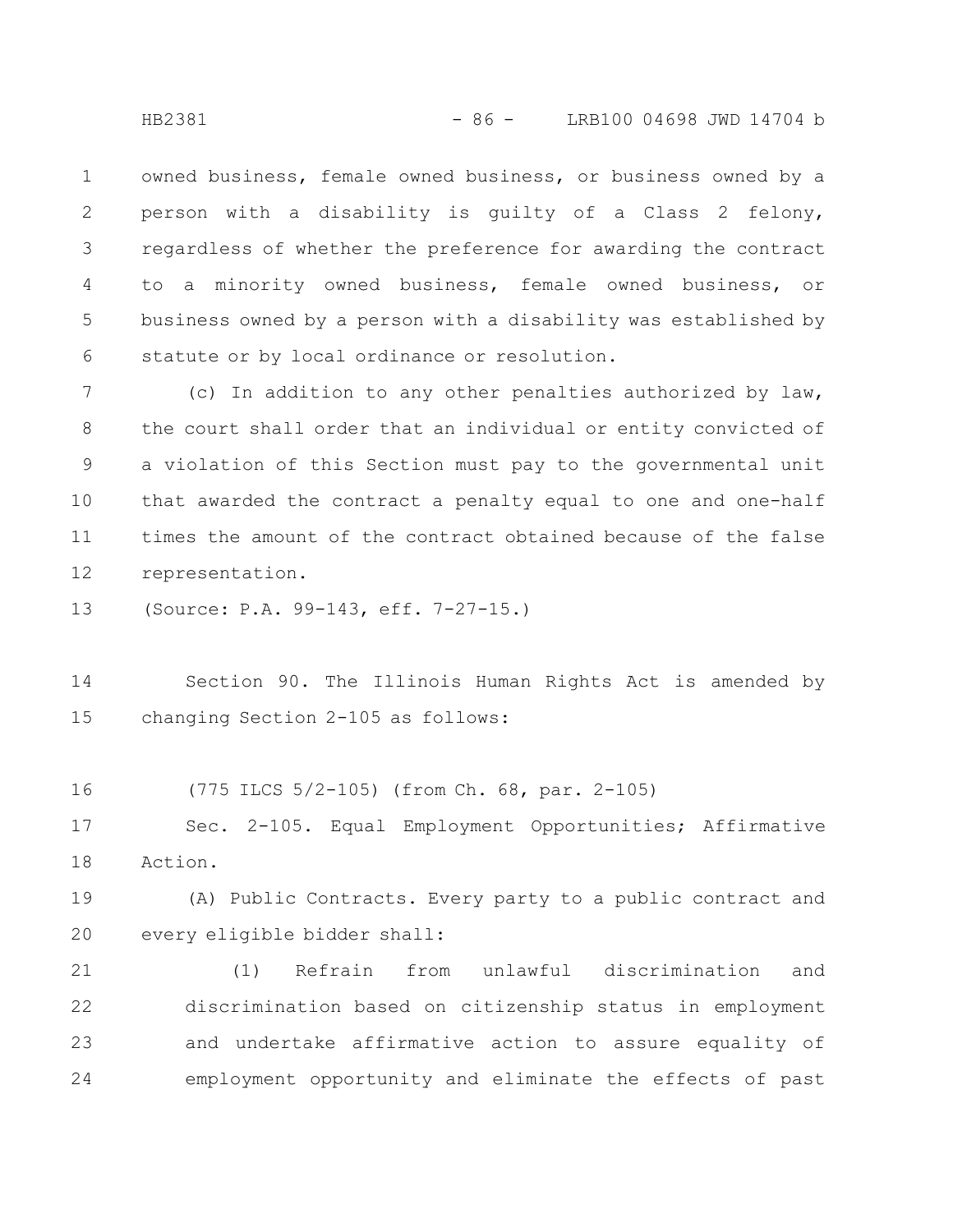discrimination; 1

(2) Comply with the procedures and requirements of the Department's regulations concerning equal employment opportunities and affirmative action; 2 3 4

(3) Provide such information, with respect to its employees and applicants for employment, and assistance as the Department may reasonably request; 5 6 7

(4) Have written sexual harassment policies that shall include, at a minimum, the following information: (i) the illegality of sexual harassment; (ii) the definition of sexual harassment under State law; (iii) a description of sexual harassment, utilizing examples; (iv) the vendor's internal complaint process including penalties; (v) the legal recourse, investigative and complaint process available through the Department and the Commission; (vi) directions on how to contact the Department and Commission; and (vii) protection against retaliation as provided by Section 6-101 of this Act. A copy of the policies shall be provided to the Department upon request. 8 9 10 11 12 13 14 15 16 17 18 19

(B) State Agencies. Every State executive department, State agency, board, commission, and instrumentality shall: 20 21

(1) Comply with the procedures and requirements of the Department's regulations concerning equal employment opportunities and affirmative action; 22 23 24

(2) Provide such information and assistance as the Department may request. 25 26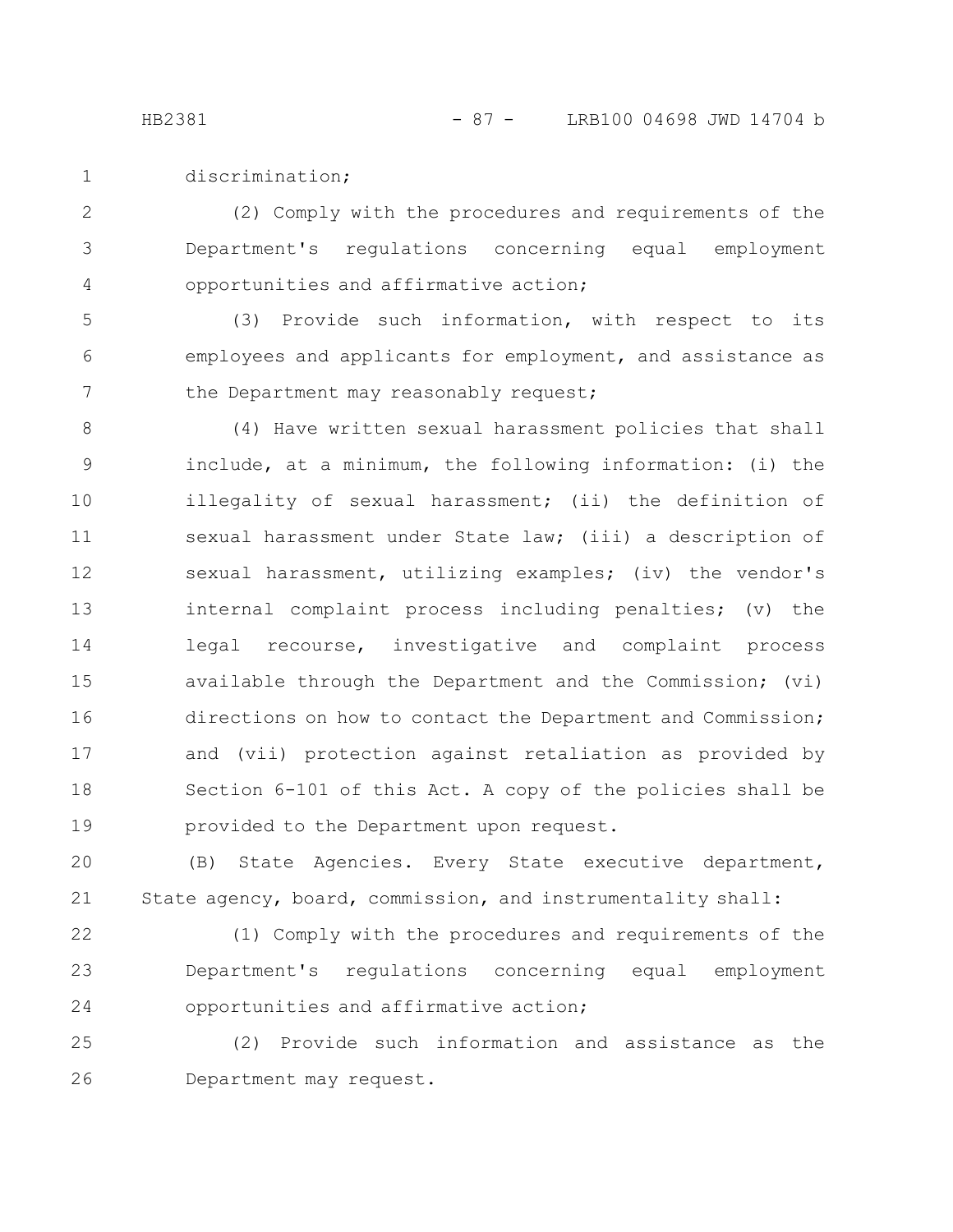HB2381 - 88 - LRB100 04698 JWD 14704 b

(3) Establish, maintain, and carry out a continuing affirmative action plan consistent with this Act and the regulations of the Department designed to promote equal opportunity for all State residents in every aspect of agency personnel policy and practice. For purposes of these affirmative action plans, the race and national origin categories to be included in the plans are: Native American American Indian or Alaska Native, Asian, Black or African American, Hispanic or Latino, Native Hawaiian or Other Pacific Islander. 1 2 3 4 5 6 7 8 9 10

This plan shall include a current detailed status report: 11 12

(a) indicating, by each position in State service, the number, percentage, and average salary of individuals employed by race, national origin, sex and disability, and any other category that the Department may require by rule; 13 14 15 16 17

(b) identifying all positions in which the percentage of the people employed by race, national origin, sex and disability, and any other category that the Department may require by rule, is less than four-fifths of the percentage of each of those components in the State work force; 18 19 20 21 22 23

(c) specifying the goals and methods for increasing the percentage by race, national origin, sex and disability, and any other category that the 24 25 26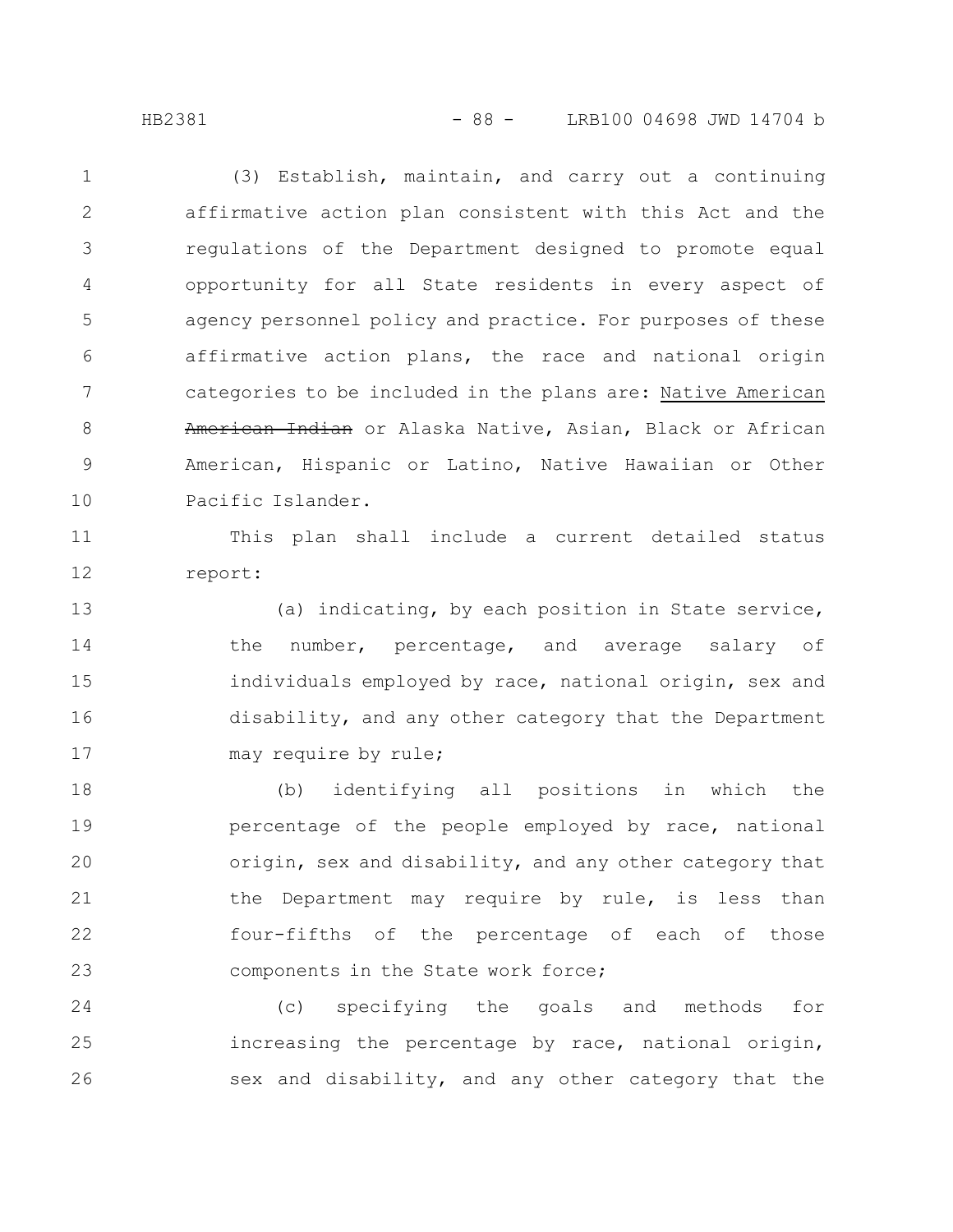1

15

Department may require by rule, in State positions;

(d) indicating progress and problems toward meeting equal employment opportunity goals, including, if applicable, but not limited to, Department of Central Management Services recruitment efforts, publicity, promotions, and use of options designating positions by linguistic abilities; 2 3 4 5 6 7

(e) establishing a numerical hiring goal for the employment of qualified persons with disabilities in the agency as a whole, to be based on the proportion of people with work disabilities in the Illinois labor force as reflected in the most recent decennial Census. (4) If the agency has 1000 or more employees, appoint a full-time Equal Employment Opportunity officer, subject to 8 9 10 11 12 13 14

(a) Advising the head of the particular State agency with respect to the preparation of equal employment opportunity programs, procedures, regulations, reports, and the agency's affirmative action plan. 16 17 18 19 20

the Department's approval, whose duties shall include:

(b) Evaluating in writing each fiscal year the sufficiency of the total agency program for equal employment opportunity and reporting thereon to the head of the agency with recommendations as to any improvement or correction in recruiting, hiring or promotion needed, including remedial or disciplinary 21 22 23 24 25 26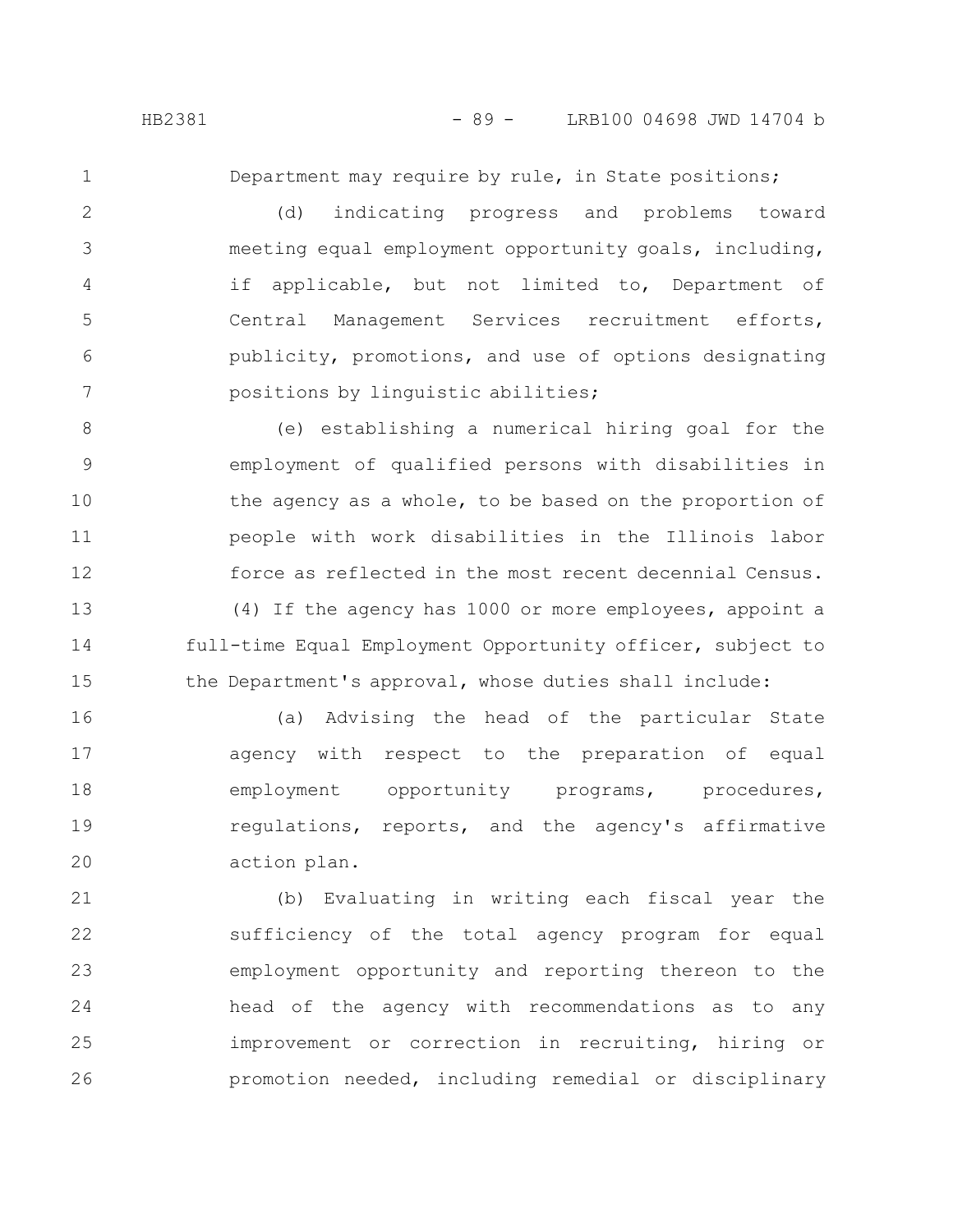action with respect to managerial or supervisory employees who have failed to cooperate fully or who are in violation of the program. 1 2 3

(c) Making changes in recruitment, training and promotion programs and in hiring and promotion procedures designed to eliminate discriminatory practices when authorized. 4 5 6 7

(d) Evaluating tests, employment policies, practices and qualifications and reporting to the head of the agency and to the Department any policies, practices and qualifications that have unequal impact by race, national origin as required by Department rule, sex or disability or any other category that the Department may require by rule, and to assist in the recruitment of people in underrepresented classifications. This function shall be performed in cooperation with the State Department of Central Management Services. 8 9 10 11 12 13 14 15 16 17 18

(e) Making any aggrieved employee or applicant for employment aware of his or her remedies under this Act. 19 20

In any meeting, investigation, negotiation, conference, or other proceeding between a State employee and an Equal Employment Opportunity officer, a State employee (1) who is not covered by a collective bargaining agreement and (2) who is the complaining party or the subject of such proceeding may be 21 22 23 24 25 26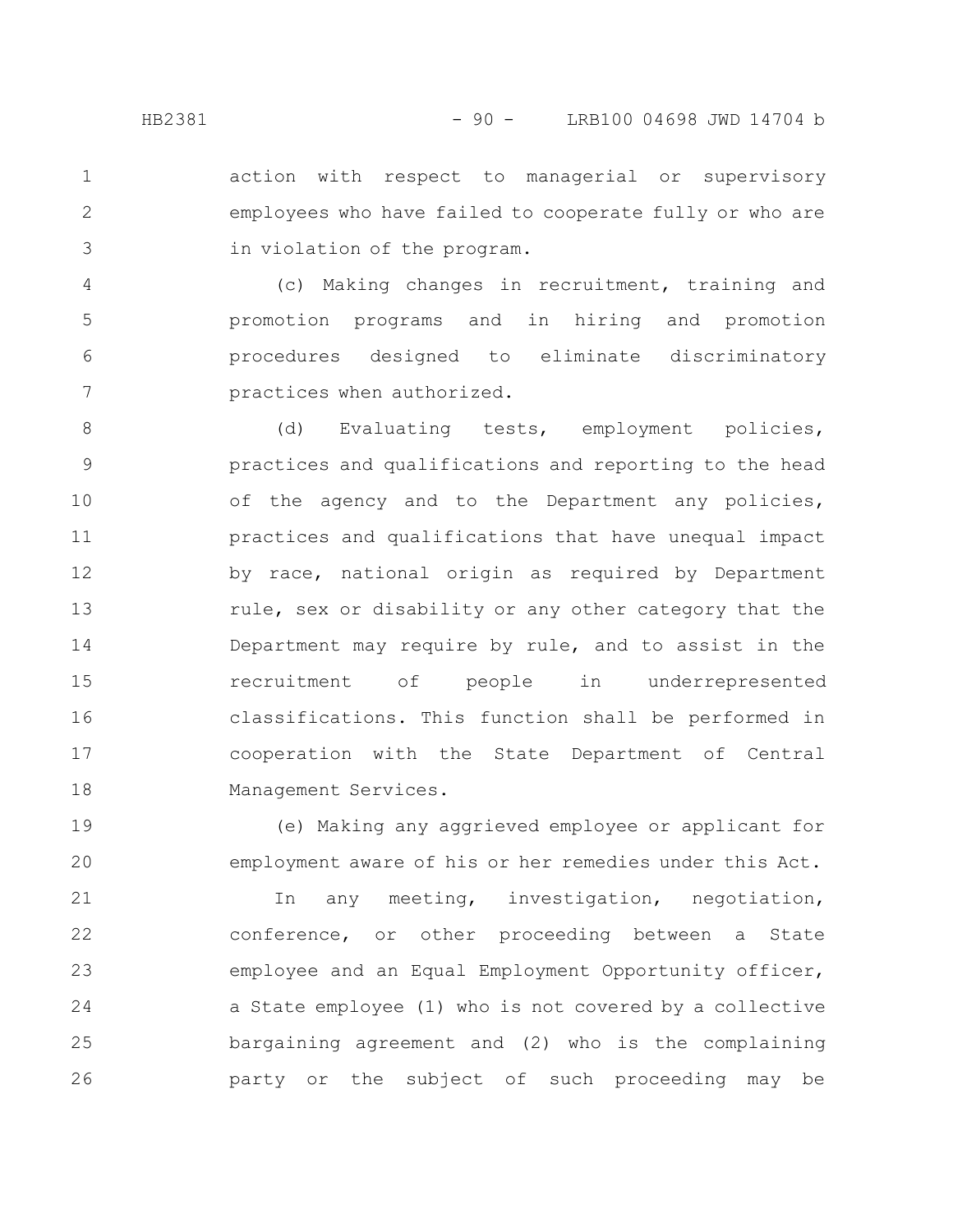accompanied, advised and represented by (1) an attorney licensed to practice law in the State of Illinois or (2) a representative of an employee organization whose membership is composed of employees of the State and of which the employee is a member. A representative of an employee, other than an attorney, may observe but may not actively participate, or advise the State employee during the course of such meeting, investigation, negotiation, conference or other proceeding. Nothing in this Section shall be construed to permit any person who is not licensed to practice law in Illinois to deliver any legal services or otherwise engage in any activities that would constitute the unauthorized practice of law. Any representative of an employee who is present with the consent of the employee, shall not, during or after termination of the relationship permitted by this Section with the State employee, use or reveal any information obtained during the course of the meeting, investigation, negotiation, conference or other proceeding without the consent of the complaining party and any State employee who is the subject of the proceeding and pursuant to rules and regulations governing confidentiality of such information as promulgated by the appropriate State agency. Intentional or reckless disclosure of information in 1 2 3 4 5 6 7 8 9 10 11 12 13 14 15 16 17 18 19 20 21 22 23 24 25 26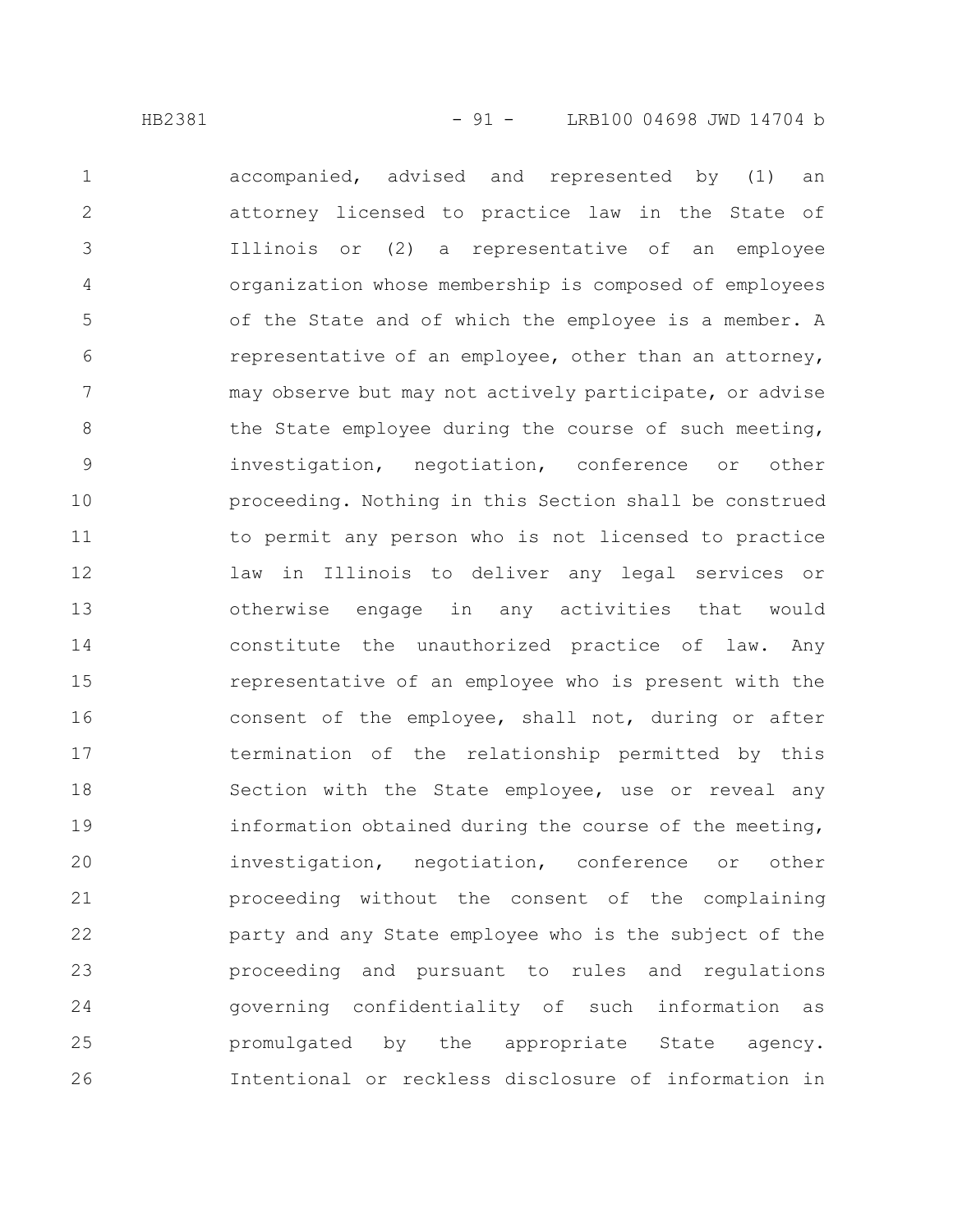## HB2381 - 92 - LRB100 04698 JWD 14704 b

1 2 violation of these confidentiality requirements shall constitute a Class B misdemeanor.

(5) Establish, maintain and carry out a continuing sexual harassment program that shall include the following: 3 4 5

(a) Develop a written sexual harassment policy that includes at a minimum the following information: (i) the illegality of sexual harassment; (ii) the definition of sexual harassment under State law; (iii) a description of sexual harassment, utilizing examples; (iv) the agency's internal complaint process including penalties; (v) the legal recourse, investigative and complaint process available through the Department and the Commission; (vi) directions on how to contact the Department and Commission; and (vii) protection against retaliation as provided by Section 6-101 of this Act. The policy shall be reviewed annually. 6 7 8 9 10 11 12 13 14 15 16 17 18

(b) Post in a prominent and accessible location and distribute in a manner to assure notice to all agency employees without exception the agency's sexual harassment policy. Such documents may meet, but shall not exceed, the 6th grade literacy level. Distribution shall be effectuated within 90 days of the effective date of this amendatory Act of 1992 and shall occur annually thereafter. 19 20 21 22 23 24 25 26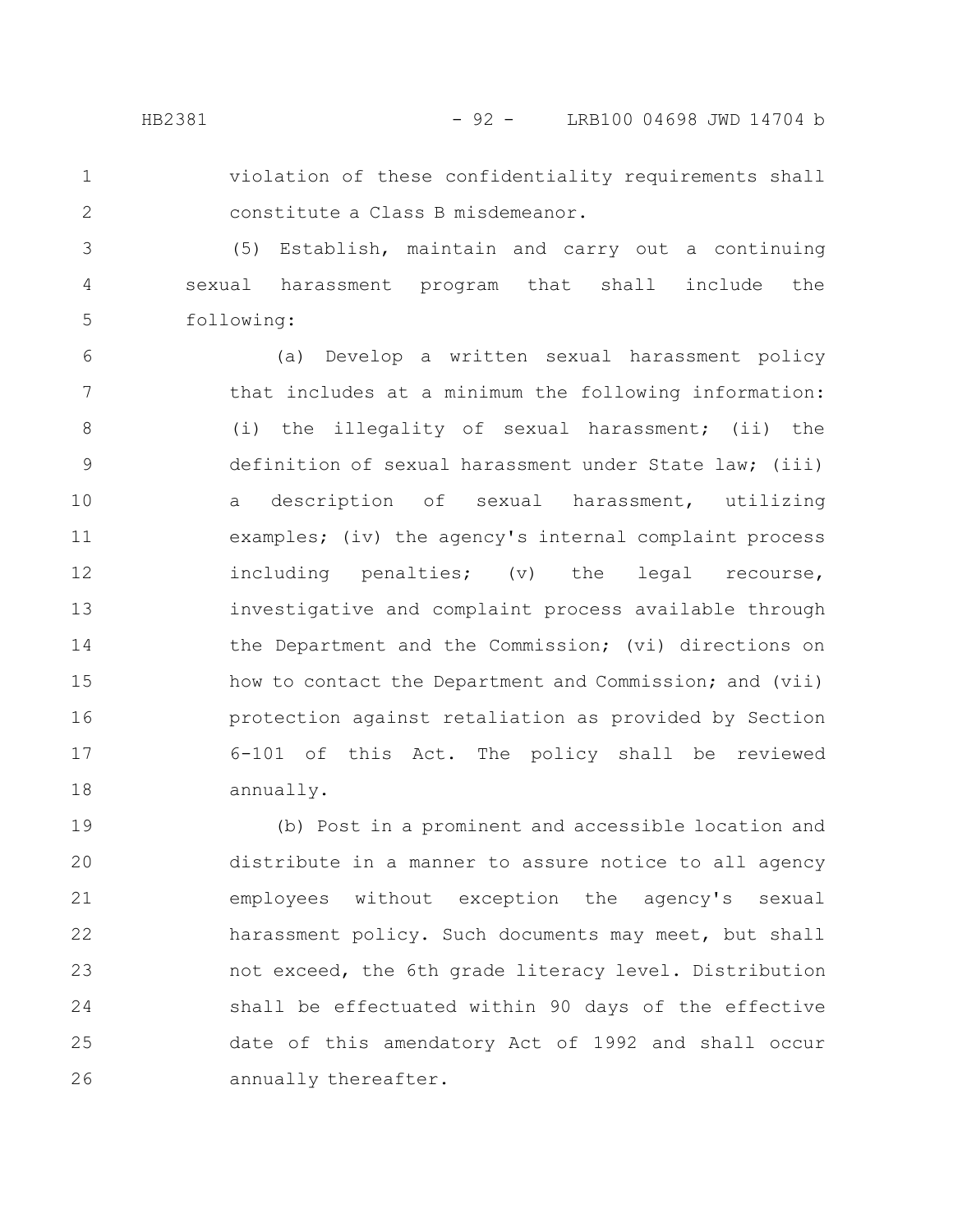(c) Provide training on sexual harassment prevention and the agency's sexual harassment policy as a component of all ongoing or new employee training programs. 1 2 3 4

(6) Notify the Department 30 days before effecting any layoff. Once notice is given, the following shall occur: 5 6

(a) No layoff may be effective earlier than 10 working days after notice to the Department, unless an emergency layoff situation exists. 7 8 9

(b) The State executive department, State agency, board, commission, or instrumentality in which the layoffs are to occur must notify each employee targeted for layoff, the employee's union representative (if applicable), and the State Dislocated Worker Unit at the Department of Commerce and Economic Opportunity. 10 11 12 13 14 15

(c) The State executive department, State agency, board, commission, or instrumentality in which the layoffs are to occur must conform to applicable collective bargaining agreements. 16 17 18 19

(d) The State executive department, State agency, board, commission, or instrumentality in which the layoffs are to occur should notify each employee targeted for layoff that transitional assistance may be available to him or her under the Economic Dislocation and Worker Adjustment Assistance Act administered by the Department of Commerce and 20 21 22 23 24 25 26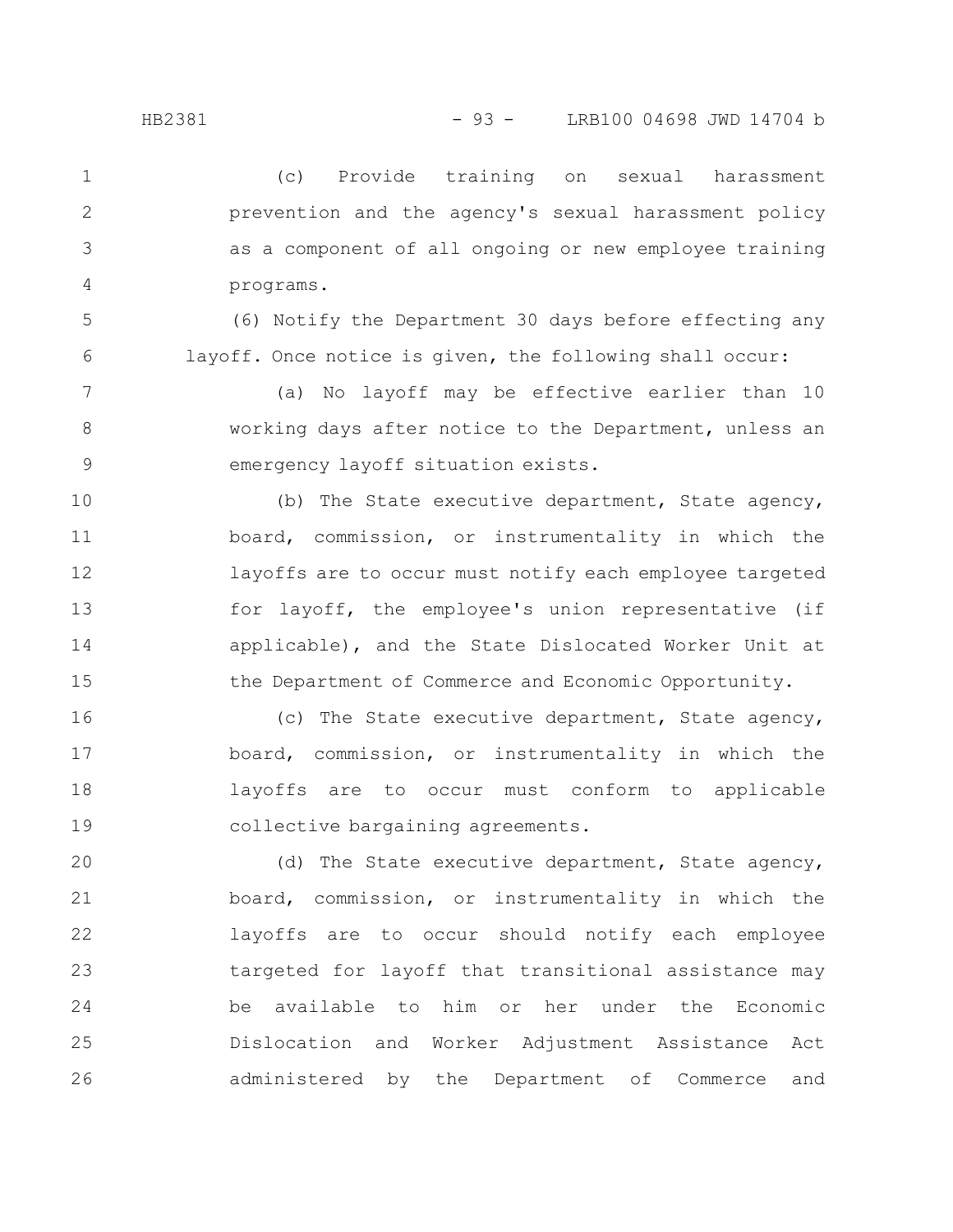Economic Opportunity. Failure to give such notice shall not invalidate the layoff or postpone its effective date. 1 2 3

As used in this subsection (B), "disability" shall be defined in rules promulgated under the Illinois Administrative Procedure Act. 4 5 6

(C) Civil Rights Violations. It is a civil rights violation for any public contractor or eligible bidder to: 7 8

(1) fail to comply with the public contractor's or eligible bidder's duty to refrain from unlawful discrimination and discrimination based on citizenship status in employment under subsection (A)(1) of this Section; or 9 10 11 12 13

(2) fail to comply with the public contractor's or eligible bidder's duties of affirmative action under subsection (A) of this Section, provided however, that the Department has notified the public contractor or eligible bidder in writing by certified mail that the public contractor or eligible bidder may not be in compliance with affirmative action requirements of subsection (A). A minimum of 60 days to comply with the requirements shall be afforded to the public contractor or eligible bidder before the Department may issue formal notice of non-compliance. (D) As used in this Section: 14 15 16 17 18 19 20 21 22 23 24

(1) "Native American American Indian or Alaska Native" means a person having origins in any of the original 25 26